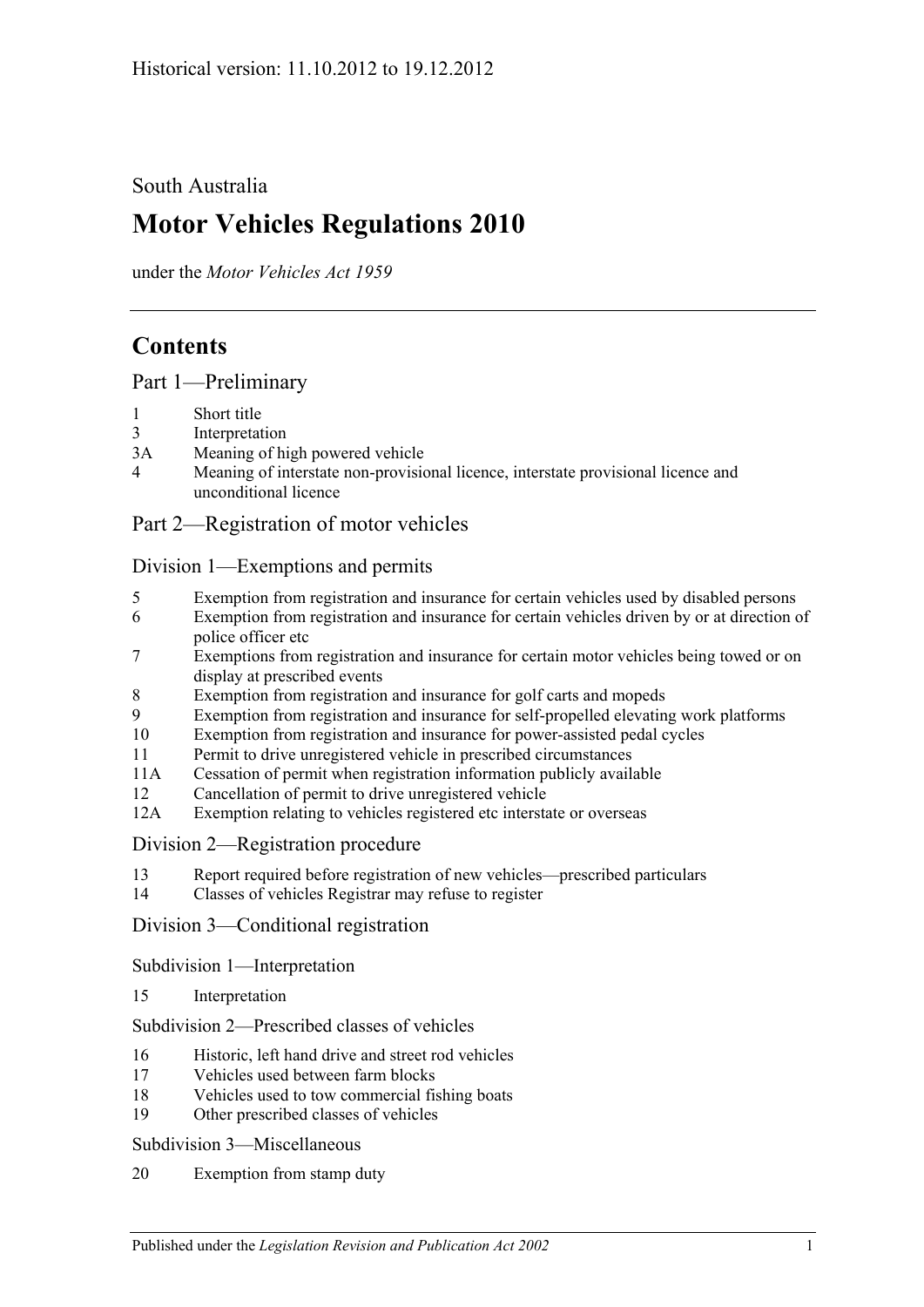- [Duration of registration](#page-17-2)
- [Transfer of registration](#page-17-3)

#### [Division 4—Duty to notify alterations or additions to vehicles](#page-17-4)

[Duty to notify alterations or additions to vehicles](#page-17-5)

#### [Division 5—Numbers and number plates](#page-19-0)

- [Carriage of number plates](#page-19-1)
- [Exemptions from duty to carry number plates](#page-19-2)
- [Return or recovery of number plates—exceptions](#page-21-0)
- [Exemptions from section 47D of Act](#page-21-1)

#### [Division 6—Suspension, cancellation and transfer of registration](#page-22-0)

 [Exemption from section 56\(b\)\(ii\) of Act where motor vehicle dealer etc acting as delegate](#page-22-1)  [of Registrar, transfers registration of vehicle sold by dealer](#page-22-1)

#### [Division 7—Trade plates](#page-22-2)

- [Purposes for which trade plates may be issued and used](#page-22-3)
- [Trade plate label and certificate of issue of trade plate](#page-25-0)
- [Carriage of trade plate and trade plate label](#page-25-1)
- [Offences](#page-26-0)
- [Replacement of lost trade plate](#page-26-1)

#### [Division 8—Registration labels](#page-26-2)

- [Heavy vehicles for which a registration label is not required to be issued](#page-26-3)
- [Carriage of registration labels and permits](#page-27-0)

### [Division 9—Miscellaneous](#page-28-0)

- 35A [Registration details certificate](#page-28-1)
- 35B [Prescribed documents](#page-29-0)
- [Offences](#page-29-1)

## [Part 3—Heavy vehicles speeding control scheme](#page-32-0)

- [Interpretation](#page-32-1)
- [Corresponding laws declared for purposes of scheme](#page-32-2)
- [Prescribed classes of heavy vehicles](#page-32-3)
- [Prescribed speeds for different classes of heavy vehicles](#page-32-4)
- [Speeding offences not to be registered under section](#page-32-5) 71D of Act

## [Part 4—Driver's licences and learner's permits](#page-34-0)

#### [Division 1—Classification of licences](#page-34-1)

[Classification of licences](#page-34-2)

#### [Division 2—Driver's licences and learner's permits](#page-34-3)

- [Exemption from certain requirements for qualified supervising drivers](#page-34-4)
- [Duty of applicant for licence or permit to supply specimen signature etc](#page-34-5)
- 44A [Use of photographs by Registrar under section](#page-35-0) 77BA(2)(e) of Act
- [Exemptions from duty to hold licence, learner's permit or particular class of licence](#page-35-1)
- [Examination of applicant for licence or learner's permit](#page-37-0)
- [Prescribed matters for the purposes of section 79A of Act](#page-38-0)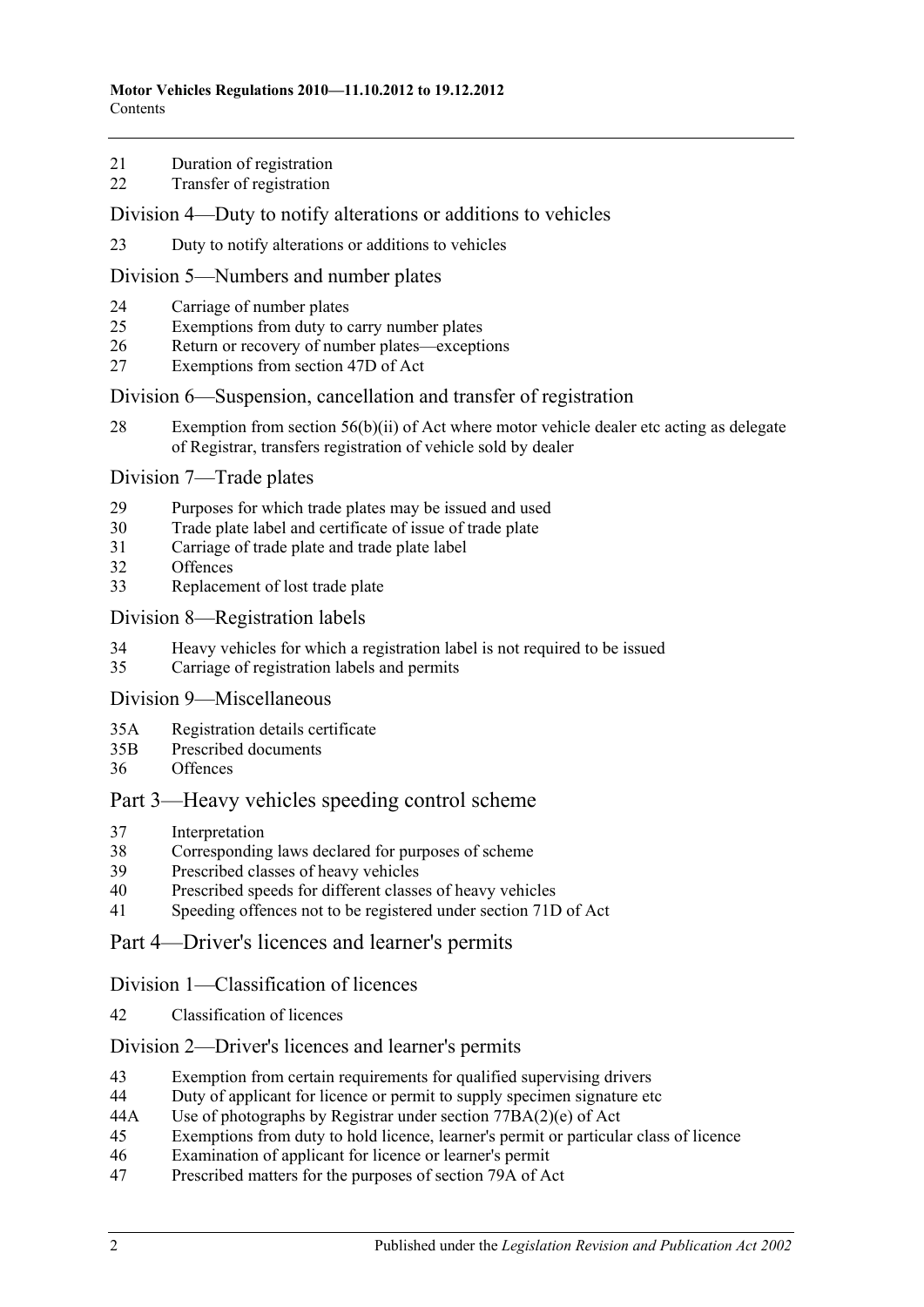- 47A [Exemption from section 79B of Act](#page-38-1)
- 48 [Power to refuse practical driving test where undue danger to any person](#page-38-2)<br>49 Certain practical driving tests not to be taken again within 13 day period
- [Certain practical driving tests not to be taken again within 13](#page-38-3) day period
- 50 [Learner's permits—display of L plates](#page-38-4)
- 51 [Display of P plates](#page-39-0)
- 52 [Exemptions for police officer or police cadet with provisional licence](#page-40-0)
- 54 [Exemption from requirement to undertake hazard perception test](#page-40-1)
- 55 [Prescribed classes of applicants](#page-40-2)
- 55A [Application for high powered vehicle exemption](#page-40-3)
- 55AB [Issue of certificate of high powered vehicle exemption](#page-40-4)
- 55B [Issue of duplicate certificate of high powered vehicle exemption](#page-41-0)
- 55C [Surrender of high powered vehicle certificate on surrender of licence](#page-41-1)
- 55D [Requirement to produce certificate of high powered vehicle exemption](#page-41-2)
- 55E [Duty to carry certificate of high powered vehicle exemption](#page-41-3)
- 55F [Cancellation of high powered vehicle exemption granted in error](#page-41-4)
- 55G [High powered vehicle exemption falsely obtained is void](#page-42-0)
- 55H [Certificate of high powered vehicle exemption unlawfully altered or damaged is void](#page-42-1)
- 56 [Attendance at lectures by holder of learner's permit etc who contravenes probationary](#page-42-2)  [conditions or incurs 4 or more demerit points](#page-42-2)
- 56A [Manner of giving Registrar notice of decision to enter into Safer Driver Agreement](#page-42-3)
- 57 [Exemption from section 81BB\(7\)\(a\) of Act](#page-43-0)
- 58 [Exemption from duty to carry and produce probationary licence or provisional licence for](#page-43-1)  [police officers and police cadets](#page-43-1)
- 59 [Cancellation of motor driving instructor's licence on surrender](#page-43-2)
- 60 [Endorsement of conditions on driver's licences and learner's permits](#page-43-3)

#### [Division 3—Alcohol interlock schemes](#page-44-0)

- 61 [Circumstances in which licence not subject to mandatory alcohol interlock scheme](#page-44-1)  [conditions](#page-44-1)
- 62 [Testing of alcohol interlocks](#page-44-2)
- 63 [Counselling requirements applicable to holders of licence subject to voluntary alcohol](#page-44-3)  [interlock scheme conditions](#page-44-3)

## [Part 5—Motor driving instructors' licences](#page-46-0)

- 64 [Applicant for licence to supply photographs to Registrar](#page-46-1)
- 65 [Applicant for licence to pay fees before proficiency tests](#page-46-2)
- 66 [Exemption from duty to hold motor driving instructor's licence for approved motor bike](#page-46-3)  [training courses](#page-46-3)

#### [Part 6—Demerit points scheme](#page-48-0)

- 67 [Demerit points for offences](#page-48-1)
- 68 [Demerit points for offences interstate—corresponding laws](#page-48-2)
- 69 [Manner of giving Registrar notice of election under section](#page-48-3) 98BE of Act
- 70 [Notification of demerit points to interstate licensing authorities](#page-49-0)

## [Part 7—Written-off vehicles](#page-50-0)

- 71 [Interpretation](#page-50-1)
- 72 [Meaning of written-off motor vehicle for purposes of section](#page-51-0) 145(8) of Act
- 73 [Application of Part](#page-51-1)
- 74 [Registrar to be given notice of, and notices to be affixed to, written-off vehicles](#page-52-0)
- 75 [Offence to drive written-off vehicle on road](#page-54-0)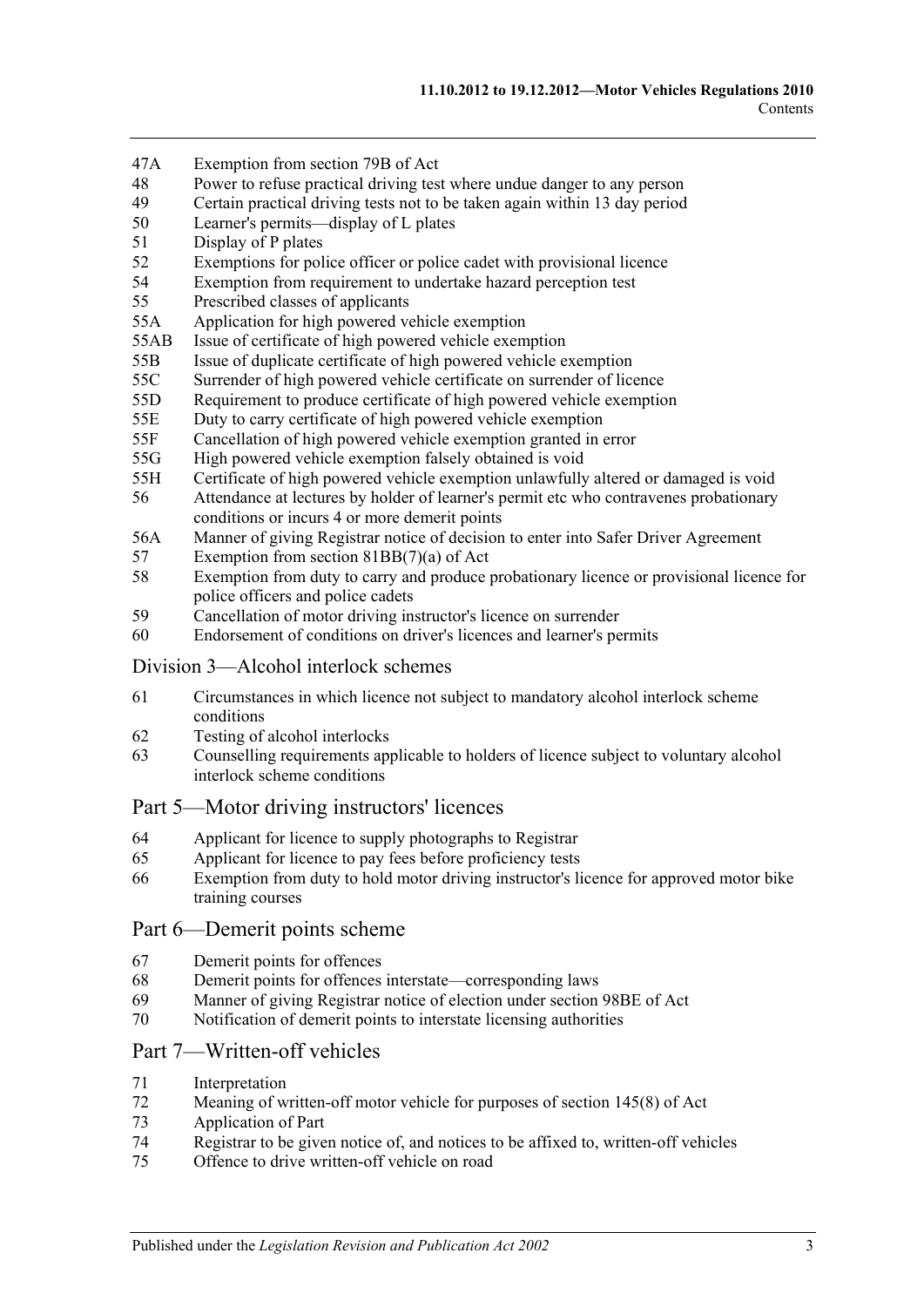#### [Part 8—Fees](#page-56-0)

- 76 [Fees](#page-56-1)
- 77 [Reduced registration fees—prescribed amounts](#page-56-2)
- 78 [Concession card holders](#page-57-0)
- 79 [Exemption from section 41\(2\) of Act](#page-57-1)
- 79A [Reduction of fee—temporary configuration certificate](#page-57-2)
- 80 [Additional amount payable where certain vehicles are altered or added to](#page-58-0)
- 81 [Refund on cancellation of registration](#page-58-1)
- 82 [Refund on surrender of trade plate](#page-59-0)
- 83 [Refund on surrender of licence](#page-59-1)
- 84 [Refund of part of licence fee on eligibility for reduced fee](#page-59-2)
- 85 [No refund of administration fees](#page-59-3)
- 86 [Registrar not required to make certain refunds or recover certain unpaid fees](#page-59-4)
- 87 [Calculation of fees and refunds to nearest 10 cents or whole dollar](#page-59-5)
- 88 [Exemption from practical driving test fees](#page-60-0)
- 89 [Administration fee for licence subject to alcohol interlock scheme conditions](#page-60-1)
- 90 [Remission and reduction of fees](#page-60-2)

## [Part 9—Miscellaneous](#page-62-0)

- 90A [Proof by statutory declaration and prescribed circumstances](#page-62-1)
- 91 [Offence to alter, deface etc permits, labels or certificates](#page-62-2)<br>92 Forms determined by the Minister
- [Forms determined by the Minister](#page-63-0)
- 93 [Appointment of authorised examiners](#page-63-1)
- 93A [Exemption from requirements as to display of disabled person's parking permit](#page-63-2)
- 94 [Application for review under Part 3E of Act](#page-64-0)<br>94A Prescribed documents
- [Prescribed documents](#page-64-1)
- 95 [Manner of giving Registrar notice of change of name, address etc under section](#page-64-2) 136 of Act
- 96 [Power of Registrar to require destruction of a document or thing issued or renewed in](#page-64-3)  [consequence of a void transaction](#page-64-3)
- 97 [Places at which receipt of notice of disqualification may be personally acknowledged](#page-64-4)
- 98 [Guidelines for disclosure of information](#page-65-0)<br>99 Corresponding laws declared for purpose
- Corresponding laws declared for purposes of section  $141(2)$  of Act
- 99A [Prescribed form of notice for Schedule 1 clause 3](#page-68-0)
- 100 [Expiation of alleged offences](#page-68-1)

[Schedule 1—Fees](#page-70-0)

Part 1—Fees under *Motor Vehicles Act 1959* and these regulations

Part 2—Fees under Commonwealth *Interstate Road Transport Act 1985*

[Schedule 2—Classification of driver's licences](#page-80-0)

1 [Classification of licences](#page-80-1)

## [Schedule 3—Conditions of driver's licences and learner's permits](#page-84-0)

1 [Endorsement of conditions of licences and permits](#page-84-1)

## [Schedule 4—Demerit points](#page-86-0)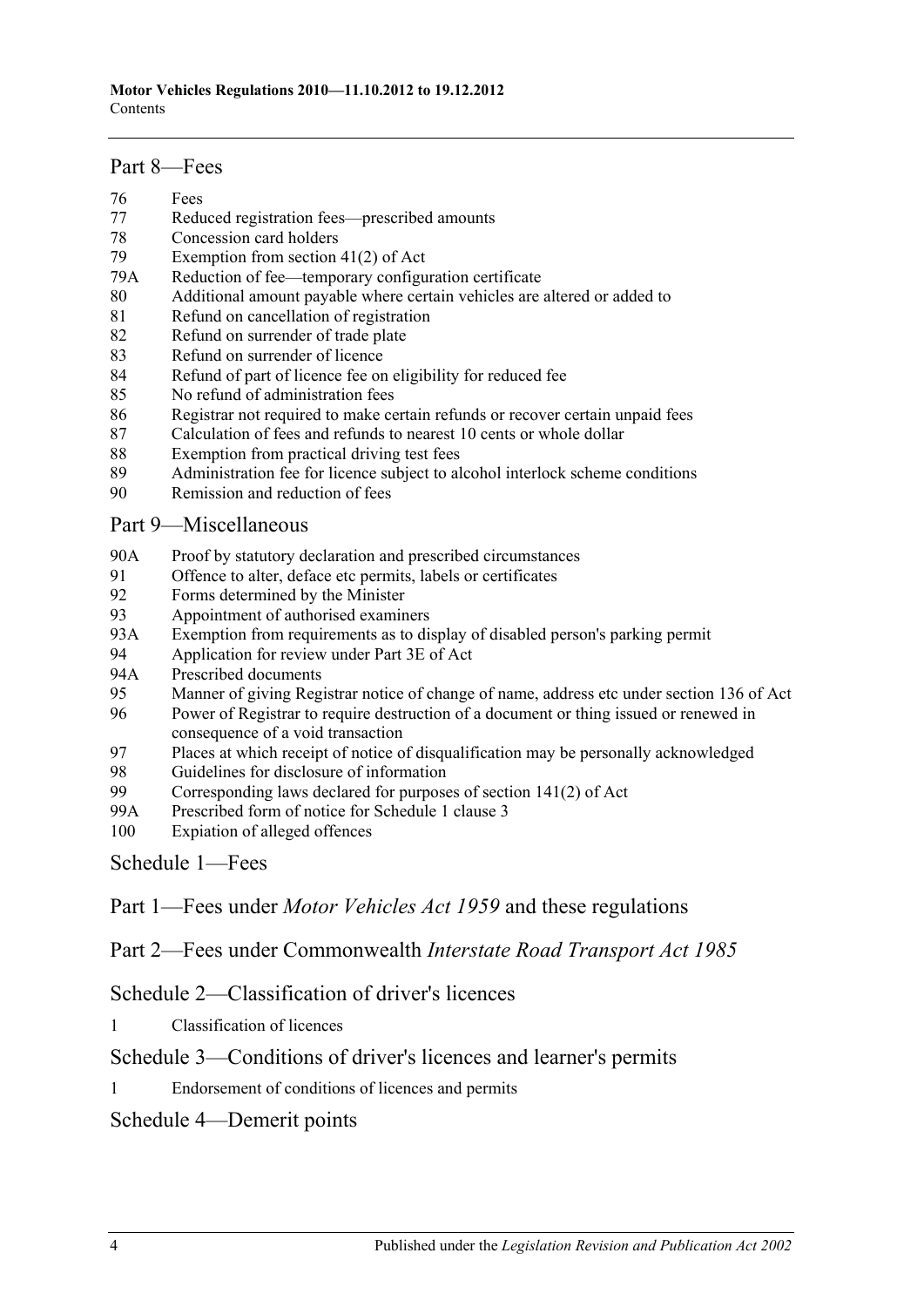## Part 1—Demerit points within the national scheme

- 1 [Offences against](#page-86-1) *Road Traffic Act 1961*
- 2 Offences against *[Australian Road Rules](#page-86-2)*
- 3 Offences against *[Road Traffic \(Heavy Vehicle Driver Fatigue\) Regulations](#page-91-0) 2008*

## Part 2—Demerit points peculiar to South Australia

- 4 [Offences against](#page-92-0) *Road Traffic Act 1961*
- 5 Offences against *[Australian Road Rules](#page-93-0)*
- 6 Offences against *[Road Traffic \(Road Rules—Ancillary and Miscellaneous Provisions\)](#page-97-0)  [Regulations](#page-97-0) 1999*
- 7 Offences against *[Motor Vehicles Act](#page-97-1) 1959*

### [Schedule 5—Expiation fees](#page-98-0)

- 1 Offences against *[Motor Vehicles Act](#page-98-1) 1959*
- 2 [Offences against these regulations](#page-100-0)

## [Schedule 6—Transitional provisions](#page-102-0)

## Part 2—Transitional provisions

- 2 [Transitional provision relating to licence classifications](#page-102-1)
- 3 [Transitional provision relating to licence conditions](#page-102-2)
- 4 [Transitional provisions relating to certain licences](#page-103-0)

## [Legislative history](#page-104-0)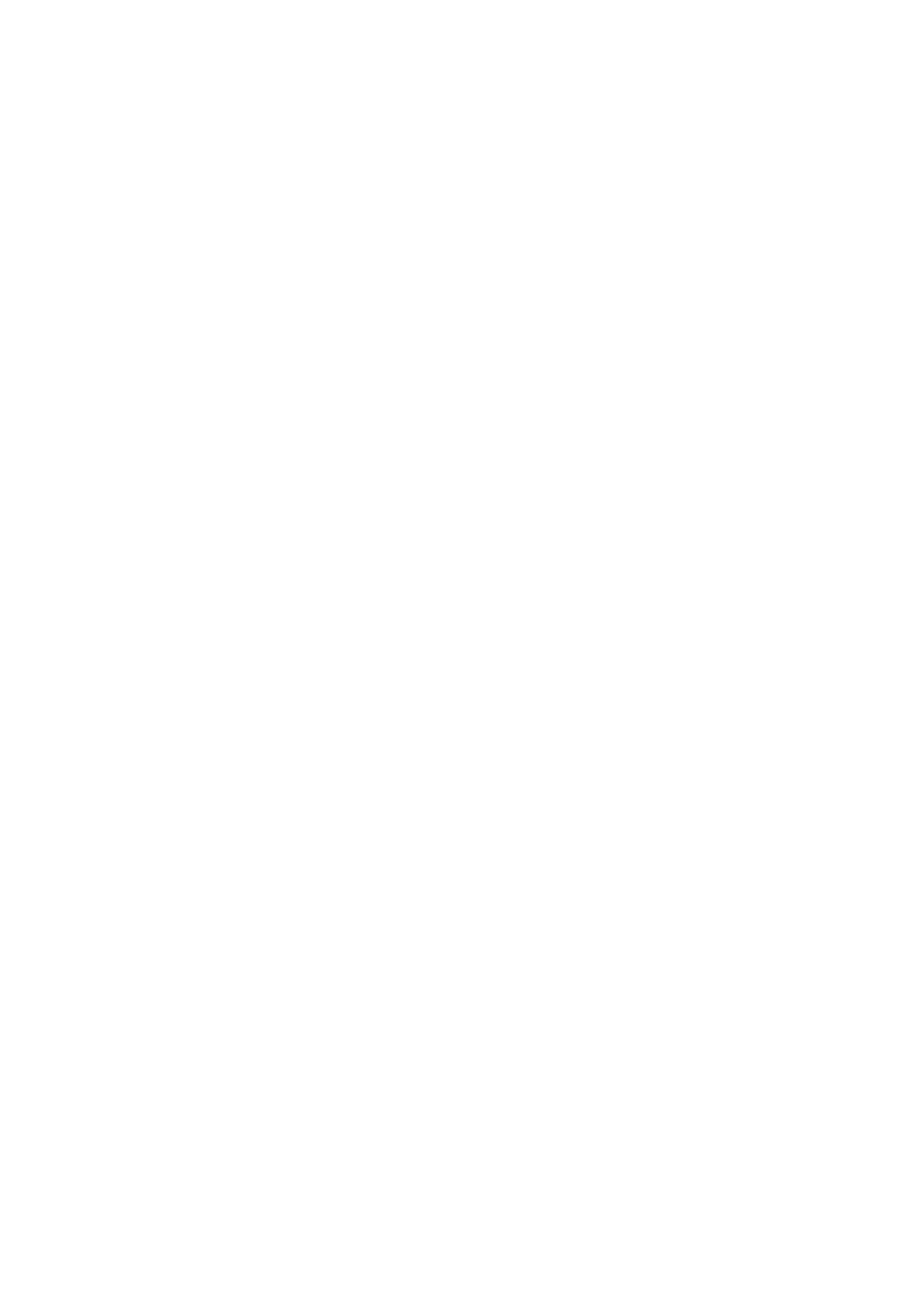# <span id="page-6-0"></span>**Part 1—Preliminary**

## <span id="page-6-1"></span>**1—Short title**

These regulations may be cited as the *Motor Vehicles Regulations 2010*.

## <span id="page-6-2"></span>**3—Interpretation**

(1) In these regulations, unless the contrary intention appears—

*Act* means the *[Motor Vehicles Act](http://www.legislation.sa.gov.au/index.aspx?action=legref&type=act&legtitle=Motor%20Vehicles%20Act%201959) 1959*;

*articulated bus* means a bus consisting of more than 1 rigid section with passenger access between the sections and the sections connected to one another so as to allow rotary movement between the sections;

*articulated motor vehicle* means a motor vehicle consisting of a prime mover and a trailer that is pivoted to and superimposed on the prime mover (a semi-trailer);

*B-double* means an articulated motor vehicle that has a further semi-trailer superimposed on the semi-trailer that forms part of the articulated motor vehicle;

*bike rack* means a device that—

- (a) is designed or adapted for attachment to the rear of a motor vehicle (other than a motor bike or motor trike); and
- (b) is designed or adapted for the carriage of 1 or more pedal cycles, motor bikes, wheelchairs or other similar ride-on vehicles (whether self-propelled or propelled by the rider);

*bus* means a motor vehicle—

- (a) designed for the principal purpose of carrying passengers; and
- (b) designed to carry more than 12 seated adult persons;

*converter dolly* means a trailer with 1 axle group or single axle and a fifth wheel coupling designed to convert a semi-trailer into a dog trailer;

*current registration details certificate*, in relation to a motor vehicle, means—

- (a) the most recent registration details certificate issued on the Registrar's own initiative in relation to the motor vehicle; or
- (b) a registration details certificate issued on application by the owner of the motor vehicle since the registration of the vehicle was last renewed;

*dog trailer* means a trailer (including a trailer consisting of a semi-trailer and converter dolly) with—

- (a) 1 axle group or single axle at the front that is steered by connection to the towing vehicle by a drawbar; and
- (b) 1 axle group or single axle at the rear;

*fifth wheel coupling* means a device, other than the upper rotating element and the kingpin (which are parts of a semi-trailer), used with a prime-mover, semi-trailer or a converter dolly to permit quick coupling and uncoupling and to provide for articulation;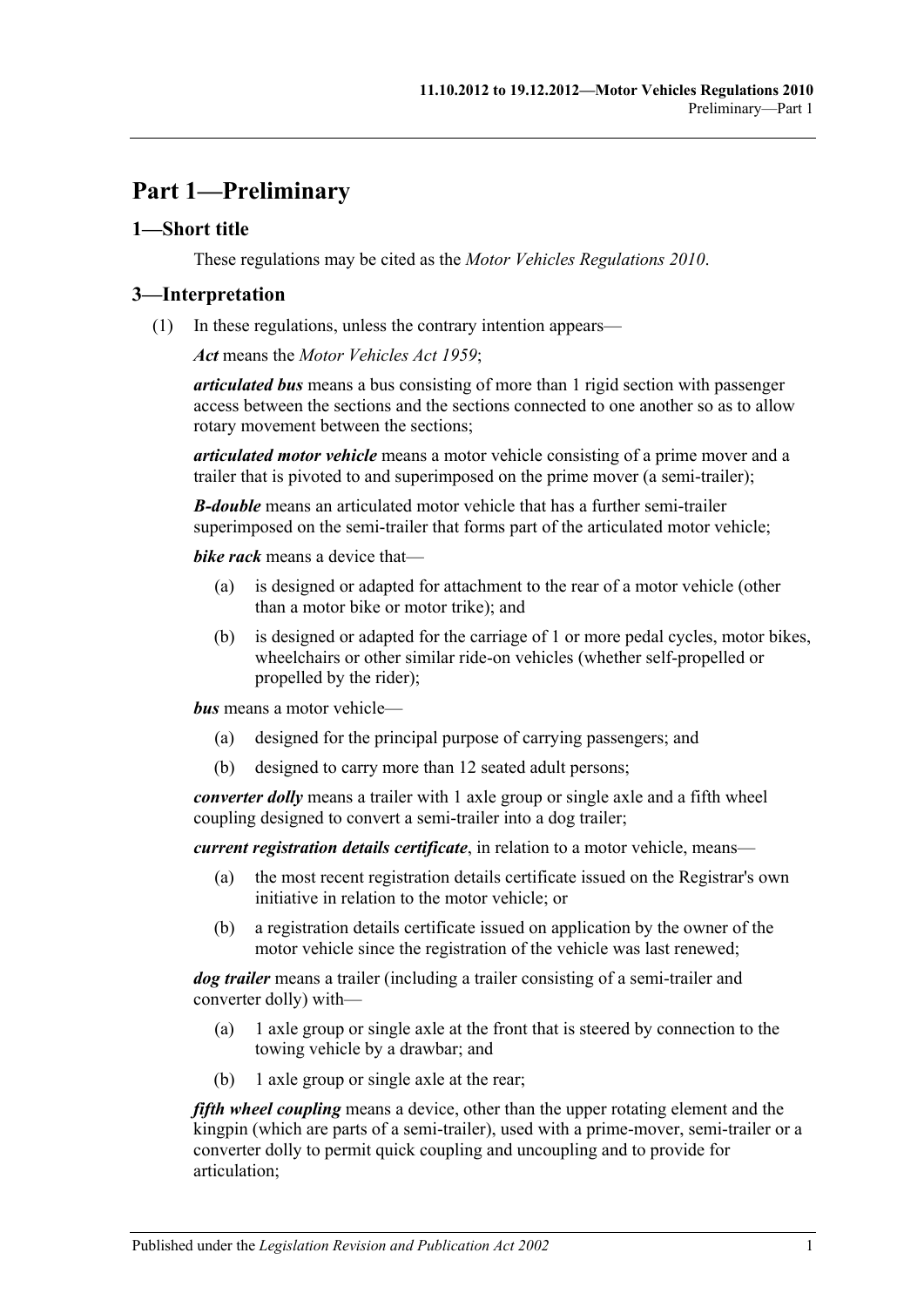*golf cart* means a motor vehicle designed for the purpose of transporting a person or persons who are playing golf around a golf course;

*golf course* includes—

- (a) land (including land used for car parking) used for the purposes of, or in conjunction with, a golf course; and
- (b) 2 golf courses that are adjacent to one another and are managed by the same club or authority;

*government-registered motor vehicle* means a motor vehicle in respect of which the Registrar has issued number plates of the class established by the Registrar under section 47A of the Act as *Class 8—Government Vehicle Number Plates*;

*high powered vehicle exemption* means an exemption from section 81A(16) of the Act granted to the holder of a P1 or P2 licence under section  $81A(17)$  of the Act;

*low loader* means a gooseneck semi-trailer with a loading deck no more than 1 metre above the ground;

*low loader dolly* means a mass distributing device that—

- (a) is usually coupled between a prime mover and a low loader; and
- (b) consists of a gooseneck rigid frame; and
- (c) does not carry any load directly on itself; and
- (d) is equipped with 1 or more axles, a kingpin and a fifth wheel coupling;

*L plate*—see [regulation](#page-38-4) 50;

*Metropolitan Adelaide* has the same meaning as in the *[Development Act](http://www.legislation.sa.gov.au/index.aspx?action=legref&type=act&legtitle=Development%20Act%201993) 1993*;

*moped* means a 2 or 3 wheeled motor vehicle (other than a power-assisted pedal cycle) that—

- (a) is propelled by—
	- (i) an internal combustion engine with a capacity not exceeding 50 millilitres; or
	- (ii) a motor other than an internal combustion engine; and
- (b) is capable of a speed not exceeding 50 kilometres per hour;

*motor trike* means a motor vehicle with 3 wheels, but does not include—

- (a) a 2 wheeled motor vehicle with a sidecar attached to it and supported by a third wheel; or
- (b) a motor vehicle with 3 wheels that has a body type commonly known as, or similar to, a sedan, station wagon, coupe, convertible, roadster, utility, tray top or van;

*notifiable vehicle*—see [Part 7;](#page-50-0)

*power-assisted pedal cycle* means a pedal cycle that has 1 or more auxiliary propulsion motors with a combined power output not exceeding 200 watts;

#### *prescribed event* means—

(a) the annual Royal Adelaide Show; or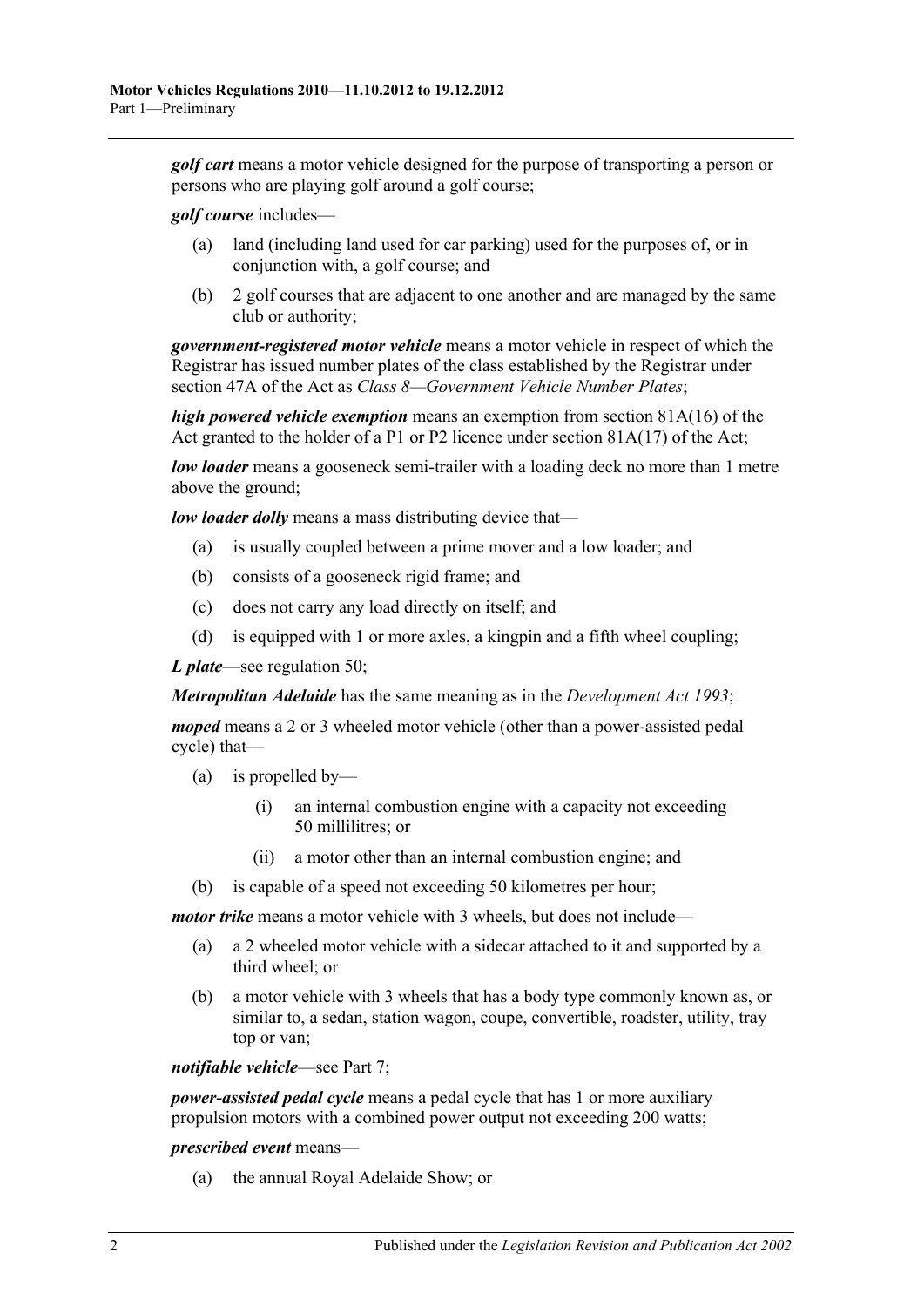- (b) a country field day event; or
- (c) a boat or motor show; or
- (d) any other exhibition, fair or show;

*P plate*—see [regulation](#page-39-0) 51;

*registered number*, in relation to a motor vehicle, means the number allotted to the motor vehicle under section 46 of the Act;

*registration details certificate* means a certificate issued by the Registrar under [regulation](#page-28-1) 35A;

*rigid* means not articulated, other than in respect of an articulated bus;

*road train* means a combination of vehicles, other than a B-double, consisting of a motor vehicle towing at least 2 trailers (counting as 1 trailer a converter dolly supporting a semi-trailer);

*special purpose vehicle* has the same meaning as in the *[Motor Vehicles \(National](http://www.legislation.sa.gov.au/index.aspx?action=legref&type=subordleg&legtitle=Motor%20Vehicles%20(National%20Heavy%20Vehicles%20Registration%20Fees)%20Regulations%202008)  [Heavy Vehicles Registration Fees\) Regulations](http://www.legislation.sa.gov.au/index.aspx?action=legref&type=subordleg&legtitle=Motor%20Vehicles%20(National%20Heavy%20Vehicles%20Registration%20Fees)%20Regulations%202008) 2008*;

*Transport Department* means the administrative unit that, under the Minister, is responsible for the administration of the Act;

*unladen mass* has the same meaning as in the *[Road Traffic Act](http://www.legislation.sa.gov.au/index.aspx?action=legref&type=act&legtitle=Road%20Traffic%20Act%201961) 1961*.

- (2) In these regulations, unless the contrary intention appears, *engine number*, *vehicle identification number* and *vehicle identification plate* have the same respective meanings as in Part 3A of the *[Road Traffic Act](http://www.legislation.sa.gov.au/index.aspx?action=legref&type=act&legtitle=Road%20Traffic%20Act%201961) 1961*.
- (3) For the purposes of these regulations—
	- (a) the *power to weight ratio* of a motor bike or motor trike is to be calculated by dividing its engine power by the sum of its tare weight and 90 kilograms, and multiplying the product of that division by 1 000; and
	- (b) the *engine power* of a motor bike or motor trike is the engine power stated in the Road Vehicle Descriptor for that vehicle's make and model published by the Commonwealth Department of Infrastructure, Transport, Regional Development and Local Government; and
	- (c) the *tare weight* of a motor bike or motor trike is the tare weight as stated in the Road Vehicle Descriptor for that vehicle's make or model.

## <span id="page-8-0"></span>**3A—Meaning of high powered vehicle**

The following classes of vehicles are prescribed as high powered vehicles for the purposes of the Act (see definition of *high powered vehicle* in section 5(1) of the Act):

- (a) vehicles (other than vehicles with a GVM exceeding 4.5 tonnes) that have 8 or more cylinders;
- (b) vehicles (other than vehicles with a GVM exceeding 4.5 tonnes or diesel powered vehicles that have less than 8 cylinders) that are turbocharged or supercharged;
- (c) vehicles (other than vehicles with a GVM exceeding 4.5 tonnes) that have been modified to increase engine performance other than a modification by the manufacturer in the course of the manufacture of the vehicle.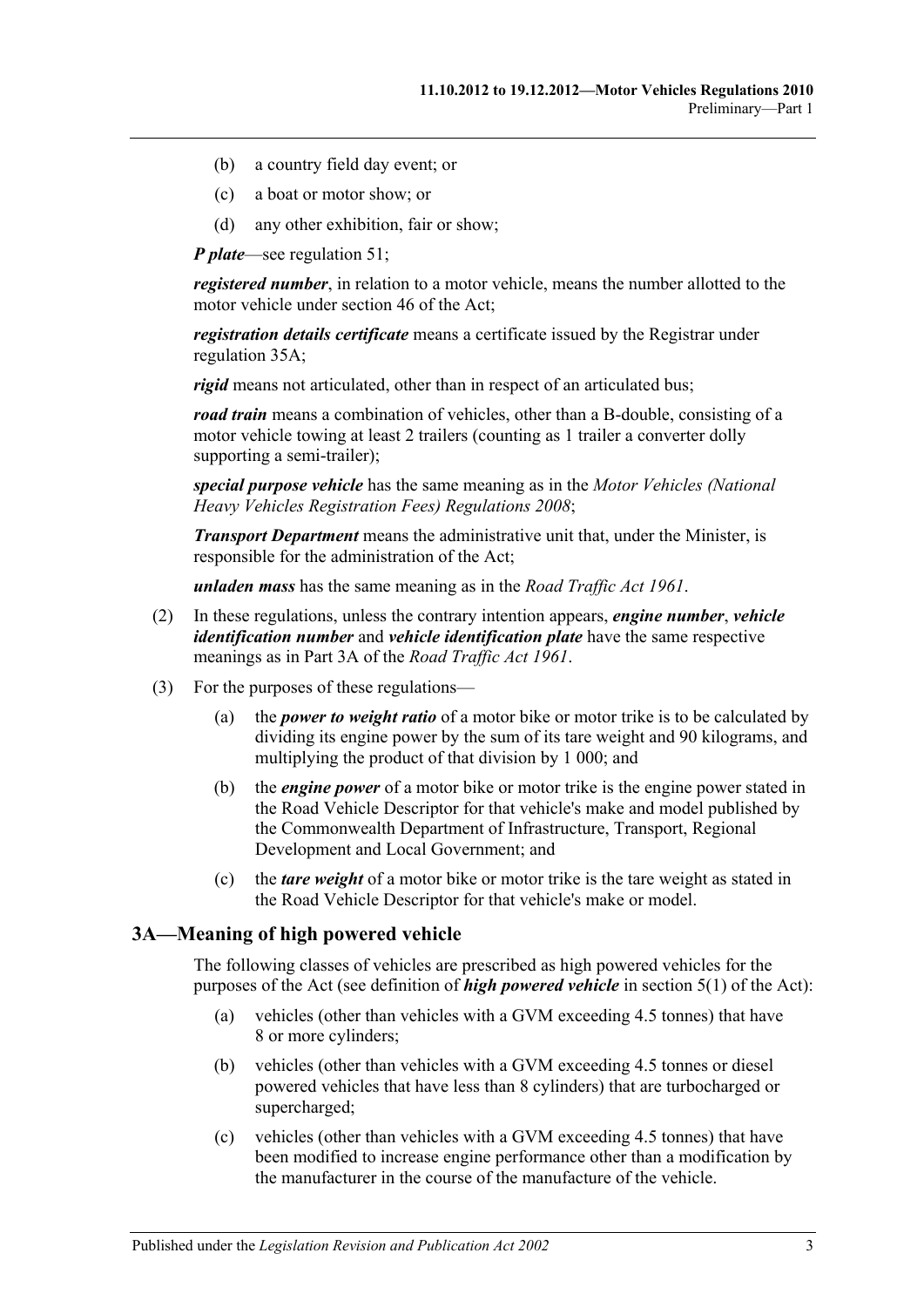## <span id="page-9-0"></span>**4—Meaning of interstate non-provisional licence, interstate provisional licence and unconditional licence**

- (1) For the purposes of the definition of *interstate non-provisional licence* in section 5(1) of the Act, the following types of licences are prescribed:
	- (a) a licence to drive a motor vehicle (other than a permit licence or a provisional licence) issued under the *Motor Vehicles Act* of the Northern Territory;
	- (b) a driver licence (other than a learner permit or probationary licence) issued under the *Road Safety Act 1986* of Victoria;
	- (c) a driver's licence (other than a learners' permit or probationary licence) issued under the *Road Traffic Act 1974* of Western Australia;
	- (d) a driver licence (other than a learner licence or a provisional licence) issued under the *Road Transport (Driver Licensing) Act 1998* of New South Wales;
	- (e) a driver licence (other than a learner licence or a provisional licence) issued under the *Road Transport (Driver Licensing) Act 1999* of the Australian Capital Territory;
	- (f) a driver licence (other than a learner licence or a provisional licence) issued under the *Transport Operations (Road Use Management) Act 1995* of Queensland;
	- (g) a driver licence (other than a learner licence or a provisional licence) issued under the *Vehicle and Traffic Act 1999* of Tasmania.
- (2) For the purposes of the definition of *interstate provisional licence* in section 5(1) of the Act, the following types of licences are prescribed:
	- (a) a provisional licence issued under the *Motor Vehicles Act* of the Northern Territory;
	- (b) a probationary licence issued under the *Road Safety Act 1986* of Victoria;
	- (c) a probationary licence issued under the *Road Traffic Act 1974* of Western Australia;
	- (d) a provisional licence issued under the *Road Transport (Driver Licensing) Act 1998* of New South Wales;
	- (e) a provisional licence issued under the *Road Transport (Driver Licensing) Act 1999* of the Australian Capital Territory;
	- (f) a provisional licence issued under the *Transport Operations (Road Use Management) Act 1995* of Queensland;
	- (g) a provisional licence issued under the *Vehicle and Traffic Act 1999* of Tasmania.
- (3) For the purposes of paragraph (b) of the definition of *unconditional licence* in section 5(1) of the Act, an interstate non-provisional licence that is not subject to 1 or more conditions the same as or similar to prescribed conditions is prescribed.
- (4) A reference in this regulation to a *licence* or *permit* of a particular type issued by a specified State or Territory includes a reference to a licence or permit of a type issued by that State or Territory that is the same in substance as that licence or permit.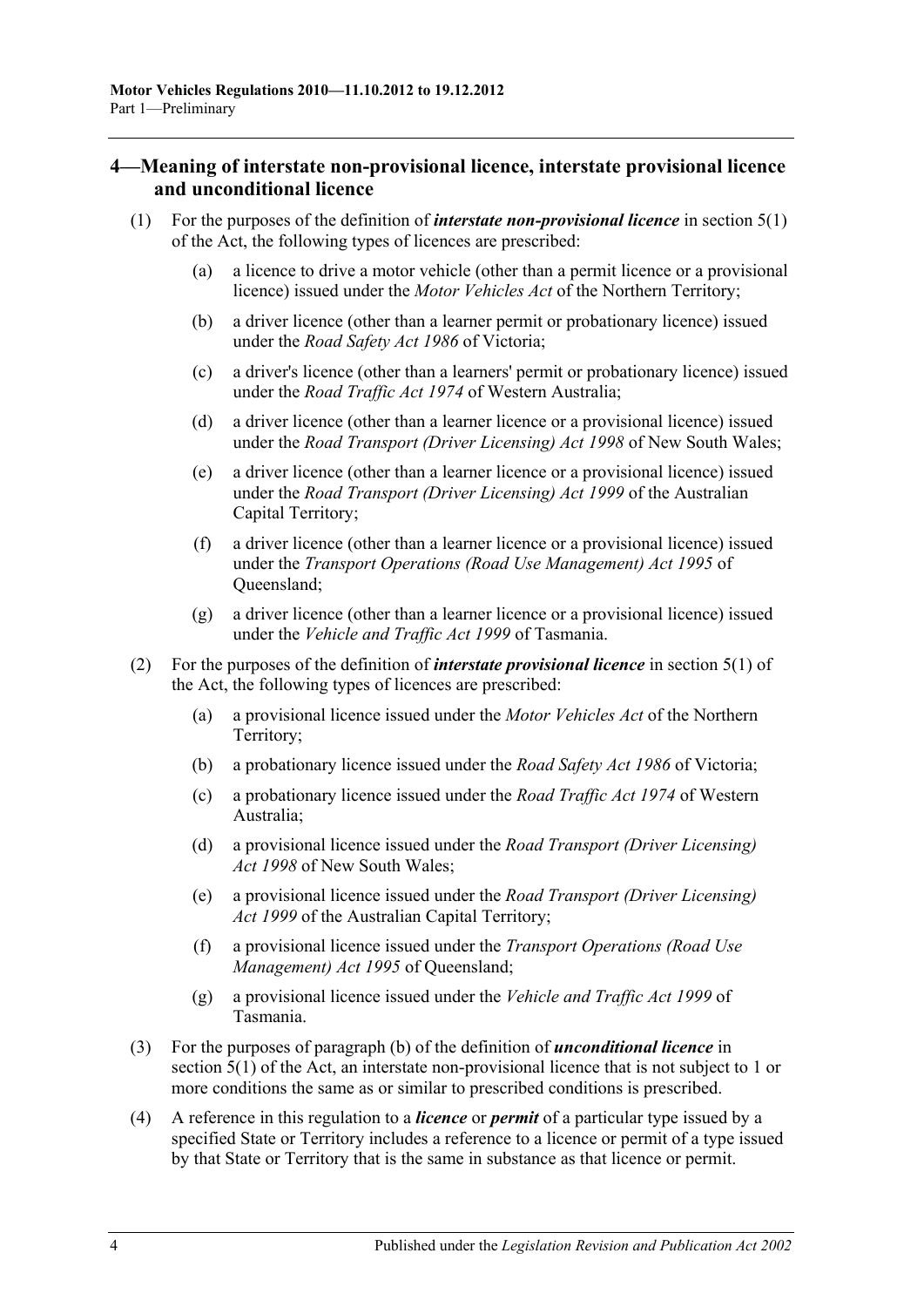# <span id="page-10-0"></span>**Part 2—Registration of motor vehicles**

# <span id="page-10-1"></span>**Division 1—Exemptions and permits**

# <span id="page-10-2"></span>**5—Exemption from registration and insurance for certain vehicles used by disabled persons**

A motor vehicle (other than a motor car) is prescribed for the purposes of section 12A(1) of the Act if—

- (a) the vehicle is specially designed and constructed (and not merely adapted) for the transport of a person suffering from some physical defect or disability; and
- (b) the vehicle has seating for 1 person only; and
- (c) the unladen mass of the vehicle does not exceed 250 kilograms; and
- (d) the vehicle is capable only of short low speed journeys.

## <span id="page-10-3"></span>**6—Exemption from registration and insurance for certain vehicles driven by or at direction of police officer etc**

- <span id="page-10-6"></span>(1) A motor vehicle may be driven on roads without registration or insurance if the vehicle is being driven by, or at the direction of, a person of a class prescribed by [subregulation](#page-10-5) (2) acting pursuant to powers conferred on the person, or in the discharge of duties imposed on the person, in relation to the vehicle (whether under the Act or any other Act or law).
- <span id="page-10-5"></span>(2) For the purposes of [subregulation](#page-10-6) (1), the following classes of persons are prescribed:
	- (a) police officers;
	- (b) authorised officers;
	- (c) persons authorised to examine motor vehicles under section 139 of the Act.

## <span id="page-10-4"></span>**7—Exemptions from registration and insurance for certain motor vehicles being towed or on display at prescribed events**

- (1) The following motor vehicles may be used on roads without registration and insurance:
	- (a) a motor vehicle (other than a trailer) that is being towed by a towtruck;
	- (b) subject to [subregulation](#page-10-7) (2)—an agricultural implement, agricultural machine or any other motor vehicle that is on static display at a prescribed event.
- <span id="page-10-8"></span><span id="page-10-7"></span>(2) The exemption set out in [subregulation](#page-10-8)  $(1)(b)$  is subject to the condition that there must be in force a policy of insurance indemnifying the owner of the agricultural implement, agricultural machine or other motor vehicle (as the case may be) in the amount of at least \$20 000 000 in relation to death or bodily injury caused by, or arising out of, the static display of the agricultural implement, agricultural machine or other motor vehicle at the prescribed event.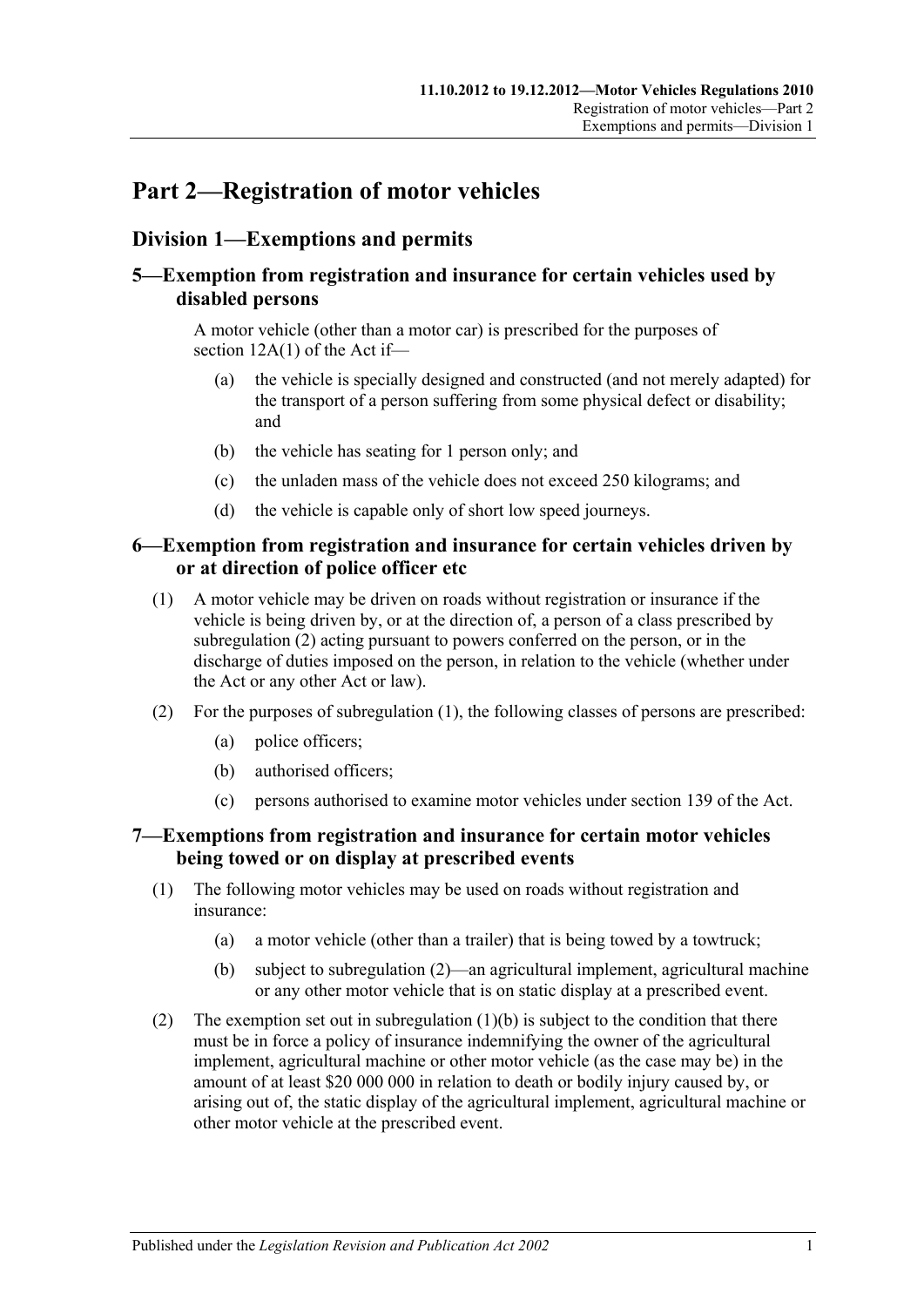## <span id="page-11-0"></span>**8—Exemption from registration and insurance for golf carts and mopeds**

A golf cart or moped may be driven on roads without registration or insurance subject to the following conditions:

- (a) the vehicle must not be driven on a road that does not form part of a golf course except to travel by the shortest available route from one part of a golf course to another part of the golf course;
- (b) the vehicle must not be used, either wholly or partly, for the purpose of hiring it to another person for fee or reward;
- (c) the vehicle must not be driven except by the owner of the vehicle or a person authorised by the owner of the vehicle;
- (d) a policy of public liability insurance indemnifying the owner and any authorised driver of the vehicle in an amount of at least \$10 000 000 in relation to death or bodily injury caused by, or arising out of, the use of the vehicle must be in force.

## <span id="page-11-1"></span>**9—Exemption from registration and insurance for self-propelled elevating work platforms**

- (1) A self-propelled elevating work platform may be driven on roads without registration or insurance subject to the following conditions:
	- (a) the vehicle must not be driven on roads for a distance exceeding 500 metres;
	- (b) the vehicle must not be driven on roads except—
		- (i) to use it for a purpose for which it was manufactured; or
		- (ii) to do any of the following:
			- (A) load the vehicle onto another vehicle;
			- (B) unload the vehicle from another vehicle;
			- (C) reposition the vehicle at a work site;
	- (c) the vehicle must not be driven on roads except by the owner of the vehicle or a person authorised by the owner of the vehicle;
	- (d) a policy of public liability insurance indemnifying the owner and any authorised driver of the vehicle in an amount of at least \$20 000 000 in relation to death or bodily injury caused by, or arising out of, the use of the vehicle must be in force.
- (2) A person who drives a self-propelled elevating work platform on a road without registration or insurance as authorised by this regulation must, at the request of a police officer, produce evidence of the person's public liability insurance either—
	- (a) forthwith to the police officer who made the request; or
	- (b) within 48 hours after the making of the request, at a police station conveniently located for the driver, specified by the police officer at the time of making the request.

Maximum penalty: \$750.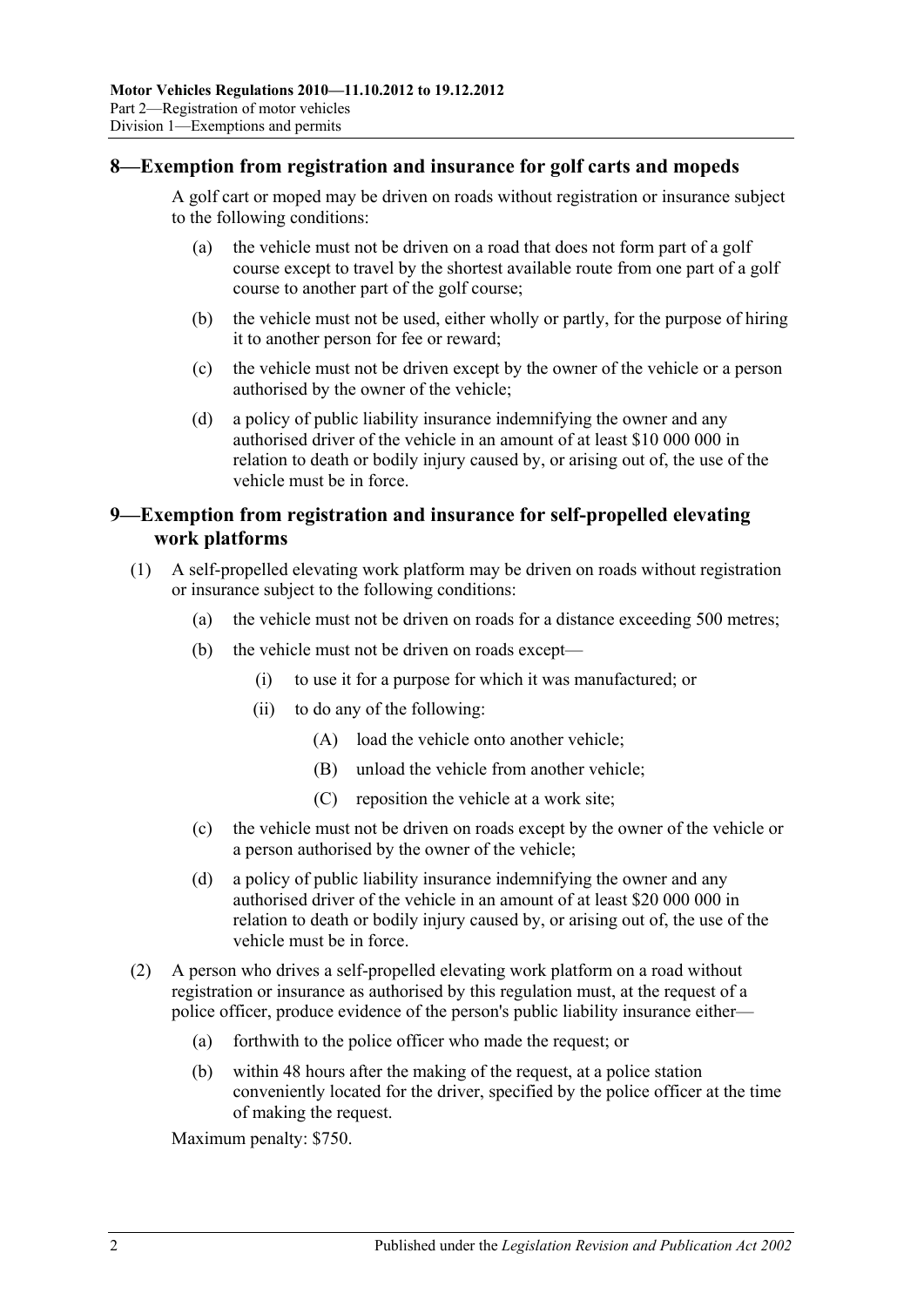#### (3) In this regulation—

*self-propelled elevating work platform* means a self-propelled motor vehicle that—

- (a) is used for construction, maintenance or warehouse operations; and
- (b) is designed mainly for use outside roads; and
- (c) is not capable of travelling at a speed exceeding 10 kilometres per hour.

## <span id="page-12-0"></span>**10—Exemption from registration and insurance for power-assisted pedal cycles**

A power-assisted pedal cycle may be driven on roads without registration or insurance.

### <span id="page-12-1"></span>**11—Permit to drive unregistered vehicle in prescribed circumstances**

A permit under section  $16(1)(c)(ii)$  of the Act may authorise a motor vehicle to be driven on roads without registration in the following prescribed circumstances:

- (a) to enable the vehicle to be driven in a street procession, motor club rally or other similar activity;
- (b) to enable the vehicle to be moved to another location;
- (c) to enable the vehicle to be towed by another motor vehicle (other than a towtruck);
- (d) to enable the vehicle to be driven for a limited number of short journeys.

#### <span id="page-12-2"></span>**11A—Cessation of permit when registration information publicly available**

For the purposes of section  $16(7)(a)(ii)$  and  $(b)(ii)$  of the Act, the prescribed manner in which information becomes publicly available is by publication of the information on a website maintained by the Registrar for the purpose.

## <span id="page-12-3"></span>**12—Cancellation of permit to drive unregistered vehicle**

The holder of a permit under section 16 of the Act may at any time apply for cancellation of the permit and if the Registrar is satisfied that—

- (a) the permit has been destroyed; or
- (b) the motor vehicle in respect of which the permit was issued has been stolen or destroyed,

the Registrar must cancel the permit.

#### <span id="page-12-4"></span>**12A—Exemption relating to vehicles registered etc interstate or overseas**

A person who drives a motor vehicle, or causes a motor vehicle to stand, on a road is exempt from the operation of section  $19A(1)(c)$  of the Act insofar as that paragraph imposes requirements relating to the visibility and legibility of number plates, if the motor vehicle—

(a) is approved by the Minister for Tourism as a motor vehicle that may be driven, or caused to stand, on a road in relation to an event specified in a notice under [regulation](#page-20-0) 25(4); and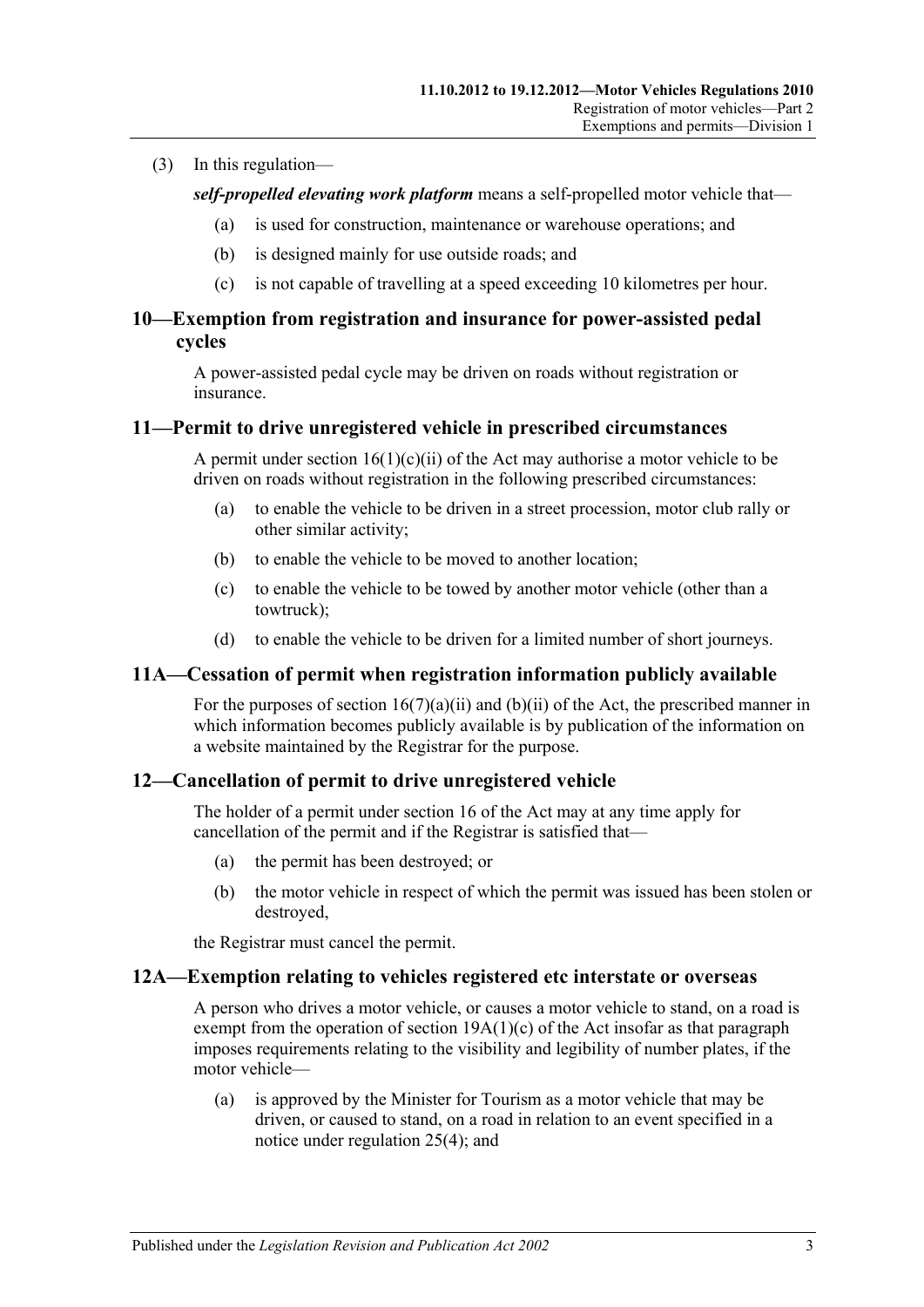(b) is being so driven or caused to stand during the period, and in accordance with the conditions, specified in the notice.

# <span id="page-13-0"></span>**Division 2—Registration procedure**

## <span id="page-13-1"></span>**13—Report required before registration of new vehicles—prescribed particulars**

A report required under section 23A of the Act in relation to a new motor vehicle must—

- (a) be completed by a police officer, an authorised officer or a person authorised by a delegation under section 7 of the Act; and
- (b) contain the following particulars:
	- (i) the name of the person who completed the report;
	- (ii) the vehicle identification number of the vehicle;
	- (iii) the month and year of manufacture of the vehicle;
	- (iv) the make of the vehicle;
	- (v) in the case of a motor vehicle other than a caravan or trailer—the body type and engine number of the vehicle.

## <span id="page-13-2"></span>**14—Classes of vehicles Registrar may refuse to register**

For the purposes of section 24(3)(ca) of the Act, the following classes of vehicles are prescribed:

- (a) written-off vehicles, within the meaning of [Part 7](#page-50-0) of these regulations;
- (b) interstate written-off vehicles, within the meaning of [Part 7](#page-50-0) of these regulations.

# <span id="page-13-4"></span><span id="page-13-3"></span>**Division 3—Conditional registration**

## **Subdivision 1—Interpretation**

#### <span id="page-13-5"></span>**15—Interpretation**

In this Division—

*ambulance* means a motor vehicle driven by—

- (a) a person engaged in the provision of emergency ambulance services under section 57(1) of the *[Health Care Act](http://www.legislation.sa.gov.au/index.aspx?action=legref&type=act&legtitle=Health%20Care%20Act%202008) 2008* on behalf of—
	- (i) SA Ambulance Service Inc; or
	- (ii) St Johns Ambulance Australia South Australia Incorporated; or
- (b) any other person engaged in the provision of emergency ambulance services under section 57(1) of the *[Health Care Act](http://www.legislation.sa.gov.au/index.aspx?action=legref&type=act&legtitle=Health%20Care%20Act%202008) 2008*;

*emergency response vehicle* means an ambulance, fire fighting vehicle or rescue vehicle;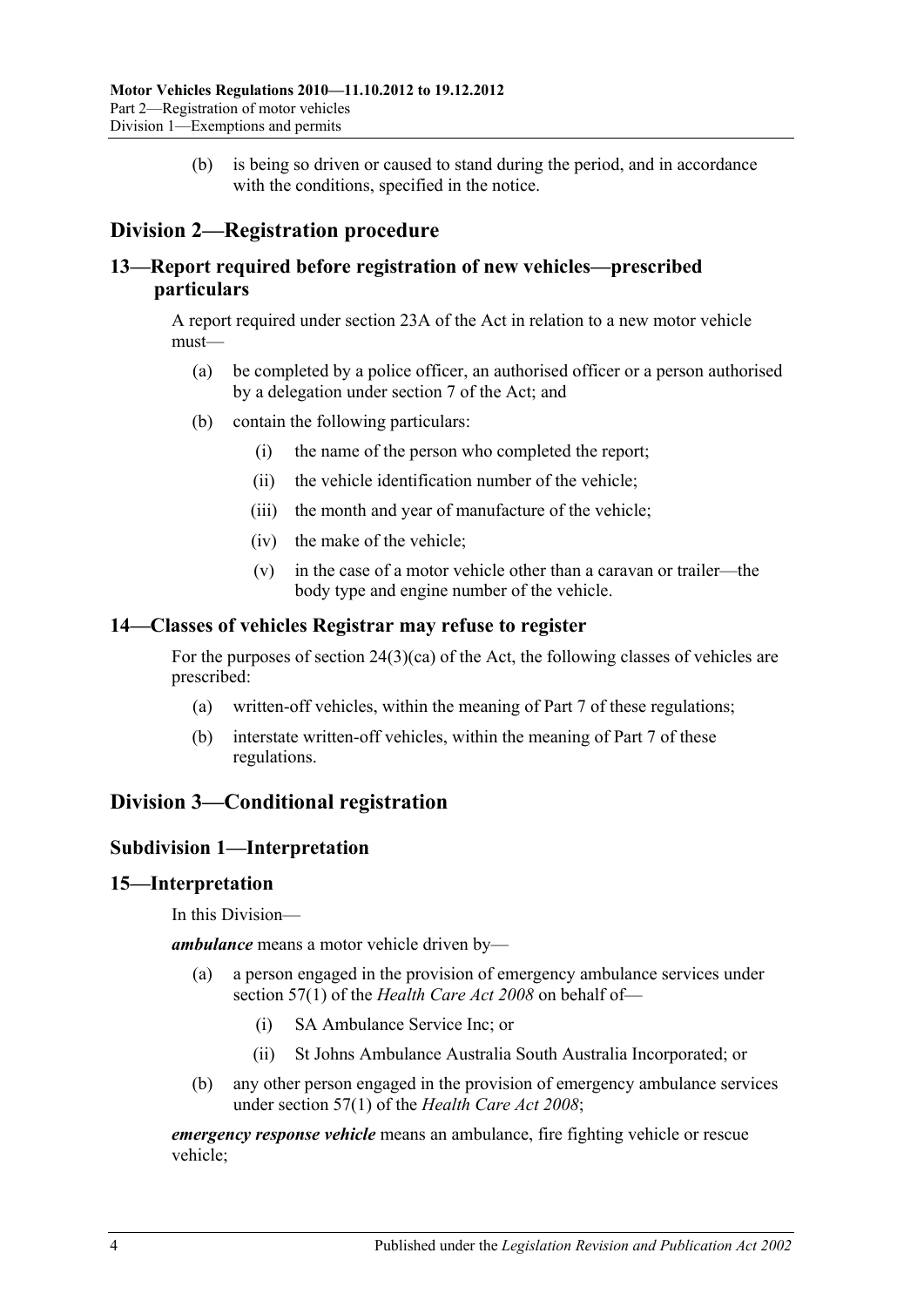*fire fighting vehicle* means a motor vehicle that is used principally for the purpose of fire fighting and is fitted with rotating flashing emergency lights, a siren or repeater horn and fire fighting equipment;

*historic vehicle* means—

- (a) a motor vehicle that was manufactured before 1 January 1979; or
- (b) a motor vehicle that—
	- (i) was manufactured on or after 1 January 1979 but before 1 January 1983; and
	- (ii) was eligible for registration as a historic vehicle under section 25 of the Act immediately before 1 July 2012; and
	- (iii) was so registered immediately before that date or at some earlier time;

*left hand drive vehicle* means a motor vehicle that was manufactured before 1 January 1979 and has its steering wheel on the left of the longitudinal axis of the vehicle;

*rescue vehicle* means a motor vehicle that is used principally for the purpose of taking action in connection with emergencies and is fitted with flashing emergency lights, a siren or repeater horn and rescue equipment;

*street rod vehicle* means a motor vehicle that has been modified for safe use on roads and—

- (a) has a body and frame that were built before 1949; or
- (b) is a replica of a vehicle the body and frame of which were built before 1949.

# <span id="page-14-0"></span>**Subdivision 2—Prescribed classes of vehicles**

## <span id="page-14-1"></span>**16—Historic, left hand drive and street rod vehicles**

- (1) For the purposes of section 25(1)(a) of the Act, the following classes of motor vehicles are prescribed:
	- (a) a historic vehicle that has not been modified from its original design to any significant extent;
	- (b) a left hand drive vehicle that has not been modified from its original design to any significant extent;
	- (c) a street rod vehicle—
		- (i) that has been built or modified in accordance with requirements or specifications accepted by the Registrar; and
		- (ii) in respect of which there is in force an exemption under section 163AA of the *[Road Traffic Act](http://www.legislation.sa.gov.au/index.aspx?action=legref&type=act&legtitle=Road%20Traffic%20Act%201961) 1961* from compliance with specified Australian Design Rules or other vehicle standards prescribed under that Act.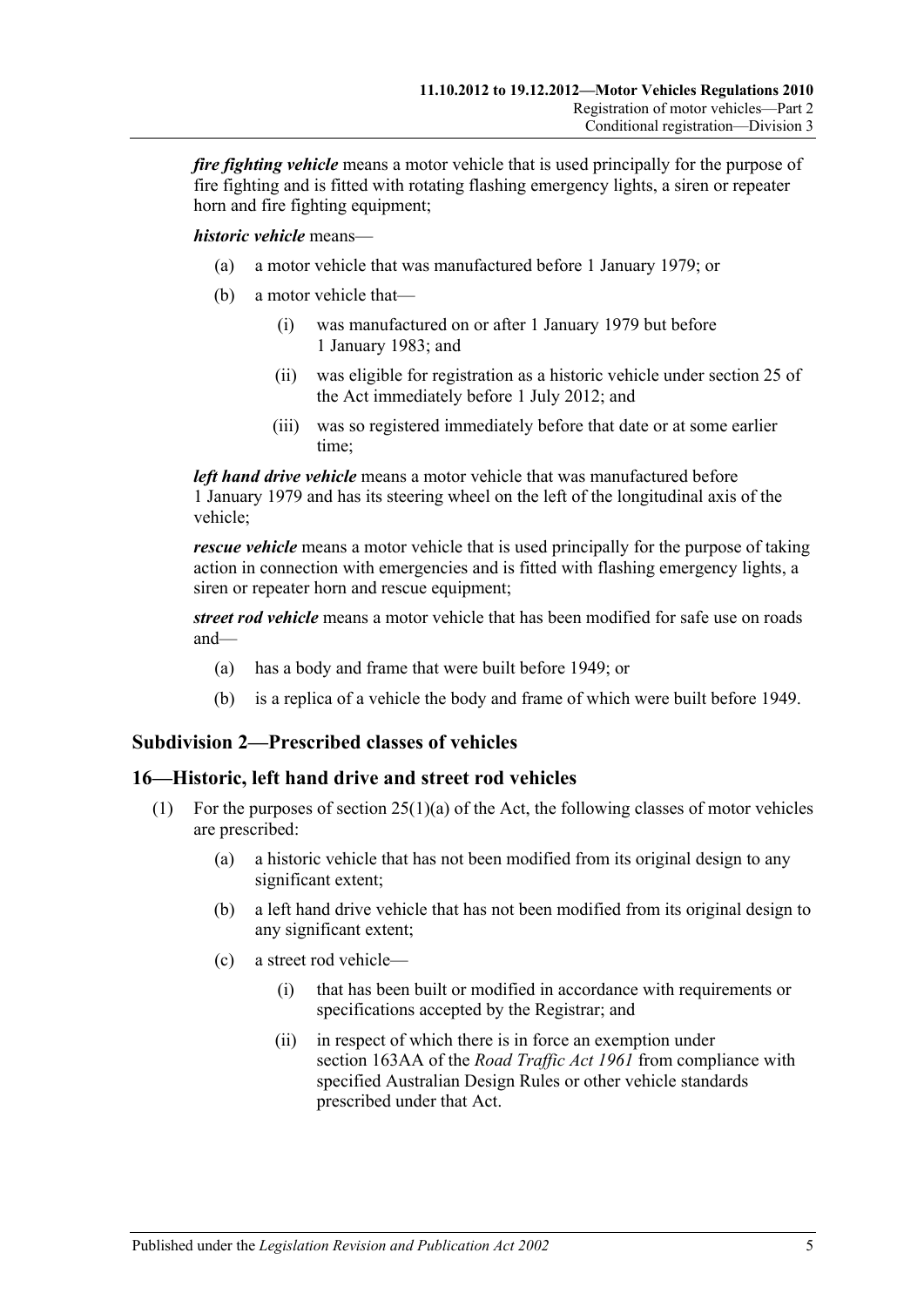- (2) The registration of a historic vehicle, left hand drive vehicle or street rod vehicle under section 25 of the Act is subject to the following conditions:
	- (a) a condition that a person must not drive the vehicle, or cause, suffer or permit the vehicle to be driven, on a road unless the owner of the vehicle is a financial member of a motor vehicle club recognised by the Registrar for the purposes of this regulation;
	- (b) a condition that a person who drives the vehicle on a road must—
		- (i) while doing so, carry in the vehicle a log book in a form approved by the Registrar; and
		- (ii) record in the log book, in accordance with the directions contained in the log book, particulars of each journey undertaken by the person in the vehicle; and
		- (iii) produce the log book for inspection on request made by an authorised officer or police officer;
	- (c) a condition that a person must not drive the vehicle, or cause, suffer or permit the vehicle to be driven, on a road on more than 90 days in each period of 12 months in the period of registration;
	- (d) a condition that a person must not drive the vehicle, or cause, suffer or permit the vehicle to be driven on a road, for fee, hire or reward;
	- (e) a condition that the owner of the vehicle must, at the request of the Registrar or the motor vehicle club to which the owner belongs, make the vehicle available for inspection by the Registrar or the club;
	- (f) a condition that the owner of the vehicle must, before the end of each year, provide to the motor vehicle club to which he or she belongs, a statutory declaration made by the owner verifying the eligibility of his or her vehicle to be registered under section 25 of the Act and detailing any modifications made to the vehicle during that year.
- (3) The Registrar may by notice in the Gazette—
	- (a) recognise a motor vehicle club for the purposes of this regulation;
	- (b) impose such conditions on the recognition of the motor vehicle club as the Registrar thinks fit;
	- (c) if satisfied that—
		- (i) a motor vehicle club has contravened or failed to comply with a condition applying to its recognition by the Registrar; or
		- (ii) there is other good cause to do so,

withdraw the recognition of a motor vehicle club with effect from a date specified in the notice (being not less than 28 days from the date of publication of the notice).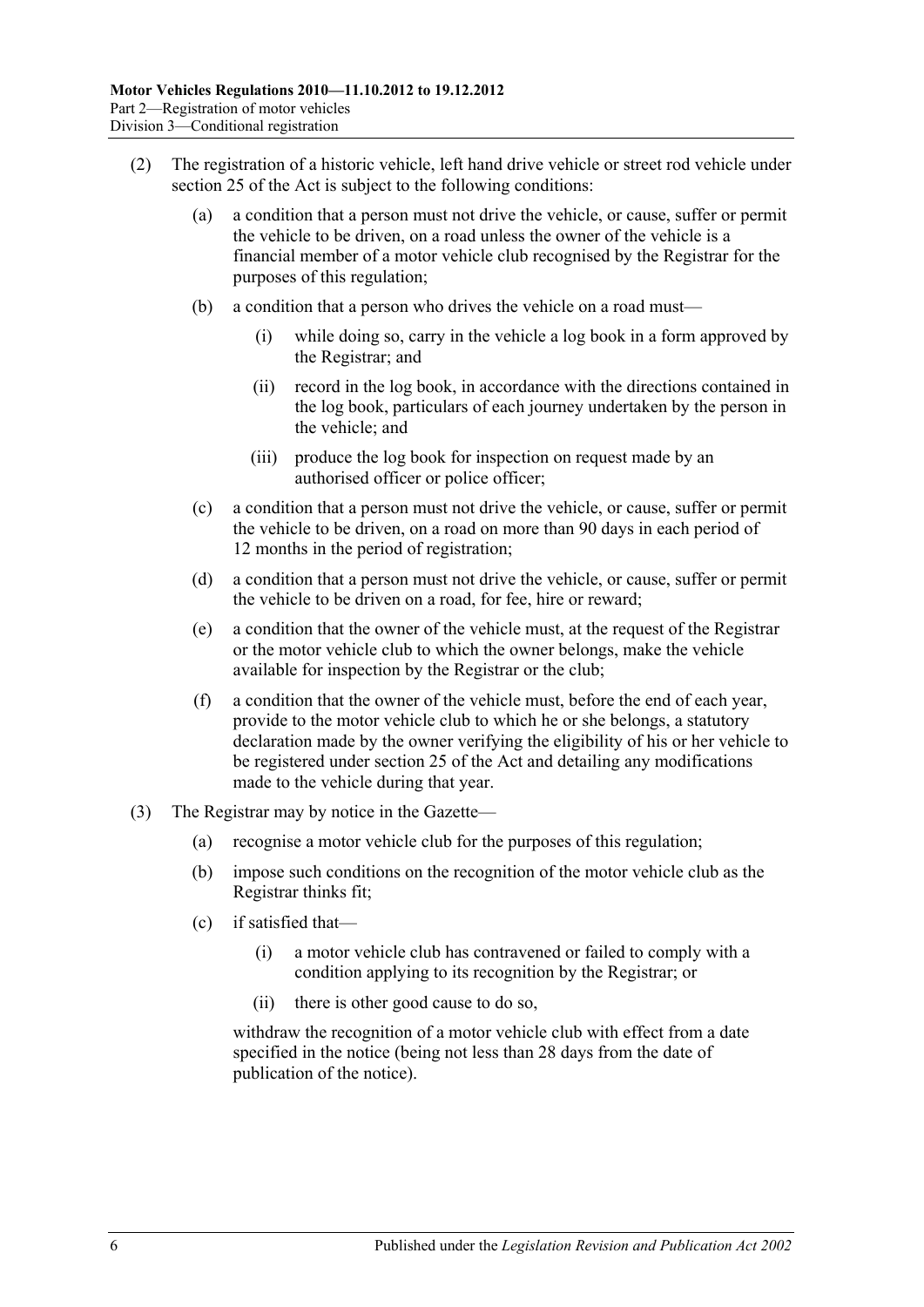## <span id="page-16-3"></span><span id="page-16-0"></span>**17—Vehicles used between farm blocks**

- (1) For the purposes of section 25(1)(a) of the Act, a vehicle (other than a tractor or agricultural machine) that—
	- (a) is owned by a primary producer; and
	- (b) is used in connection with the working of 2 or more separate parcels of land that are worked in conjunction with each other by that primary producer,

is a prescribed class of vehicle.

(2) The registration of such a vehicle under section 25 of the Act is subject to the condition that a person must not, during the period for which the vehicle is registered under that section, drive the vehicle, or cause, suffer or permit the vehicle to be driven, on a road except to enable the vehicle to be driven between the parcels of land referred to in [subregulation](#page-16-3) (1).

## <span id="page-16-1"></span>**18—Vehicles used to tow commercial fishing boats**

- <span id="page-16-4"></span>(1) For the purposes of section  $25(1)(a)$  of the Act, a vehicle that—
	- (a) is owned by the holder of a fishery authority under the *[Fisheries Management](http://www.legislation.sa.gov.au/index.aspx?action=legref&type=act&legtitle=Fisheries%20Management%20Act%202007)  Act [2007](http://www.legislation.sa.gov.au/index.aspx?action=legref&type=act&legtitle=Fisheries%20Management%20Act%202007)*; and
	- (b) is used solely for the purpose of towing a registered boat within the meaning of that Act,

is a prescribed class of vehicle.

- (2) The registration of such a vehicle under section 25 of the Act is subject to the condition that a person must not, during the period for which the vehicle is registered under that section, drive the vehicle, or cause, suffer or permit the vehicle to be driven, on a road except for the purpose of
	- (a) towing a boat referred to in [subregulation](#page-16-4)  $(1)(b)$  to a place at which it is to be launched; or
	- (b) retrieving such a boat from a place at which it has been landed.

## <span id="page-16-2"></span>**19—Other prescribed classes of vehicles**

For the purposes of section  $25(1)(a)$  of the Act, the following classes of vehicles are prescribed:

- (a) an emergency response vehicle;
- (b) a special purpose vehicle;
- (c) a vehicle that is to be driven on a road for a limited number of short journeys;
- (d) a road train;
- (e) a B-double;
- <span id="page-16-5"></span>(f) a vehicle in relation to which there is in force—
	- (i) an exemption granted by the Minister under section 163AA of the *[Road Traffic Act](http://www.legislation.sa.gov.au/index.aspx?action=legref&type=act&legtitle=Road%20Traffic%20Act%201961) 1961* exempting the vehicle from compliance with a requirement of Part 4 of that Act subject to conditions limiting the use of the vehicle (other than a restriction limiting the use of the vehicle to a particular road or roads or class of roads); or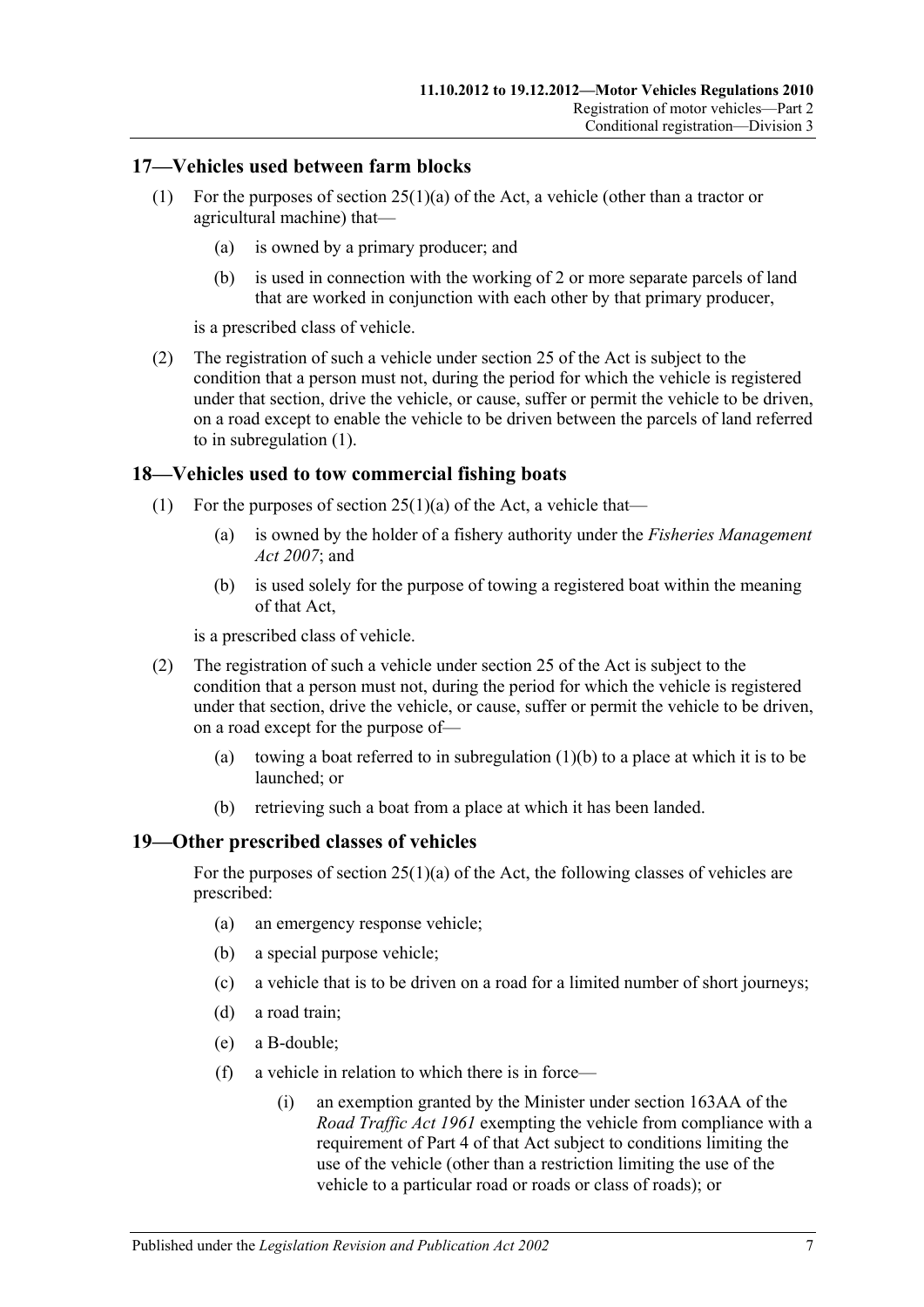(ii) an exemption granted by the Minister under regulation 46 of the *[Road Traffic \(Miscellaneous\) Regulations](http://www.legislation.sa.gov.au/index.aspx?action=legref&type=subordleg&legtitle=Road%20Traffic%20(Miscellaneous)%20Regulations%201999) 1999* exempting the vehicle from compliance with a requirement of the regulations subject to conditions limiting the use of the vehicle (other than a restriction limiting the use of the vehicle to a particular road or roads or class of roads).

## <span id="page-17-0"></span>**Subdivision 3—Miscellaneous**

#### <span id="page-17-1"></span>**20—Exemption from stamp duty**

An application to register a motor vehicle under section 25 of the Act (other than an application to register a road train, B-double or vehicle of a class referred to in [regulation](#page-16-5) 19(f)) is declared to be exempt from stamp duty.

**Note—**

See the *[Stamp Duties Act](http://www.legislation.sa.gov.au/index.aspx?action=legref&type=act&legtitle=Stamp%20Duties%20Act%201923) 1923* (Schedule 2 clause 2(2) exemption 10A).

## <span id="page-17-2"></span>**21—Duration of registration**

The period of registration of a motor vehicle registered under section 25 of the Act is—

- (a) in the case of the registration of a historic vehicle or left hand drive vehicle—1, 2 or 3 years, at the option of the applicant; or
- (b) in any other case—any number of quarters, not exceeding 12 quarters, at the option of the applicant.

## <span id="page-17-3"></span>**22—Transfer of registration**

The registration of a motor vehicle under section 25 of the Act may be transferred if—

- (a) the vehicle is a road train or B-double; or
- (b) the vehicle is a special purpose vehicle and the transferee undertakes that the conditions of registration of the vehicle under that section will be complied with.

## <span id="page-17-4"></span>**Division 4—Duty to notify alterations or additions to vehicles**

#### <span id="page-17-5"></span>**23—Duty to notify alterations or additions to vehicles**

- (1) For the purposes of section 44(1) of the Act, the following alterations and additions are prescribed:
	- (a) an alteration of, or addition to, a motor vehicle by which the vehicle's mass is increased;
	- (b) an alteration of, or addition to, the specifications or tyres of a motor vehicle by which the GCM or GVM of the vehicle is varied;
	- (c) an alteration of the configuration of a heavy vehicle by which the configuration becomes an unregistered configuration within the meaning of section 43A of the Act;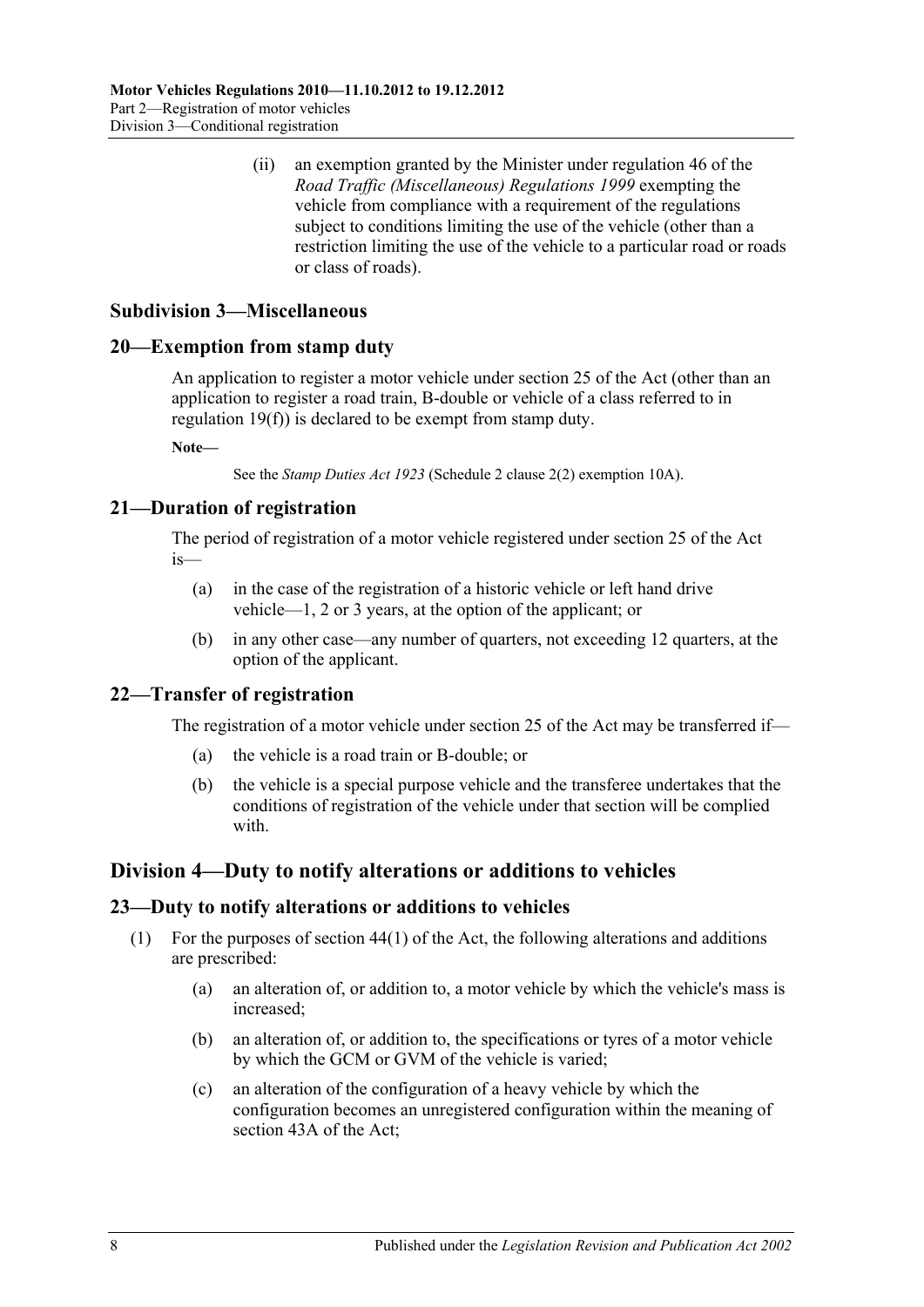- (d) an alteration of, or addition to, the engine by which a motor vehicle is driven so as to enable the engine to drive the vehicle by a fuel that would not, but for the alteration or addition, drive the vehicle;
- (e) the removal of the engine by which a motor vehicle is driven and the substitution of another engine;
- (f) the removal of a pneumatic tyre from a motor vehicle having only pneumatic tyres, and the substitution of a tyre other than a pneumatic tyre;
- (g) the removal of a tyre from a vehicle having no metal tyres, and the substitution of a metal tyre;
- (h) the attachment of a sidecar to a motor bike not having a sidecar;
- (i) an alteration or addition by which a motor vehicle that is not a commercial motor vehicle is converted into a commercial motor vehicle;
- (j) an alteration or addition by which a commercial motor vehicle ceases to be a commercial motor vehicle;
- (k) the wrecking or disassembling of a motor vehicle (other than a notifiable vehicle) where the engine, a part of the engine bearing the engine number or a part of the body bearing a vehicle identification number or vehicle identification plate is removed and not put back into place as part of the vehicle;
- (l) the removal, alteration, defacement or obliteration of—
	- (i) a vehicle identification plate or vehicle identification number (other than a plate or number of a notifiable vehicle); or
	- (ii) an engine number,

except where, in relation to the removal of a vehicle identification plate (or a plate bearing a vehicle identification number or engine number), the plate is put back into place on the vehicle;

- (m) the changing of the colour of a motor vehicle such that the vehicle ceases to be of the primary colour recorded as its colour in the register of motor vehicles.
- (2) A registered owner or registered operator of a motor vehicle who gives written notice to the Registrar under section 44(1) of the Act must include the following particulars in the notice:
	- (a) a full description of the alteration or addition;
	- (b) the date on which the alteration or addition was made;
	- (c) if the engine by which the vehicle is driven has been removed and substituted by another engine—
		- (i) the substituted engine number; or
		- (ii) in the case of the substitution of an engine that does not have identical specifications—the make, the number of pistons, the diameter of the cylinders, the engine number and the type of substituted engine;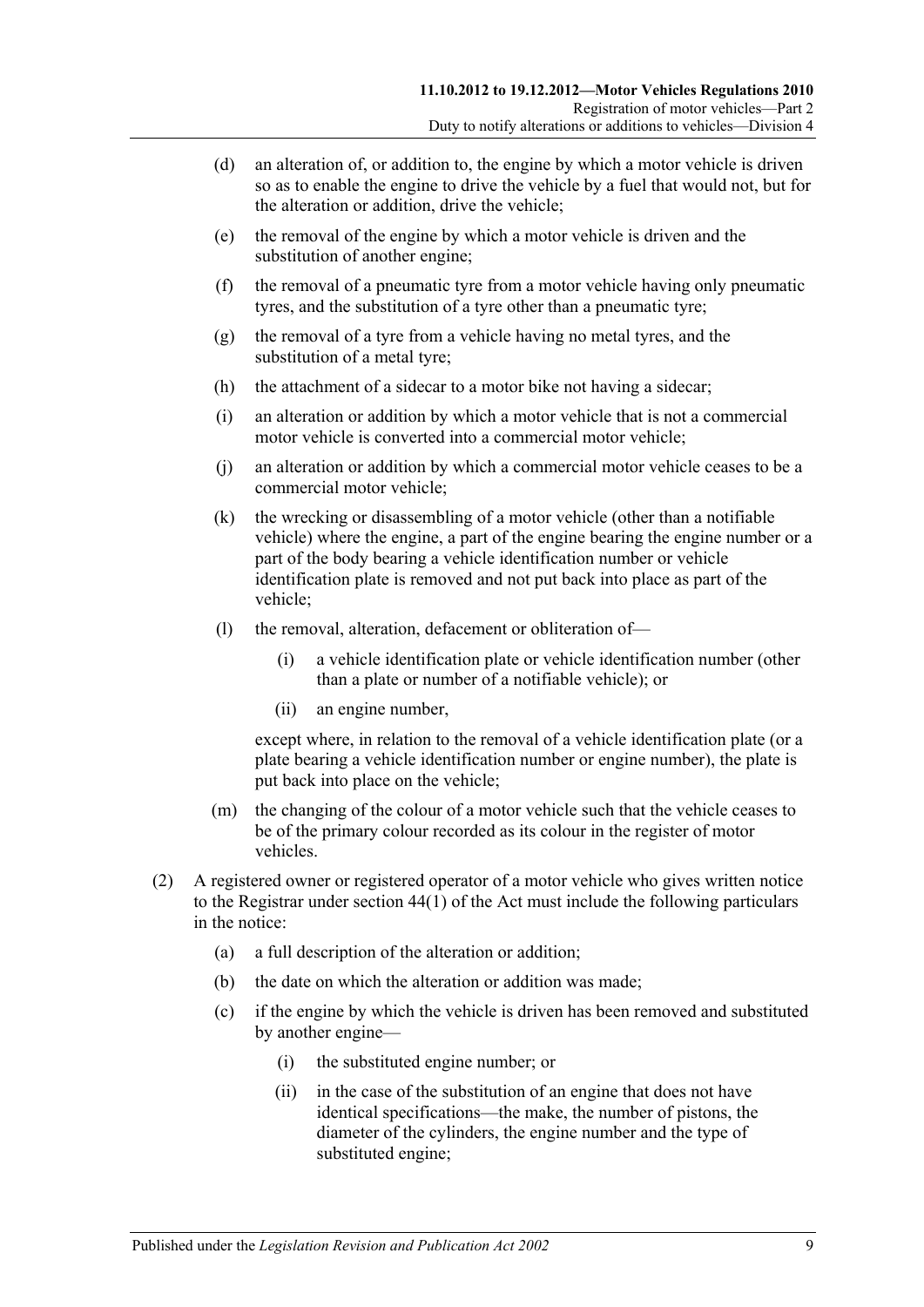- (d) if an alteration has been made to the construction of the vehicle—a weighbridge note;
- (e) if any alteration or addition has been made that may vary the gross combination mass or gross vehicle mass of the vehicle—the size, ply and type of construction of the tyres;
- (f) details of any equipment that has been altered or added to the vehicle.

# <span id="page-19-0"></span>**Division 5—Numbers and number plates**

## <span id="page-19-1"></span>**24—Carriage of number plates**

For the purposes of section 47(1) of the Act, the following provisions apply to the carriage of number plates:

- (a) a motor vehicle must have attached to it—
	- (i) in the case of a motor bike, motor trike or trailer—1 number plate at the rear;
	- (ii) in the case of a tractor or agricultural machine—1 number plate;
	- (iii) in any other case—1 number plate at the front and 1 number plate at the rear,

such that—

- (iv) the bottom edge of the plate is not less than 30 centimetres above the level of the ground and in such a position that every figure and letter of the registered number is upright; and
- $(v)$ 
	- (A) in the case of a plate placed on the front of the vehicle—the whole of the plate is visible from the front; and
	- (B) in the case of a plate placed on the rear of a vehicle—the whole of the plate is visible from the rear;
- (b) every letter and figure on a number plate must be—
	- (i) clearly visible in daylight to a person standing on the same plane as the vehicle at any point not less than 3 metres or more than 18 metres from the plate looking at the plate along an imaginary line approximately at right angles to the plate; and
	- (ii) legible from left to right on a plane level with the ground; and
	- (iii) clean and legible at all times;
- (c) a number plate must be rectangular.

## <span id="page-19-2"></span>**25—Exemptions from duty to carry number plates**

- (1) A person who drives a motor vehicle, the front and rear of which is marked with its registered number, is exempt from the operation of section 47(1) of the Act if—
	- (a) the registered number was allotted before 1 July 1996; and
	- (b) the registered number was marked on the vehicle before 1 July 1996; and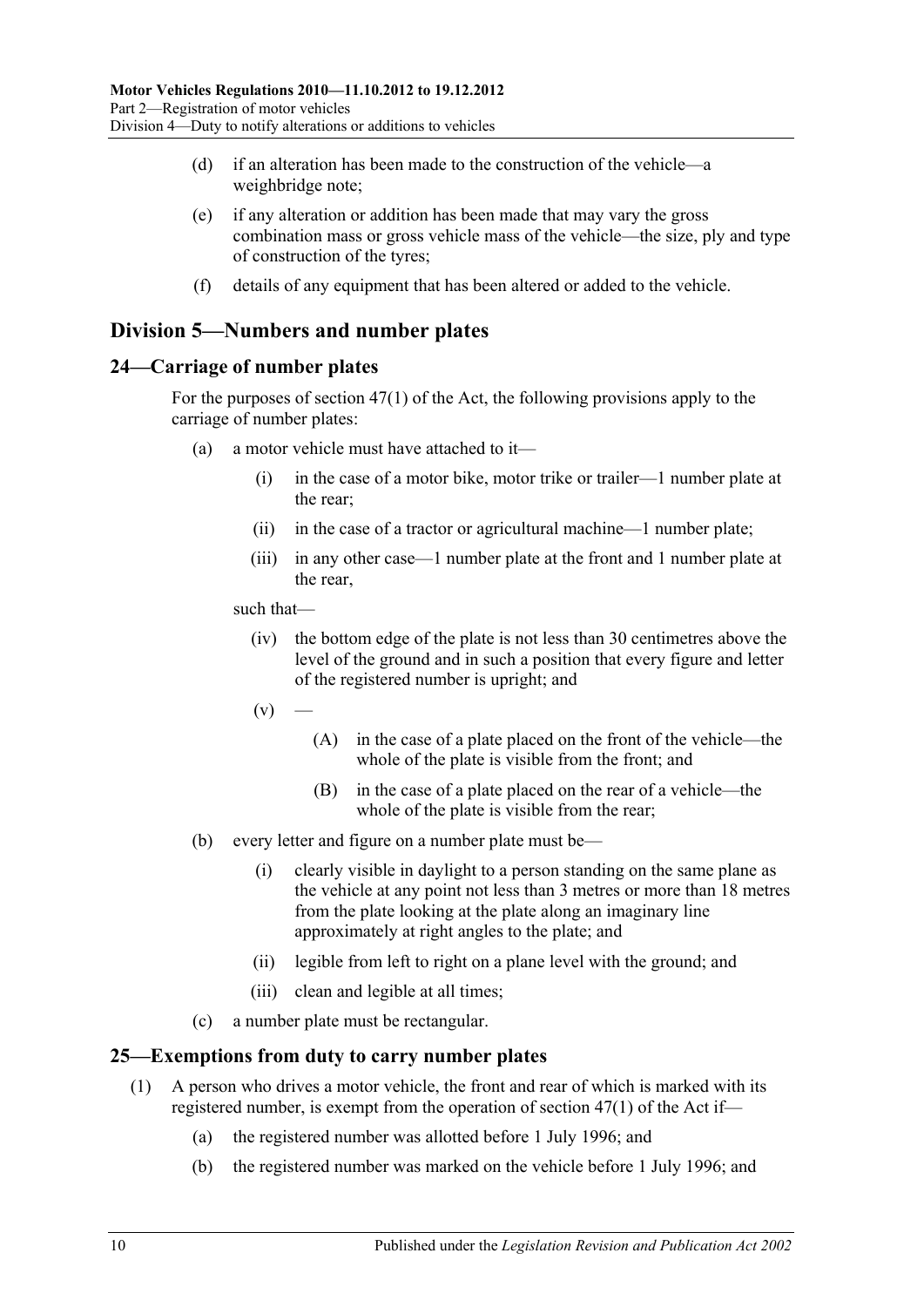- (c) number plates bearing the registered number and the slogan "SA The Festival State" have never been obtained for the vehicle; and
- (d) the vehicle is registered in the name of the person who was, immediately prior to 1 July 1996, recorded on the register of motor vehicles as the owner of the vehicle; and
- (e) there is no agreement in force under section 47A of the Act between the Registrar and the registered owner of the vehicle in relation to the registered number; and
- (f) every letter and figure of the registered number marked on the vehicle is—
	- (i) clearly visible in daylight to a person standing on the same plane as the vehicle at any point not less than 3 metres or more than 18 metres from the portion of the vehicle on which the number is marked looking at the number along an imaginary line approximately at right angles to the number; and
	- (ii) legible from left to right on a plane level with the ground; and
	- (iii) clean and legible at all times.
- (2) An officer or employee of the South Australian Police Department or the Transport Department who drives a motor vehicle on a road, or causes a motor vehicle to stand on a road, is exempt from the operation of section 47(1) of the Act if—
	- (a) the vehicle is being used for the purpose of testing the legibility of number plates; and
	- (b) the vehicle displays a sign bearing the word "test".
- <span id="page-20-1"></span>(3) A person who drives a motor vehicle, or causes a motor vehicle to stand, on a road is exempt from the operation of section 47(1) of the Act insofar as that section imposes requirements relating to the visibility and legibility of number plates, if the motor vehicle—
	- (a) is approved by the Minister for Tourism as a motor vehicle that may be driven, or caused to stand, on a road in relation to an event specified in a notice under [subregulation](#page-20-0) (4); and
	- (b) is being so driven or caused to stand during the period, and in accordance with the conditions, specified in the notice.
- <span id="page-20-0"></span>(4) The Minister for Tourism may, with the concurrence of the Minister responsible for the administration of the Act, publish a notice in the Gazette—
	- (a) specifying an event; and
	- (b) specifying a period during which motor vehicles approved by the Minister for Tourism may be driven, or caused to stand, on a road in relation to the event; and
	- (c) specifying the conditions applicable to driving such a motor vehicle, or causing such a motor vehicle to stand, on a road in relation to the event.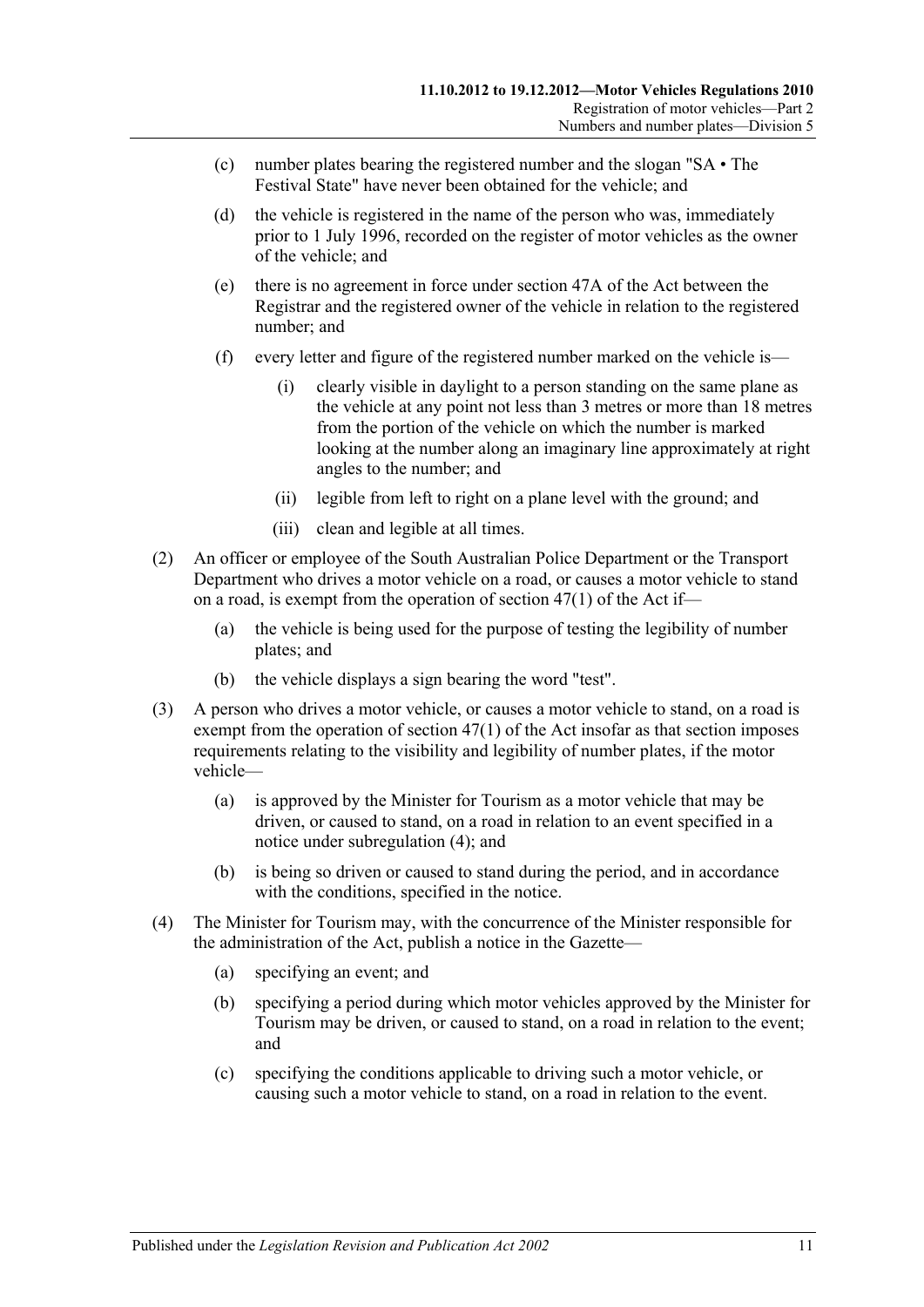(5) In any proceedings, a document purporting to be a certificate signed by the Minister for Tourism and certifying that, on a specified day, a specified motor vehicle was or was not approved as a motor vehicle that may be driven, or caused to stand, on a road in relation to an event specified in a notice under [subregulation](#page-20-0) (4), is proof of the matter so certified in the absence of proof to the contrary.

## <span id="page-21-0"></span>**26—Return or recovery of number plates—exceptions**

- (1) The Registrar is not required to give a person a direction under section 47C(2) of the Act requiring the return of number plates issued for a motor vehicle if—
	- (a) the Registrar is satisfied that—
		- (i) the vehicle is, or is to be, periodically registered for terms of less than 12 months on each occasion; or
		- (ii) the number plates are the subject of an agreement between the Registrar and the person under section 47A of the Act under which the person has acquired a right to attach the plates to any motor vehicle registered in the person's name from time to time; or
		- (iii) the vehicle has been purchased by a motor vehicle dealer or auctioneer; or
	- (b) the Registrar considers that there are reasonable grounds for not requiring the person to return the plates.
- (2) If the Registrar is not required to give a direction under section 47C(2) of the Act requiring the return of number plates, the Registrar, a police officer or an authorised officer is not empowered to seize the plates under section 47C(4) of the Act unless—
	- (a) the Registrar has given a person such a direction in relation to the plates; and
	- (b) the person has failed to comply with the direction; and
	- (c) the person has no reasonable excuse for failing to comply.

## <span id="page-21-1"></span>**27—Exemptions from section 47D of Act**

- (1) A police officer who, in the course of official duties, drives on a road, or causes to stand on a road, a government-registered motor bike at the front of which is attached a label or sticker that bears the number allotted to the motor bike under the Act is exempt from the operation of section  $47D(1)(c)$  of the Act if—
	- (a) the label or sticker is made of silver reflective decal material; and
	- (b) the label or sticker is 220 millimetres wide and 93 millimetres high; and
	- (c) every letter and figure on the label or sticker is printed in blue on a white background and in upper case; and
	- (d) the label or sticker bears the slogan "SA Government".
- (2) An officer or employee of the South Australian Police Department or the Transport Department who drives a motor vehicle on a road, or causes a motor vehicle to stand on a road, is exempt from the operation of section 47D(1)(a), (b) and (c) of the Act if—
	- (a) the vehicle is being used for the purpose of testing the legibility of number plates; and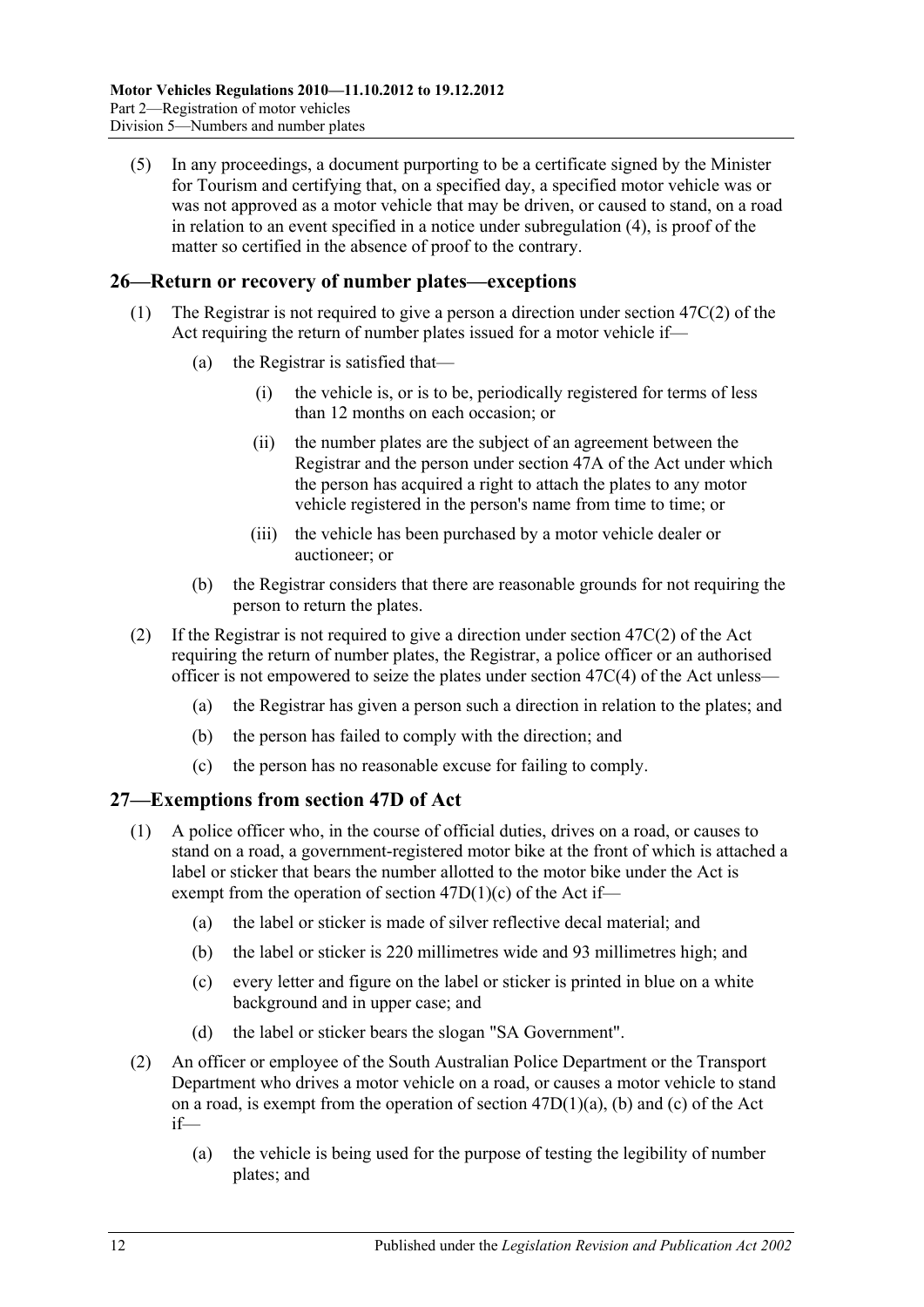- (b) the vehicle displays a sign bearing the word "test".
- (3) A person who drives a motor vehicle, or causes a motor vehicle to stand, on a road in circumstances referred to in [regulation](#page-20-1) 25(3) is exempt from the operation of section 47D(1)(c) of the Act.

# <span id="page-22-0"></span>**Division 6—Suspension, cancellation and transfer of registration**

# <span id="page-22-1"></span>**28—Exemption from section 56(b)(ii) of Act where motor vehicle dealer etc acting as delegate of Registrar, transfers registration of vehicle sold by dealer**

If—

- (a) a motor vehicle dealer or auctioneer sells a motor vehicle in the course of his or her business; and
- (b) the Registrar has delegated to the dealer or auctioneer the Registrar's function under section 58(1) of the Act; and
- (c) the dealer or auctioneer, acting under that delegation, registers the vehicle in the name of the purchaser,

the dealer or auctioneer is exempt from the operation of section 56(b)(ii) of the Act in respect of the transfer of ownership of that vehicle.

# <span id="page-22-2"></span>**Division 7—Trade plates**

## <span id="page-22-3"></span>**29—Purposes for which trade plates may be issued and used**

- (1) For the purposes of sections 62(1) and 66 of the Act, the following purposes are prescribed:
	- (a) delivery of a motor vehicle from premises of the manufacturer or distributor of the vehicle to business premises of a motor vehicle dealer or auctioneer;
	- (b) delivery of a motor vehicle from premises of the manufacturer of the vehicle to a place for storage or to business premises of the distributor of the vehicle;
	- (c) relocation of a motor vehicle—
		- (i) between different business premises of a motor vehicle dealer or auctioneer; or
		- (ii) between business premises of different motor vehicle dealers or auctioneers;
	- (d) demonstration to a prospective purchaser of a motor vehicle of the on-road performance of the vehicle—
		- (i) being a demonstration in respect of which the vendor of the vehicle does not receive any monetary consideration; and
		- (ii) in the case of a commercial motor vehicle that is to carry a load during a demonstration, provided that—
			- (A) the demonstration consists of not more than 2 separate journeys by the same prospective purchaser and each journey is completed within 3 days; and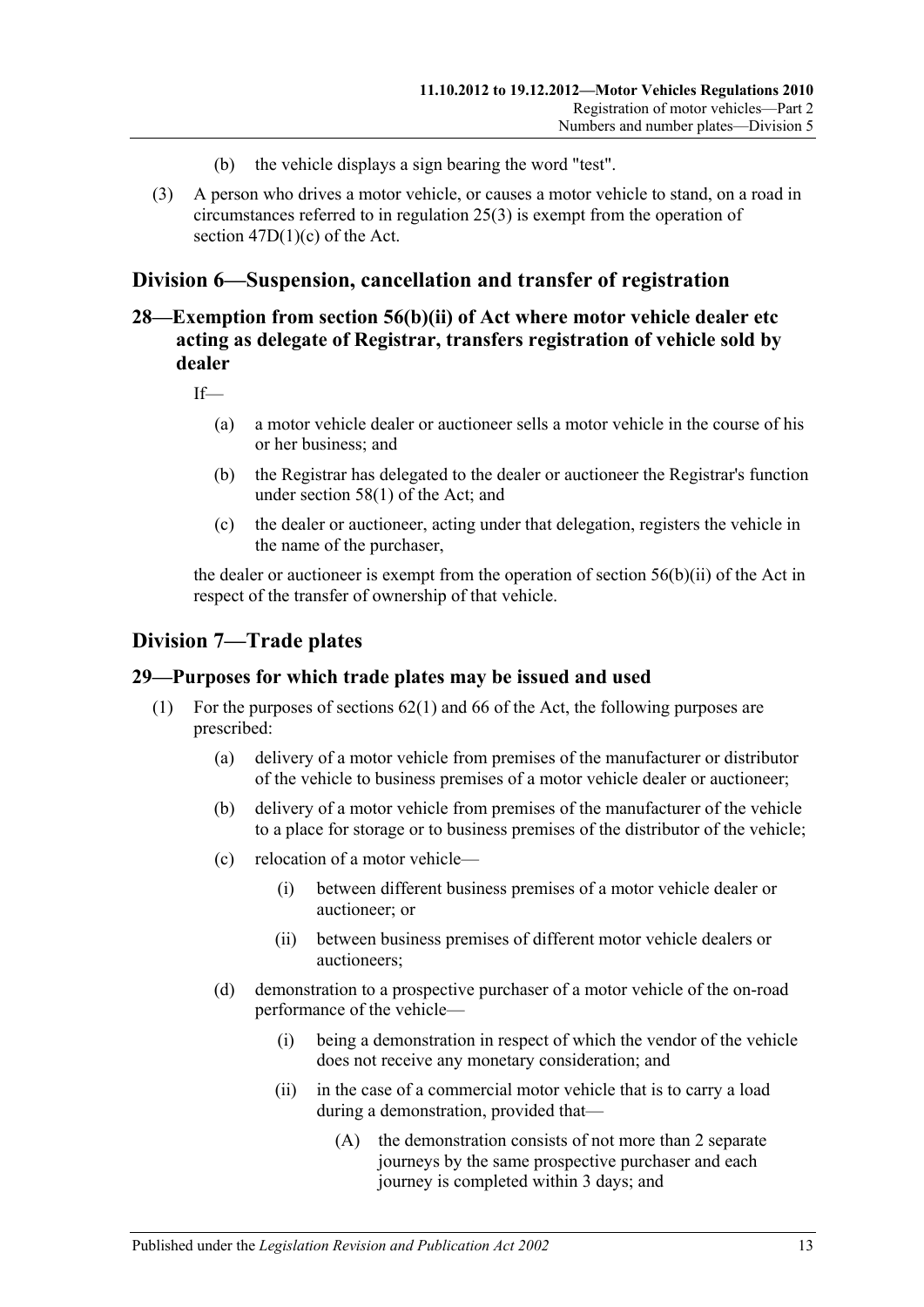- (B) during the demonstration the vehicle is used only within the State;
- (e) demonstration to a prospective purchaser of a bus of the on-road performance of the bus, being a demonstration—
	- (i) in respect of which the vendor of the bus does not receive any monetary consideration; and
	- (ii) during which no passengers other than the prospective purchaser and any person advising the prospective purchaser in relation to the purchase of the bus are carried in the bus;
- (f) on-road testing of a motor vehicle prior to delivery of the vehicle to a purchaser of the vehicle;
- (g) delivery of a motor vehicle sold by a motor vehicle dealer or auctioneer to a place nominated by the purchaser of the vehicle (whether within or outside the State);
- (h) in the case of a motor vehicle that—
	- (i) is sold by a motor vehicle dealer who is not authorised by a delegation under section 7 of the Act to register vehicles sold by the dealer; and
	- (ii) is delivered to the purchaser on a day on which, or at a time of day at which, the office of the Registrar is closed for business,

to enable the vehicle to be driven by the purchaser or a person authorised by the purchaser without registration for any purpose until the time at which the office of the Registrar closes for business on the next day on which it is open for business;

- (i) delivery of a motor vehicle to a workshop or other place for repair or servicing of the vehicle or the making of alterations or additions to the vehicle;
- (j) return of a motor vehicle from a workshop or other place at which the vehicle has been repaired or serviced or at which alterations or additions have been made to the vehicle;
- (k) delivery of a motor vehicle to a place for wrecking or disassembling;
- (l) on-road testing of a motor vehicle in the course of repairs or servicing or the making of alterations or additions to the vehicle;
- (m) in the case of a motor vehicle on loan by a motor vehicle repairer to the owner of a motor vehicle under repair—to enable the loan vehicle to be driven for any purpose by the owner of the vehicle under repair provided that—
	- (i) the repairer does not receive any separate monetary consideration in respect of the provision of the loan vehicle; and
	- (ii) if the loan vehicle is a commercial motor vehicle—the loan vehicle is not used to carry a load during the loan period except within the State; and
	- (iii) if the loan vehicle is not a special purpose vehicle—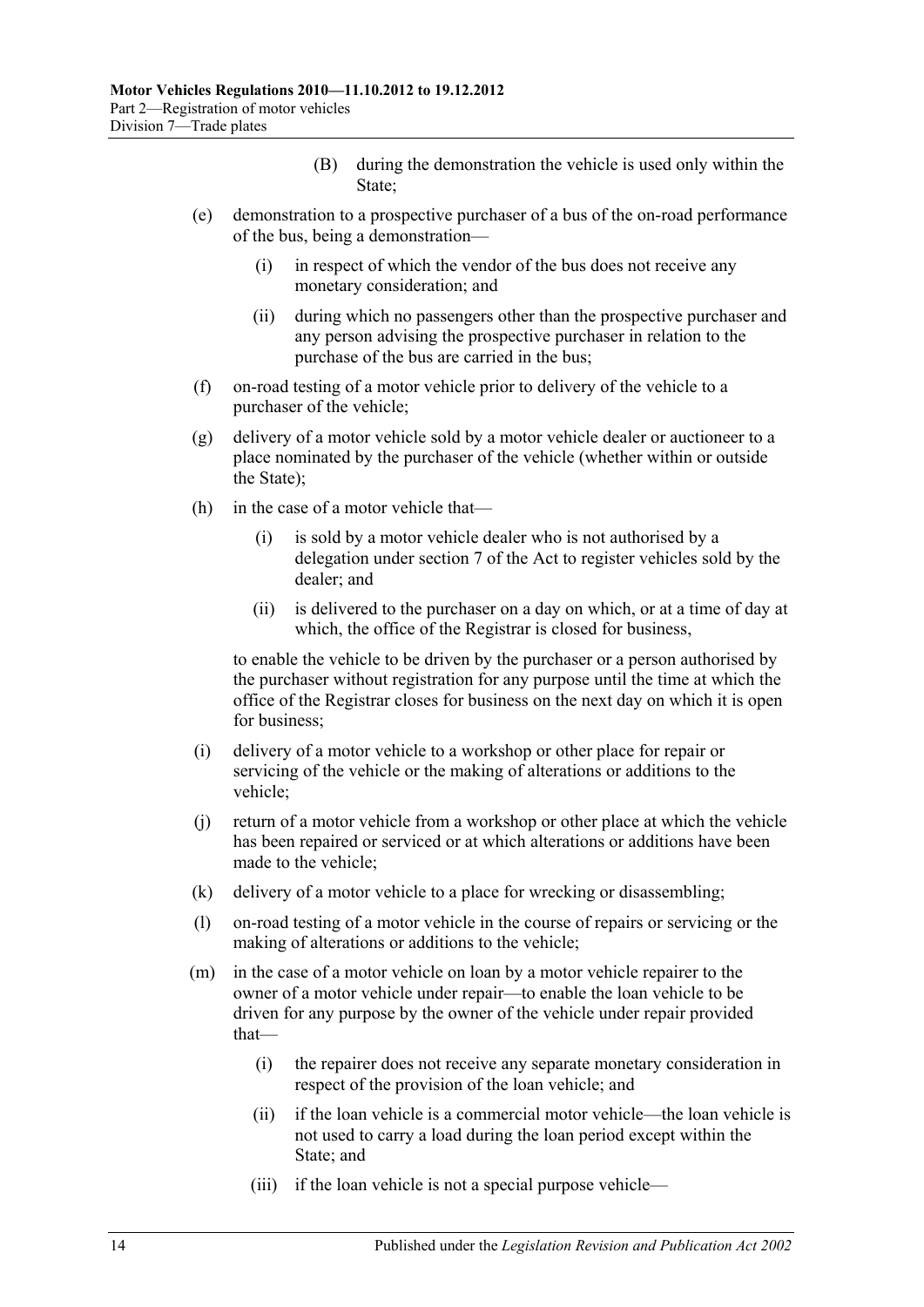- (A) the repairer is licensed as a dealer under the *[Second-hand](http://www.legislation.sa.gov.au/index.aspx?action=legref&type=act&legtitle=Second-hand%20Vehicle%20Dealers%20Act%201995)  [Vehicle Dealers Act](http://www.legislation.sa.gov.au/index.aspx?action=legref&type=act&legtitle=Second-hand%20Vehicle%20Dealers%20Act%201995) 1995*; and
- (B) the loan vehicle is a second-hand vehicle that is being offered or exposed for sale by the repairer; and
- (C) a notice that complies with section 16 of the *[Second-hand](http://www.legislation.sa.gov.au/index.aspx?action=legref&type=act&legtitle=Second-hand%20Vehicle%20Dealers%20Act%201995)  [Vehicle Dealers Act](http://www.legislation.sa.gov.au/index.aspx?action=legref&type=act&legtitle=Second-hand%20Vehicle%20Dealers%20Act%201995) 1995* is attached to the loan vehicle;
- (n) delivery of a motor vehicle to the site of a motor show or other similar event at which the vehicle is to be on display;
- (o) return of a motor vehicle from the site of a motor show or other similar event at which the vehicle has been on display;
- (p) demonstration of the on-road performance of a motor vehicle while the vehicle is on display at a motor show or other similar event;
- (q) delivery of a motor vehicle to a place for inspection or examination under the Act, the *[Road Traffic Act](http://www.legislation.sa.gov.au/index.aspx?action=legref&type=act&legtitle=Road%20Traffic%20Act%201961) 1961* or any other Act or law;
- (r) return of a motor vehicle from a place to which the vehicle has been taken for inspection or examination under the Act, the *[Road Traffic Act](http://www.legislation.sa.gov.au/index.aspx?action=legref&type=act&legtitle=Road%20Traffic%20Act%201961) 1961* or any other Act or law.
- (2) For the purposes of sections 62(1) and 66 of the Act, the following purposes are prescribed in relation to a commercial motor vehicle or trailer:
	- (a) delivery to the site of a prescribed event of—
		- (i) an agricultural implement, agricultural machine or any other motor vehicle that is to be on display at that site during the prescribed event; and
		- (ii) any equipment to be used for the purposes of, or in conjunction with, the display of the agricultural implement, agricultural machine or other motor vehicle during the prescribed event; and
		- (iii) any equipment, accessories or consumables for or associated with the agricultural implement, agricultural machine or other motor vehicle;
	- (b) return from the site of a prescribed event of—
		- (i) an agricultural implement, agricultural machine or any other motor vehicle that has been on display at that site during the prescribed event; and
		- (ii) any equipment used for the purposes of, or in conjunction with, the display of the agricultural implement, agricultural machine or other motor vehicle during the prescribed event; and
		- (iii) any equipment, accessories or consumables for or associated with the agricultural implement, agricultural machine or other motor vehicle.
- (3) For the purposes of sections 62(1) and 66 of the Act, the following purposes are prescribed in relation to a trailer designed to carry a boat:
	- (a) delivery of a boat from the premises of the manufacturer of the boat to a place for storage or to business premises of a dealer or distributor of boats;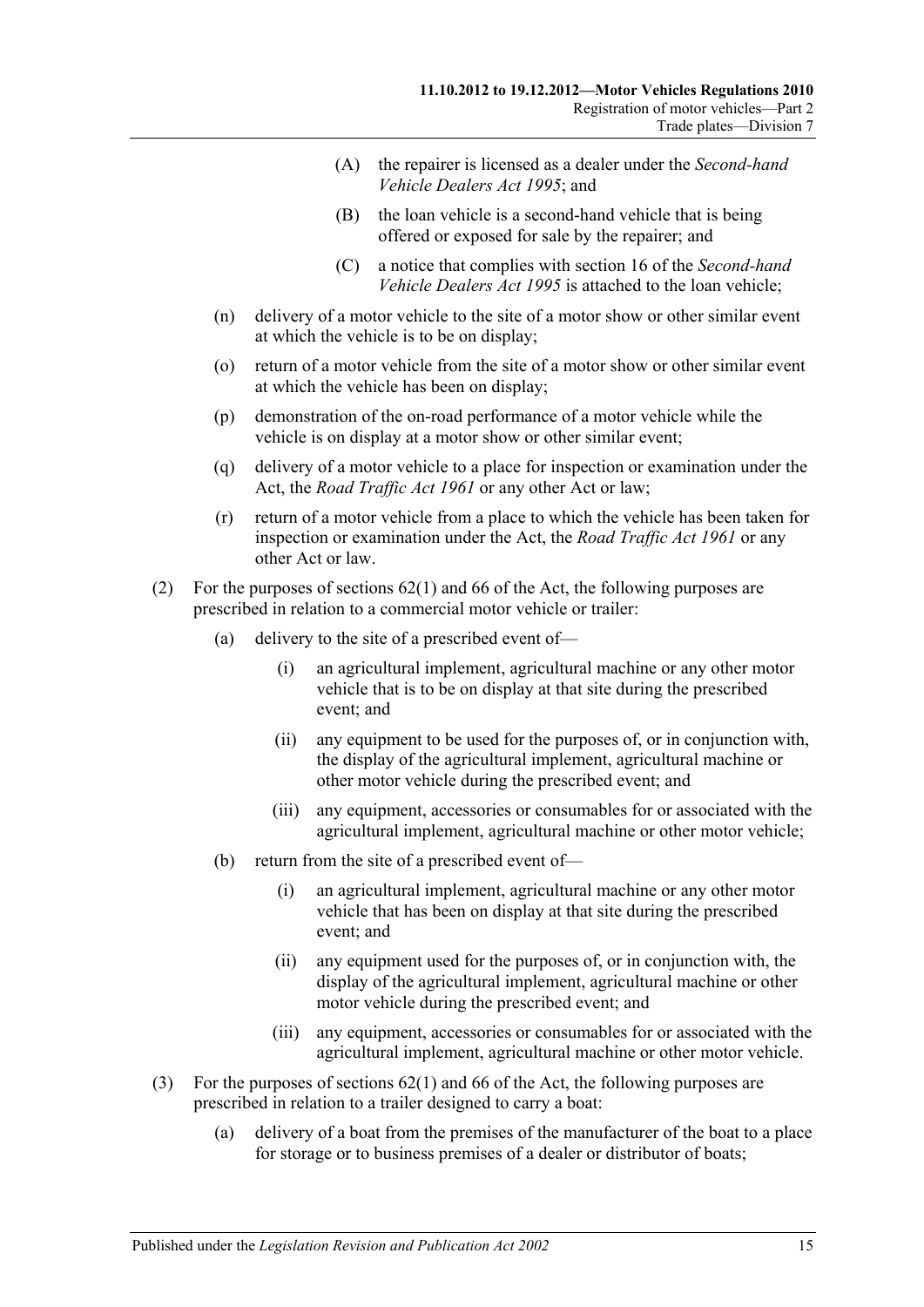- (b) delivery of a boat from business premises of a distributor of boats to business premises of a dealer of boats;
- (c) delivery of a boat to or from waters for demonstration to a prospective purchaser of the boat of the performance of the boat on waters;
- (d) delivery of a boat sold by a dealer of boats to a place nominated by the purchaser of the boat (whether within or outside the State);
- (e) delivery of a boat to a workshop, boat yard or other place for repair or servicing of the boat or the making of alterations or additions to the boat;
- (f) return of a boat from a workshop, boat yard or other place at which the boat has been repaired or serviced or at which alterations or additions have been made to the boat;
- (g) delivery of a boat to the site of a prescribed event at which the boat is to be on display;
- (h) return of a boat from the site of a prescribed event at which the boat has been on display.

## <span id="page-25-0"></span>**30—Trade plate label and certificate of issue of trade plate**

- (1) At the time of issuing a trade plate, the Registrar must issue to the holder of the trade plate or his or her agent—
	- (a) a trade plate label; and
	- (b) a certificate of issue of a trade plate.
- (2) A trade plate label will be in a form determined by the Registrar.
- (3) If the Registrar is satisfied by statutory declaration or such other evidence as the Registrar may require that the label or certificate issued in respect of a trade plate has been lost or destroyed, the Registrar may, on application by the holder of the trade plate or his or her agent and payment of the prescribed fee, issue a duplicate label or certificate.

# <span id="page-25-1"></span>**31—Carriage of trade plate and trade plate label**

If a motor vehicle is to be driven on a road pursuant to section 66 of the Act—

- (a) a trade plate must be securely attached to the rear of the vehicle in such a position that the bottom edge of the plate is not less than 30 centimetres above the level of the ground; and
- (b) the label issued by the Registrar in respect of the trade plate must be displayed in a waterproof holder that has a transparent front and is affixed to the plate; and
- (c) every figure and letter on the plate and label must be—
	- (i) legible from left to right on a plane level with the ground; and
	- (ii) clean and legible at all times; and
- (d) every figure and letter on the plate must be clearly visible in daylight to a person standing on the same plane as the vehicle at any point not less than 3 metres or more than 18 metres from the plate, looking at the plate along an imaginary line approximately at right angles to the plate.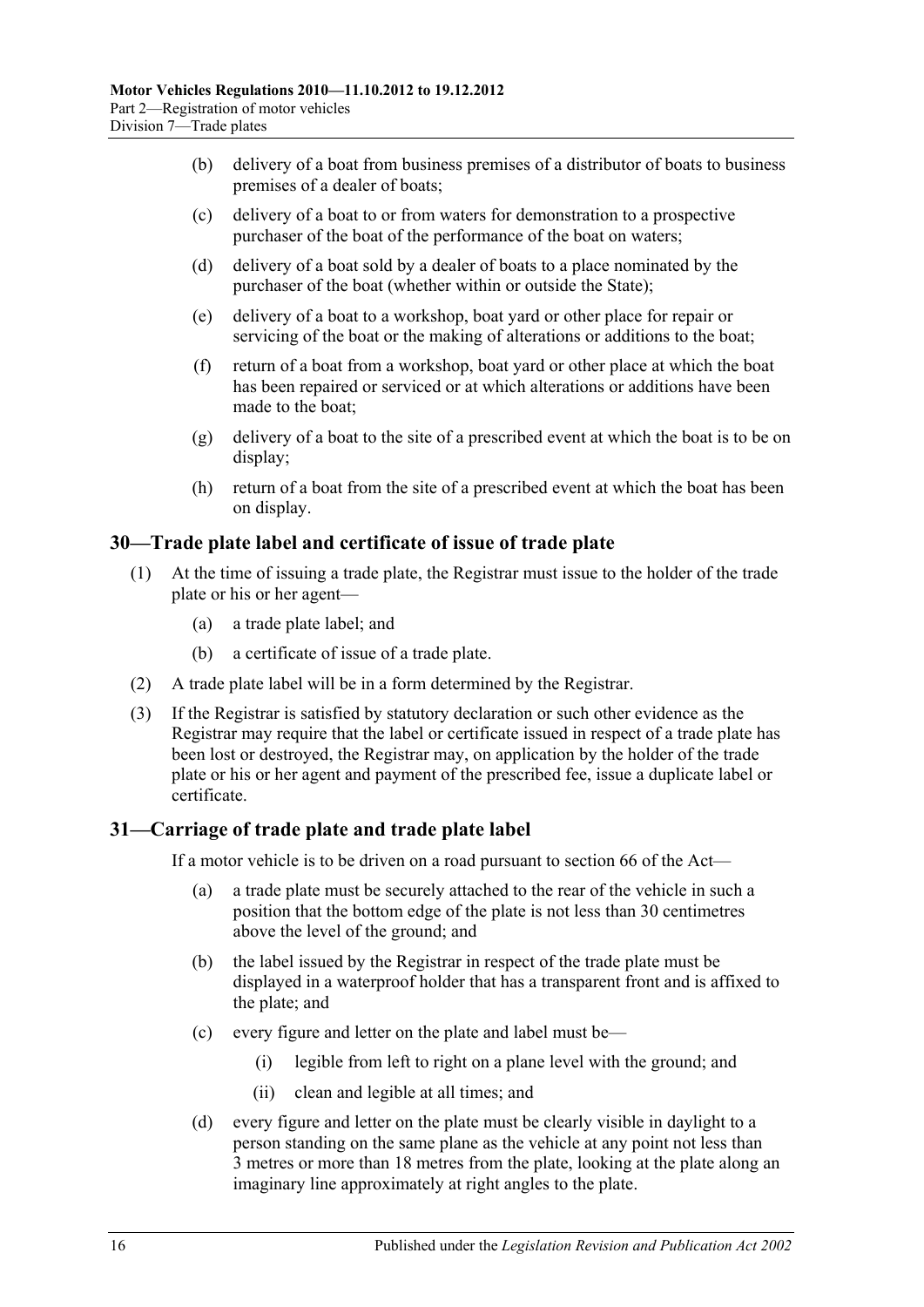## <span id="page-26-0"></span>**32—Offences**

- (1) A person must not—
	- (a) drive or leave standing on a road a motor vehicle to which a colourable imitation of a trade plate is attached; or
	- (b) drive or leave standing on a road a motor vehicle to which is affixed a trade plate that displays a colourable imitation of a trade plate label; or
	- (c) drive or leave standing on a road a motor vehicle to which is affixed a trade plate that displays a trade plate label issued in respect of another trade plate; or
	- (d) without lawful excuse, have in his or her possession a trade plate label or an article resembling a trade plate label that is liable to be mistaken for a trade plate label.

Maximum penalty: \$1 250.

(2) A person must not sell or supply trade plates without the approval of the Minister. Maximum penalty: \$1 250.

# <span id="page-26-1"></span>**33—Replacement of lost trade plate**

<span id="page-26-4"></span> $(1)$  If—

- (a) a person satisfies the Registrar that—
	- (i) a trade plate has been lost; and
	- (ii) the loss has been reported to a police officer; and
	- (iii) the circumstances of the loss justify replacement of the plate; and
- (b) an application for replacement of the lost plate is made to the Registrar; and
- (c) the fee set out in [Schedule 1](#page-70-0) for the issue of a replacement trade plate is paid to the Registrar,

the Registrar may issue a new trade plate to that person.

- (2) The Registrar may require an applicant for a replacement trade plate to furnish
	- (a) a statutory declaration stating the matters referred to in [subregulation](#page-26-4)  $(1)(a)$ ; and
	- (b) a written undertaking to—
		- (i) return to the Registrar the lost trade plate if it comes into the applicant's possession; or
		- (ii) inform the Registrar of and when the location of the lost trade plate becomes known to or suspected by the applicant.

# <span id="page-26-2"></span>**Division 8—Registration labels**

## <span id="page-26-3"></span>**34—Heavy vehicles for which a registration label is not required to be issued**

For the purposes of section 48(1), (2) and (3) of the Act, a government-registered motor vehicle that is a heavy vehicle is a heavy vehicle of a prescribed class.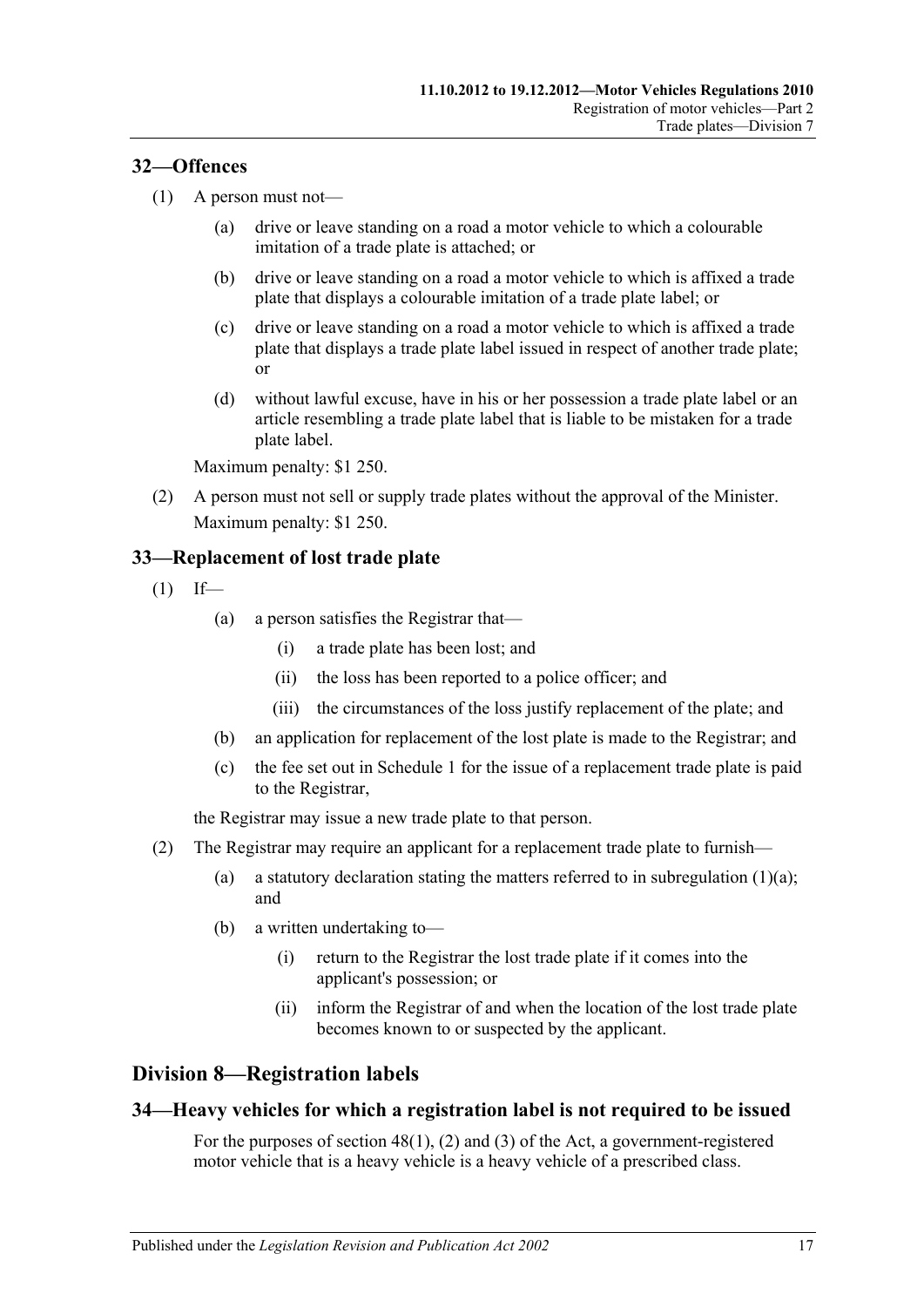## <span id="page-27-2"></span><span id="page-27-0"></span>**35—Carriage of registration labels and permits**

- <span id="page-27-1"></span>(1) A registration label or permit under section 16 or 50 of the Act—
	- (a) must—
		- (i) if issued in respect of a motor vehicle that has a windscreen (other than a motor bike)—be firmly affixed in an upright position to the vehicle—
			- (A) to the inside surface of the front or rear windscreen in a corner on the opposite side of the windscreen to the driver's position; or
			- (B) in the case of a vehicle that has a pivoted, hinged or fixed side window adjacent to the front or rear windscreen on the opposite side of the windscreen to the driver's position—to the inside surface of that window,

but not so as to obstruct the driver's vision; or

- (ii) if issued in respect of a motor vehicle (other than a motor bike or trailer) that does not have a windscreen—be displayed in a waterproof holder that has a transparent front and is affixed to an external surface of the vehicle on the left hand or near side of the vehicle, as near as practicable to the position in which the label or permit would have been affixed in accordance with [subparagraph](#page-27-1) (i), had the vehicle been fitted with a windscreen; or
- (iii) if issued in respect of a motor bike—be displayed in a waterproof holder that has a transparent front and is affixed to the handlebar in the centre, left hand or near side of the motor bike; or
- (iv) if issued in respect of a trailer—
	- (A) be displayed in a waterproof holder that has a transparent front and is affixed to an external surface of the trailer on the front left hand or near side of the trailer, at a height not exceeding 2 metres above ground level; or
	- (B) in the case of a trailer that has a clear glass window be affixed to the inside of the bottom left hand corner of the window—be displayed at a height not exceeding 2 metres above ground level; and
- (b) must be displayed so as to be clearly visible to a person facing the label or permit at a distance of 4 metres from the label or permit.
- (2) For the purposes of section 48(2) and (3) of the Act, a registration label must be affixed to and carried on a heavy vehicle in accordance with [subregulation](#page-27-2) (1).
- (3) For the purposes of section 48(4) of the Act, a heavy vehicle registered under the Act may be driven on roads without the registration label being affixed to the vehicle—
	- $(a)$  if—
		- (i) the vehicle is, for the purpose of having the label destroyed, being driven to the place where the label is to be destroyed; and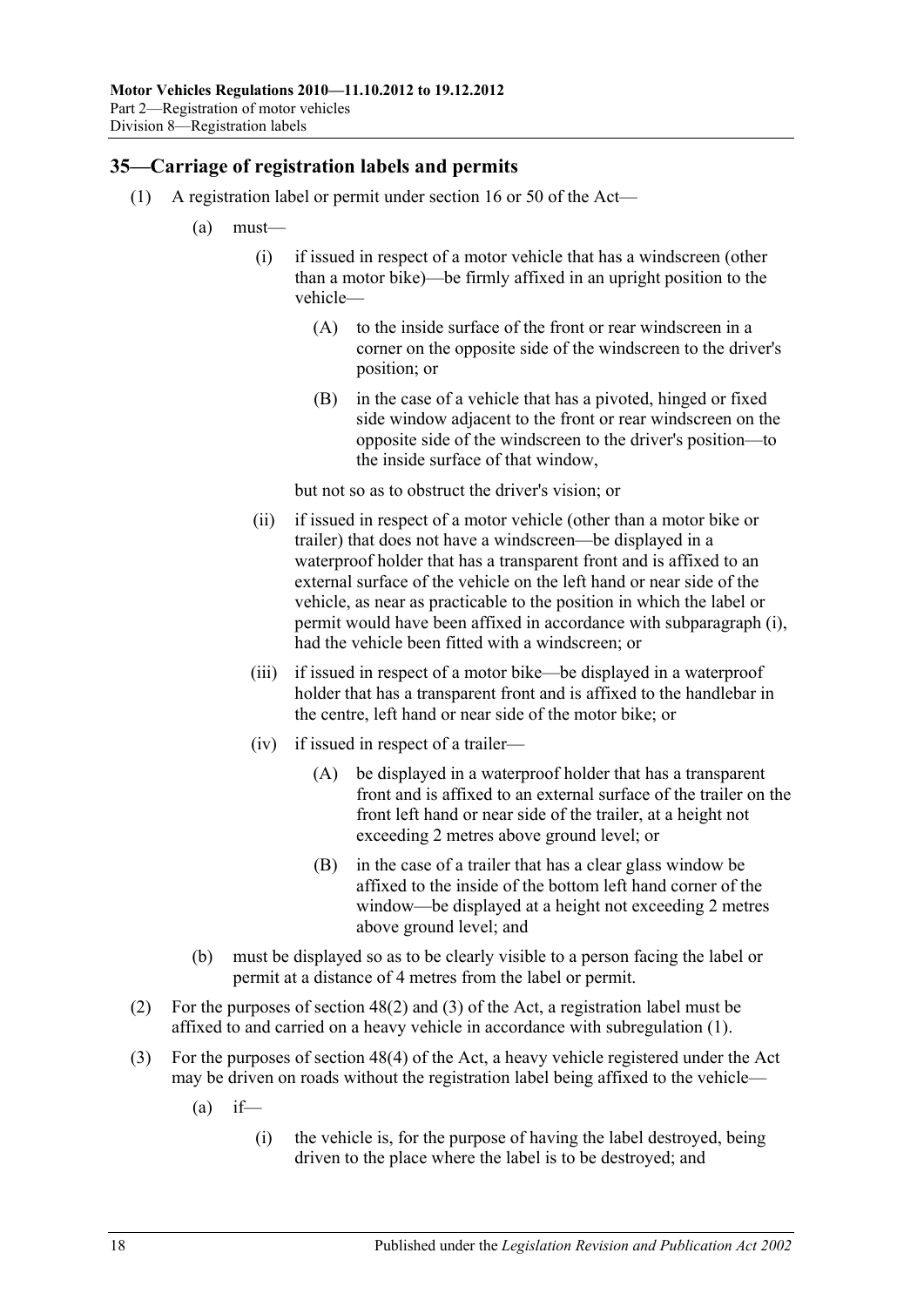- (ii) the driver carries with him or her a receipt, issued by the Registrar or an officer appointed by the Registrar, for a completed application for cancellation of the registration of the vehicle; or
- $(b)$  if—
	- (i) the label has been destroyed; and
	- (ii) the vehicle is being driven by the nearest practicable route from the place where the label was destroyed to some other place where the vehicle is to be kept or stored or to a port or depot from which the vehicle is to be shipped or railed; and
	- (iii) the driver carries with him or her a receipt, issued by the Registrar or an officer appointed by the Registrar, for a completed application for cancellation of the registration of the vehicle; or
- $\int_{c}^{c}$  if—
	- (i) payment of the fees payable for registration of the vehicle was made by mail, telephone or the Internet; and
	- (ii) the registration label has not been received by the registered owner or the registered operator of the vehicle or his or her agent; and
	- (iii) not more than 30 days have elapsed from the date the payment was made.
- (4) For the purposes of section 53(1aa) of the Act, a motor vehicle on which is affixed a registration label or in which is carried a permit that has ceased to be in force may be driven, or caused to stand, on a road if—
	- (a) payment of the fees payable for registration of the vehicle was made by mail, telephone or the Internet; and
	- (b) the registration label has not yet been received by the registered owner or the registered operator of the vehicle or his or her agent; and
	- (c) not more than 30 days have elapsed from the date on which the payment was made.

# <span id="page-28-0"></span>**Division 9—Miscellaneous**

## <span id="page-28-1"></span>**35A—Registration details certificate**

The Registrar may—

- (a) on his or her own initiative; or
- (b) on application by the owner of a registered motor vehicle (other than a heavy vehicle) and payment of the prescribed fee,

issue to the owner a certificate setting out the registered particulars of the motor vehicle and such other matters as the Registrar thinks fit.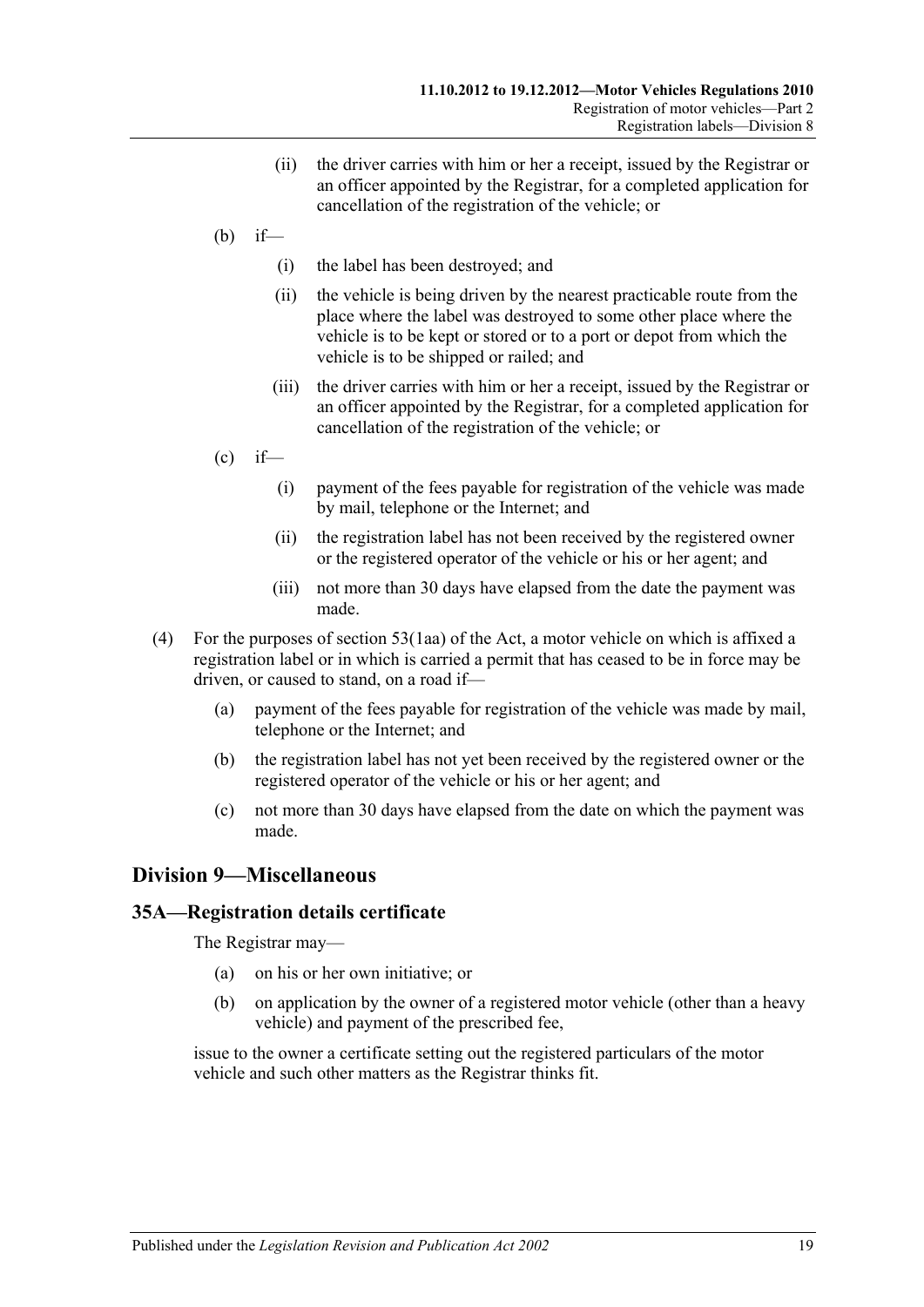## <span id="page-29-0"></span>**35B—Prescribed documents**

- (1) For the purposes of sections 56, 57(2) and 58(1) of the Act, the prescribed documents are—
	- (a) in the case of a heavy vehicle—the current certificate of registration or a current duplicate certificate of registration issued to the transferor; or
	- (b) in any other case—a current registration details certificate issued to the transferor.
- (2) For the purposes of sections 71A and 71B of the Act, the prescribed documents are registration certificates and registration details certificates.

#### <span id="page-29-2"></span><span id="page-29-1"></span>**36—Offences**

- <span id="page-29-3"></span>(1) A person must not drive a motor vehicle on a road while—
	- (a) a device is attached to the vehicle or a number plate or trade plate on the vehicle; or
	- (b) a substance is painted on or otherwise added to or made part of a number plate or trade plate on the vehicle,

the effect of which is to obscure or distort a letter or figure on a number plate or trade plate on the vehicle when the plate is viewed or photographed from any particular angle or from all angles in daylight or at night.

Maximum penalty: \$2 500.

- (2) In [subregulation](#page-29-2) (1), a reference to a *number plate* extends to that portion of a motor vehicle on which the registered number is marked in accordance with [regulation](#page-19-2) 25.
- (3) [Subregulation](#page-29-3) (1)(a) does not apply in relation to a motor vehicle to which a bike rack is attached if a number plate that—
	- (a) conforms to the specifications and design prescribed for a number plate of a class established under section 47A of the Act for the purposes of this subregulation; and
	- (b) bears the number allotted to the vehicle under the Act,

is attached to the bike rack and displayed such that—

- (c) the whole of the number plate is visible from the rear; and
- (d) the bottom edge of the number plate is not less than 30 centimetres above the level of the ground and in such a position that every letter and figure of the registered number is upright; and
- (e) every letter and figure on the number plate is—
	- (i) legible from left to right on a plane level with the ground; and
	- (ii) clean and legible at all times; and
	- (iii) clearly visible in daylight to a person standing on the same plane as the vehicle at any point not less than 3 metres or more than 18 metres from the plate looking at the plate along an imaginary line approximately at right angles to the plate.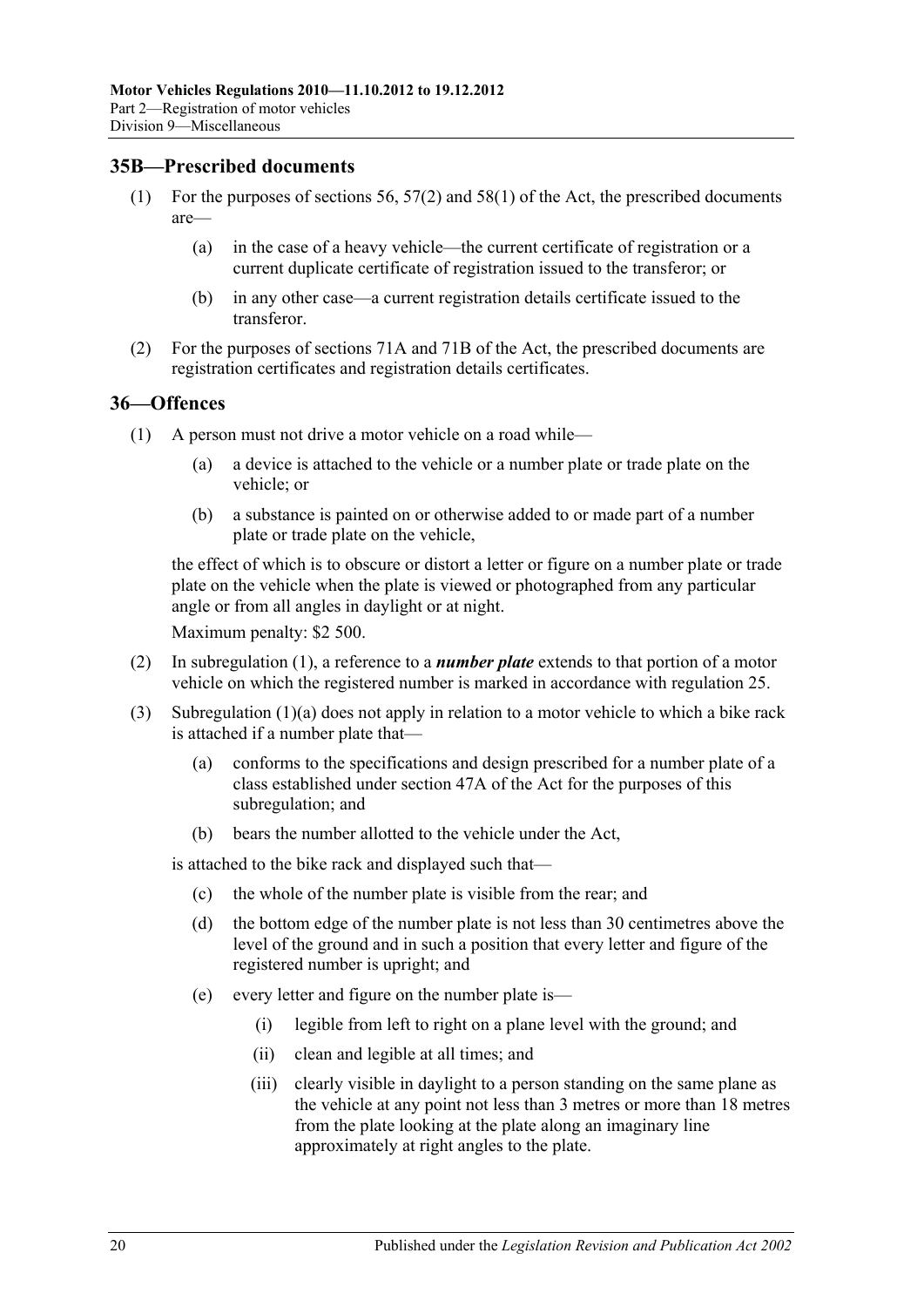- (4) If a bike rack that displays a number plate is attached to a motor vehicle, a person must not drive the motor vehicle on a road while—
	- (a) a device is attached to the bike rack or the number plate on the bike rack; or
	- (b) a substance is painted on or otherwise added to or made part of the number plate on the bike rack,

the effect of which is to obscure or distort a letter or figure on the plate when the plate is viewed or photographed from any particular angle or from all angles in daylight or at night.

Maximum penalty: \$2 500.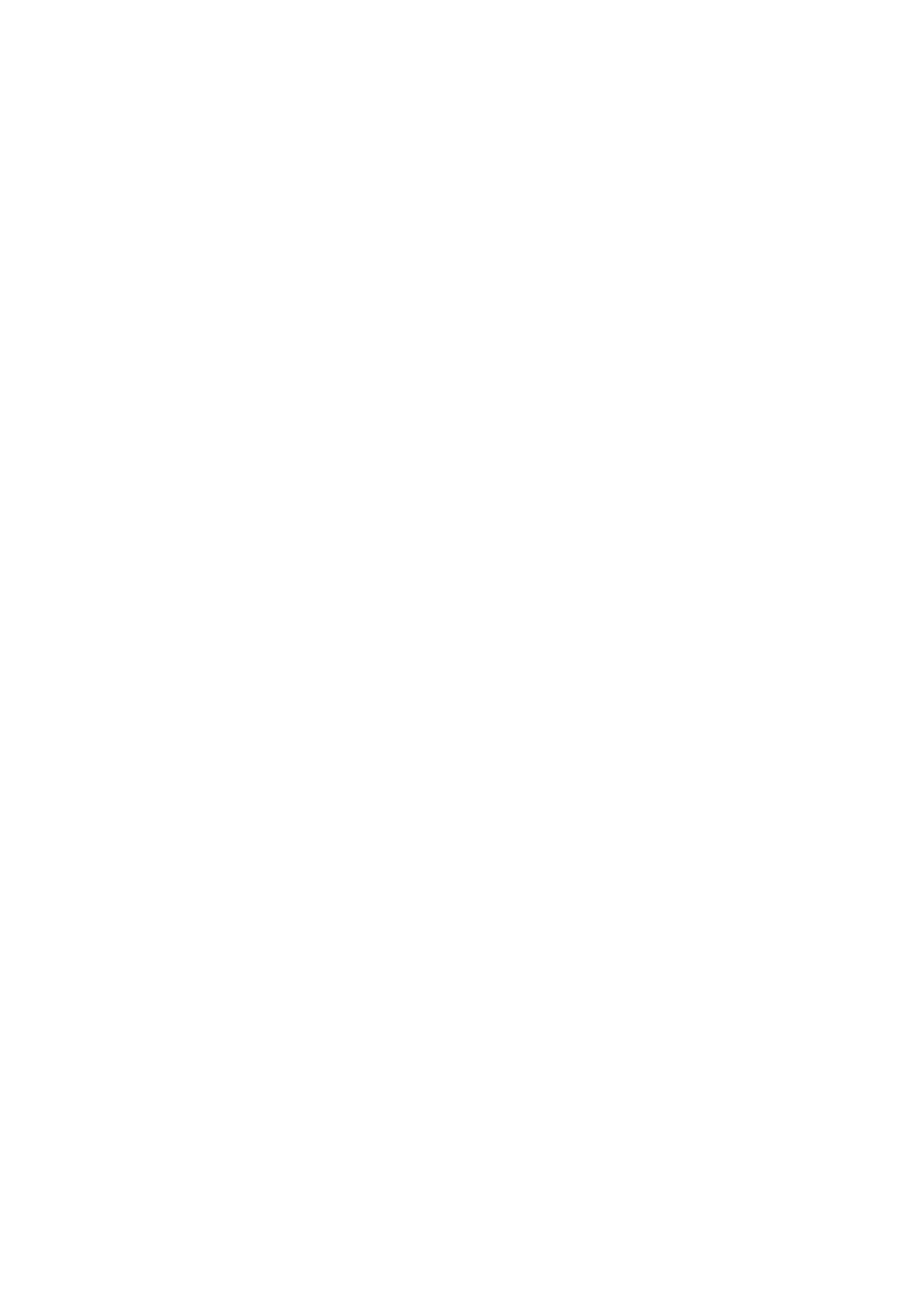# <span id="page-32-0"></span>**Part 3—Heavy vehicles speeding control scheme**

## <span id="page-32-1"></span>**37—Interpretation**

In this Part—

*road train* means a road train that, including its load (if any), is over 19 metres long.

## <span id="page-32-2"></span>**38—Corresponding laws declared for purposes of scheme**

For the purposes of Part 2A of the Act, the following laws are declared to be corresponding laws:

- (a) the *Motor Vehicles Act* of the Northern Territory;
- (b) the *Road Safety Act 1986* of Victoria;
- (c) the *Road Traffic Act 1974* of Western Australia;
- (d) the *Road Transport (Vehicle Registration) Act 1997* of New South Wales;
- (e) the *Road Transport (Vehicle Registration) Act 1999* of the Australian Capital Territory;
- (f) the *Transport Operations (Road Use Management) Act 1995* of Queensland;
- (g) the *Vehicle and Traffic Act 1999* of Tasmania.

## <span id="page-32-3"></span>**39—Prescribed classes of heavy vehicles**

For the purposes of paragraph (c) of the definition of *heavy vehicle* in section 71C(1) of the Act, a road train is a prescribed class of motor vehicle.

## <span id="page-32-4"></span>**40—Prescribed speeds for different classes of heavy vehicles**

For the purposes of the definition of *prescribed speed* in section 71C(1) of the Act, the following speeds are prescribed:

- (a) in relation to a road train—100 kilometres per hour;
- (b) in relation to any other class of heavy vehicle—100 kilometres per hour.

## <span id="page-32-5"></span>**41—Speeding offences not to be registered under section 71D of Act**

- (1) Pursuant to section  $71D(3)(b)$  of the Act—
	- (a) a relevant speeding offence must not be registered in relation to a heavy vehicle unless it is an offence against a law of this State or another State or a Territory of the Commonwealth involving the driving of the vehicle at a speed 15 kilometres per hour or more over the highest speed limit over which the vehicle must not be driven on roads under that law; and
	- (b) a relevant speeding offence must not be registered in relation to a heavy vehicle if—
		- (i) the offence was committed before 9 July 2001; or
		- (ii) the offence was committed within 14 days after service on the registered owner of the vehicle of a written notice under section 71E of the Act in relation to the vehicle.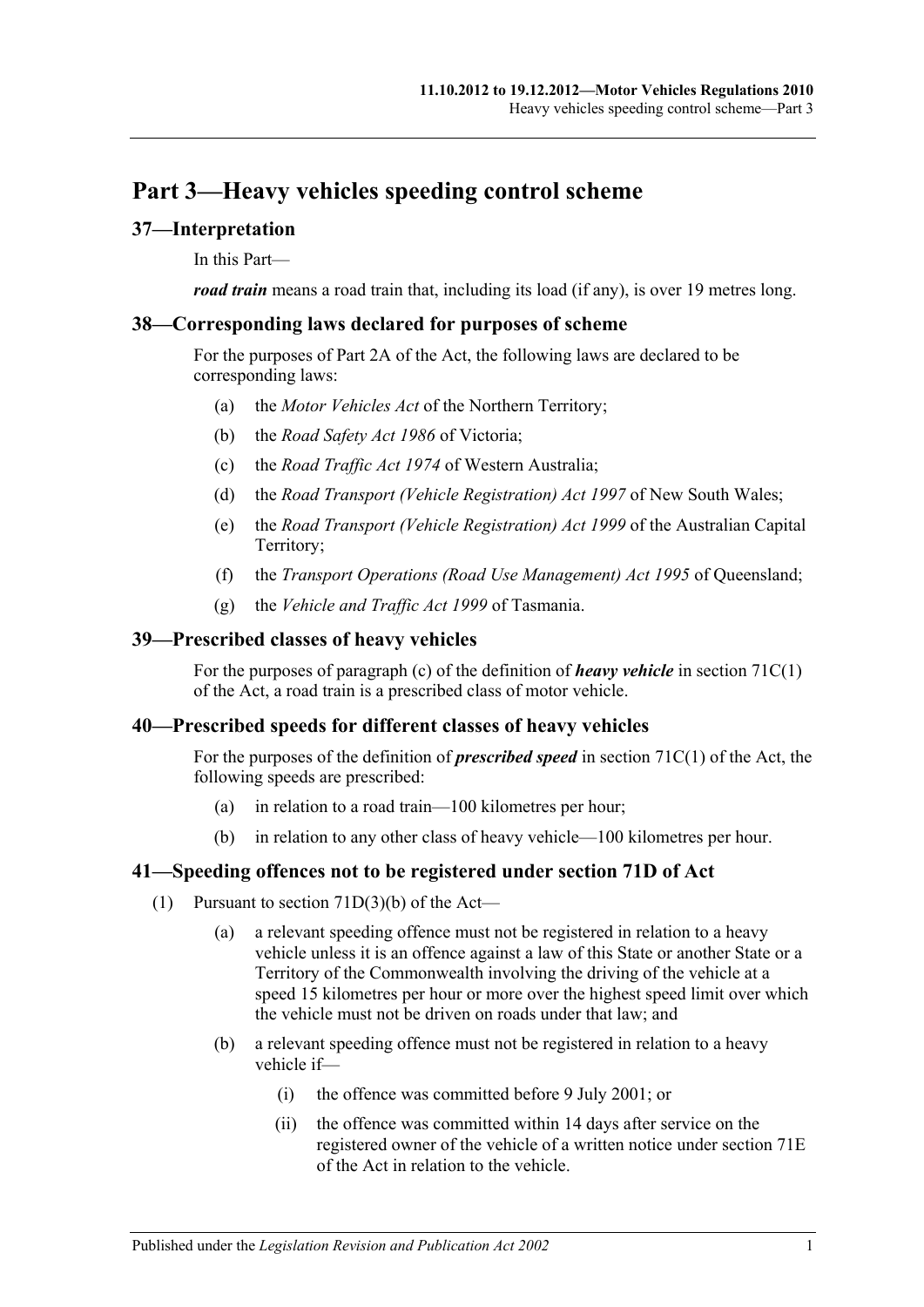- (2) In this regulation—
	- (a) a reference to *an offence committed by a person* includes a reference to an offence allegedly committed by a person that the person has expiated;
	- (b) *expiate* includes pay the amount payable in connection with an infringement notice or penalty notice issued under a law of another State or Territory of the Commonwealth in respect of an alleged offence.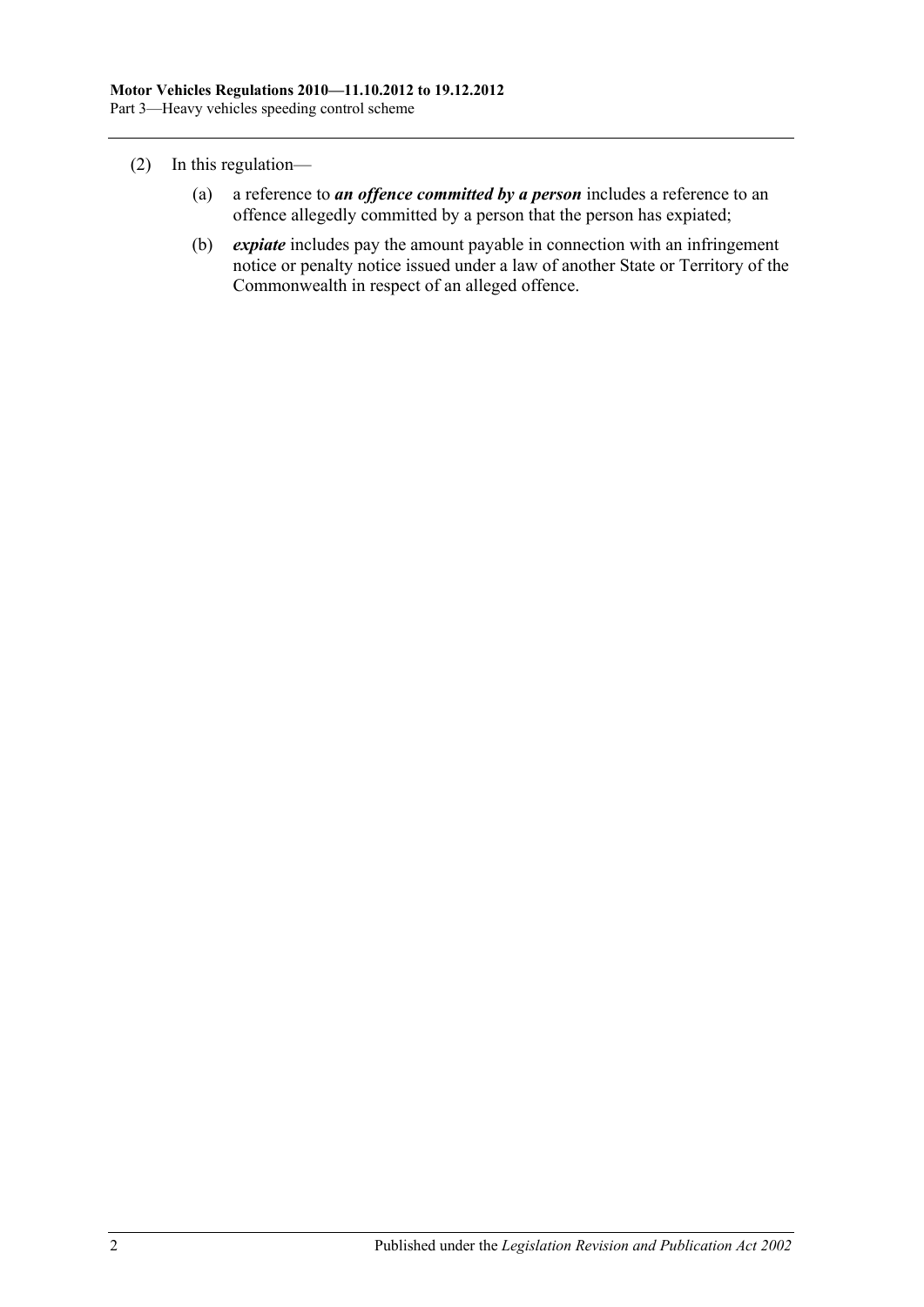# <span id="page-34-0"></span>**Part 4—Driver's licences and learner's permits**

# <span id="page-34-1"></span>**Division 1—Classification of licences**

## <span id="page-34-2"></span>**42—Classification of licences**

For the purposes of section 72(1) of the Act, the classifications appearing in column 1 of the table in [Schedule 2](#page-80-0) are prescribed.

# <span id="page-34-3"></span>**Division 2—Driver's licences and learner's permits**

## <span id="page-34-4"></span>**43—Exemption from certain requirements for qualified supervising drivers**

- (1) A person to whom this regulation applies is exempted from the requirement specified in section 72A(1)(b) of the Act that the person must, in order to act as a qualified supervising driver for the holder of a licence or permit, have held a licence referred to in that paragraph during the whole of the immediately preceding 2 year period.
- (2) This regulation applies to a person if the person—
	- (a) has not held the relevant licence during the whole of the immediately preceding 2 year period only because the licence expired during that period; and
	- (b) renewed the licence within 3 months of that expiry; and
	- (c) has held the relevant licence for periods totalling at least 2 years (excluding any period between the expiry of the licence and the date of its renewal).

# <span id="page-34-5"></span>**44—Duty of applicant for licence or permit to supply specimen signature etc**

- $(1)$  If—
	- (a) a person applies for the issue or renewal of a driver's licence or learner's permit; and
	- (b) the licence or permit is to include a photograph of the person and a specimen of the person's signature; and
	- (c) the Registrar requires the person to attend at a specified place for the purpose of having the person's photograph taken,

the person must, before having his or her photograph taken, supply the Registrar with 1 or more specimens of the person's signature, as specified by the Registrar.

- $(2)$  If—
	- (a) a person applies for the issue or renewal of a driver's licence or learner's permit; and
	- (b) the licence or permit is to include a photograph of the person and a specimen of the person's signature; and
	- (c) the Registrar requires the person to supply to the Registrar 1 or more photographs of the person,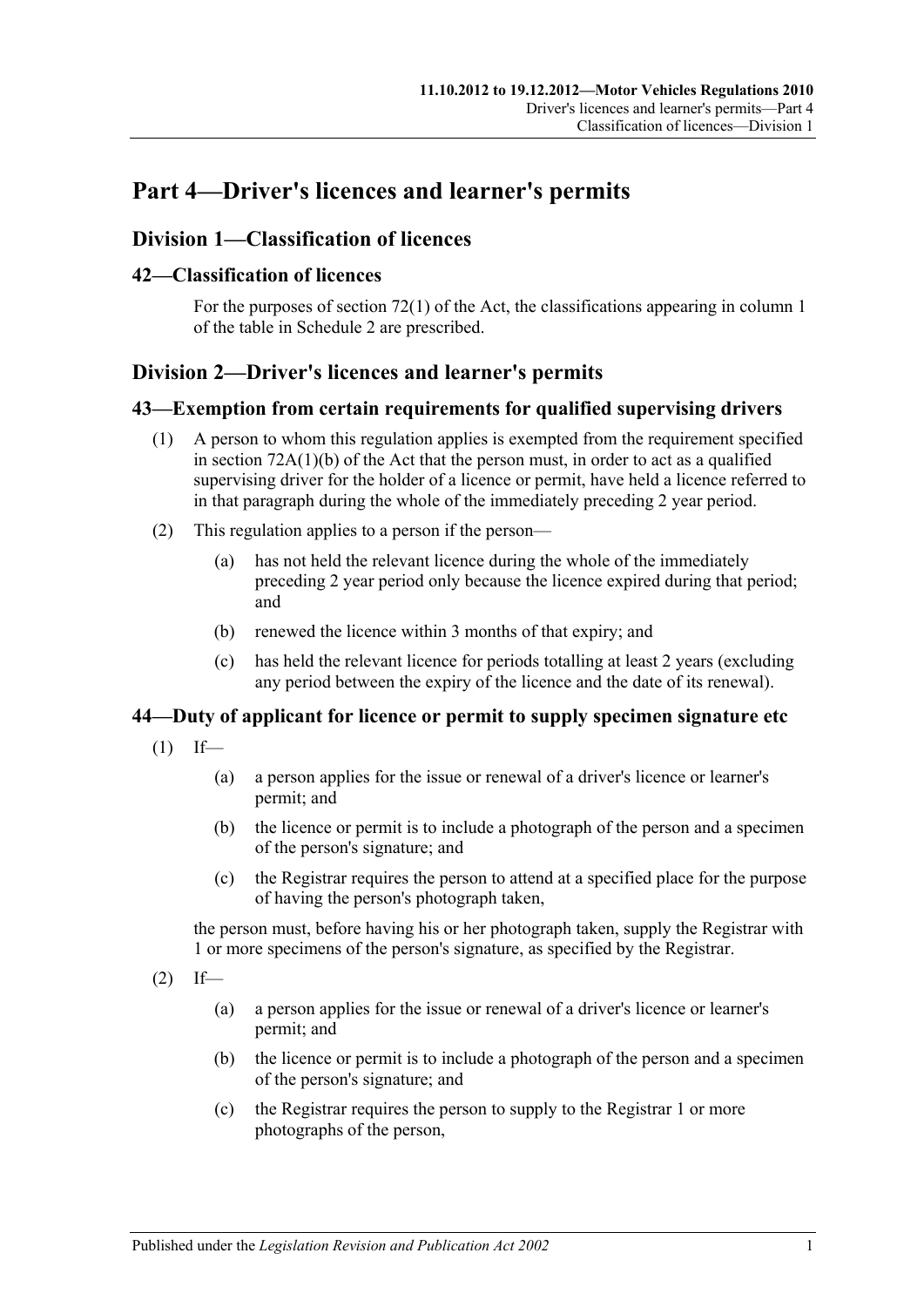the person must, at the time of supplying the photographs to the Registrar, also supply the Registrar with 1 or more specimens of the person's signature, as specified by the Registrar.

(3) If a person applies for the issue or renewal of a driver's licence or learner's permit that is not to bear a photograph of the person, the person must sign the licence or permit as soon as practicable after receiving it.

# <span id="page-35-0"></span>**44A—Use of photographs by Registrar under section 77BA(2)(e) of Act**

- (1) Photographs to which section 77BA of the Act applies may be used by the Registrar to conduct comparisons using a facial recognition system—
	- (a) to assist in determining whether the quality of the photographs is adequate for the photographs to be included in the register of licences; or
	- (b) to assist in determining whether a person's photograph has been taken and recorded using more than 1 identity; or
	- (c) to assist in determining whether a person who is applying for, or has applied for, the issue or renewal of a licence or learner's permit already holds a licence or learner's permit; or
	- (d) to assist in determining whether a person who is applying for, or has applied for, the issue of a duplicate licence or learner's permit has already been issued a duplicate licence or learner's permit; or
	- (e) for any other purpose connected with the administration or enforcement of the Act.
- (2) In this regulation—

*facial recognition system* means a computer software application that uses biometric technology to identify a person or verify a person's identity by comparison of digital images of human faces using various facial features (such as a person's eyes, nose and mouth) as points of comparison;

*register of licences* means the register of licences under section 73 of the Act.

## <span id="page-35-1"></span>**45—Exemptions from duty to hold licence, learner's permit or particular class of licence**

- (1) A police officer who holds a driver's licence may, in the course of official duties, drive a motor vehicle of a class other than that for which he or she holds a licence in circumstances of emergency.
- (2) If a person holds a driver's licence or is, under section 97A of the Act, permitted to drive a motor vehicle on roads in this State pursuant to an interstate licence or foreign licence, the person may drive a moped on roads in this State without holding a licence endorsed with the classification R-DATE.
- (3) A person may drive a power-assisted pedal cycle without holding a driver's licence or learner's permit.
- (4) A person may drive a self-propelled wheelchair or a motor vehicle of a class prescribed by [regulation](#page-10-2) 5 for the purposes of section 12A(1) of the Act without holding a driver's licence or learner's permit if the person reasonably requires the use of the wheelchair or vehicle because of some physical infirmity.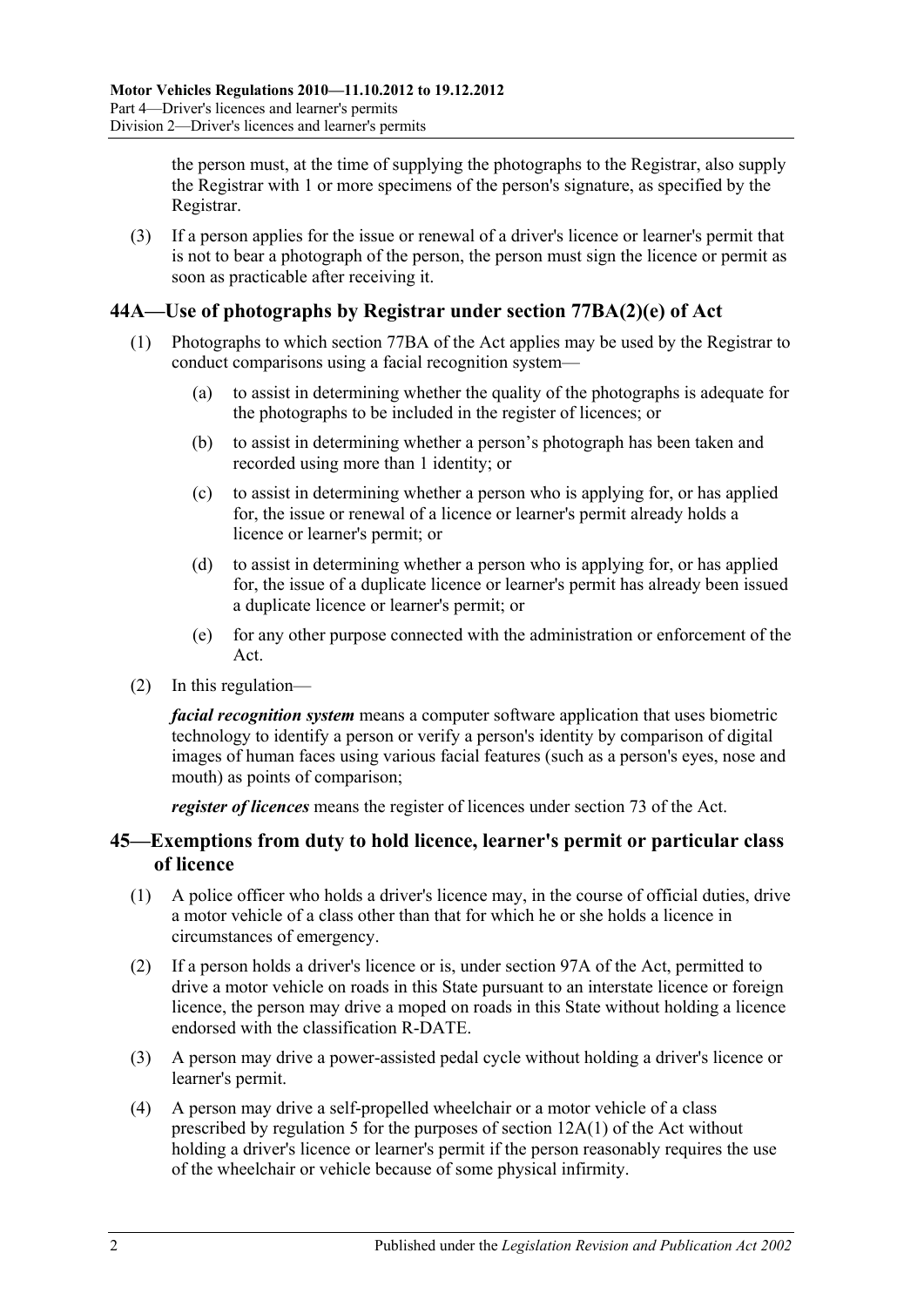- <span id="page-36-0"></span>(5) A person may drive a motor home on roads in this State without holding a driver's licence under the Act if—
	- (a) the person holds a foreign licence, written in English or accompanied by an English translation, authorising the person to drive a motor vehicle with a GVM not exceeding 3.5 tonnes; or
	- (b) the person holds—
		- (i) a foreign licence authorising the person to drive a motor vehicle with a GVM not exceeding 3.5 tonnes; and
		- (ii) an international driving permit.
- (6) However, [subregulation](#page-36-0) (5) does not apply if—
	- (a) the person is disqualified from holding or obtaining an interstate licence in any State or Territory of the Commonwealth; or
	- (b) the person is disqualified from holding or obtaining a foreign licence in any country; or
	- (c) the person has resided in this State for a continuous period of more than 3 months and is a permanent resident or citizen of Australia; or
	- (d) the person's foreign licence only authorises the person to drive a motor bike, motor trike, moped, motorised wheelchair or other vehicle that is not a motor car; or
	- (e) a notice under [subregulation](#page-36-1) (7) is in force in relation to the person.
- <span id="page-36-1"></span>(7) If the Registrar is of the opinion that—
	- (a) a person to whom [subregulation](#page-36-0) (5) applies is not suitable to drive a motor home in this State; or
	- (b) the ability of a person to whom [subregulation](#page-36-0) (5) applies to drive a motor home safely is impaired due to a permanent or long term injury or illness,

the Registrar may give the person notice in writing—

- (c) prohibiting the person from driving a motor home on roads in this State without holding a driver's licence issued under the Act while the notice is in force; and
- (d) stating the reasons for the giving of the notice; and
- (e) specifying any action that may be taken by the person to regain the benefit of [subregulation](#page-36-0) (5).
- (8) The Registrar may revoke a notice under [subregulation](#page-36-1) (7) by further notice to the person.
- (9) A person must, while driving a motor home on roads in this State under [subregulation](#page-36-0) (5)—
	- (a) carry his or her—
		- (i) foreign licence (together with any accompanying English translation of the licence); and
		- (ii) international driving permit (if any); and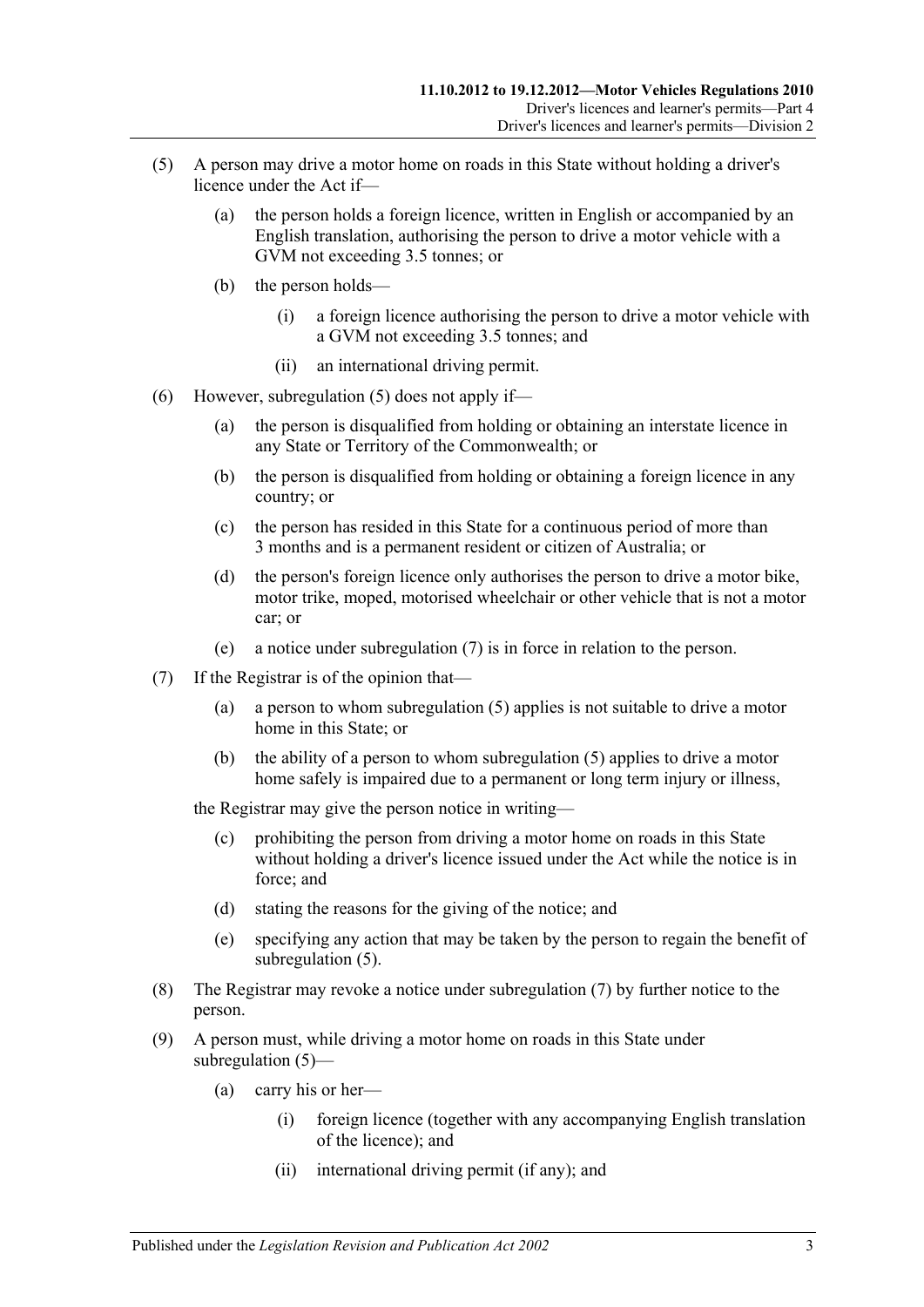(b) produce those documents if requested to do so by a police officer or authorised officer.

Maximum penalty: \$1 250.

- (10) If a person drives a motor home in this State under [subregulation](#page-36-0) (5), the person's foreign licence will—
	- (a) for the purposes of section 74 of the Act and any law prescribed for the purposes of section 97A(4)(a) of the Act, be taken to be a licence under the Act; and
	- (b) for the purposes of a contract or policy of insurance relating to the vehicle, be taken to be a licence under the Act.
- (11) In this regulation—
	- (a) *international driving permit*, *interstate licence* and *permanent resident* have the same respective meanings as in section 97A of the Act;
	- (b) *motor home* means a motor vehicle with a GVM not exceeding 4.5 tonnes that is designed and constructed for the primary purpose of providing a temporary dwelling for persons using the vehicle for recreational travel.

## **46—Examination of applicant for licence or learner's permit**

- (1) For the purposes of section 79(1) and (1a) of the Act—
	- (a) a theoretical examination will consist of questions determined by the Registrar from time to time as to—
		- (i) the rules required by law to be observed by drivers of motor vehicles; and
		- (ii) the causes of motor vehicle accidents; and
		- (iii) safe driving behaviour and safe driving practices; and
		- (iv) the effects of alcohol and drugs on driving skills and driving behaviour; and
		- (v) the effects of speeding; and
		- (vi) the stopping distances of motor vehicles; and
		- (vii) the effects of road surfaces and weather conditions on the driving of motor vehicles; and
		- (viii) such other matters as are determined by the Registrar from time to time; and
	- (b) a theoretical examination will be taken by a person—
		- (i) in writing in the English language; or
		- (ii) if the person is, by reason of impairment, unable to take the examination in writing—orally in the English language; or
		- (iii) if the person's principal language is not English and the person's understanding of English is not adequate to enable the person to take the examination in writing in English—orally in the person's principal language.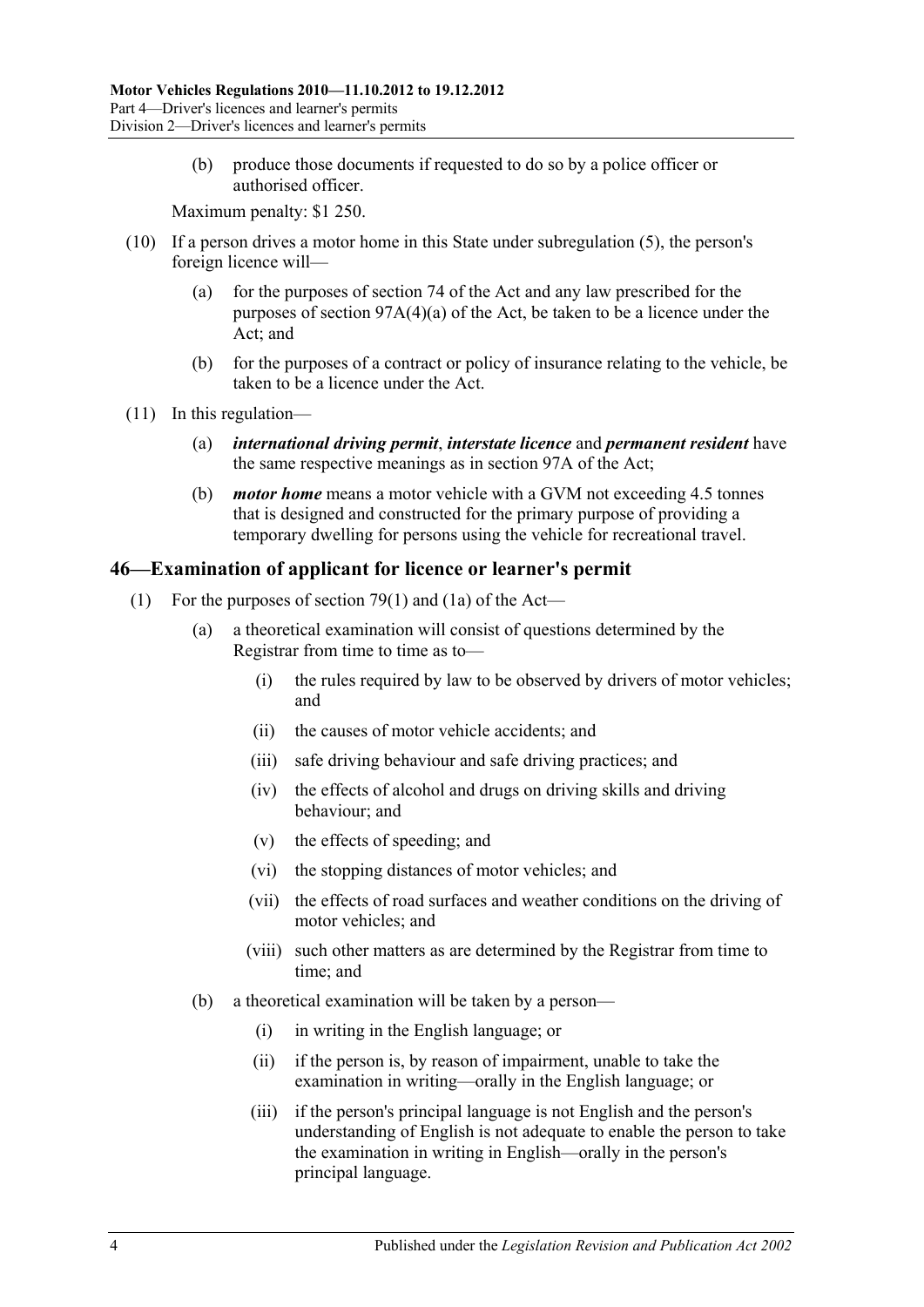(2) For the purposes of section 79(2) of the Act, the number of questions in the examination that a person must answer correctly is a number that equals 80% of the questions asked in the examination.

## **47—Prescribed matters for the purposes of section 79A of Act**

- (1) For the purposes of section  $79A(1)(a)(ii)(B)$  of the Act, the prescribed requirements are that the applicant has driven a motor vehicle of a class for which the licence is sought for periods totalling not less than 75 hours, at least 15 hours of which must have occurred at night.
- (2) For the purposes of section 79A(2)(b) of the Act, licence classes R-DATE and R are prescribed.
- (3) In this regulation—

*night* means the period between sunset on one day and sunrise on the next day.

## **47A—Exemption from section 79B of Act**

An applicant for the issue of a licence is exempt from section 79B of the Act if the applicant would, if granted a licence, be required, in accordance with section 81E of the Act, to be issued with a licence that is subject to the mandatory alcohol interlock scheme conditions.

### **48—Power to refuse practical driving test where undue danger to any person**

If the Commissioner of Police or the Registrar believes on reasonable grounds that the testing of an applicant for a practical driving test would present undue danger to the applicant, the authorised examiner or a member of the public, the Commissioner or the Registrar (as the case may be) may refuse to conduct such a test.

## <span id="page-38-0"></span>**49—Certain practical driving tests not to be taken again within 13 day period**

- (1) A person who fails a Vehicle on Road Test taken for the purpose of enabling the person to qualify for the issue of a provisional licence endorsed with the classification C cannot take a subsequent Vehicle on Road Test for that purpose unless 13 days have elapsed since the day on which the person failed the test.
- (2) In [subregulation](#page-38-0)  $(1)$ —

*Vehicle on Road Test* means a practical driving test consisting of a single test during which the person taking the test drives a motor vehicle on roads in the company of an examiner who assesses the person's ability to drive safely and according to the rules required by law to be observed by drivers of motor vehicles.

## **50—Learner's permits—display of L plates**

- (1) For the purposes of section 75A(15) of the Act—
	- $(a)$
- (i) in the case of a motor vehicle other than a motor bike—plates bearing the letter "L" (*L plates*) must be displayed on the vehicle so as to be clearly visible from the front and rear of the vehicle; or
- (ii) in the case of a motor bike—a L plate must be displayed at, and be clearly visible from, the rear of the motor bike; and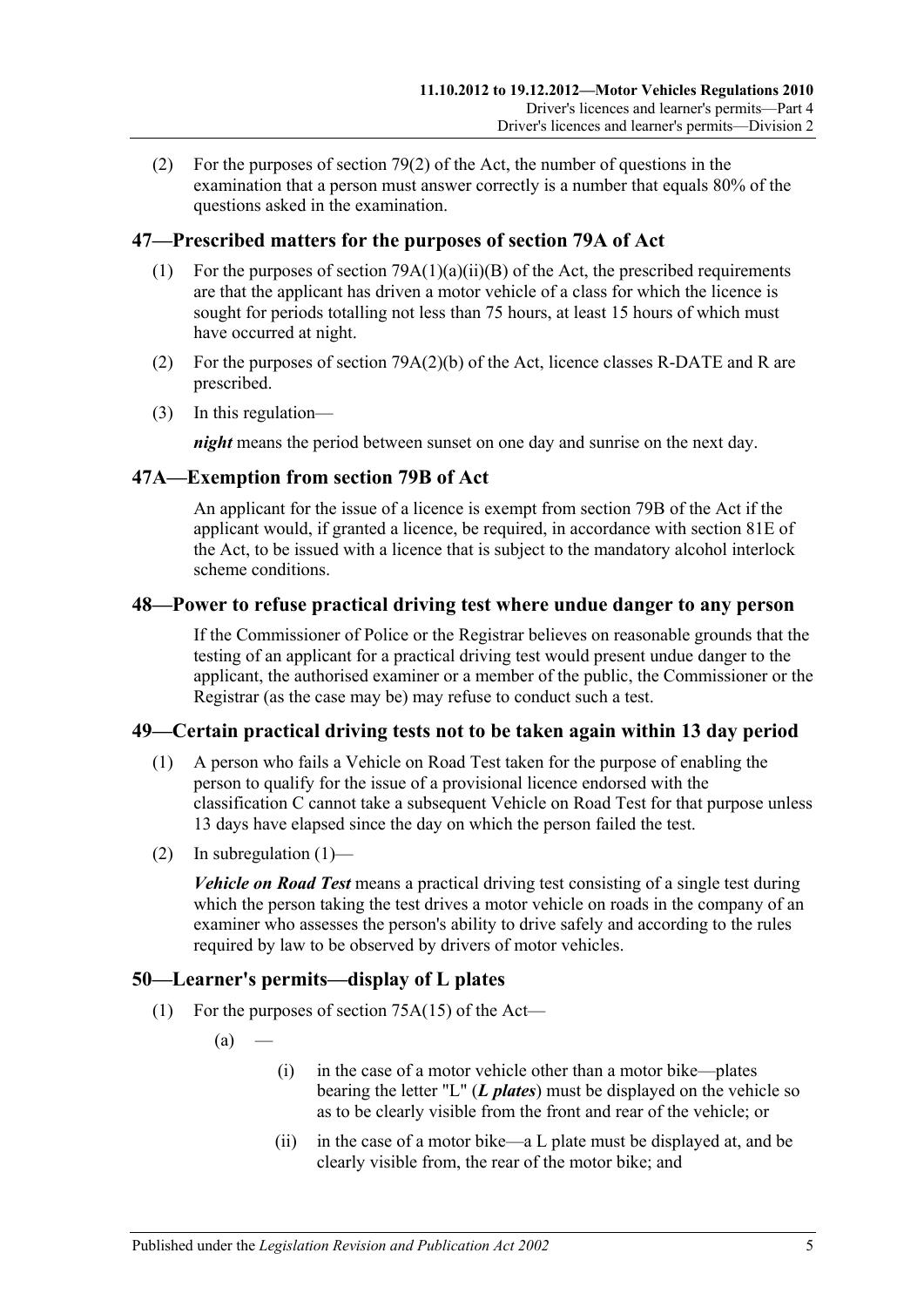- (b) an L plate must conform to the following requirements:
	- (i) the plate must measure not less than 14.5 centimetres by 14.5 centimetres;
	- (ii) the letter "L" must be displayed in black on a yellow background and be clearly legible;
	- (iii) the letter "L" must be not less than 10.5 centimetres in height and 8 centimetres in width;
	- (iv) the width of every line of the letter "L" must be not less than 2 centimetres.
- <span id="page-39-0"></span>(2) A person other than the holder of a learner's permit must not drive a motor vehicle on a road while there is affixed to the vehicle a  $\overline{L}$  plate in accordance with this regulation. Maximum penalty: \$1 250.
- (3) [Subregulation](#page-39-0) (2) does not apply to—
	- (a) a person driving a motor vehicle for the purpose of instructing the holder of a learner's permit in the safe and efficient driving of a motor vehicle; or
	- (b) the holder of a motor driving instructor's licence driving a motor vehicle that is clearly identified as one being used in the business of driving instruction and proceeding from or to a place where instruction has been or is to be given.

#### **51—Display of P plates**

- (1) For the purposes of sections  $81A(15)$  and  $81AB(3a)(a)$  of the Act—
	- $(a)$ 
		- (i) in the case of a motor vehicle other than a motor bike—plates bearing the letter "P" (*P plates*) must be displayed on the vehicle so as to be clearly visible from the front and rear of the vehicle; or
		- (ii) in the case of a motor bike—a P plate must be displayed at, and be clearly visible from, the rear of the motor bike; and
	- (b) a P plate must conform to the following requirements:
		- (i) the plate must measure not less than 14.5 centimetres by 14.5 centimetres;
		- (ii) the letter "P" must be displayed in red on a white background and be clearly legible;
		- (iii) the letter "P" must be not less than 10.5 centimetres in height and 8 centimetres in width;
		- (iv) the width of every line of the letter "P" must be not less than 2 centimetres.
- (2) A person other than the holder of a provisional licence or a probationary licence issued subject to alcohol interlock scheme conditions must not drive a motor vehicle on a road while there is affixed to the vehicle a P plate in accordance with this regulation.

Maximum penalty: \$1 250.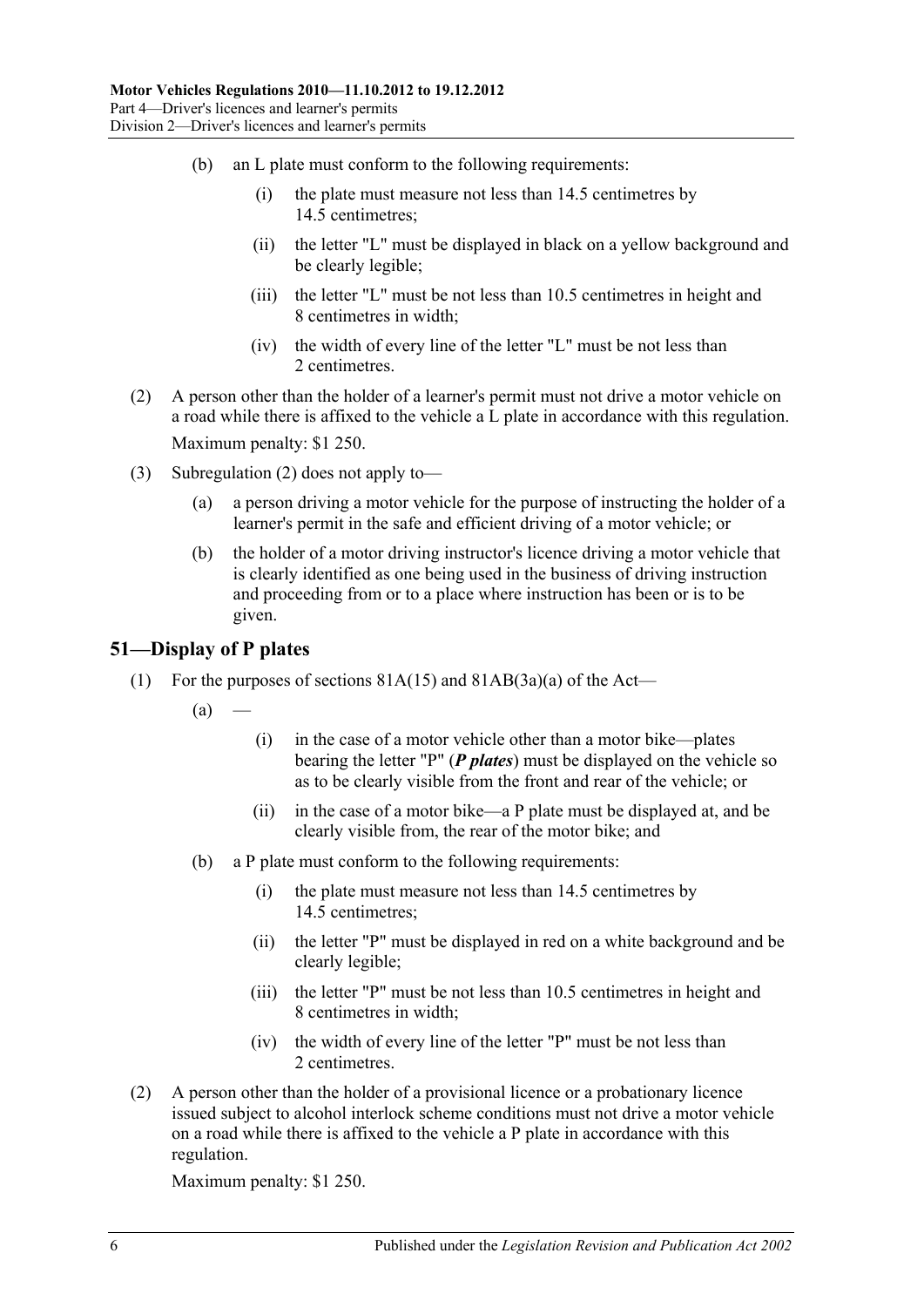## **52—Exemptions for police officer or police cadet with provisional licence**

A police officer or police cadet who holds a provisional licence is, while engaged in official duties or training, exempt from the operation of section  $81A(3)(b)$ ,  $(14)$ ,  $(15)$ and (16) of the Act.

## **54—Exemption from requirement to undertake hazard perception test**

An applicant for a P2 licence who resides—

- (a) more than 100 kilometres from the nearest place at which hazard perception tests are conducted; or
- (b) on Kangaroo Island,

is exempt from the requirement in section  $81A(5)(a)(iii)$  of the Act.

## **55—Prescribed classes of applicants**

- (1) For the purposes of section 81A(11)(b) of the Act, the following classes of applicants are prescribed:
	- (a) applicants who have held a non-provisional licence or interstate non-provisional licence but not during the period of 5 years immediately preceding the application;
	- (b) applicants who hold an interstate non-provisional licence but who are under the age of 19 years;
	- (c) applicants who hold an interstate provisional licence;
	- (d) subject to [subregulation](#page-40-0) (2), applicants who have, during the period of 5 years immediately preceding the application, held a provisional licence issued under Part 3 of the Act as in force before 31 October 2005 (provided that the application is made before 31 October 2010).
- <span id="page-40-1"></span><span id="page-40-0"></span>(2) [Subregulation](#page-40-1) (1)(d) does not include an applicant who—
	- (a) has, during the period of 5 years immediately preceding the application, held a provisional licence of a kind referred to in that paragraph; and
	- (b) was, during that period, disqualified from holding or obtaining a permit or licence; and
	- (c) has not held a licence issued under the Act since the end of the period of disqualification.

## **55A—Application for high powered vehicle exemption**

An application for a high powered vehicle exemption must be made to the Registrar in writing and must include such evidence in support of the application as the Registrar may require.

## **55AB—Issue of certificate of high powered vehicle exemption**

The Registrar must, on granting a high powered vehicle exemption to the holder of a P1 or P2 licence, issue the holder of the licence with a certificate of exemption.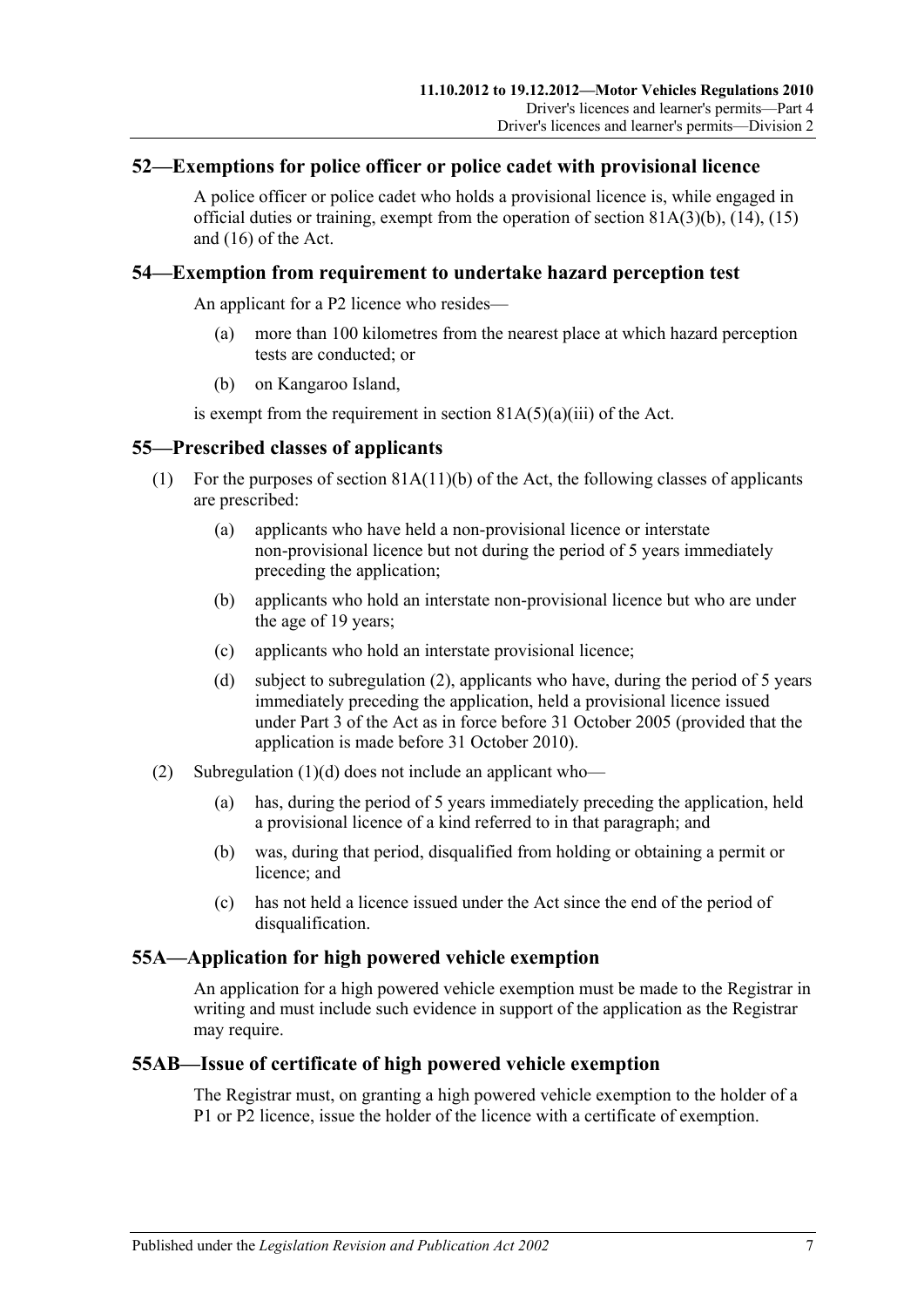## **55B—Issue of duplicate certificate of high powered vehicle exemption**

On application by the holder of a high powered vehicle exemption and payment of the prescribed fee, the Registrar may, if satisfied that the certificate of exemption has been lost, stolen, or destroyed, or on the surrender of the certificate to the Registrar, issue to the holder a duplicate certificate.

## **55C—Surrender of high powered vehicle certificate on surrender of licence**

If a P1 or P2 licence to which a high powered vehicle exemption relates is surrendered, the person surrendering the licence must, at the same time, surrender the certificate of exemption.

Maximum penalty: \$1 250.

### **55D—Requirement to produce certificate of high powered vehicle exemption**

- (1) If the holder of a high powered vehicle exemption is required to produce his or her licence under section 96, 97 or 139BA of the Act, the court, person or body imposing the requirement may also require the holder to produce the certificate of exemption at the same time.
- (2) A person must comply with a requirement for production of a certificate imposed under this regulation.

Maximum penalty: \$1 250.

(3) If a certificate is produced under this regulation and the licence to which it relates is to be cancelled or suspended or has become void, or a disqualification is imposed on the holder of the licence, the court, person or body to whom it is produced, or, in any case, the Registrar, may retain the certificate.

## **55E—Duty to carry certificate of high powered vehicle exemption**

The holder of a high powered vehicle exemption must carry the certificate of exemption at all times while driving a high powered vehicle and must produce the certificate immediately if requested to do so by a police officer.

Maximum penalty: \$1 250.

## **55F—Cancellation of high powered vehicle exemption granted in error**

- (1) If the Registrar is satisfied that a high powered vehicle exemption has been granted in error, the Registrar may cancel the exemption.
- (2) If the Registrar decides to exercise a power to cancel a high powered vehicle exemption, the Registrar must give the person notice in writing requiring the person to produce the certificate of exemption to the Registrar within a specified period and setting out—
	- (a) the reasons for the cancellation; and
	- (b) the date on which the exemption is cancelled; and
	- (c) the right to apply for a review of the decision.
- (3) A person must comply with a requirement to produce a certificate under this regulation.

Maximum penalty: \$1 250.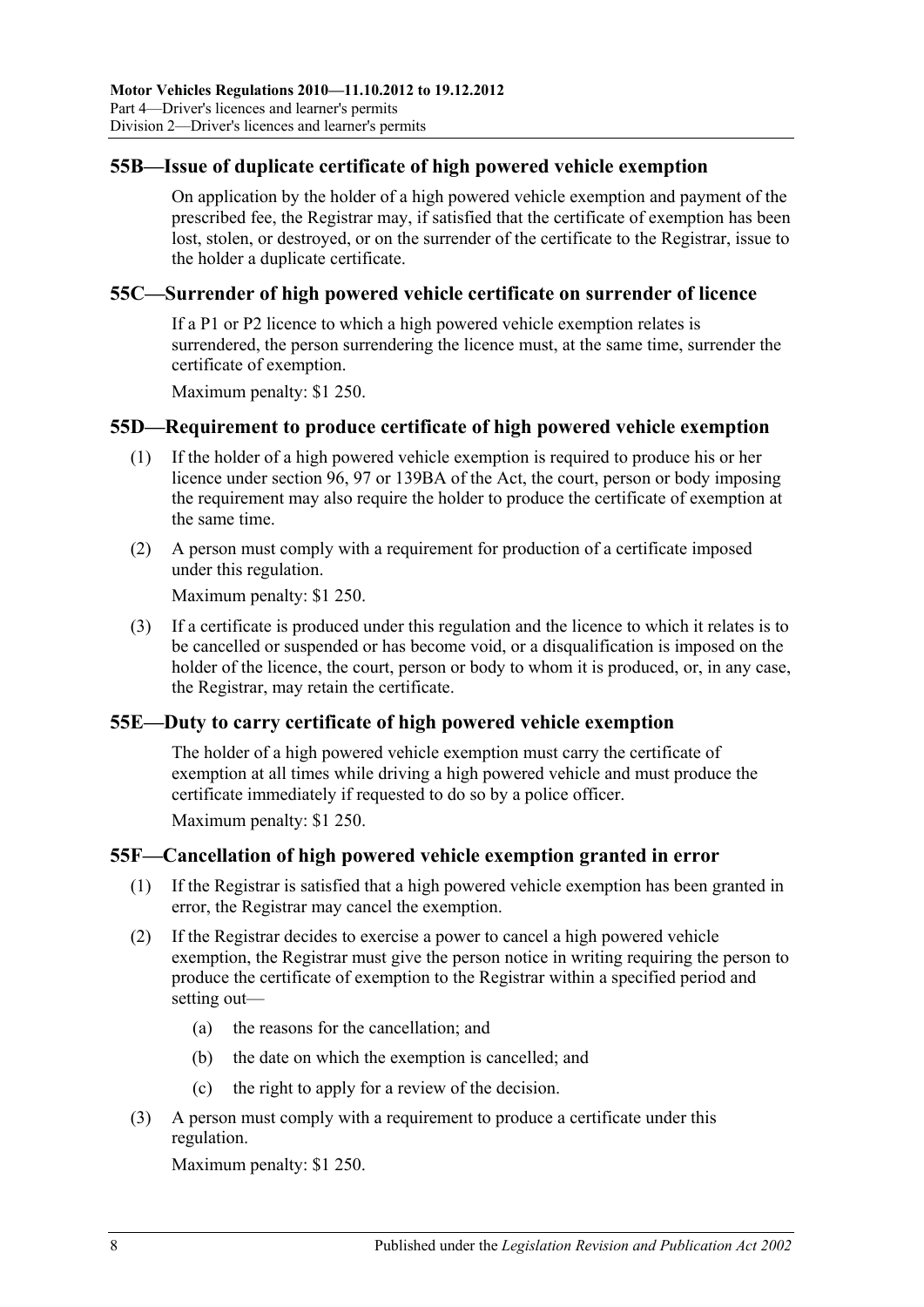(4) A certificate produced under this regulation may be retained by the Registrar.

### **55G—High powered vehicle exemption falsely obtained is void**

- (1) A high powered vehicle exemption that is granted by the Registrar on the basis of a false or misleading statement of the applicant or false or misleading evidence produced by the applicant is void and of no effect.
- (2) A person must not, without lawful excuse, have possession of a certificate of a high powered vehicle exemption if the exemption was granted by the Registrar on the basis of a false or misleading statement of the applicant or false or misleading evidence produced by the applicant.

Maximum penalty: \$1 250.

## **55H—Certificate of high powered vehicle exemption unlawfully altered or damaged is void**

- (1) If a person, without lawful authority, wilfully alters, defaces or otherwise damages a certificate of a high powered vehicle exemption, the certificate is void and of no effect.
- (2) A person who, without lawful authority, possesses a certificate of a high powered vehicle exemption that has been wilfully altered, defaced or damaged is guilty of an offence.

Maximum penalty: \$1 250.

### **56—Attendance at lectures by holder of learner's permit etc who contravenes probationary conditions or incurs 4 or more demerit points**

- (1) For the purposes of section 81B(2) of the Act, lectures must be conducted as to motor vehicle accidents and their causes and consequences in a manner determined by the Registrar.
- (2) A person who is convicted or found guilty of an offence against section 75A(14), 81A(13) or 81AB(5) of the Act is exempt from the operation of section 81B(2) and 81B(3) of the Act if the person resides outside Metropolitan Adelaide.

## **56A—Manner of giving Registrar notice of decision to enter into Safer Driver Agreement**

- (1) If a notice of disqualification is given to a person by post, notice of a decision to enter into a Safer Driver Agreement under section 81BA(2) of the Act is to be given by the person lodging with the Registrar, at a place of a kind prescribed for the purposes of section 139BD(3)(a)(i) of the Act, the following documents signed by the person and completed in accordance with the instructions contained in the documents:
	- (a) the notice of disqualification;
	- (b) an application to enter into a Safer Driver Agreement in a form approved by the Minister.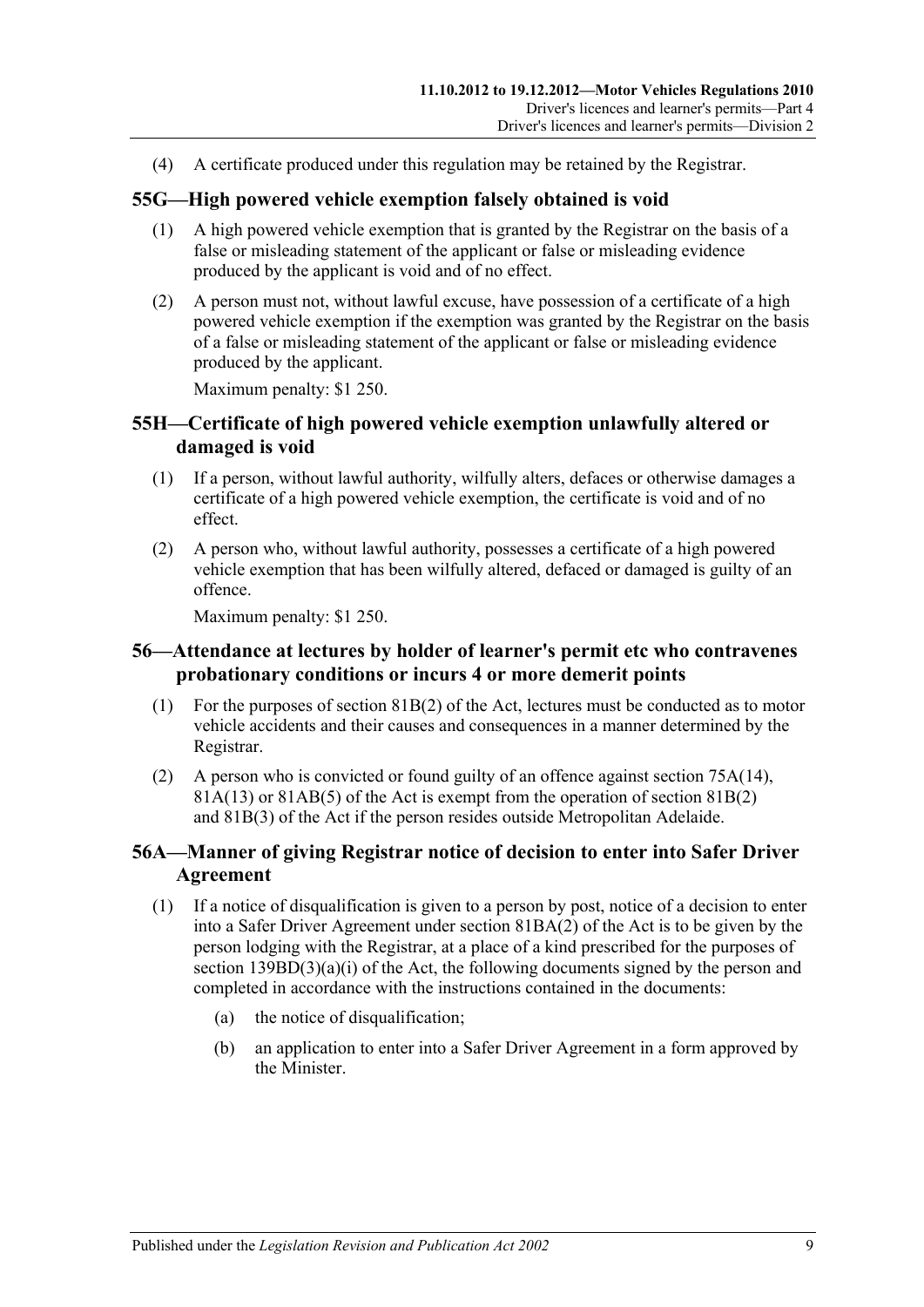(2) If a notice of disqualification is given to a person by personal service, notice of a decision to enter into a Safer Driver Agreement under section 81BA(2) of the Act is to be given by the person lodging with the Registrar, at a place of a kind prescribed for the purposes of section  $139BD(3)(a)(i)$  of the Act, an application to enter into a Safer Driver Agreement in a form approved by the Minister, signed by the person and completed in accordance with the instructions contained in the form.

## **57—Exemption from section 81BB(7)(a) of Act**

- (1) If the Magistrates Court allows an appeal by a person against a disqualification under section 81B of the Act and the person holds a licence immediately before the determination of the appeal, the person is exempt from the operation of section 81BB(7)(a) of the Act—
	- (a) until the expiration of 2 business days after the day on which the appeal is determined; or
	- (b) until the person applies for a licence in accordance with section 81BB(7)(b) of the Act,

whichever occurs first.

(2) In this regulation—

*business day* means any day except—

- (a) a Saturday, Sunday or public holiday; or
- (b) a day which falls between 25 December and 1 January in the following year.

## **58—Exemption from duty to carry and produce probationary licence or provisional licence for police officers and police cadets**

A police officer or police cadet who holds a probationary licence or provisional licence is, while engaged in official duties or training, exempt from the operation of section 98AAB of the Act.

## **59—Cancellation of motor driving instructor's licence on surrender**

The Registrar may cancel a motor driving instructor's licence if—

- (a) the holder of the licence gives the Registrar written notice of the holder's wish to surrender the licence; and
- (b) the Registrar is satisfied that the licence, or any duplicate of the licence, has been returned or has been lost or destroyed.

#### **60—Endorsement of conditions on driver's licences and learner's permits**

Conditions of driver's licences and learner's permits must be endorsed in accordance with [Schedule 3.](#page-84-0)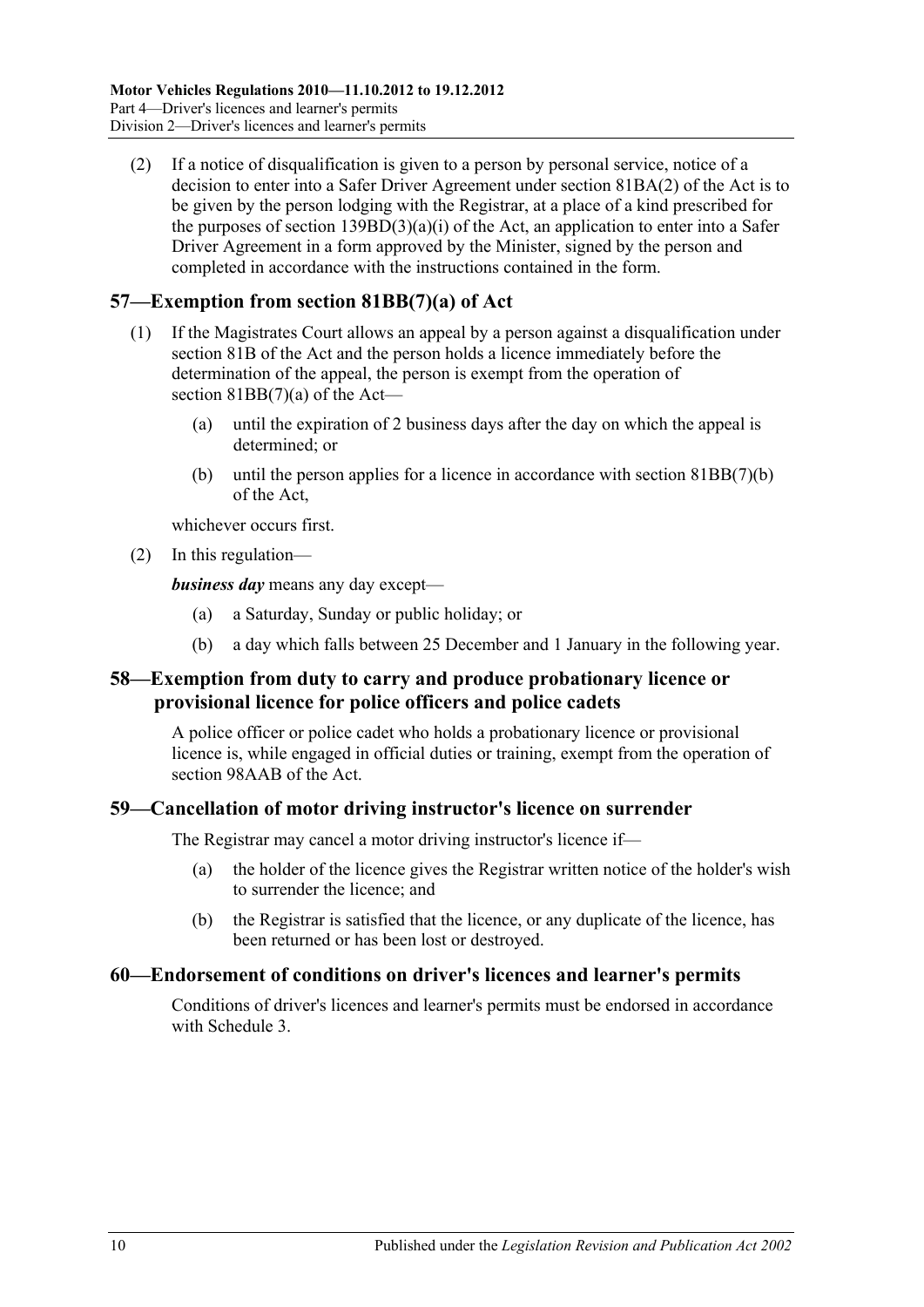## **Division 3—Alcohol interlock schemes**

## **61—Circumstances in which licence not subject to mandatory alcohol interlock scheme conditions**

For the purposes of section 81E(4) of the Act, the prescribed circumstances are that—

- (a) the applicant for a licence is unable to operate an alcohol interlock by reason of some physical or medical condition of the applicant; and
- (b) it is not reasonably practicable for an alcohol interlock to be modified so as to enable the applicant to operate the device.

## **62—Testing of alcohol interlocks**

For the purposes of section 81H(5) and Schedule 6 clause 7(7) of the Act, an alcohol interlock fitted to a vehicle must have been tested not more than 60 days before, and not more than 60 days after, the time of the vehicle's operation specified in the relevant certificate.

## **63—Counselling requirements applicable to holders of licence subject to voluntary alcohol interlock scheme conditions**

- (1) For the purposes of Schedule 6 clause  $5(1)(h)$  of the Act, the holder of a licence subject to the voluntary alcohol interlock scheme conditions must attend the following counselling sessions with DASSA at times and in places determined by DASSA and notified to the holder in writing:
	- (a) an initial counselling session, to be held not more than 2 weeks before, and no later than 4 weeks after, the commencement of the required period for which the person's licence is subject to the voluntary alcohol interlock scheme conditions;
	- (b) at least 1 session of any further counselling that DASSA may recommend that the person undertake;
	- (c) a final counselling session, to be held before the end of the required period for which the person's licence is subject to the voluntary alcohol interlock scheme conditions.
- (2) In this regulation—

*DASSA* means Drug and Alcohol Services South Australia.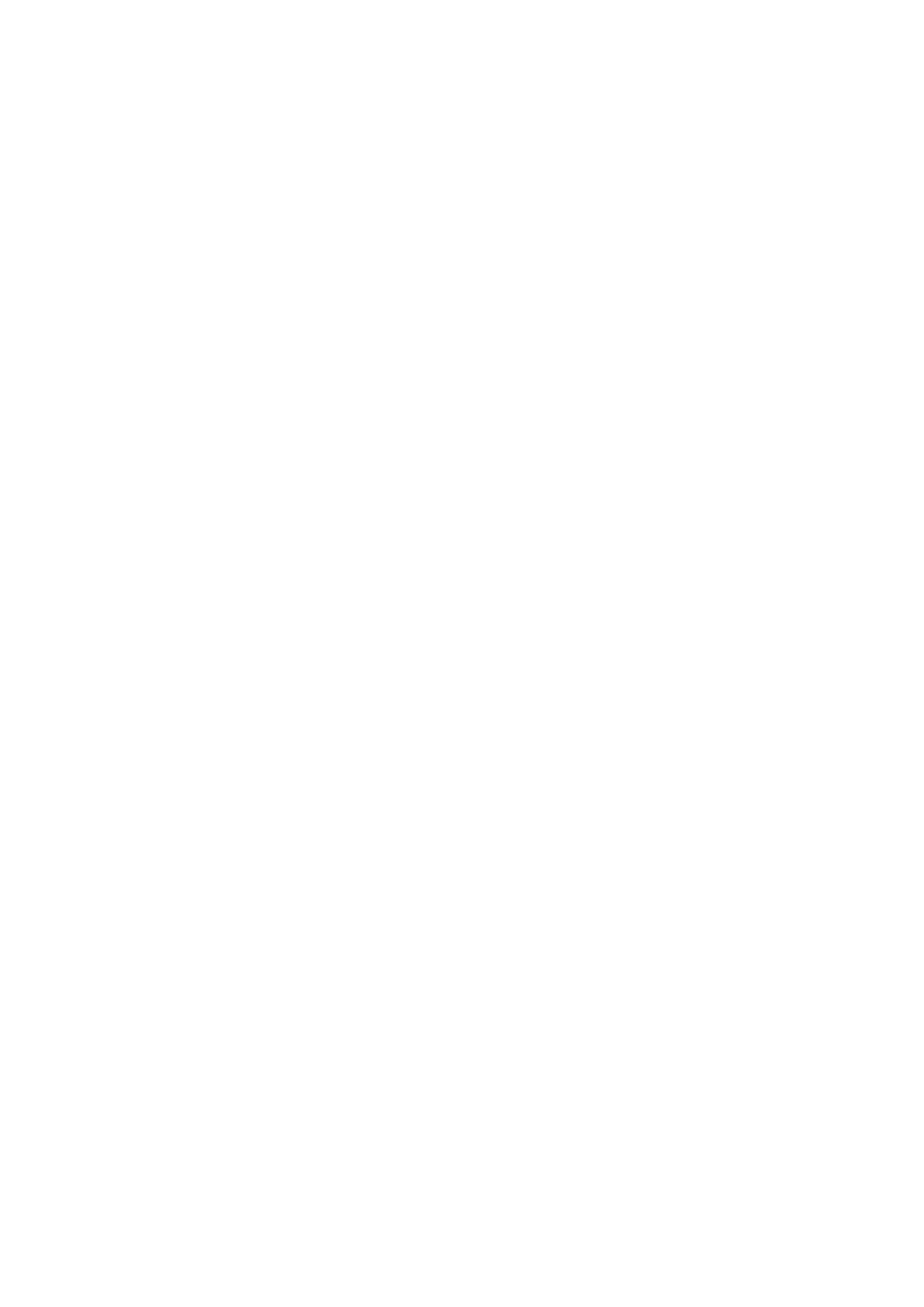# **Part 5—Motor driving instructors' licences**

## **64—Applicant for licence to supply photographs to Registrar**

An applicant for a motor driving instructor's licence must supply to the Registrar 2 unmounted copies of a recent photograph of the applicant that—

- (a) depict only the head and shoulders of the applicant taken "full face" without any head covering and against a plain background; and
- (b) are not less than 3 centimetres but not more than 3.5 centimetres in width and in height.

### **65—Applicant for licence to pay fees before proficiency tests**

An applicant for a motor driving instructor's licence is not entitled to undergo the proficiency tests required by the Registrar under section 98A(5) of the Act unless the applicant has paid to the Registrar the appropriate fees set out in Schedule 1 Part 1.

## **66—Exemption from duty to hold motor driving instructor's licence for approved motor bike training courses**

A person is exempt from section 98A of the Act for the purposes of conducting a motor bike training course approved by the Registrar.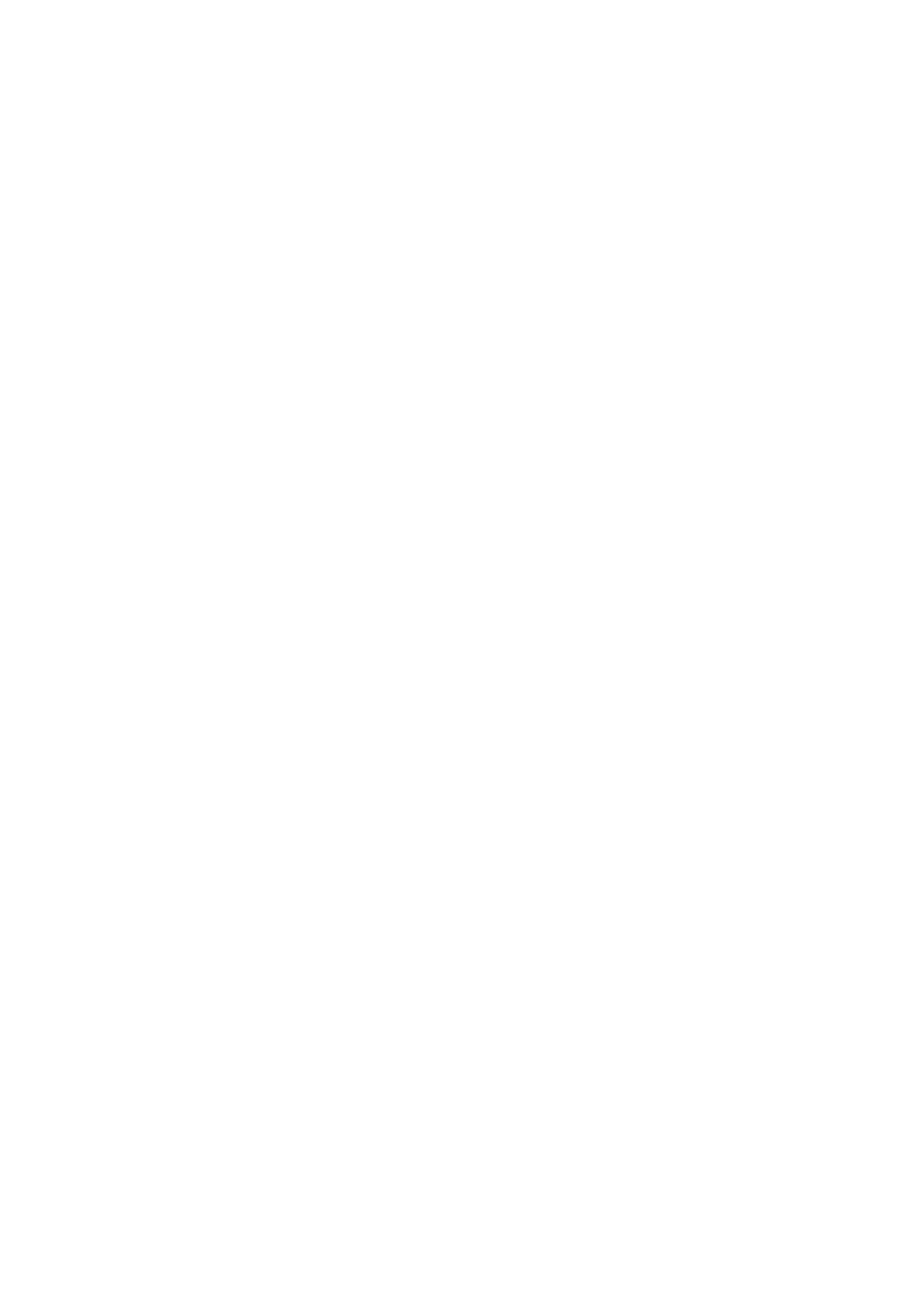# **Part 6—Demerit points scheme**

## **67—Demerit points for offences**

- (1) For the purposes of section 98B(1) of the Act—
	- (a) the offences specified in [Schedule 4](#page-86-0) are prescribed; and
	- (b) the number of demerit points incurred by a person on conviction or expiation of an offence specified in [Schedule 4](#page-86-0) is the number set out alongside that offence.
- (2) For the purposes of section 98BC(2) of the Act, the offences specified in Schedule 4 Part 2 are prescribed.
- (3) Text set out in italic type under a heading and commencing with the words "Description of offence" is a description for convenience purposes only and is not to be taken to define the offence for which a particular number is prescribed as the number of demerit points attracted by the offence.

### **68—Demerit points for offences interstate—corresponding laws**

For the purposes of Part 3B of the Act, the following laws are declared to be corresponding laws:

- (a) the *Motor Vehicles Act* of the Northern Territory and regulations made under that Act;
- (b) the *Road Safety Act 1986* of Victoria and regulations made under that Act;
- (c) the *Road Traffic Act 1974* of Western Australia and regulations made under that Act;
- (d) the *Road Transport (Driver Licensing) Act 1998* of New South Wales and regulations made under that Act;
- (e) the *Road Transport (Driver Licensing) Act 1999* of the Australian Capital Territory and regulations made under that Act;
- (f) the *Transport Operations (Road Use Management) Act 1995* of Queensland and regulations made under that Act;
- (g) the *Vehicle and Traffic Act 1999* of Tasmania and regulations made under that Act.

## **69—Manner of giving Registrar notice of election under section 98BE of Act**

(1) If a notice of disqualification is given to a person by post, notice of an election under section 98BE(2) of the Act is to be given by the person lodging with the Registrar, at a place of a kind prescribed for the purposes of section  $139BD(3)(a)(i)$  of the Act, the notice of disqualification signed by the person and completed in accordance with the instructions contained in the notice.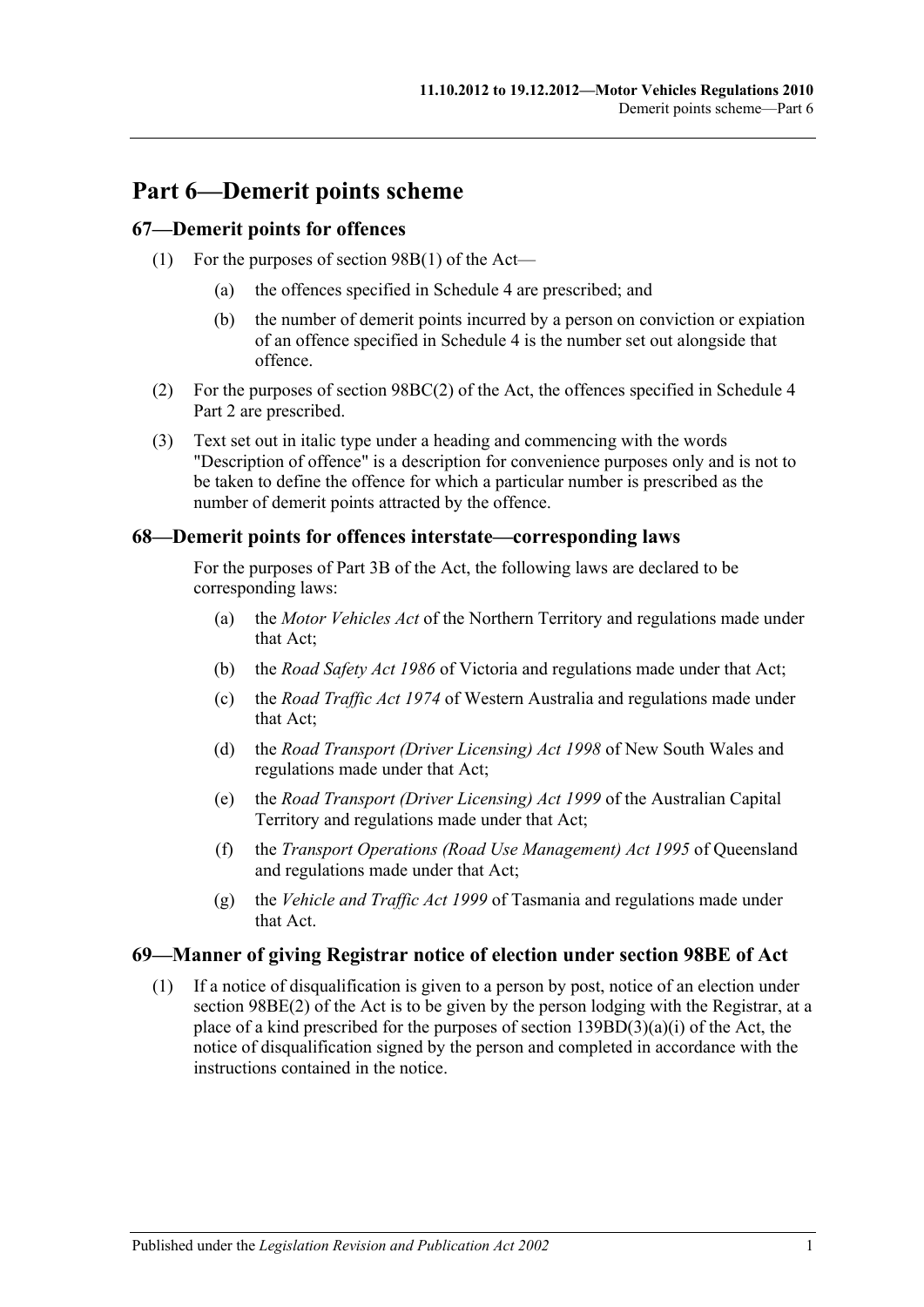(2) If a notice of disqualification is given to a person by personal service, notice of an election under section 98BE(2) of the Act is to be given by the person lodging with the Registrar, at a place of a kind prescribed for the purposes of section  $139BD(3)(a)(i)$  of the Act, a notice of election in a form approved by the Registrar, signed by the person and completed in accordance with the instructions contained in the notice.

### **70—Notification of demerit points to interstate licensing authorities**

For the purposes of section 98BI(1) of the Act, the offences specified in Schedule 4 Part 1 are prescribed.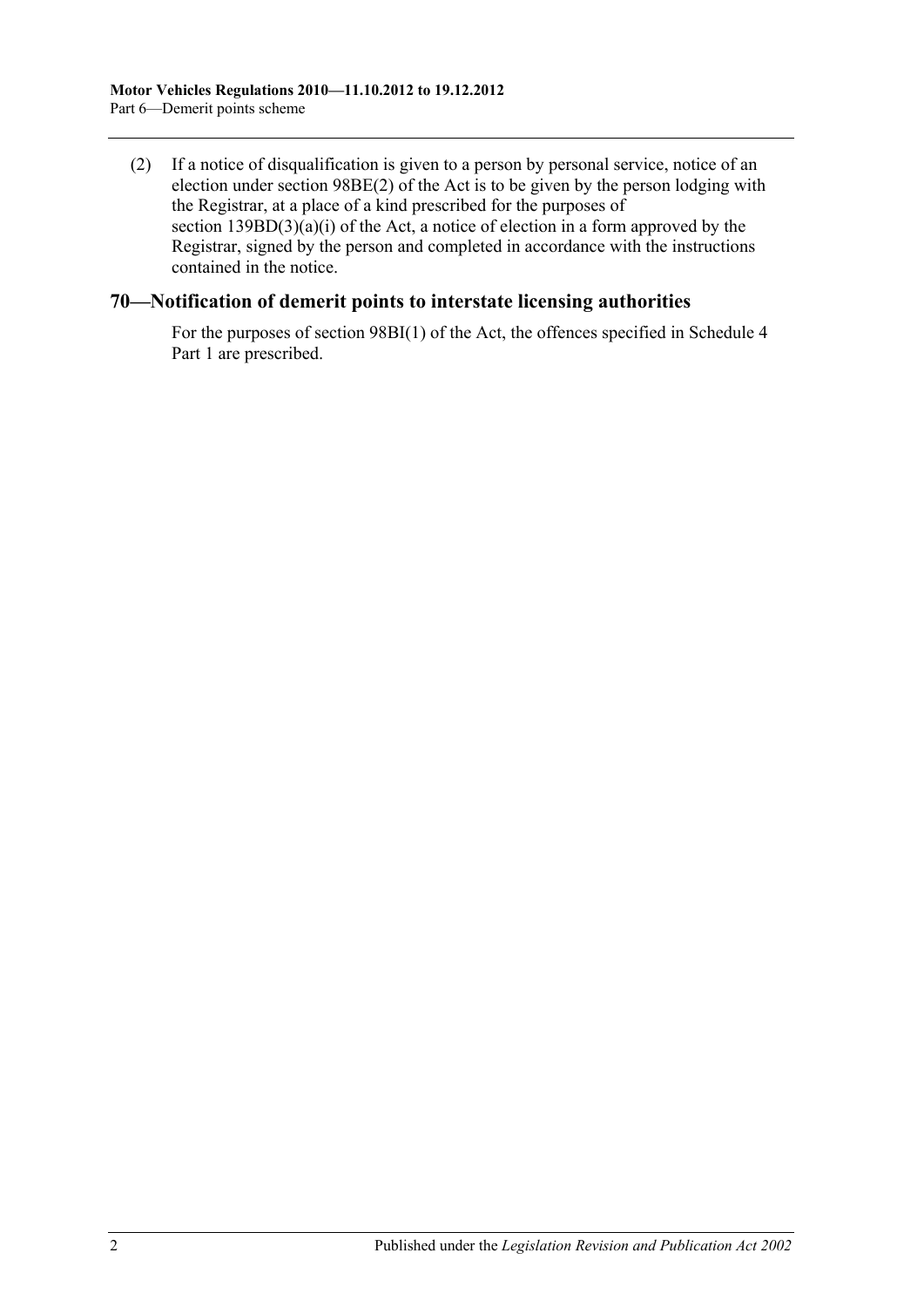# **Part 7—Written-off vehicles**

## **71—Interpretation**

(1) In this Part, unless the contrary intention appears—

*corresponding law* means a law of another State or a Territory of the Commonwealth that corresponds to the provisions of this Part;

*interstate written-off vehicle* means a motor vehicle that, for the purposes of a corresponding law, is recorded in a register maintained by the vehicle registration authority of another State or a Territory of the Commonwealth as a written-off vehicle, statutory write-off, repairable write-off or wrecked vehicle (as defined in that corresponding law);

#### <span id="page-50-0"></span>*notifiable vehicle* means—

- <span id="page-50-2"></span>(a) a written-off vehicle that is less than 15 years of age (determined from its date of manufacture) and is—
	- (i) a motor vehicle (other than a motor bike or trailer) with a GVM not greater than 4.5 tonnes to which Australian Design Rules apply; or
	- (ii) a motor bike; or
	- (iii) a caravan; or
	- (iv) a trailer with a GVM greater than 4.5 tonnes; or
- <span id="page-50-1"></span>(b) an interstate written-off vehicle; or
- (c) where a vehicle referred to in [paragraph](#page-50-0) (a) or [\(b\)](#page-50-1) is wrecked or wholly or partly disassembled, any part of the vehicle that bears a vehicle identification plate or vehicle identification number;

*repairable write-off* means a motor vehicle that is written-off and is not a statutory write-off;

*sell* means sell whether by treaty or auction and whether on one's own behalf or on behalf of others;

#### *statutory write-off* means—

- (a) a motor vehicle referred to in [paragraph](#page-50-2) (a)(i) of the definition of *notifiable vehicle* that meets the assessment criteria as a statutory write-off specified in the Technical Guide; or
- (b) a motor bike, caravan or trailer that—
	- (i) is burnt to such an extent that it is fit only for wrecking or scrap; or
	- (ii) is stripped of all, or a combination of most, interior and exterior body parts, panels and components (such as, for example, the engine and gearbox (if applicable), wheels, guards, body and chassis components or assemblies); or
- (c) a motor bike that—
	- (i) has been fully immersed in salt water for any period; or
	- (ii) has been fully immersed in fresh water for more than 48 hours; or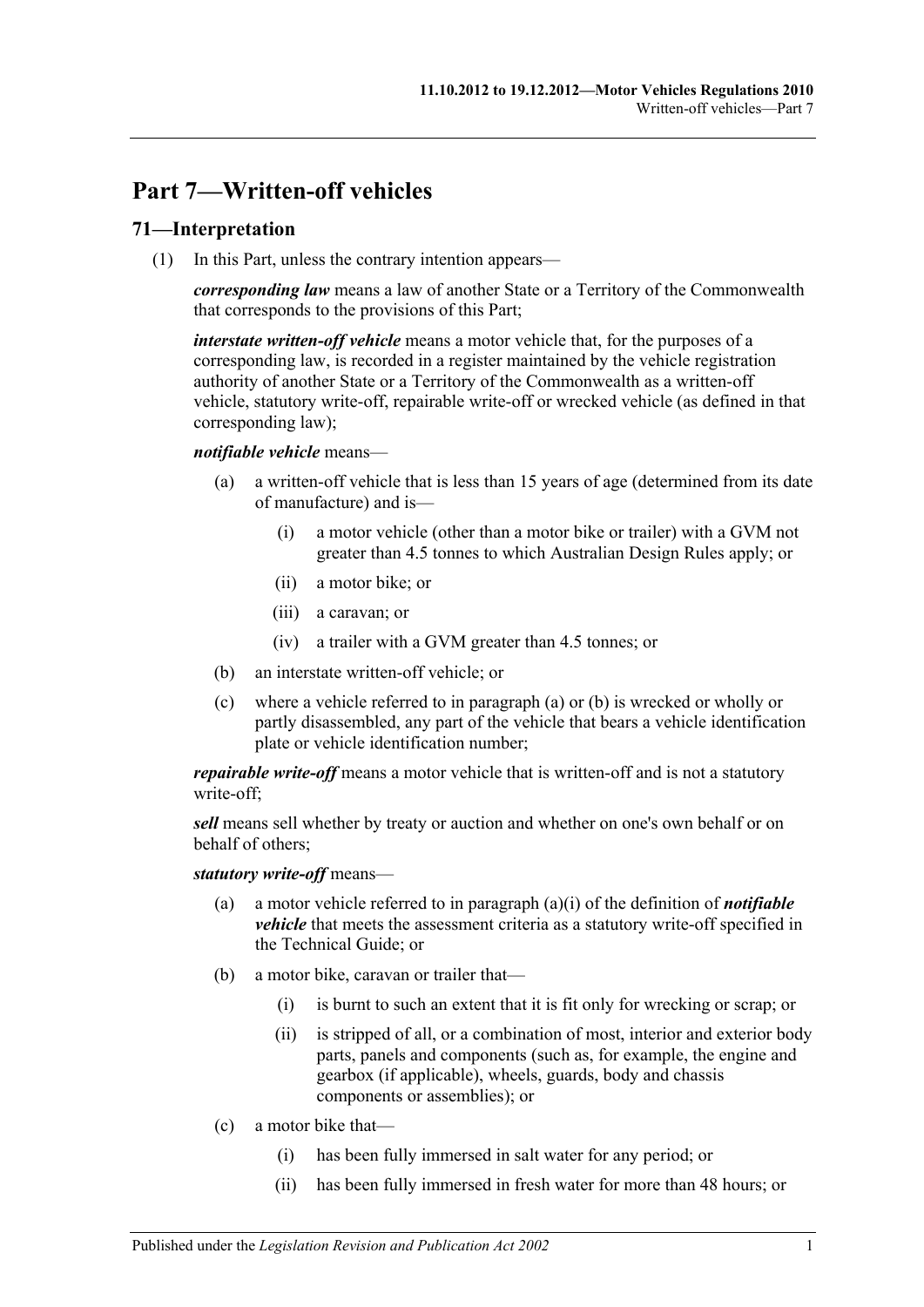(iii) has impact damage (excluding scratching) to the suspension and at least 2 areas of structural frame damage;

*Technical Guide* means the document entitled *Damage Assessment Criteria for the Classification of Statutory Write-Offs* published by Austroads Ltd in July 2011, as in force from time to time:

*total loss* means a motor vehicle damaged by accident, collision, demolition, dismantling, fire, flood, trespass or other event to the extent that its fair salvage value, when added to the cost of repairing it for use on a road or road related area, would be more than its fair market value immediately before the event that caused the damage;

*vehicle dealer* means a person who carries on the business of selling motor vehicles;

*vehicle registration authority*, in relation to another State or a Territory of the Commonwealth, means the person or body responsible for registering vehicles in that State or Territory;

*vehicle wrecker* means a person who carries on the business of wrecking motor vehicles or disassembling motor vehicles for salvage;

*written-off*—see [subregulation](#page-51-0) (2);

*written-off vehicle* means—

- (a) a statutory write-off; or
- (b) a repairable write-off;

*written-off vehicle notices* means notices (including labels) issued by the Registrar for the purpose of being affixed to written-off vehicles or vehicle parts in accordance with [regulation](#page-52-0) 74.

- <span id="page-51-0"></span>(2) For the purposes of this Part, a motor vehicle is *written-off* if the vehicle—
	- (a) is a total loss; or
	- (b) is to be, or has been, wrecked or wholly or partly disassembled for salvage; or
	- (c) is to be, or has been, sold or acquired for wrecking or disassembling for salvage.

#### **72—Meaning of written-off motor vehicle for purposes of section 145(8) of Act**

For the purposes of section 145(8) of the Act, the following classes of motor vehicles are written-off vehicles:

- (a) written-off vehicles within the meaning of this Part;
- (b) interstate written-off vehicles within the meaning of this Part.

#### **73—Application of Part**

This Part applies to a motor vehicle if the vehicle would be required to be registered under the Act in order to be driven on a road, whether or not the vehicle is in fact registered.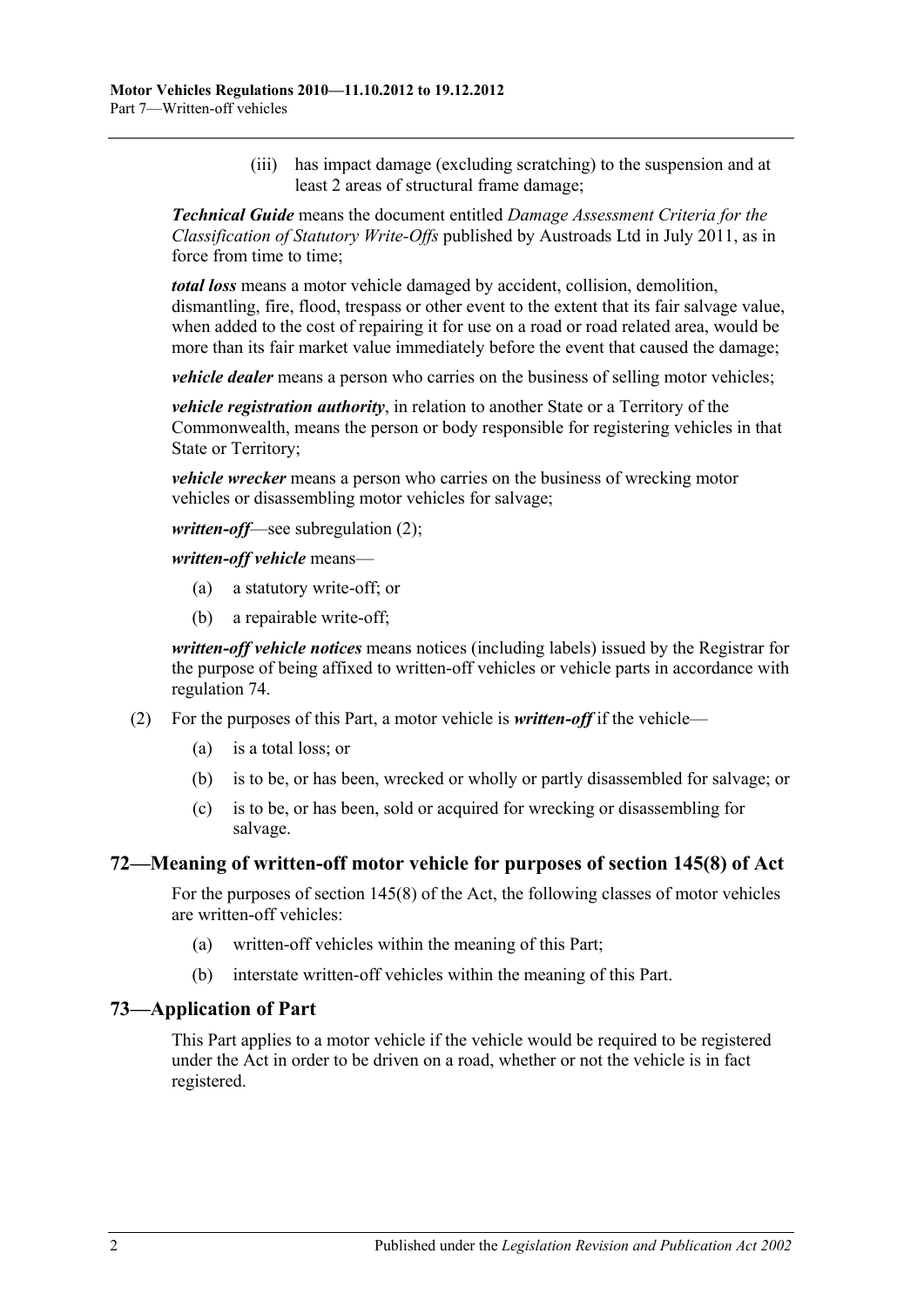## <span id="page-52-0"></span>**74—Registrar to be given notice of, and notices to be affixed to, written-off vehicles**

- <span id="page-52-4"></span><span id="page-52-3"></span><span id="page-52-2"></span><span id="page-52-1"></span>(1) Subject to this regulation—
	- (a) an insurer who makes a determination that a motor vehicle is a total loss for insurance purposes must, if the vehicle is a notifiable vehicle—
		- (i) as soon as practicable after making the determination, but before selling or otherwise disposing of the vehicle, affix written-off vehicle notices to the vehicle in accordance with this regulation; and
		- (ii) within 7 days after making the determination, give notice in relation to the vehicle to the Registrar in accordance with this regulation;
	- (b) a person who brings a notifiable vehicle into the State from another State or a Territory of the Commonwealth must—
		- (i) as soon as practicable after bringing the vehicle into the State, but before selling or otherwise disposing of the vehicle, affix written-off vehicle notices to the vehicle in accordance with this regulation; and
		- (ii) within 7 days after bringing the vehicle into the State, give notice in relation to the vehicle to the Registrar in accordance with this regulation;
	- (c) a vehicle dealer who comes into possession of a notifiable vehicle must—
		- (i) as soon as practicable after coming into possession of the vehicle, but before selling or otherwise disposing of the vehicle, affix written-off vehicle notices to the vehicle in accordance with this regulation; and
		- (ii) within 7 days after coming into possession of the vehicle, give notice in relation to the vehicle to the Registrar in accordance with this regulation;
	- (d) a vehicle wrecker who acquires a notifiable vehicle must—
		- (i) as soon as practicable after acquiring the vehicle, but before commencing to dismantle the vehicle, or selling or otherwise disposing of the vehicle, affix written-off vehicle notices to the vehicle in accordance with this regulation; and
		- (ii) within 7 days after acquiring the vehicle, give notice in relation to the vehicle to the Registrar in accordance with this regulation;
	- (e) a person (other than a person referred to in a preceding paragraph of this subregulation) who is in possession of a notifiable vehicle must, before selling or otherwise disposing of the vehicle—
		- (i) affix written-off vehicle notices to the vehicle in accordance with this regulation; and
		- (ii) give notice in relation to the vehicle to the Registrar in accordance with this regulation.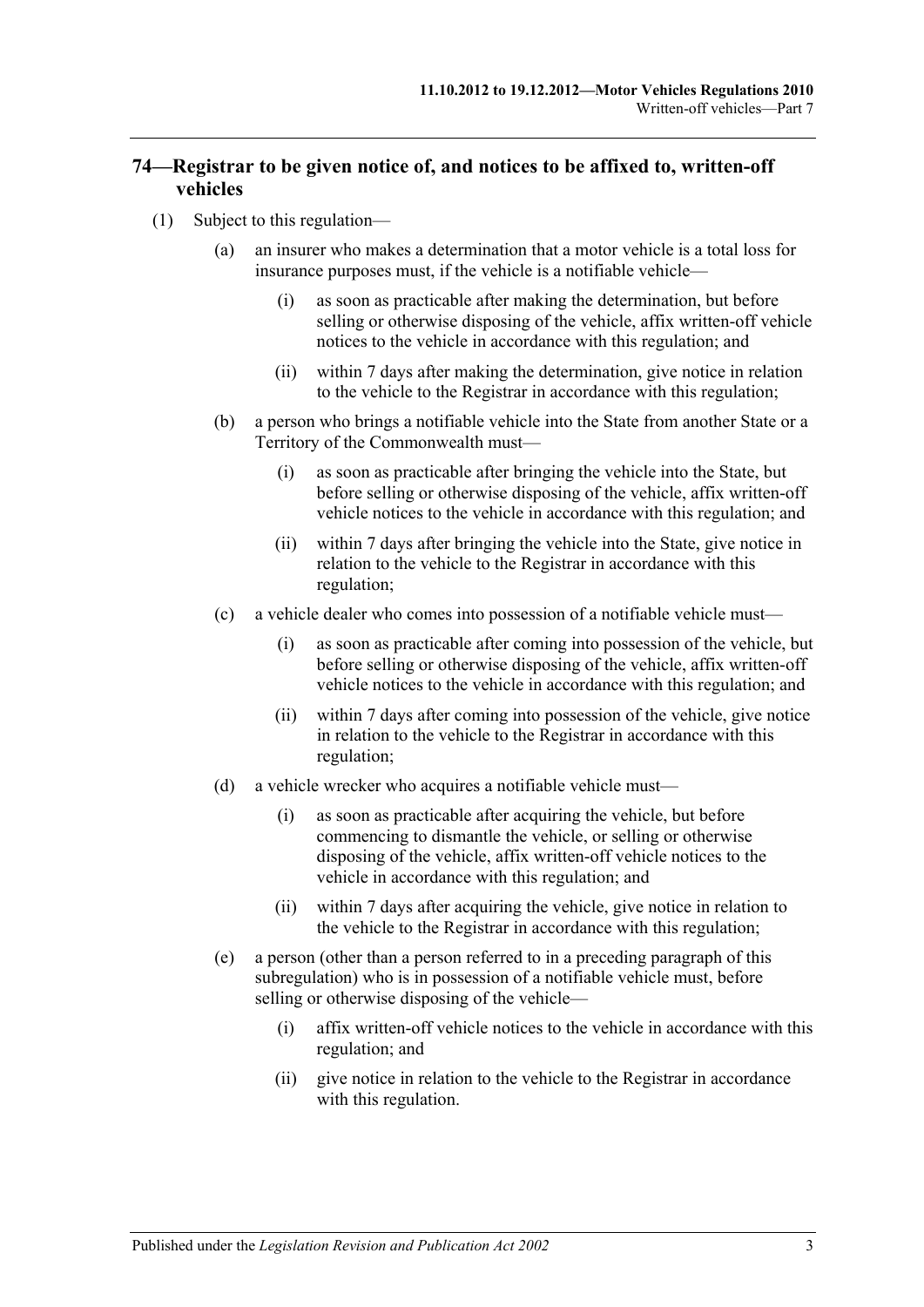- (2) A person is not required to affix written-off vehicle notices to a notifiable vehicle under [subregulation](#page-52-1) (1) if—
	- (a) such notices are already affixed to the vehicle in accordance with this regulation and (except where the person is a person referred to in [subregulation](#page-52-2)  $(1)(d)$  or  $(e)$ ) any identification of the vehicle as a statutory write-off or repairable write-off by the notices is correct; or
	- (b) in the case of an interstate written-off vehicle, the notices required to be affixed under the corresponding law of the relevant State or Territory are so affixed.
- (3) A person is not required to give notice in relation to a notifiable vehicle to the Registrar under [subregulation](#page-52-1) (1) if—
	- (a) notice has already been given in relation to the vehicle to the Registrar in accordance with this regulation and (except where the person is a person referred to in [subregulation](#page-52-2)  $(1)(d)$  or  $(e)$ ) the previous notification correctly identifies whether the vehicle is a statutory write-off or a repairable write-off; or
	- (b) the vehicle is an interstate written-off vehicle.
- (4) Written-off vehicle notices must be affixed to a notifiable vehicle in the manner determined by the Minister and specified on the notices or on accompanying material.
- (5) A notice required to be given to the Registrar in accordance with this regulation—
	- (a) must be given in the manner and form determined by the Minister; and
	- (b) must—
		- (i) (except in the case of a notice given by a person referred to in [subregulation](#page-52-3)  $(1)(e)$ ) specify whether the notifiable vehicle is a statutory write-off or a repairable write-off; and
		- (ii) contain particulars of such other matters as may be determined by the Minister.
- (6) Written-off vehicle notices affixed to a notifiable vehicle in accordance with this regulation (or, in the case of an interstate written-off vehicle, notices affixed in accordance with the relevant corresponding law) must not be defaced, altered or removed from the vehicle except—
	- (a) at a time or in a manner determined by the Minister and (except in the case of notices affixed in accordance with a corresponding law) specified in the notice; or
	- (b) by or with the approval of an authorised officer.
- (7) A person who contravenes or fails to comply with a requirement of this regulation is guilty of an offence.

Maximum penalty:

- (a) in the case of an offence committed in the course of a trade or business—\$2 500;
- (b) in any other case—\$1 250.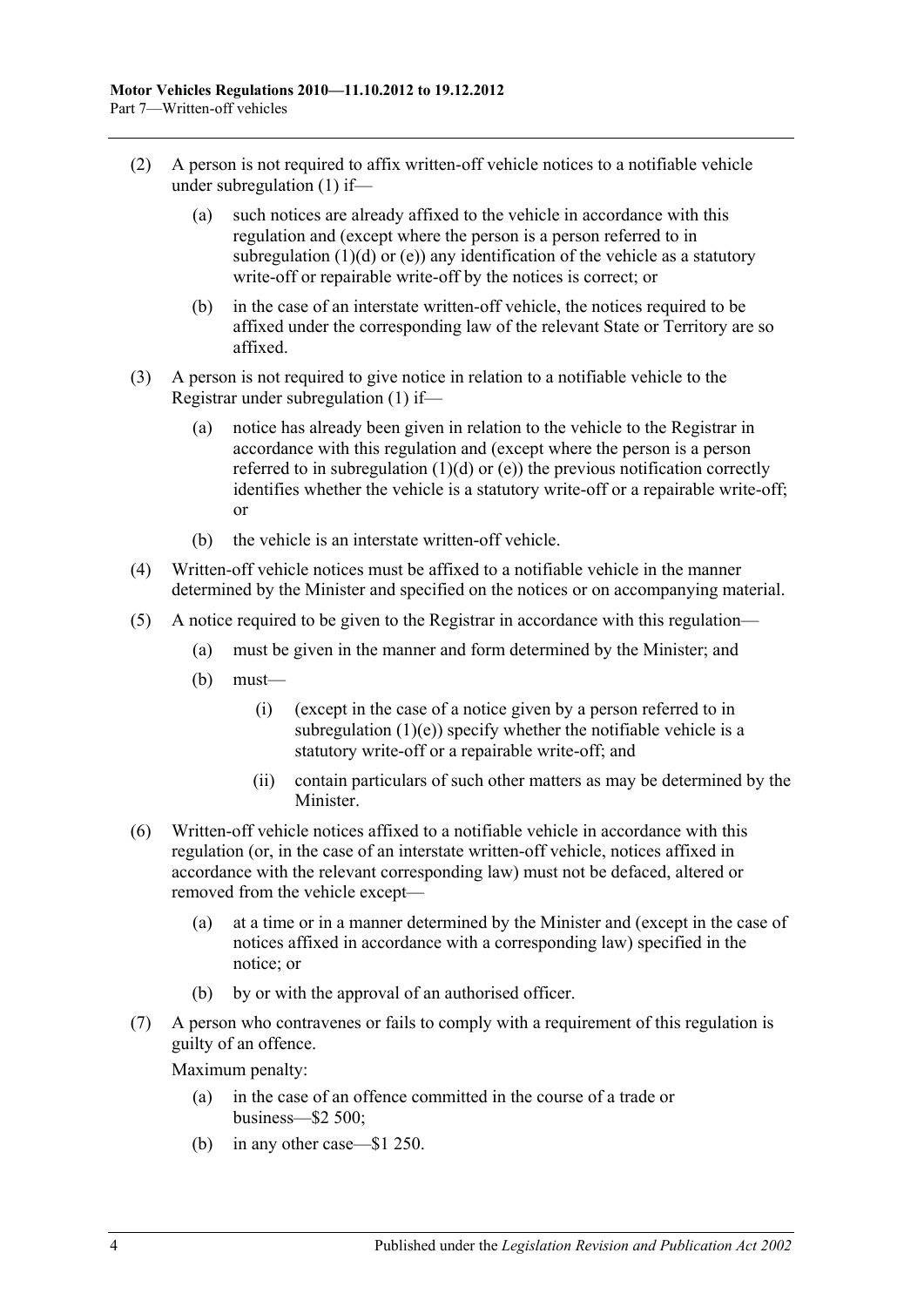- (8) Without limiting the circumstances in which an insurer referred to in [subregulation](#page-52-4)  $(1)(a)$  may be taken to have determined that a motor vehicle is a total loss, an insurer will for the purposes of that subregulation be taken to have made such a determination if the insurer—
	- (a) allows a claim for the full insured value of the vehicle; or
	- (b) sells or otherwise disposes of the vehicle to a third party.
- (9) A reference in this regulation to *commencing to dismantle*, *selling or otherwise disposing of*, *affixing written-off vehicle notices to* or *removing written-off vehicle notices from*, a vehicle, includes a reference to dismantling, selling or otherwise disposing of, affixing notices to or removing notices from, a part of the vehicle.

#### **75—Offence to drive written-off vehicle on road**

- (1) A person must not drive a notified written-off vehicle on a road except to or from—
	- (a) a place at which the vehicle is to be or has been repaired; or
	- (b) a place at which the vehicle is to be or has been inspected by an authorised officer.

Maximum penalty:

- (a) in the case of an offence committed in the course of a trade or business—\$2 500;
- (b) in any other case—\$1 250.
- (2) In this regulation—

#### *notified written-off vehicle* means—

- (a) a motor vehicle recorded as a written-off vehicle by the Registrar following notification under this Part; or
- (b) an interstate written-off vehicle.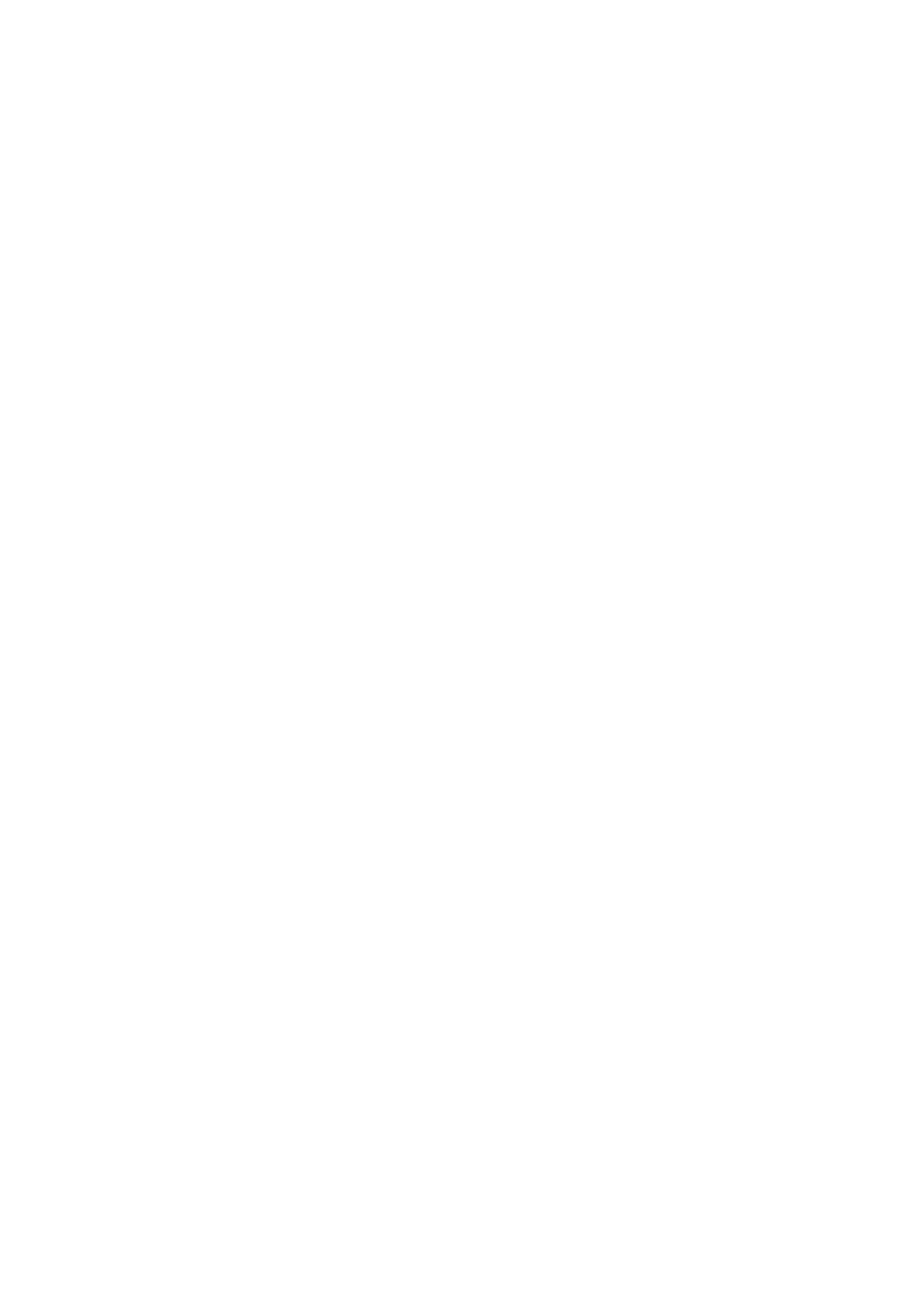# **Part 8—Fees**

## **76—Fees**

- (1) For the purposes of the Act and these regulations, the fees set out in Schedule 1 Part 1 are prescribed.
- (2) For the purposes of section 81BC(3) of the Act, the fee payable for the issue of a P2 licence under that section is an amount equal to the fee that would be payable for the issue of a licence under section 75 of the Act.
- (2a) The fees prescribed by Schedule 1 Part 1 for searching the register and supplying information or supplying an extract of an entry in the register do not apply in relation to—
	- (a) the provision of information for which fees are payable under a contract of a kind referred to in [regulation](#page-67-0) 98(8); or
	- (b) the provision of information as to whether or not a particular motor vehicle is registered under the Act if the information is provided by means of a telephone enquiry service or website maintained by the Registrar for that purpose.
- (3) For the purposes of the *Interstate Road Transport Act 1985* of the Commonwealth, the fees set out in Schedule 1 Part 2 are prescribed.<sup>1</sup>
- (4) A fee set out in [Schedule 1](#page-70-0) must be paid to—
	- (a) the payee specified for that fee; or
	- (b) if no payee is specified—the Registrar.
- <span id="page-56-0"></span>(5) The Registrar may, by written notice given to a person who is liable to pay the fee prescribed by clause 19(3) of Schedule 1 Part 1, require the person to pay the fee within the time specified in the notice (being a period of not less than 14 days from the day on which the notice is given).
- (6) If a fee is not paid as required by a notice given under [subregulation](#page-56-0) (5), the Registrar may recover the fee in a court of competent jurisdiction as debt due to the Registrar.

**Note—**

1 For fees not prescribed by Schedule 1 Part 2 see the *Interstate Road Transport Regulations 1986* of the Commonwealth.

## **77—Reduced registration fees—prescribed amounts**

- (1) For the purposes of sections  $34(1)$  and  $37(2)$  of the Act, the prescribed amount is—
	- (a) in the case of a heavy vehicle other than a special purpose vehicle, truck (type 1) or truck (type 2)—40% of the prescribed registration fee;
	- (b) in the case of a motor vehicle that is not a heavy vehicle—50% of the prescribed registration fee.
- (2) For the purposes of section 38(1) of the Act, the prescribed amount is 66.667% of the prescribed registration fee.
- (3) For the purposes of sections 38A(1), 38AB(1) and 38B(1) of the Act, the prescribed amount is 50% of the prescribed registration fee.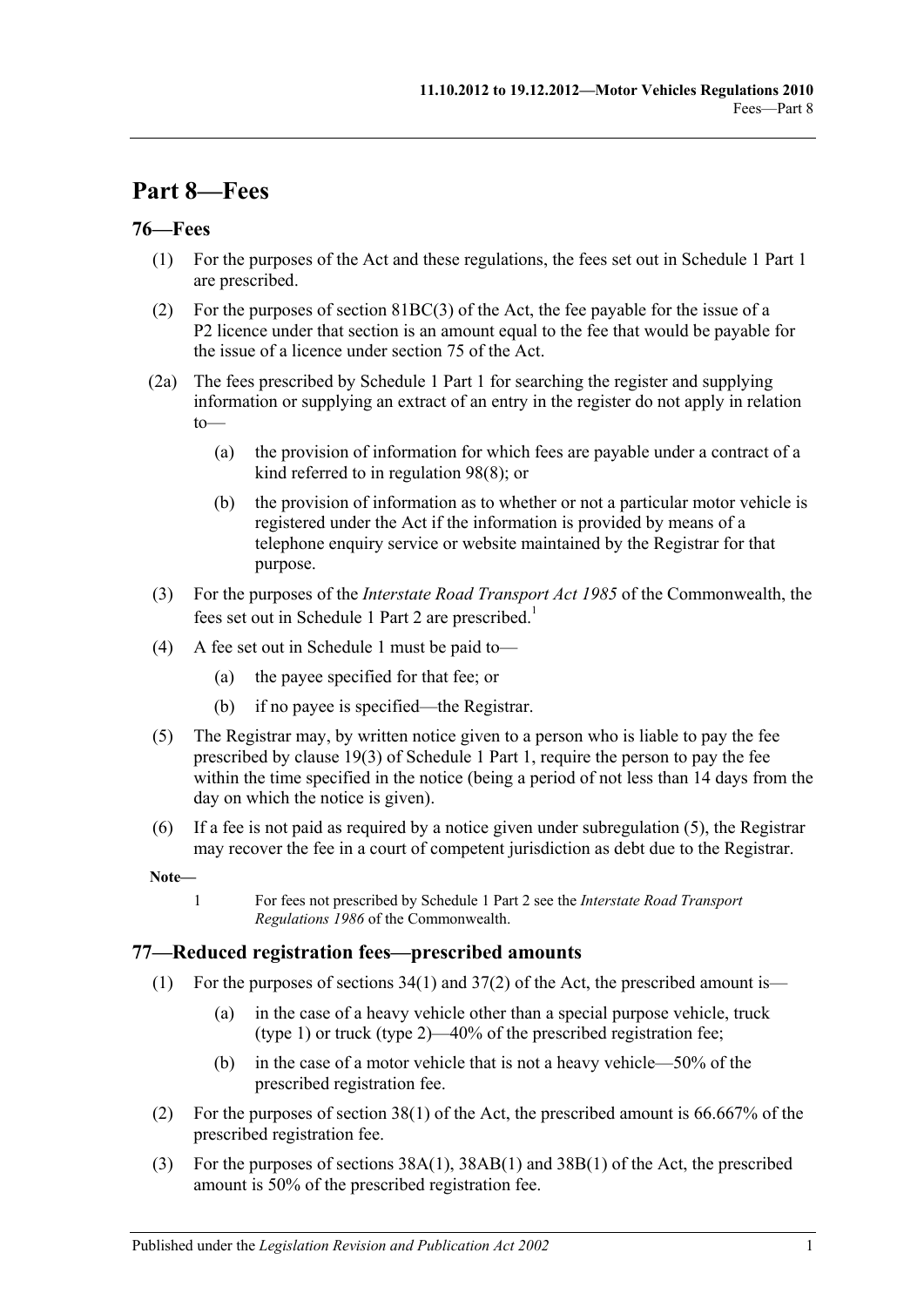(4) In this regulation—

*truck (type 1)* and *truck (type 2)* have the same respective meanings as in the *[Motor](http://www.legislation.sa.gov.au/index.aspx?action=legref&type=subordleg&legtitle=Motor%20Vehicles%20(National%20Heavy%20Vehicles%20Registration%20Fees)%20Regulations%202008)  [Vehicles \(National Heavy Vehicles Registration Fees\) Regulations](http://www.legislation.sa.gov.au/index.aspx?action=legref&type=subordleg&legtitle=Motor%20Vehicles%20(National%20Heavy%20Vehicles%20Registration%20Fees)%20Regulations%202008) 2008*.

### **78—Concession card holders**

For the purposes of section  $38A(1)(a)(i)$  and  $38AB(1)(a)(i)$  of the Act, a State Concession Card issued by the administrative unit of the Public Service that is, under a Minister, responsible for the administration of the *[Family and Community Services](http://www.legislation.sa.gov.au/index.aspx?action=legref&type=act&legtitle=Family%20and%20Community%20Services%20Act%201972)  Act [1972](http://www.legislation.sa.gov.au/index.aspx?action=legref&type=act&legtitle=Family%20and%20Community%20Services%20Act%201972)* is a State concession card of a prescribed class.

### **79—Exemption from section 41(2) of Act**

- (1) A person who uses a motor vehicle of restricted registration contrary to the terms of an undertaking in relation to the vehicle under section 34(1)(b) of the Act is exempt from the operation of section  $41(2)$  of the Act if—
	- (a) the purpose for which the vehicle is used is solely the carrying of primary produce to assist a charitable organisation or a sporting organisation in fundraising activities; and
	- (b) neither the owner of the vehicle nor a person using the vehicle (if not the owner) receives a monetary or other material benefit (including out of pocket expenses relating to the use of the vehicle) in relation to that use of the vehicle; and
	- (c) the use of the vehicle is within an area having a radius of 75 kilometres from the garage address of the vehicle.
- (2) In this regulation—

*charitable organisation* means a body (whether corporate or unincorporate) established on a non-profit basis for charitable, religious, educational or benevolent purposes and includes a trustee who holds property on behalf of such a body;

*sporting organisation* means a body (whether corporate or unincorporate) established on a non-profit basis principally for the purpose of facilitating and coordinating the sporting activities of its members.

## **79A—Reduction of fee—temporary configuration certificate**

- (1) This regulation applies to an application under section 43A(4) of the Act for a temporary configuration certificate in respect of a registered heavy vehicle—
	- (a) that is a convertible B-double lead trailer; and
	- (b) that is to be used pursuant to the certificate as a B-double lead trailer.
- (2) Pursuant to section  $145(1)(g)$  of the Act, the fee payable under section  $43A(4)(b)$  of the Act in relation to an application to which this regulation applies is reduced to—
	- (a) a fee equal to the product obtained by multiplying the number of days in the period for which the certificate is to be in force or 28 days (whichever is the greater) by one-three hundred and sixty fifth of the difference between—
		- (i) the prescribed registration fee that would be payable for registration of the vehicle for 12 months if the configuration being applied for were nominated in an application for such registration; and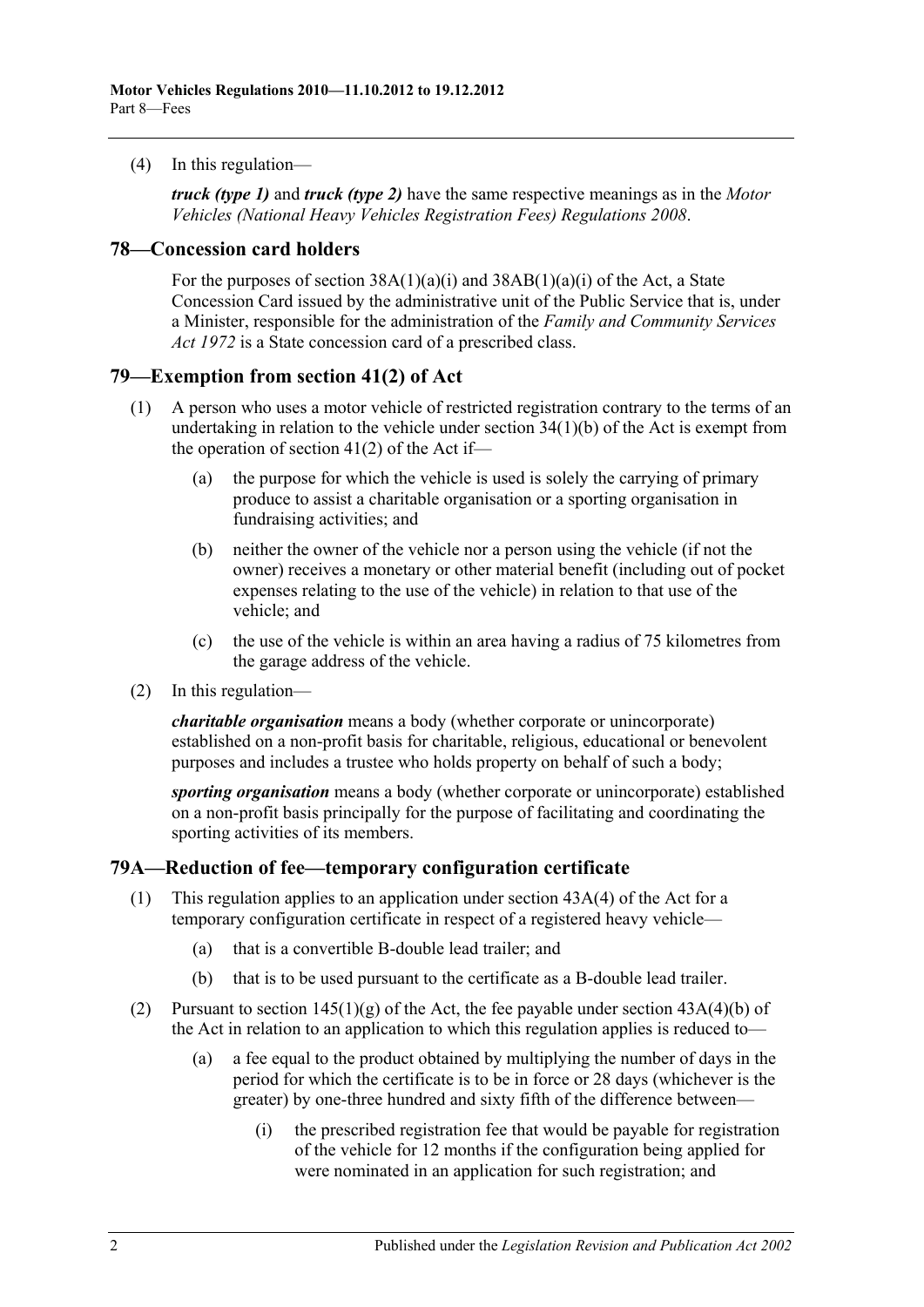(ii) the prescribed registration fee that would be payable for registration of the vehicle for 12 months if its registered configuration were nominated in an application for such registration,

(a fraction of 1 dollar being counted as 1 dollar); and

- (b) the prescribed administration fee (being the fee prescribed for the purposes of section  $43A(4)(b)(ii)$  of the Act).
- (3) In this regulation—

*B-double combination* has the same meaning as in the *[Motor Vehicles \(National](http://www.legislation.sa.gov.au/index.aspx?action=legref&type=subordleg&legtitle=Motor%20Vehicles%20(National%20Heavy%20Vehicles%20Registration%20Fees)%20Regulations%202008)  [Heavy Vehicles Registration Fees\) Regulations](http://www.legislation.sa.gov.au/index.aspx?action=legref&type=subordleg&legtitle=Motor%20Vehicles%20(National%20Heavy%20Vehicles%20Registration%20Fees)%20Regulations%202008) 2008*;

*B-double lead trailer* means a semi-trailer used as the lead trailer in a B-double combination;

*convertible B-double lead trailer* means a trailer, the registered configuration of which is as a semi-trailer, that is capable of being used as a B-double lead trailer;

*semi-trailer* has the same meaning as in the *[Motor Vehicles \(National Heavy Vehicles](http://www.legislation.sa.gov.au/index.aspx?action=legref&type=subordleg&legtitle=Motor%20Vehicles%20(National%20Heavy%20Vehicles%20Registration%20Fees)%20Regulations%202008)  [Registration Fees\) Regulations](http://www.legislation.sa.gov.au/index.aspx?action=legref&type=subordleg&legtitle=Motor%20Vehicles%20(National%20Heavy%20Vehicles%20Registration%20Fees)%20Regulations%202008) 2008*.

## <span id="page-58-0"></span>**80—Additional amount payable where certain vehicles are altered or added to**

- (1) If a motor vehicle is altered or added to during the period for which it is registered and the alteration or addition is such that, if it had been made before the registration, the registration fee would have been more than the amount paid, the additional amount payable under section 44(3) of the Act is an amount that bears to the difference the same proportion as the number of days in the unexpired period of registration bears to the number of days in the period of registration.
- (2) [Subregulation \(1\)](#page-58-0) does not apply in relation to a heavy vehicle, motor bike, trailer or motor vehicle that is not propelled by an internal combustion engine.

## **81—Refund on cancellation of registration**

- (1) For the purposes of sections 54 and 60 of the Act, the amount to be refunded on cancellation of the registration of a motor vehicle under those sections is an amount equal to the product obtained by multiplying one three hundred and sixty-fifth of the prescribed annual registration fee by the number of days in the unexpired period of registration.
- $(2)$  If—
	- (a) the registration of a motor vehicle is renewed before the expiry of the previous registration; and
	- (b) before that expiry the registered owner or the registered operator of the vehicle applies for cancellation of the renewal of registration,

the Registrar must also refund any surcharge paid in respect of the renewal of registration.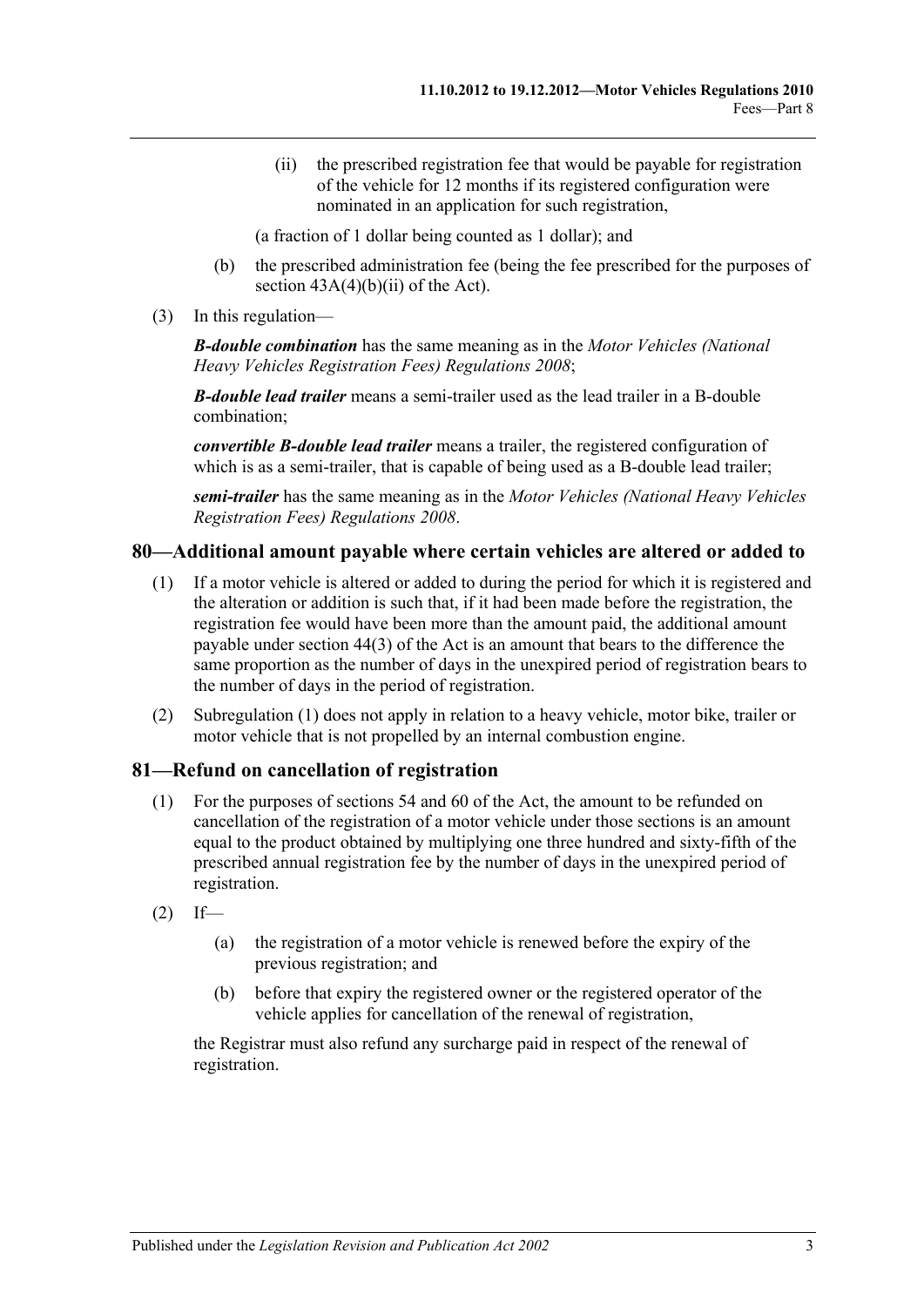## **82—Refund on surrender of trade plate**

For the purposes of section 70(5) of the Act, the amount to be refunded on the surrender of a trade plate is an amount equal to the product obtained by multiplying one three hundred and sixty-fifth of the annual fee paid for the issue of the plate by the number of days in the unexpired portion of the period for which the plate was issued.

#### **83—Refund on surrender of licence**

For the purposes of sections 75AAA(11)(b) and 98A(4) of the Act, the amount to be refunded on the surrender of a driver's licence or motor driving instructor's licence is an amount equal to the product obtained by multiplying one quarter of the annual licence fee paid for the issue of the licence by the number of complete 3 month periods in the unexpired portion of the period for which the licence was issued.

## **84—Refund of part of licence fee on eligibility for reduced fee**

 $If$ <sub> $\equiv$ </sub>

- (a) a driver's licence has been issued or renewed on payment of the licence fee prescribed in clause 19(1)(c) of Schedule 1 Part 1; and
- (b) the holder of the licence becomes, at any time during the currency of the licence, entitled to a reduction of the licence fee,

the Registrar may refund to the holder of the licence such part of the licence fee as the Registrar thinks just in the circumstances.

#### **85—No refund of administration fees**

Administration fees are not refundable.

## **86—Registrar not required to make certain refunds or recover certain unpaid fees**

The Registrar is not required—

- (a) to refund a fee paid under the Act if the amount of the refund payable does not exceed \$3 (indexed); or
- (b) to recover a fee payable under the Act if the amount unpaid does not exceed \$3 (indexed).

## **87—Calculation of fees and refunds to nearest 10 cents or whole dollar**

- (1) Subject to [subregulation](#page-59-0) (2), in calculating a fee or refund payable under the Act a fraction of 10 cents not exceeding 5 cents must be excluded and a fraction of 10 cents exceeding 5 cents is to count as 10 cents.
- <span id="page-59-0"></span>(2) In calculating the fees payable for—
	- (a) the registration of a motor vehicle; or
	- (b) the issue of a trade plate; or
	- (c) the issue of a replacement trade plate; or
	- (d) the issue of a probationary licence or provisional licence,

a fraction of 1 dollar is to count as 1 dollar.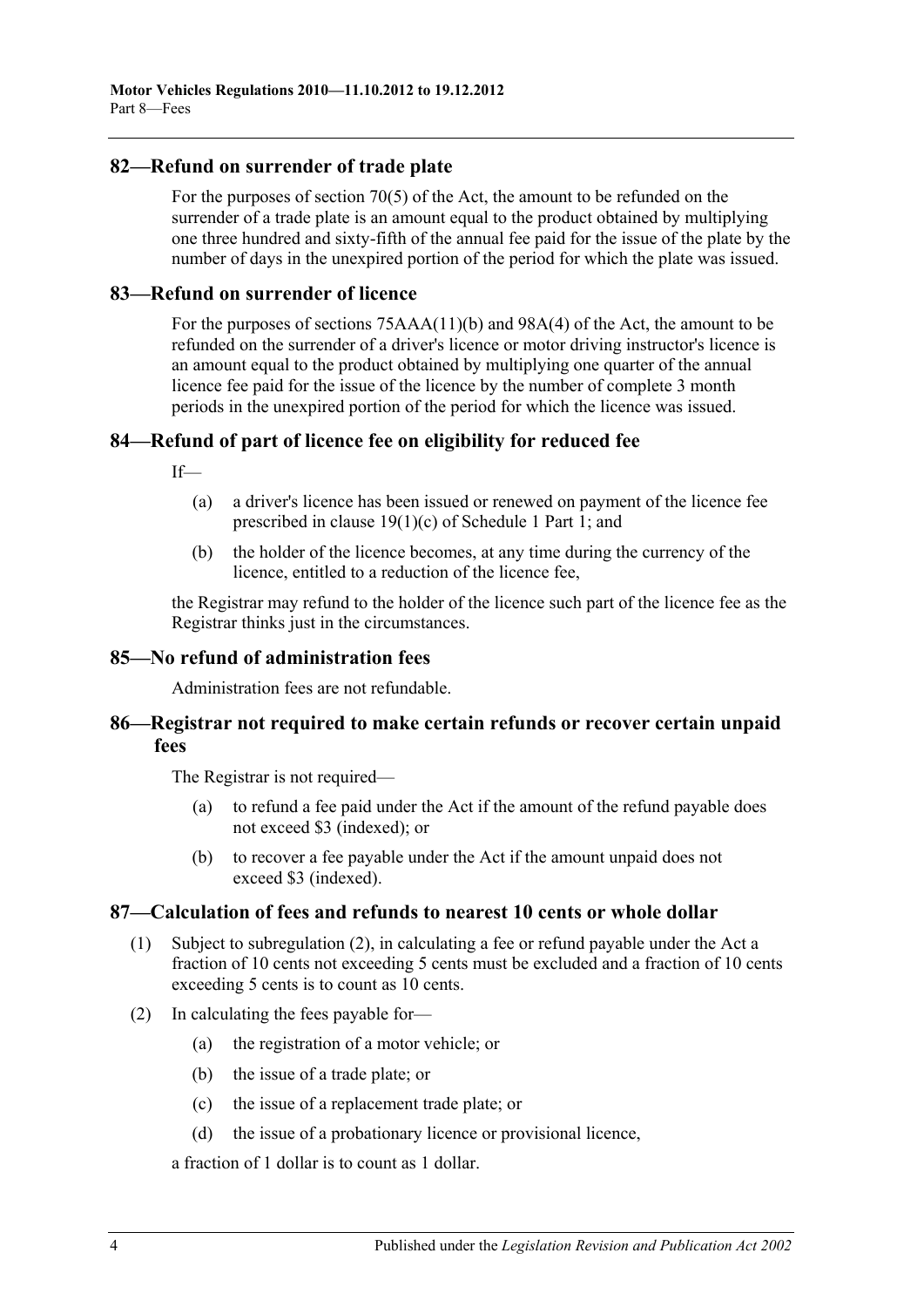(3) In applying this regulation, the calculation to the nearest 10 cents or to the whole next dollar is to be applied only to the final amount payable.

### **88—Exemption from practical driving test fees**

An applicant for the issue or renewal of a learner's permit or driver's licence, or the holder of a learner's permit or driver's licence, who is required to be tested otherwise than pursuant to section  $72(10)$  or 79A of the Act, is exempt from the requirement that he or she pay the prescribed practical driving test fee.

## **89—Administration fee for licence subject to alcohol interlock scheme conditions**

The administration fee prescribed by clause 35 of Schedule 1 Part 1 for the issue of a licence subject to alcohol interlock scheme conditions—

- (a) is payable in addition to any other fee prescribed by Schedule 1 Part 1 for the issue of a licence; and
- (b) must be paid—
	- (i) in the case of a licence that is to be subject to alcohol interlock scheme conditions for a period of 12 months or less—before the issue of the licence; or
	- (ii) in any other case—on or before 1 or more dates determined by the Registrar.

#### **90—Remission and reduction of fees**

- (1) The Registrar may, for reasonable cause, remit or reduce any of the following fees:
	- (a) an administration fee payable under the Act or these regulations;
	- (b) a fee payable for registration of a motor vehicle following cancellation of a current authority issued under the law of another State or a Territory by virtue of which the vehicle may be driven on roads within that State or Territory;
	- (c) a fee payable for the issue of a driver's licence following the surrender of a current interstate licence;
	- (d) a fee payable for the issue or renewal of a learner's permit;
	- (e) a fee payable for an examination of a motor vehicle for the purposes of section 139(1)(ab)(iii) of the Act or [regulation](#page-13-0) 13.
- (2) The Registrar may, for reasonable cause, reduce a fee payable under section 139BD of the Act for personal service of a notice of disqualification.
- (3) The Registrar may remit or reduce a fee payable for registration under section 24 of the Act of a converter dolly or low loader dolly.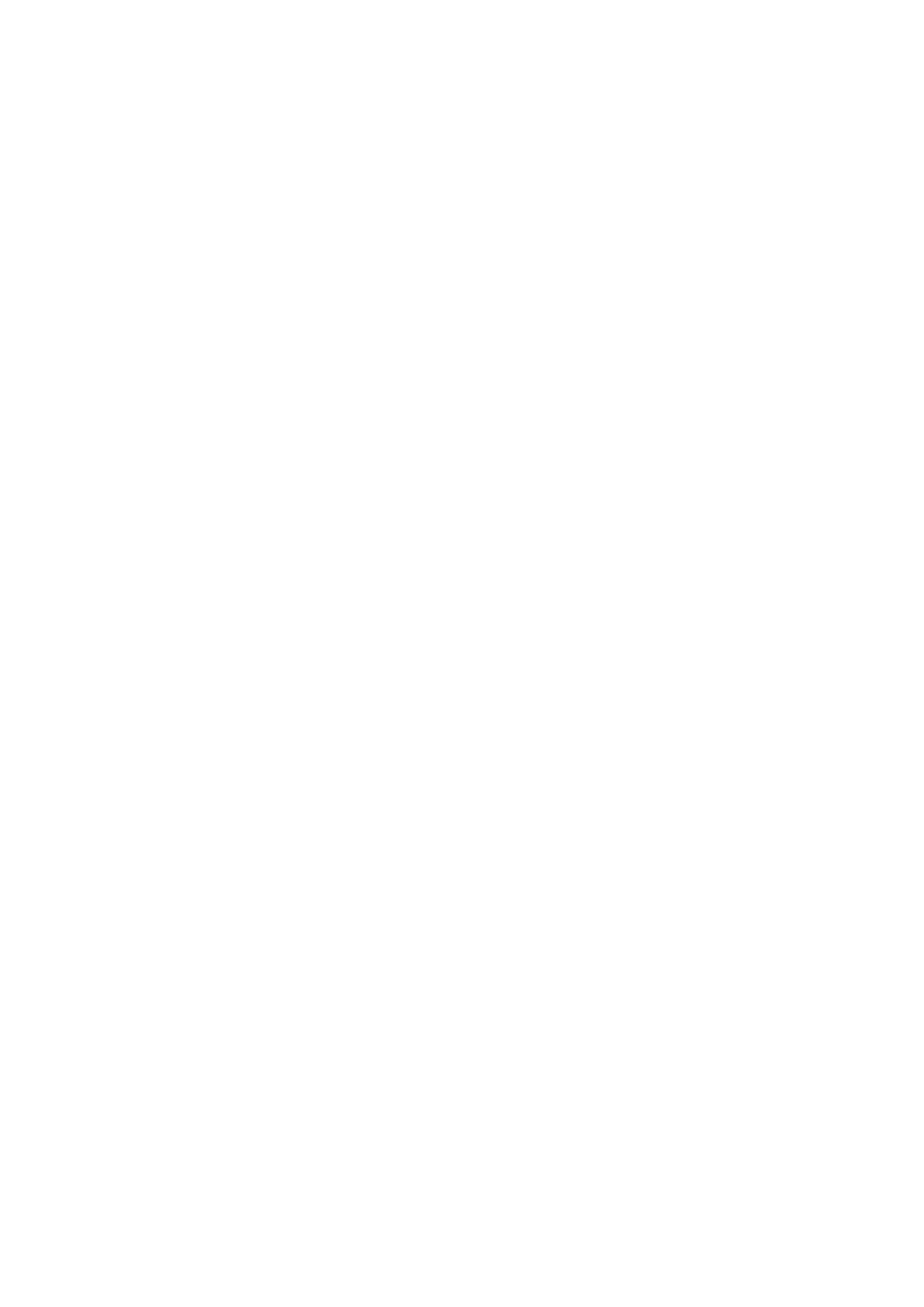# **Part 9—Miscellaneous**

## **90A—Proof by statutory declaration and prescribed circumstances**

- (1) A statutory declaration furnished by a person to the Commissioner of Police under section  $9(1b)$  or  $102(1b)$  of the Act (or both of those sections) must comply with the following prescribed requirements:
	- (a) the statutory declaration must include—
		- (i) the person's full name and address; and
		- (ii) if it relates to an expiation notice—the expiation notice number; and
		- (iii) the motor vehicle registration number; and
		- (iv) details that establish that—
			- (A) if the statutory declaration is furnished under section 9(1b) of the Act—section 9(1a) of the Act applies; or
			- (B) if the statutory declaration is furnished under section 102(1b) of the Act—section 102(1a) of the Act applies; or
			- (C) if the statutory declaration is furnished under both sections 9(1b) and 102(1b) of the Act—sections 9(1a) and 102(1a) of the Act apply;
	- (b) the statutory declaration must be furnished—
		- (i) if it relates to an expiation notice—before the due date for payment specified in the expiation notice or expiation reminder notice; or
		- (ii) in any other case—within 21 days after the date of issue of the summons.
- (2) The following circumstances are declared to be prescribed circumstances in accordance with section 9(6b)(b) and section 102(3d)(b) of the Act:
	- (a) circumstances where the person is not an owner or the registered operator of the vehicle and he or she is required by another person to whom he or she is answerable in working as a volunteer to drive the vehicle, or to cause the vehicle to stand, in the course of such work;
	- (b) circumstances where the person is not an owner or the registered operator of the vehicle and he or she is reasonably required to drive the vehicle, or to cause the vehicle to stand, in the course of undertaking work required by a contract of service as a self-employed person.

## **91—Offence to alter, deface etc permits, labels or certificates**

A person must not, without lawful authority, wilfully alter, deface, damage or destroy a permit, label or certificate issued under the Act.

Maximum penalty: \$1 250.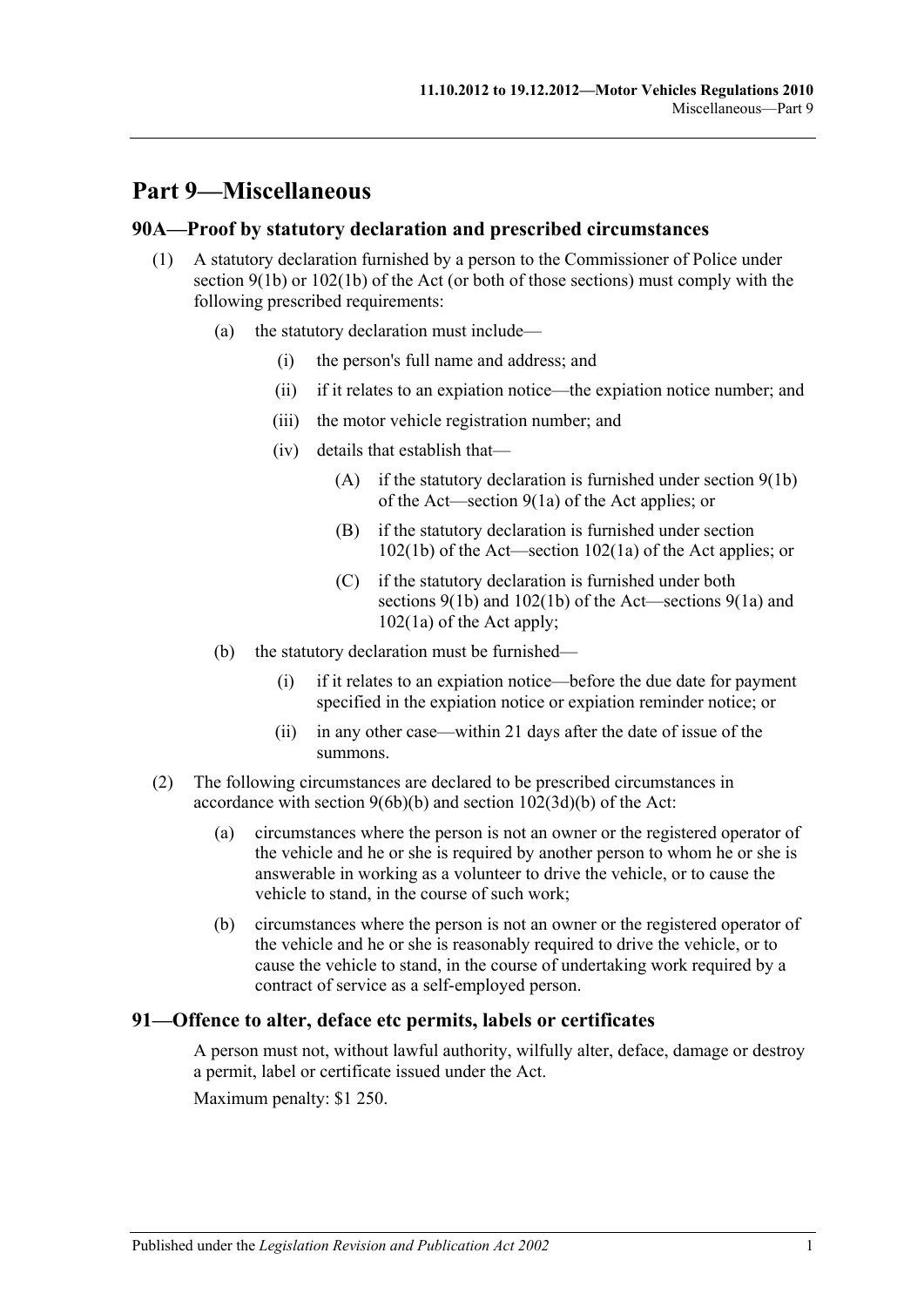## **92—Forms determined by the Minister**

The following documents will be in the form determined by the Minister:

- (a) an application for a permit under section 16 or 50 of the Act;
- (b) an application for the issue, transfer or replacement of a trade plate;
- (c) an application for a duplicate driver's licence or learner's permit;
- (d) a certificate of issue of a trade plate;
- (e) a permit under section 50 of the Act;
- (f) a motor driving instructor's licence.

## **93—Appointment of authorised examiners**

- (1) The Registrar may, when appointing a person as an authorised examiner, or at any time by notice in writing to an authorised examiner, impose conditions limiting the kinds of tests that the authorised examiner may conduct as required by the Registrar under section 80 of the Act to assess the ability or fitness of applicants for the issue or renewal of licences and learner's permits.
- <span id="page-63-0"></span>(2) The Registrar may, for the purpose of testing the proficiency of an applicant for appointment as an authorised examiner, require the applicant to undergo such tests (whether written, oral or practical) as the Registrar considers necessary.
- (3) An applicant for appointment as an authorised examiner (other than an employee in the Transport Department) is not entitled to undergo a proficiency test required by the Registrar under [subregulation](#page-63-0) (2) unless he or she has paid the appropriate fees set out in Schedule 1 Part 1.

## **93A—Exemption from requirements as to display of disabled person's parking permit**

- (1) A holder of a disabled person's parking permit under Part 3D of the Act who has been issued with a prescribed Australian Disability Parking Permit is exempt from the operation of section 98T(1b)(b) and (1c) of the Act if that prescribed Australian Disability Parking Permit is hung from the rear vision mirror on the inside of the windscreen of the vehicle so that the permit number and the expiry date of the permit are easily legible to a person standing in front of the vehicle.
- (2) In this regulation—

*Australian Disability Parking Permit* means a disabled person's parking permit that includes the following:

- (a) the words "Australian Disability Parking Permit";
- (b) a people with disabilities symbol as defined in the *[Australian Road Rules](http://www.legislation.sa.gov.au/index.aspx?action=legref&type=act&legtitle=Australian%20Road%20Rules)*;
- (c) a permit number;
- (d) an expiry date;

*prescribed Australian Disability Parking Permit* means an Australian Disability Parking Permit that is designed to be hung from a rear vision mirror.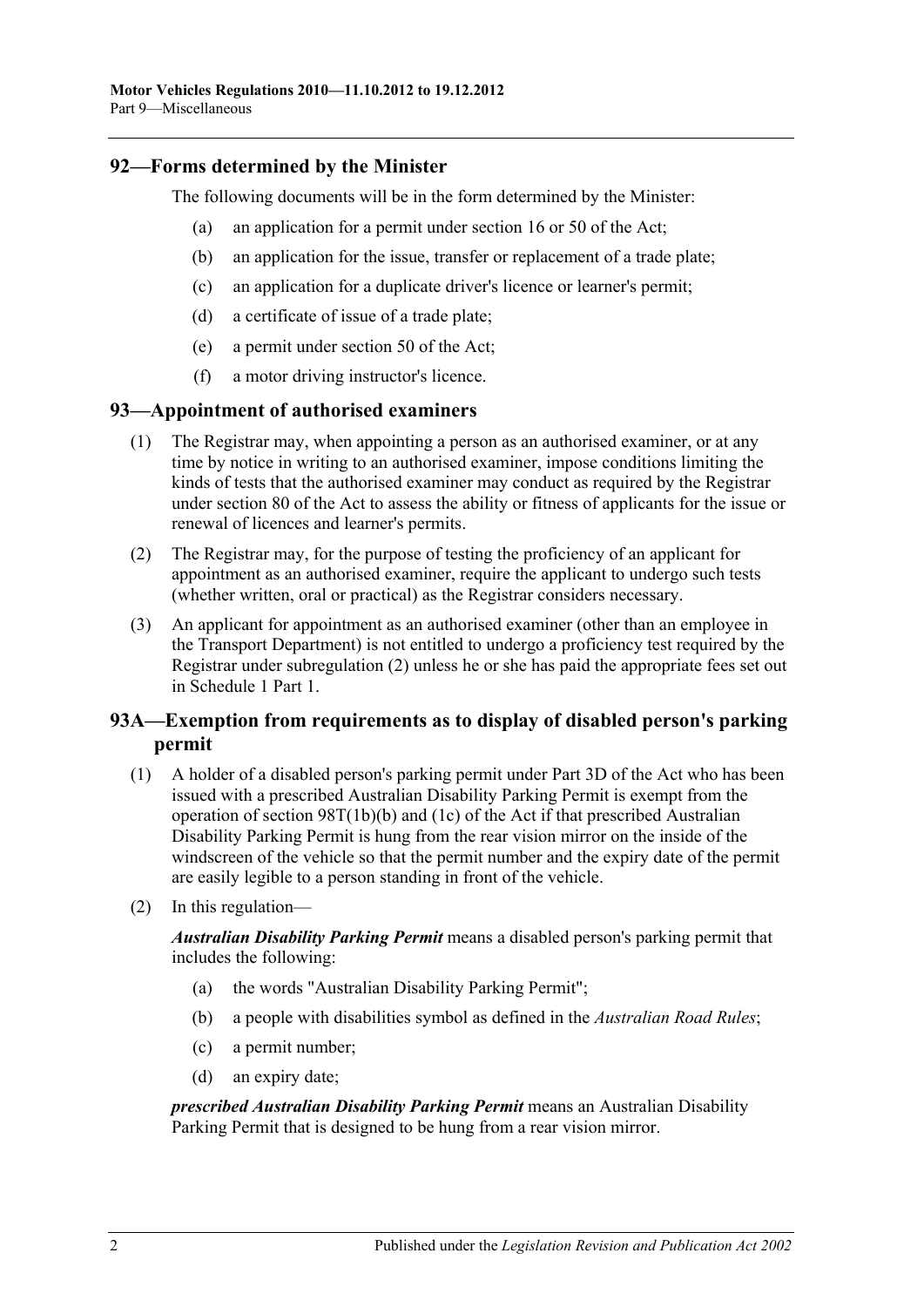## **94—Application for review under Part 3E of Act**

For the purposes of section 98Z(2) of the Act, an application for a review must—

- (a) be in writing; and
- (b) set out the decision to which the application relates; and
- (c) set out the grounds on which the applicant seeks the review and the decision sought on the review; and
- (d) be accompanied by any information that the applicant considers should be taken into account on the review; and
- (e) be accompanied by the appropriate fee prescribed by Schedule 1 Part 1; and
- (f) be lodged with the Registrar.

### **94A—Prescribed documents**

For the purposes of section 124(5) of the Act the prescribed documents relating to a motor vehicle are a current certificate of registration (or current duplicate certificate of registration), a current permit or a current registration details certificate for the vehicle.

## **95—Manner of giving Registrar notice of change of name, address etc under section 136 of Act**

Notice under section 136 of the Act is to be given by a person to the Registrar in a following manner:

- (a) in writing;
- (b) by telephone to a telephone number nominated by the Registrar for the purposes of giving notice;
- (c) by fax to a fax number nominated by the Registrar for the purpose of giving notice by fax;
- (d) by other telephonic or electronic means made available by the Registrar to members of the public for the purpose of giving notice in such manner.

### **96—Power of Registrar to require destruction of a document or thing issued or renewed in consequence of a void transaction**

If a transaction is void by virtue of section 138B of the Act, the Registrar may require the person who is liable to make the payment to destroy the licence, permit, label, certificate, plate or other document or thing issued or renewed by the Registrar in consequence of the purported transaction and to produce evidence of the destruction to the satisfaction of the Registrar.

## **97—Places at which receipt of notice of disqualification may be personally acknowledged**

For the purposes of section  $139BD(3)(a)(i)$  of the Act, places of the following kinds are prescribed:

- (a) offices known as Service SA Customer Service Centres;
- (b) Australia Post outlets that have electronic point of sale (EPOS) systems.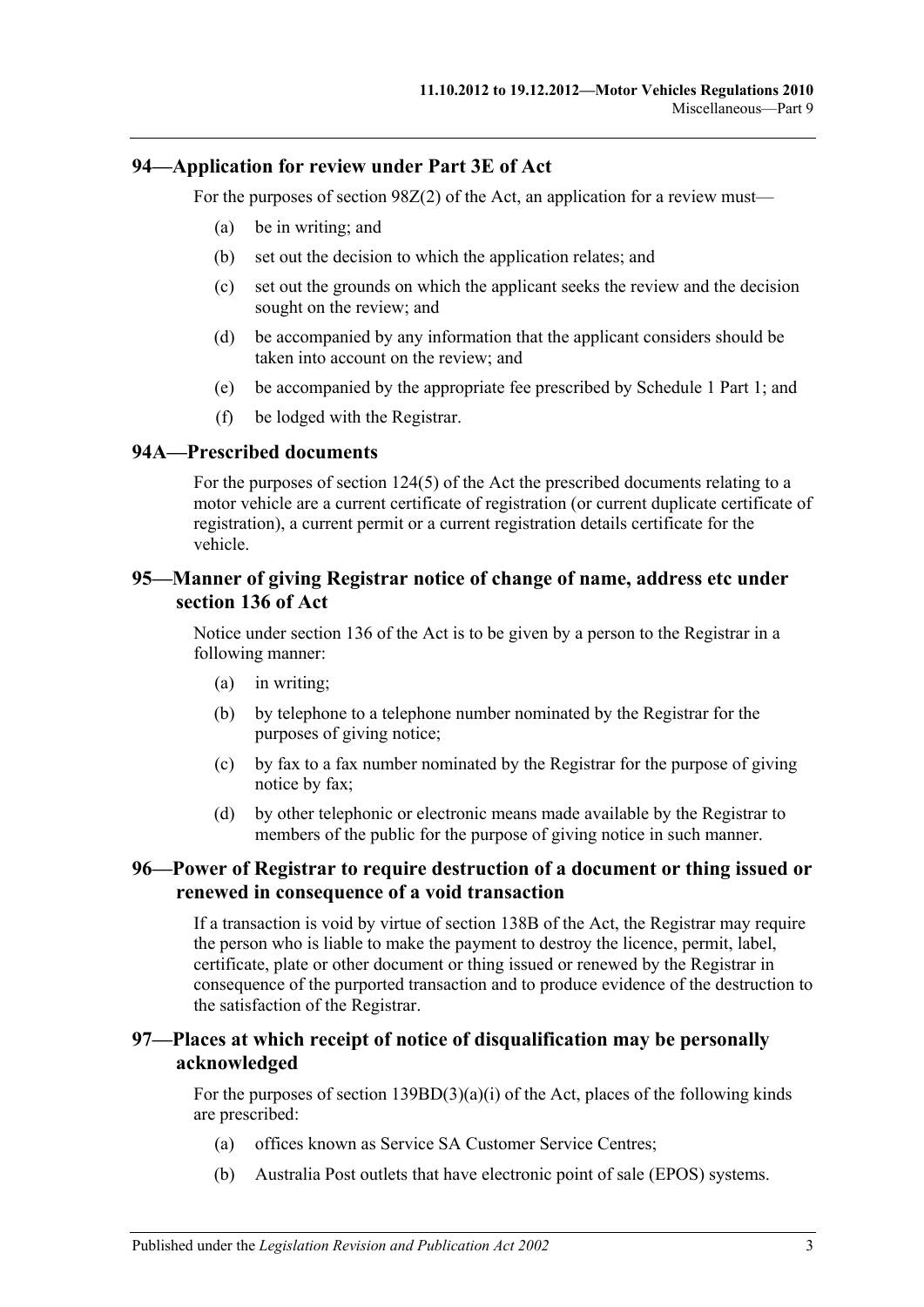## **98—Guidelines for disclosure of information**

(1) In this regulation—

*Australian jurisdiction* means the Commonwealth or a State or Territory of the Commonwealth;

*confidential information* means information obtained in the administration of the Act or the *[Road Traffic Act](http://www.legislation.sa.gov.au/index.aspx?action=legref&type=act&legtitle=Road%20Traffic%20Act%201961) 1961*;

*personal information* means information pertaining to a natural person or body corporate;

*person concerned*—

- (a) in relation to personal information, means the natural person to whom the information pertains, or the body corporate to which the information pertains, as the case may be;
- (b) in relation to information relating to a motor vehicle, means the owner of the vehicle.
- (2) Pursuant to section 139D(1)(f) of the Act, confidential information the disclosure of which is not authorised by a preceding paragraph of section 139D(1) may, subject to such conditions as the Registrar thinks fit, be disclosed in accordance with this regulation.
- (3) Personal information or information relating to a motor vehicle may be disclosed to a person other than the person concerned if the person concerned has been made aware, or is reasonably likely to be aware, that—
	- (a) the information is generally used for the purpose for which it is to be released; or
	- (b) the information is generally passed on to those persons or bodies to whom it is to be released.
- (4) Personal information or information relating to a motor vehicle may be disclosed to a person other than the person concerned if—
	- (a) the person making the disclosure believes on reasonable grounds that the disclosure is necessary to prevent or lessen a serious threat to the life or health of the person concerned or some other person; or
	- (b) the disclosure is reasonably necessary to protect the public revenue; or
	- (c) the disclosure is reasonably necessary to protect the interests of the Crown as an employer; or
	- (d) the disclosure is made to a public authority responsible under the law of another Australian jurisdiction for the registration of motor vehicles or the licensing of drivers of motor vehicles; or
	- (e) the disclosure is made to a public authority of an Australian jurisdiction—
		- (i) authorised under a law of that jurisdiction to obtain the information directly from the person concerned; or
		- (ii) under an arrangement providing for the exchange of personal information; or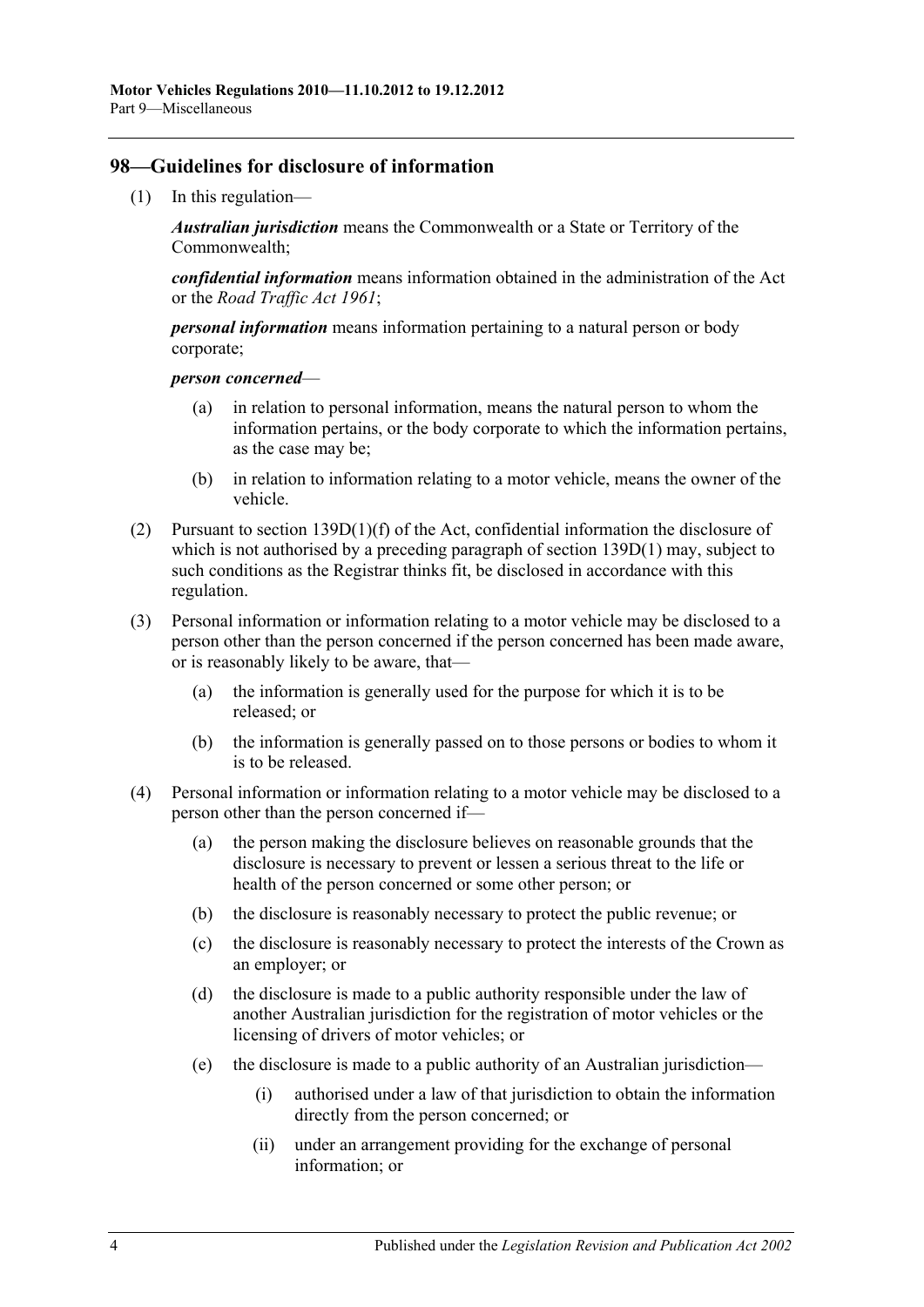- (iii) to enable the authority to ascertain whether a motor vehicle has been abandoned; or
- (iv) to enable the authority to exercise or perform statutory powers or functions in relation to a motor vehicle that has been abandoned; or
- (v) in connection with the administration of either of the following Acts:
	- (A) the *[Harbors and Navigation Act](http://www.legislation.sa.gov.au/index.aspx?action=legref&type=act&legtitle=Harbors%20and%20Navigation%20Act%201993) 1993*;
	- (B) the *[Passenger Transport Act](http://www.legislation.sa.gov.au/index.aspx?action=legref&type=act&legtitle=Passenger%20Transport%20Act%201994) 1994*; or
- (f) the disclosure is made to Austroads Ltd; or
- (g) the disclosure is made to a person or body engaged in research related to road transport and the disclosure is made for the purposes of the research; or
- (h) the disclosure—
	- (i) consists of information other than medical information about the person concerned or information about that person's history of driving or driving-related offences; and
	- (ii) is made to—
		- (A) a person acting under a power of attorney granted by the person concerned; or
		- (B) a person acting under an authorisation signed by the person concerned; or
		- (C) a legal practitioner acting on behalf of the person concerned; or
		- (D) where the person is deceased—an executor or administrator of the deceased estate; or
		- (E) where the person becomes bankrupt—the registered trustee of the bankrupt estate.
- (5) If a health professional has furnished information about a person to the Registrar in pursuance of section 148(1) of the Act, the health professional may be informed of the action taken (if any) by the Registrar as a result of the information.
- (6) Any of the following information may be disclosed to any person:
	- (a) information comprised of statistical data that could not reasonably be expected to lead to the identification of any person to whom it pertains;
	- (b) whether a particular motor vehicle is registered;
	- (ba) the date on which the registration of a particular motor vehicle is due to expire;
	- (c) whether the registration of a particular motor vehicle has expired;
	- (ca) the date on which the registration of a particular motor vehicle expired;
	- (d) whether the registration of a particular motor vehicle has been suspended or cancelled;
	- (e) whether a particular motor vehicle is, or has been, a written-off vehicle;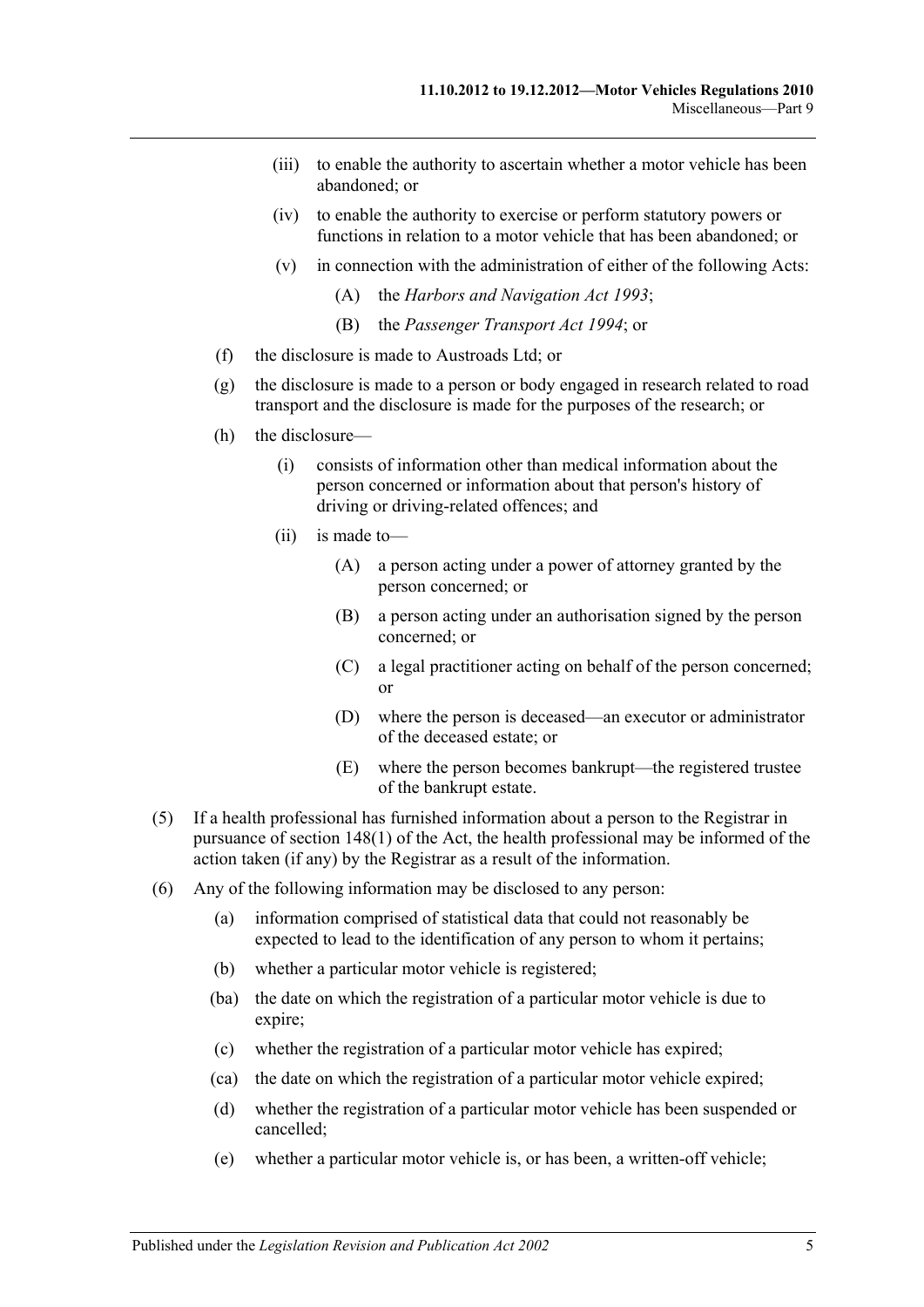- (f) whether a particular motor vehicle that is, or has been, a written-off vehicle, is eligible for registration in the future;
- (g) whether a particular motor vehicle is recorded as stolen;
- (h) whether a particular motor vehicle is the subject of a current defect notice under section 145 of the *[Road Traffic Act](http://www.legislation.sa.gov.au/index.aspx?action=legref&type=act&legtitle=Road%20Traffic%20Act%201961) 1961*;
- (i) whether a particular number or number plate is the subject of an agreement under section 47A(4) of the Act and the commencement and expiry dates of any such agreement;
- (i) whether an agreement under section  $47A(4)$  of the Act relating to a particular number or number plate of a particular class provides for the assignment of rights conferred under the agreement and, if so, the nature of the assignment and details of any conditions imposed on the assignment.

#### **Example—**

An agreement under section 47A(4) may permit a particular number or number plate of a particular class to be transferred or sold to a person not party to the agreement. Such an assignment of the rights conferred under the agreement may, however, be subject to such conditions as may be specified by the Registrar in the agreement.

- (7) The name and address of the registered owner of a motor vehicle may be disclosed—
	- (a) to the manufacturer of the vehicle for the purposes of a safety-related recall of vehicles; or
	- (b) to a legal practitioner or insurer, or an investigation agent acting on behalf of a legal practitioner or insurer, where the information is required to identify the registered owner of a vehicle involved in an accident; or
	- (c) to a person, or the agent of a person, registered under the *Personal Property Securities Act 2009* of the Commonwealth as a secured party in relation to a security interest for which the vehicle is collateral; or
	- (d) to a person who has obtained a judgment in a court, or a legal practitioner acting on behalf of such a person, where the information is reasonably required to enforce the judgment and the judgment contains reference to property in the ownership or possession of the registered owner of the vehicle.
- <span id="page-67-0"></span>(8) Information relating to a motor vehicle (not including personal information) may be disclosed in accordance with a contract entered into by the Minister under which the Minister agrees to provide such information for commercial use by a person or body that is a party to that contract.
- (9) Information sufficient to confirm the identity of a motor vehicle (such as the make, model and colour of the vehicle) may be disclosed to a person who is seeking disclosure of confidential information relating to that vehicle.

#### **99—Corresponding laws declared for purposes of section 141(2) of Act**

For the purposes of section 141(2) of the Act, the following laws are declared to be corresponding laws:

(a) the *Motor Vehicles Act* of the Northern Territory;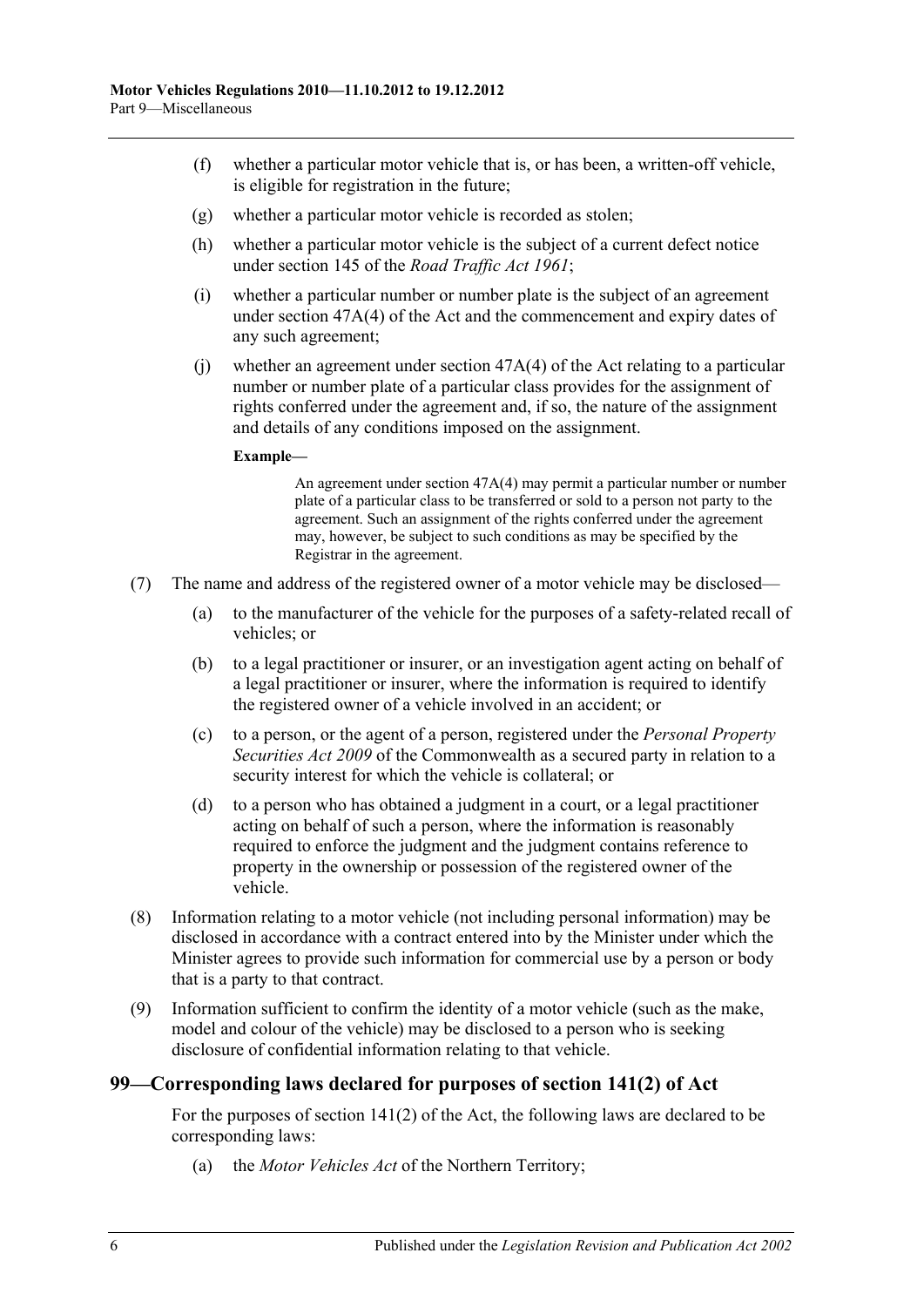- (b) the *Road Safety Act 1986* of Victoria;
- (c) the *Road Traffic Act 1974* of Western Australia;
- (d) the *Road Transport (Driver Licensing) Act 1998* of New South Wales;
- (e) the *Road Transport (Driver Licensing) Act 1999* of the Australian Capital Territory;
- (f) the *Road Transport (Vehicle Registration) Act 1997* of New South Wales;
- (g) the *Road Transport (Vehicle Registration) Act 1999* of the Australian Capital Territory;
- (h) the *Transport Operations (Road Use Management) Act 1995* of Queensland;
- (i) the *Vehicle and Traffic Act 1999* of Tasmania.

### **99A—Prescribed form of notice for Schedule 1 clause 3**

For the purposes of Schedule 1 clause 3 of the Act, a notice that accompanies an expiation notice, expiation reminder notice or summons must be in the form set out in Schedule 4 of the *[Road Traffic \(Miscellaneous\) Regulations](http://www.legislation.sa.gov.au/index.aspx?action=legref&type=subordleg&legtitle=Road%20Traffic%20(Miscellaneous)%20Regulations%201999) 1999* and contain the information and instructions set out in that form.

## **100—Expiation of alleged offences**

- (1) The expiation fees set out in [Schedule 5](#page-98-0) are fixed for alleged offences against the Act or these regulations specified in that Schedule.
- (2) Text set out in italic type under a heading in [Schedule 5](#page-98-0) commencing with the words "Description of offence" is a description for convenience purposes only and is not to be taken to define the offence for which a particular amount is fixed as the expiation fee.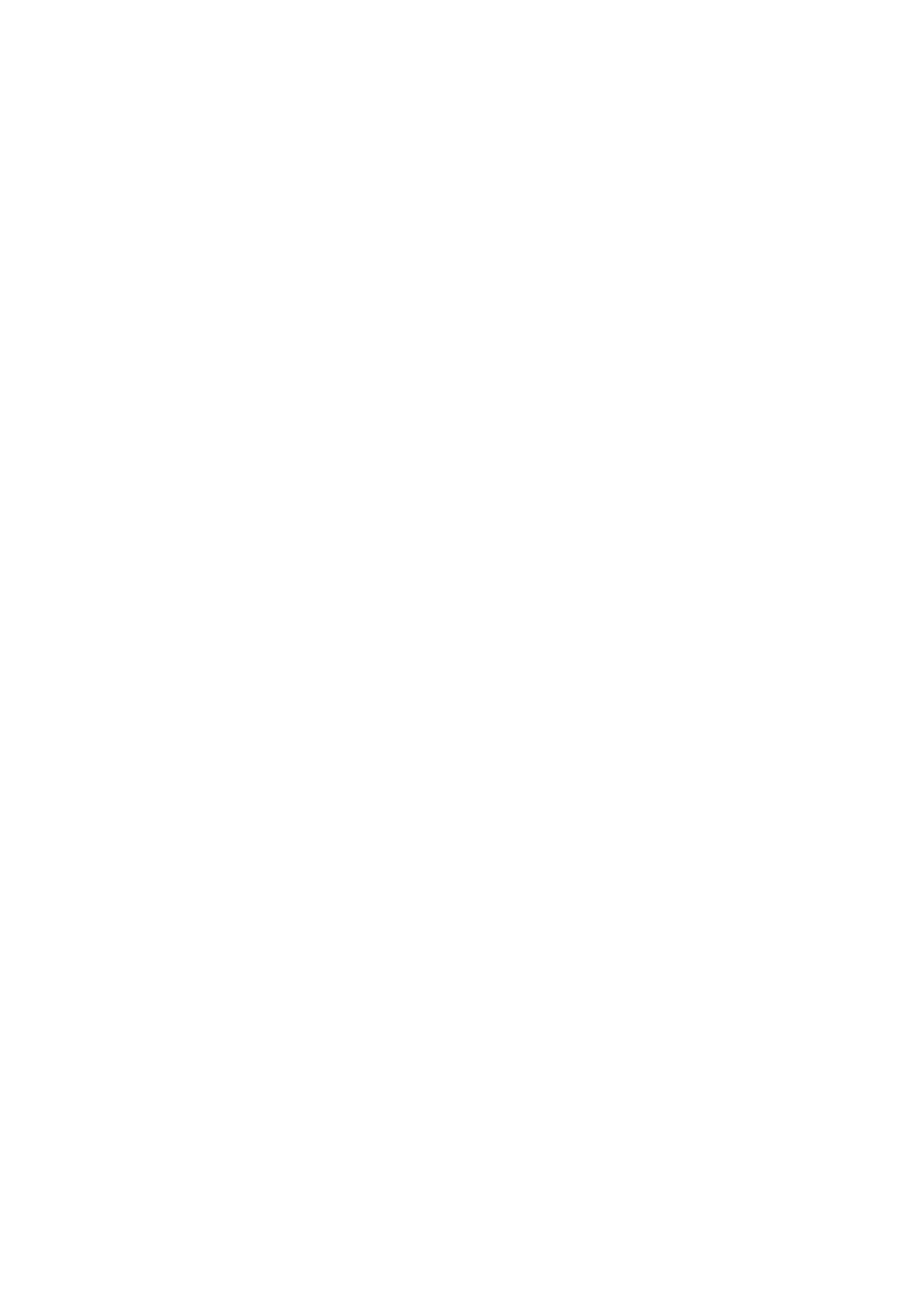# <span id="page-70-0"></span>**Schedule 1—Fees Part 1—Fees under** *Motor Vehicles Act 1959* **and these regulations**

#### **1—Interpretation**

In this Part—

*emergency response vehicle* has the same meaning as in [regulation](#page-13-1) 15;

*government authorised examiner* means an authorised examiner who is—

- (a) a police officer; or
- (b) an employee in the Transport Department; or
- (c) a person appointed as an authorised examiner by some public authority and approved by the Registrar;

*level 1 fee* means an administration fee of \$7.00;

*level 2 fee* means an administration fee of \$17.00;

*level 3 fee* means an administration fee of \$22.00;

*special purpose vehicle (type O)* has the same meaning as in the *[Motor](http://www.legislation.sa.gov.au/index.aspx?action=legref&type=subordleg&legtitle=Motor%20Vehicles%20(National%20Heavy%20Vehicles%20Registration%20Fees)%20Regulations%202008)  [Vehicles \(National Heavy Vehicles Registration Fees\) Regulations](http://www.legislation.sa.gov.au/index.aspx?action=legref&type=subordleg&legtitle=Motor%20Vehicles%20(National%20Heavy%20Vehicles%20Registration%20Fees)%20Regulations%202008) 2008*;

*special purpose vehicle (type T)* has the same meaning as in the *[Motor](http://www.legislation.sa.gov.au/index.aspx?action=legref&type=subordleg&legtitle=Motor%20Vehicles%20(National%20Heavy%20Vehicles%20Registration%20Fees)%20Regulations%202008)  [Vehicles \(National Heavy Vehicles Registration Fees\) Regulations](http://www.legislation.sa.gov.au/index.aspx?action=legref&type=subordleg&legtitle=Motor%20Vehicles%20(National%20Heavy%20Vehicles%20Registration%20Fees)%20Regulations%202008) 2008*;

*Transport Department premises*, in relation to an examination of a motor vehicle for the purposes of section 139(1)(ab)(iii) of the Act, includes a place specified under section  $139(1)(d)$  of the Act at which the motor vehicle is required to be produced for the purpose of the examination;

*truck (type 1)* has the same meaning as in the *[Motor Vehicles \(National Heavy](http://www.legislation.sa.gov.au/index.aspx?action=legref&type=subordleg&legtitle=Motor%20Vehicles%20(National%20Heavy%20Vehicles%20Registration%20Fees)%20Regulations%202008)  [Vehicles Registration Fees\) Regulations](http://www.legislation.sa.gov.au/index.aspx?action=legref&type=subordleg&legtitle=Motor%20Vehicles%20(National%20Heavy%20Vehicles%20Registration%20Fees)%20Regulations%202008) 2008*.

#### **2—Registration (section 24 of Act)**

- (1) For registration of a heavy vehicle under section 24 of the Act for a period of 12 months—the fee prescribed by, or determined in accordance with, the *[Motor Vehicles \(National Heavy Vehicles Registration Fees\)](http://www.legislation.sa.gov.au/index.aspx?action=legref&type=subordleg&legtitle=Motor%20Vehicles%20(National%20Heavy%20Vehicles%20Registration%20Fees)%20Regulations%202008)  [Regulations](http://www.legislation.sa.gov.au/index.aspx?action=legref&type=subordleg&legtitle=Motor%20Vehicles%20(National%20Heavy%20Vehicles%20Registration%20Fees)%20Regulations%202008) 2008*.
- (2) For registration of a motor vehicle (other than a heavy vehicle) under section 24 of the Act for a period of 12 months—

| (a) | a motor bike                                                                         | \$36.00                                                                                                                       |          |  |  |
|-----|--------------------------------------------------------------------------------------|-------------------------------------------------------------------------------------------------------------------------------|----------|--|--|
| (b) | a trailer                                                                            | \$64.00                                                                                                                       |          |  |  |
| (c) | \$109.00<br>a motor vehicle propelled other than by an internal combustion<br>engine |                                                                                                                               |          |  |  |
| (d) | a commercial motor vehicle—                                                          |                                                                                                                               |          |  |  |
|     | (1)                                                                                  | if the unladen mass of the vehicle does not exceed 1 000 kg and<br>the vehicle is propelled by an internal combustion engine— |          |  |  |
|     | (A)                                                                                  | having 4 cylinders or less                                                                                                    | \$109.00 |  |  |
|     | (B)                                                                                  | having 5 or 6 cylinders                                                                                                       | \$224.00 |  |  |
|     | (C)                                                                                  | having 7 or more cylinders                                                                                                    | \$324.00 |  |  |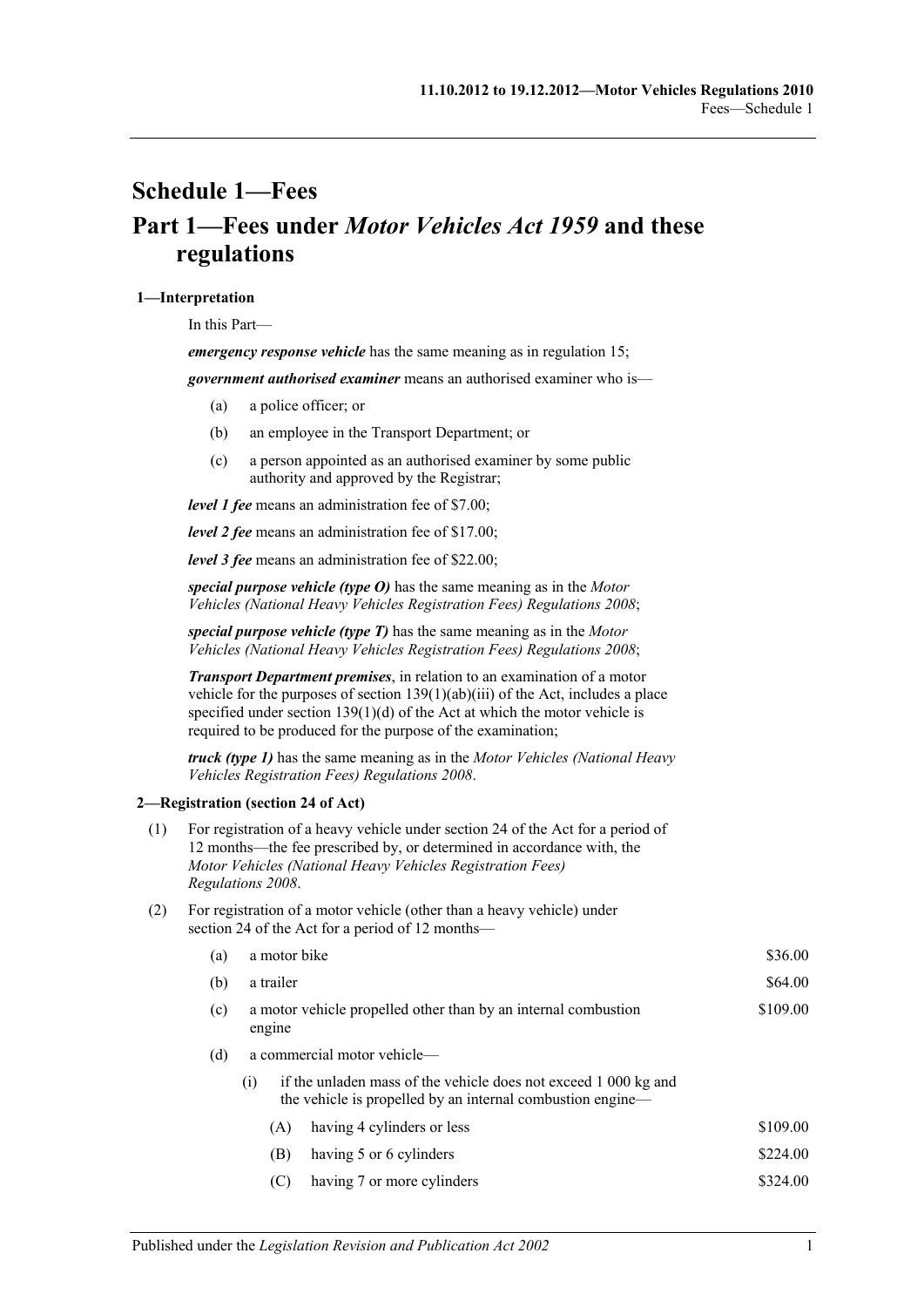|     |                                                                                                                                                        | (ii)                                                                                                                                                                                                                                                                     | if the unladen mass of the vehicle exceeds 1 000 kg but does<br>not exceed 1 500 kg                                                                                                                                                                                                                                 | \$241.00    |  |  |  |
|-----|--------------------------------------------------------------------------------------------------------------------------------------------------------|--------------------------------------------------------------------------------------------------------------------------------------------------------------------------------------------------------------------------------------------------------------------------|---------------------------------------------------------------------------------------------------------------------------------------------------------------------------------------------------------------------------------------------------------------------------------------------------------------------|-------------|--|--|--|
|     |                                                                                                                                                        | (iii)                                                                                                                                                                                                                                                                    | if the unladen mass of the vehicle exceeds 1 500 kg                                                                                                                                                                                                                                                                 | \$413.00    |  |  |  |
|     | (e)                                                                                                                                                    | a motor vehicle (other than a vehicle referred to in paragraphs (a)<br>to $(d)$ ) propelled by an internal combustion engine—                                                                                                                                            |                                                                                                                                                                                                                                                                                                                     |             |  |  |  |
|     |                                                                                                                                                        | (i)                                                                                                                                                                                                                                                                      | having 4 cylinders or less                                                                                                                                                                                                                                                                                          | \$109.00    |  |  |  |
|     |                                                                                                                                                        | (ii)                                                                                                                                                                                                                                                                     | having 5 or 6 cylinders                                                                                                                                                                                                                                                                                             | \$224.00    |  |  |  |
|     |                                                                                                                                                        | (iii)                                                                                                                                                                                                                                                                    | having 7 or more cylinders                                                                                                                                                                                                                                                                                          | \$324.00    |  |  |  |
| (3) | The registration fee payable for the registration of a motor vehicle under<br>section 24 of the Act for a period of less than 12 months is as follows: |                                                                                                                                                                                                                                                                          |                                                                                                                                                                                                                                                                                                                     |             |  |  |  |
|     | (a)                                                                                                                                                    | in the case of a registration for $1, 2$ or $3$ quarters—a fee equal to the<br>product of the number of quarters for which the vehicle is to be<br>registered multiplied by 1 quarter of the fee that would be payable<br>for registration of the vehicle for 12 months; |                                                                                                                                                                                                                                                                                                                     |             |  |  |  |
|     | (b)                                                                                                                                                    |                                                                                                                                                                                                                                                                          | in any other case—a fee equal to the product of the number of days<br>for which the vehicle is to be registered multiplied by<br>one three hundred and sixty fifth of the fee that would be payable<br>for registration of the vehicle for 12 months.                                                               |             |  |  |  |
| (4) | Administration fee (payable in addition to the registration fee) for-                                                                                  |                                                                                                                                                                                                                                                                          |                                                                                                                                                                                                                                                                                                                     |             |  |  |  |
|     | (a)                                                                                                                                                    |                                                                                                                                                                                                                                                                          | initial registration or re-registration of a motor vehicle under<br>section 24 of the Act                                                                                                                                                                                                                           | level 3 fee |  |  |  |
|     | (b)                                                                                                                                                    | Act                                                                                                                                                                                                                                                                      | renewal of registration of a motor vehicle under section 24 of the                                                                                                                                                                                                                                                  | level 1 fee |  |  |  |
| (5) |                                                                                                                                                        | Surcharge (payable in addition to the registration fee and administration fee)<br>for registration or renewal of registration of a motor vehicle under section 24<br>of the Act for-                                                                                     |                                                                                                                                                                                                                                                                                                                     |             |  |  |  |
|     | (a)                                                                                                                                                    |                                                                                                                                                                                                                                                                          | less than 6 months—a fee equal to 5.625% of the registration fee;                                                                                                                                                                                                                                                   |             |  |  |  |
|     | (b)                                                                                                                                                    |                                                                                                                                                                                                                                                                          | 6 months or more but less than 9 months—a fee equal to 3.75% of<br>the registration fee;                                                                                                                                                                                                                            |             |  |  |  |
|     | (c)                                                                                                                                                    |                                                                                                                                                                                                                                                                          | 9 months or more but less than 12 months—a fee equal to 1.875%<br>of the registration fee.                                                                                                                                                                                                                          |             |  |  |  |
|     |                                                                                                                                                        |                                                                                                                                                                                                                                                                          | 3-Conditional registration (section 25 of Act)                                                                                                                                                                                                                                                                      |             |  |  |  |
| (1) | For registration of a motor vehicle under section 25 of the Act-                                                                                       |                                                                                                                                                                                                                                                                          |                                                                                                                                                                                                                                                                                                                     |             |  |  |  |
|     | (a)                                                                                                                                                    |                                                                                                                                                                                                                                                                          | in the case of-                                                                                                                                                                                                                                                                                                     |             |  |  |  |
|     |                                                                                                                                                        | (i)                                                                                                                                                                                                                                                                      | a heavy vehicle that is a special purpose vehicle (type O); or                                                                                                                                                                                                                                                      |             |  |  |  |
|     |                                                                                                                                                        | (ii)                                                                                                                                                                                                                                                                     | a heavy vehicle that is a special purpose vehicle (type T) (other<br>than an emergency response vehicle or a vehicle that is used<br>principally for the purpose of fire fighting and is fitted with fire<br>fighting equipment),                                                                                   |             |  |  |  |
|     |                                                                                                                                                        |                                                                                                                                                                                                                                                                          | a fee equal to the product of the number of quarters for which the<br>vehicle is to be registered multiplied by 1 quarter of the amount that<br>would be the registration fee for registration of the vehicle under<br>section 24 of the Act for the financial year in which the registration<br>is to take effect; |             |  |  |  |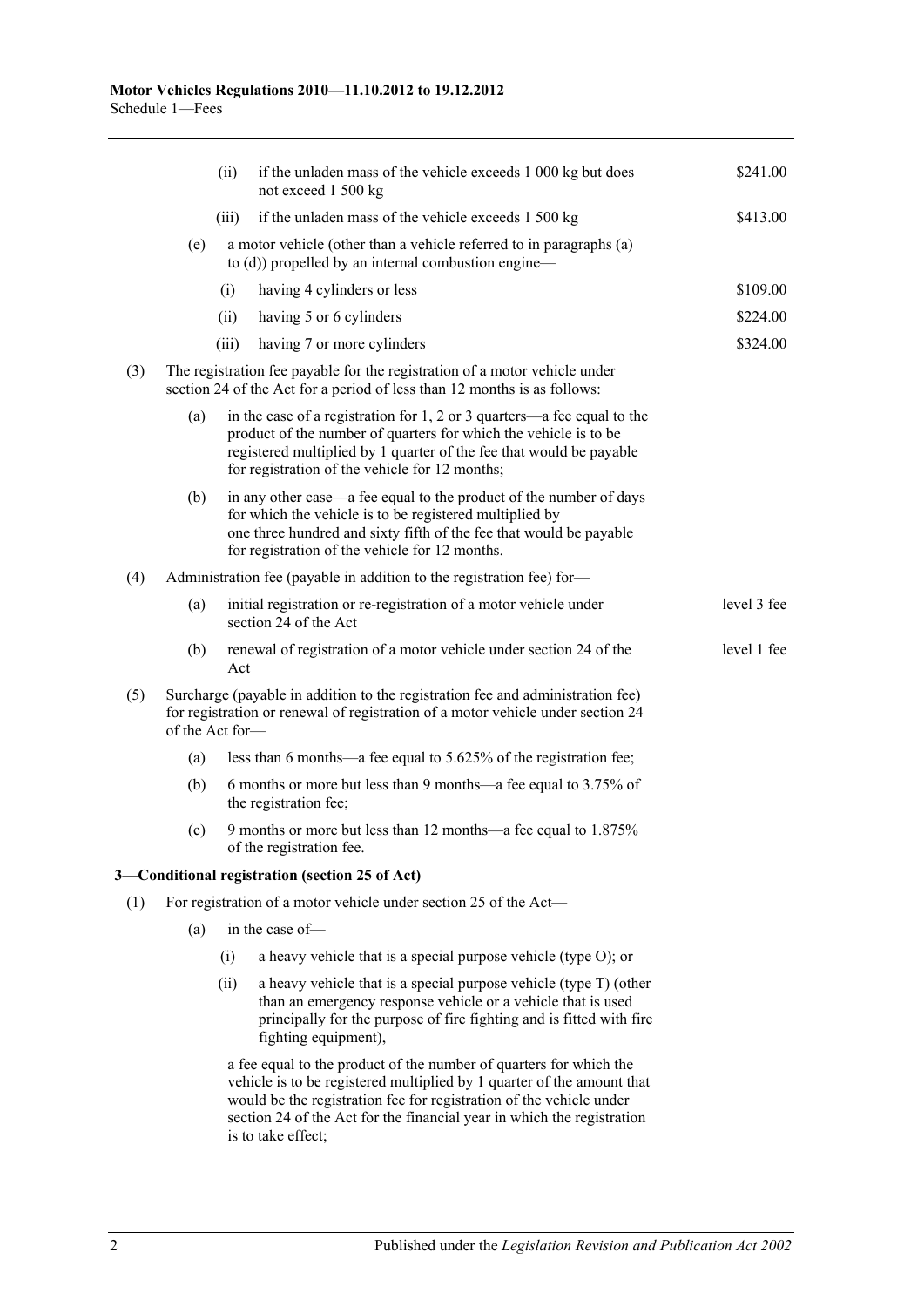|     | (b)                 | in the case of a heavy vehicle that is a road train, B-double or a<br>vehicle of a class referred to in regulation $19(f)$ —a fee equal to the<br>registration fee that would be payable for registration of the vehicle<br>under section 24 of the Act;                                          |             |
|-----|---------------------|---------------------------------------------------------------------------------------------------------------------------------------------------------------------------------------------------------------------------------------------------------------------------------------------------|-------------|
|     | (c)                 | in any other case—no fee.                                                                                                                                                                                                                                                                         |             |
| (2) | $Act-$              | Administration fee (payable whether or not a registration fee is payable under<br>subclause $(1)$ ) for registration of a motor vehicle under section 25 of the                                                                                                                                   |             |
|     | (a)                 | initial registration or re-registration of a motor vehicle                                                                                                                                                                                                                                        | level 3 fee |
|     | (b)                 | renewal of registration of a motor vehicle                                                                                                                                                                                                                                                        | level 1 fee |
| (3) |                     | If a registration fee is payable for the registration of a motor vehicle under<br>section 25 of the Act and the period of registration is less than 12 months, a<br>surcharge of the amount prescribed in clause $2(5)$ is payable in addition to the<br>registration fee and administration fee. |             |
|     |                     | 4-Transfer of registration                                                                                                                                                                                                                                                                        |             |
| (1) |                     | Administration fee for transfer of the registration of a motor vehicle                                                                                                                                                                                                                            | level 3 fee |
| (2) |                     | Additional fee for late payment of the fee prescribed in subclause (1)                                                                                                                                                                                                                            | \$75.00     |
|     |                     | 5-Cancellation of registration                                                                                                                                                                                                                                                                    |             |
|     |                     | Administration fee for cancellation of the registration of a motor vehicle                                                                                                                                                                                                                        | level 2 fee |
|     |                     | 6-Duplicate certificates of registration and registration labels                                                                                                                                                                                                                                  |             |
|     |                     | Administration fee for the issue of a duplicate certificate of registration or<br>duplicate registration label                                                                                                                                                                                    | level 2 fee |
|     |                     | 6A-Registration details certificate                                                                                                                                                                                                                                                               |             |
|     |                     | Administration fee for the issue of a registration details certificate (when<br>issued on application by the owner of the motor vehicle)                                                                                                                                                          | level 2 fee |
|     |                     | 7-Permit to drive an unregistered motor vehicle                                                                                                                                                                                                                                                   |             |
|     |                     | Administration fee for the issue of-                                                                                                                                                                                                                                                              |             |
|     | (a)                 | a permit under section $16(1)(c)(i)$ of the Act                                                                                                                                                                                                                                                   | level 1 fee |
|     | (b)                 | a permit under section $16(1)(c)(ii)$ of the Act                                                                                                                                                                                                                                                  | level 3 fee |
|     |                     | 8—Duplicate permit to drive an unregistered motor vehicle                                                                                                                                                                                                                                         |             |
|     | the Act             | Administration fee for the issue of a duplicate permit under section $16(12)$ of                                                                                                                                                                                                                  | level 2 fee |
|     |                     | 9—Temporary configuration certificate for heavy vehicle                                                                                                                                                                                                                                           |             |
|     | heavy vehicle       | Administration fee for the issue of a temporary configuration certificate for a                                                                                                                                                                                                                   | level 3 fee |
|     |                     | 10-Duplicate temporary configuration certificate for heavy vehicle                                                                                                                                                                                                                                |             |
|     |                     | Administration fee for the issue of a duplicate temporary configuration<br>certificate for a heavy vehicle                                                                                                                                                                                        | level 2 fee |
|     | 11-Number allotment |                                                                                                                                                                                                                                                                                                   |             |
|     |                     | Administration fee for variation or amendment of the number allotted to a<br>motor vehicle (per vehicle)                                                                                                                                                                                          | level 3 fee |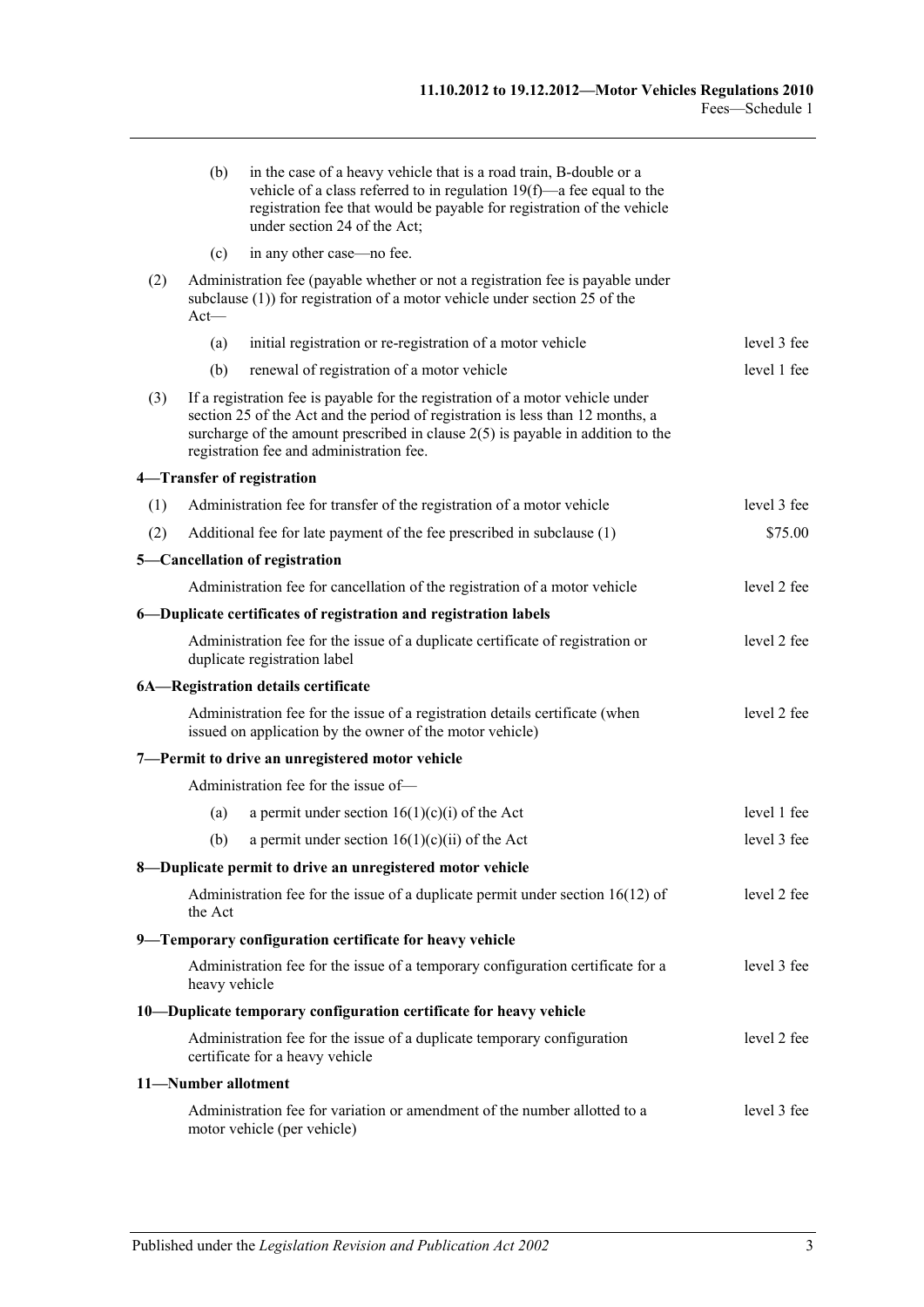#### **12—Number plates**

| (1) | Administration fee for the issue or replacement of a single number plate, a<br>pair of number plates or a supplementary number plate for a bike rack |                                                                                                                                                                                                                                                                                                                                                                                               |             |  |  |  |  |  |  |
|-----|------------------------------------------------------------------------------------------------------------------------------------------------------|-----------------------------------------------------------------------------------------------------------------------------------------------------------------------------------------------------------------------------------------------------------------------------------------------------------------------------------------------------------------------------------------------|-------------|--|--|--|--|--|--|
| (2) |                                                                                                                                                      | Administration fee (payable in addition to the fee prescribed in subclause $(1)$ )<br>level 2 fee<br>for postal delivery of a number plate or plates                                                                                                                                                                                                                                          |             |  |  |  |  |  |  |
|     |                                                                                                                                                      | 13-Issue or reissue of trade plate                                                                                                                                                                                                                                                                                                                                                            |             |  |  |  |  |  |  |
| (1) | For the issue or reissue of a trade plate—                                                                                                           |                                                                                                                                                                                                                                                                                                                                                                                               |             |  |  |  |  |  |  |
|     | (a)                                                                                                                                                  | in respect of a motor vehicle that has a gross vehicle mass exceeding<br>4 500 kg (other than a special purpose vehicle) ( <i>Category A</i> )—an<br>annual fee of an amount equal to the fee that would be payable for<br>registration for 12 months of a heavy vehicle that is a truck (type 1)<br>with 2 axles and a gross vehicle mass exceeding 4 500 kg but not<br>exceeding 12 000 kg; |             |  |  |  |  |  |  |
|     | (b)                                                                                                                                                  | in respect of a motor vehicle that has a gross vehicle mass not<br>exceeding 4 500 kg (other than a motor bike, trailer or special<br>purpose vehicle) ( <i>Category B</i> )—an annual fee of an amount equal to<br>the fee that would be payable for registration for 12 months of a<br>motor vehicle referred to in clause $2(2)(d)(i)$ or $2(2)(e)$ that has 7 or<br>more cylinders;       |             |  |  |  |  |  |  |
|     | (c)                                                                                                                                                  | in respect of a motor bike ( <i>Category C</i> )—an annual fee of an<br>amount equal to the fee that would be payable for registration for<br>12 months of a motor bike;                                                                                                                                                                                                                      |             |  |  |  |  |  |  |
|     | (d)                                                                                                                                                  | in respect of a trailer that has a gross vehicle mass not<br>exceeding 4 500 kg ( <i>Category D</i> )—an annual fee of an amount<br>equal to the fee that would be payable for registration for 12 months<br>of a trailer;                                                                                                                                                                    |             |  |  |  |  |  |  |
|     | (e)                                                                                                                                                  | in respect of a special purpose vehicle ( <i>Category E</i> )—no fee.                                                                                                                                                                                                                                                                                                                         |             |  |  |  |  |  |  |
|     |                                                                                                                                                      | If an application for the issue or reissue of a trade plate relates to more than<br>1 category of vehicle such that more than 1 fee becomes payable, then only<br>the highest fee must be paid.                                                                                                                                                                                               |             |  |  |  |  |  |  |
| (2) |                                                                                                                                                      | Administration fees (payable in addition to the fee prescribed in<br>subclause $(1)$ )—                                                                                                                                                                                                                                                                                                       |             |  |  |  |  |  |  |
|     | (a)                                                                                                                                                  | on application for the issue of a trade plate                                                                                                                                                                                                                                                                                                                                                 | level 3 fee |  |  |  |  |  |  |
|     |                                                                                                                                                      | (b) for allocation of a trade plate number on the issue of a trade plate<br>(per plate)                                                                                                                                                                                                                                                                                                       | level 2 fee |  |  |  |  |  |  |
| (3) |                                                                                                                                                      | Administration fee (payable in addition to the fee prescribed in subclause $(1)$ )<br>on application for the reissue of a trade plate                                                                                                                                                                                                                                                         | level 1 fee |  |  |  |  |  |  |
|     |                                                                                                                                                      | 14 Supply of trade plate by Registrar                                                                                                                                                                                                                                                                                                                                                         |             |  |  |  |  |  |  |
|     |                                                                                                                                                      | Administration fee for the supply of a trade plate by the Registrar                                                                                                                                                                                                                                                                                                                           | level 3 fee |  |  |  |  |  |  |
|     |                                                                                                                                                      | 15-Issue of replacement trade plate                                                                                                                                                                                                                                                                                                                                                           |             |  |  |  |  |  |  |
|     | lost trade plate                                                                                                                                     | Administration fee on application for the issue of a new trade plate in lieu of a                                                                                                                                                                                                                                                                                                             | level 2 fee |  |  |  |  |  |  |
|     |                                                                                                                                                      | 16—Duplicate trade plate label or certificate of issue of trade plate                                                                                                                                                                                                                                                                                                                         |             |  |  |  |  |  |  |
|     |                                                                                                                                                      | Administration fee for the issue of a duplicate trade plate label or duplicate<br>certificate of issue of a trade plate                                                                                                                                                                                                                                                                       | level 2 fee |  |  |  |  |  |  |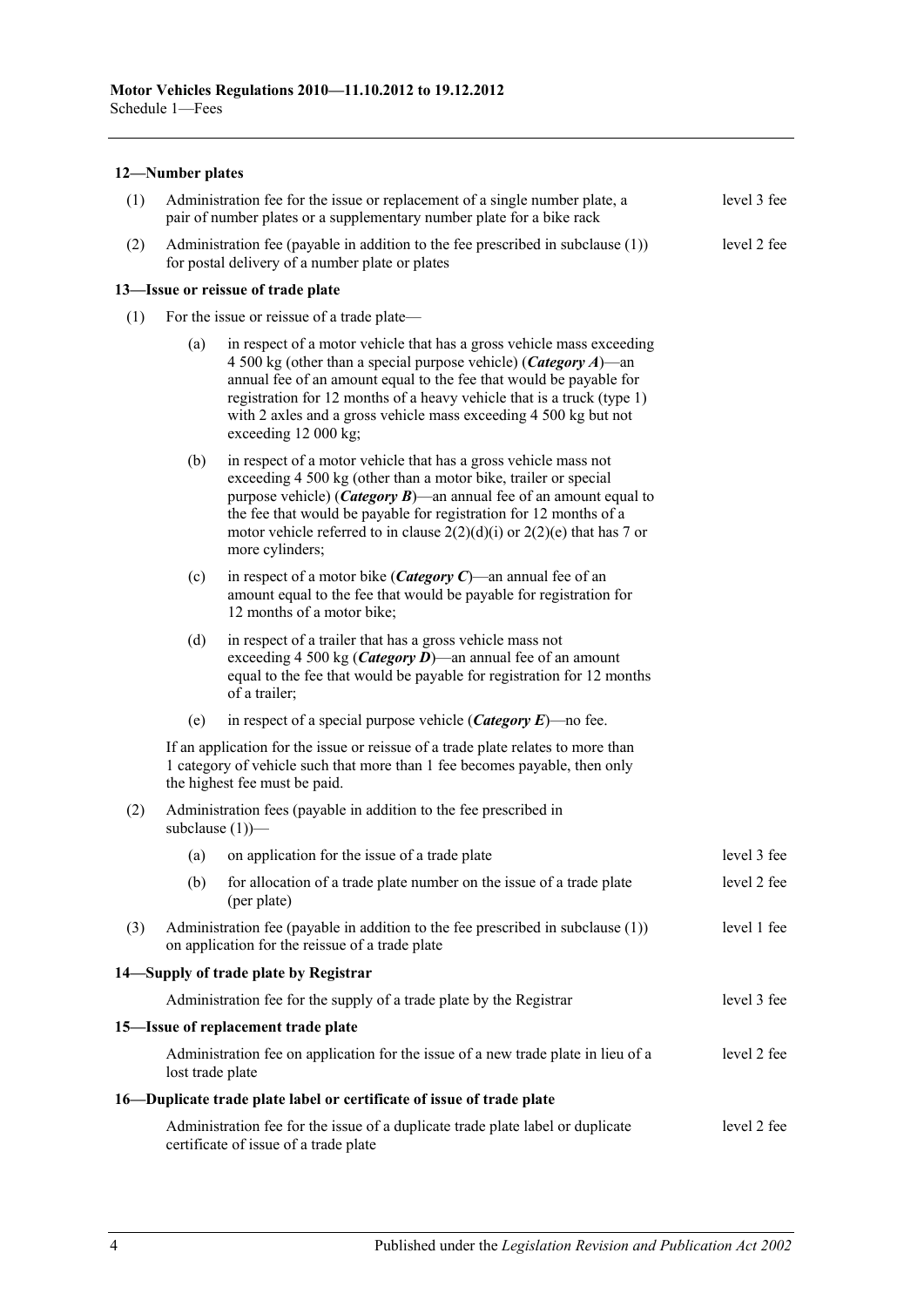|     | 17-Trade plate transfer                                                                                                                                                                                                           |             |                                                                                                                                                                                                                                                                                                                                                                                                     |             |  |
|-----|-----------------------------------------------------------------------------------------------------------------------------------------------------------------------------------------------------------------------------------|-------------|-----------------------------------------------------------------------------------------------------------------------------------------------------------------------------------------------------------------------------------------------------------------------------------------------------------------------------------------------------------------------------------------------------|-------------|--|
|     |                                                                                                                                                                                                                                   |             | Administration fee payable on application for the transfer of a trade plate                                                                                                                                                                                                                                                                                                                         | level 3 fee |  |
|     | 18-Trade plate surrender                                                                                                                                                                                                          |             |                                                                                                                                                                                                                                                                                                                                                                                                     |             |  |
|     | Administration fee payable on surrender of a trade plate under section $70(5)$<br>of the Act                                                                                                                                      | level 2 fee |                                                                                                                                                                                                                                                                                                                                                                                                     |             |  |
|     | 19-Driver's licences                                                                                                                                                                                                              |             |                                                                                                                                                                                                                                                                                                                                                                                                     |             |  |
| (1) | For the issue or renewal of a driver's licence—                                                                                                                                                                                   |             |                                                                                                                                                                                                                                                                                                                                                                                                     |             |  |
|     | (a)                                                                                                                                                                                                                               |             | where the applicant is a person who as a result of his or her service<br>in a naval, military or air force of Her Majesty-                                                                                                                                                                                                                                                                          | \$19.00     |  |
|     |                                                                                                                                                                                                                                   | (i)         | is totally or permanently incapacitated; or                                                                                                                                                                                                                                                                                                                                                         |             |  |
|     |                                                                                                                                                                                                                                   | (ii)        | has lost a leg or foot; or                                                                                                                                                                                                                                                                                                                                                                          |             |  |
|     |                                                                                                                                                                                                                                   | (iii)       | receives under the law of the Commonwealth relating to<br>repatriation a pension at the rate for total incapacity or a<br>pension granted by reason of impairment of his or her power of<br>locomotion at the rate of not less than 70% of the rate for total<br>incapacity (per year);                                                                                                             |             |  |
|     | (b)                                                                                                                                                                                                                               |             | where the applicant is a concession card holder (per year)                                                                                                                                                                                                                                                                                                                                          | \$19.00     |  |
|     | (c)                                                                                                                                                                                                                               |             | in any other case (per year)                                                                                                                                                                                                                                                                                                                                                                        | \$38.00     |  |
| (2) | The licence fee for a driver's licence issued or renewed for a period other than<br>for full years is 1 quarter of the annual licence fee for each complete 3 months<br>of the period for which the licence is issued or renewed. |             |                                                                                                                                                                                                                                                                                                                                                                                                     |             |  |
| (3) | $If$ —                                                                                                                                                                                                                            |             |                                                                                                                                                                                                                                                                                                                                                                                                     |             |  |
|     | (a)                                                                                                                                                                                                                               |             | a person ceases to be a concession card holder; and                                                                                                                                                                                                                                                                                                                                                 |             |  |
|     | (b)                                                                                                                                                                                                                               |             | the person holds a driver's licence that was issued or renewed on<br>payment of a reduced fee,                                                                                                                                                                                                                                                                                                      |             |  |
|     |                                                                                                                                                                                                                                   |             | the person must pay an additional fee of an amount that is equal to the<br>difference between-                                                                                                                                                                                                                                                                                                      |             |  |
|     | (c)                                                                                                                                                                                                                               |             | the amount obtained by multiplying the number of complete<br>3 month periods in the unexpired period of the licence by 1 quarter<br>of the annual fee paid for the issue or renewal of the licence; and                                                                                                                                                                                             |             |  |
|     | (d)                                                                                                                                                                                                                               |             | the amount obtained by multiplying the number of complete<br>3 month periods in the unexpired period of the licence by 1 quarter<br>of the annual fee that would have been payable for the issue or<br>renewal of the licence if the person had not been a concession card<br>holder.                                                                                                               |             |  |
| (4) | holder.                                                                                                                                                                                                                           |             | For the purposes of subclause $(3)$ , the unexpired period of the licence<br>commences on the day on which the person ceases to be a concession card                                                                                                                                                                                                                                                |             |  |
| (5) | level 2 fee<br>Administration fee (payable in addition to the licence fee) for the issue or<br>renewal of a driver's licence                                                                                                      |             |                                                                                                                                                                                                                                                                                                                                                                                                     |             |  |
| (6) | licence                                                                                                                                                                                                                           |             | Administration fee (payable in addition to the fee prescribed in subclause (5))<br>where application for the issue of a driver's licence is made more than<br>6 months after the expiry of a previously held licence and the applicant was<br>not, during the whole of the period of 6 months after the expiry of the<br>previously held licence, disqualified from holding or obtaining a driver's | level 3 fee |  |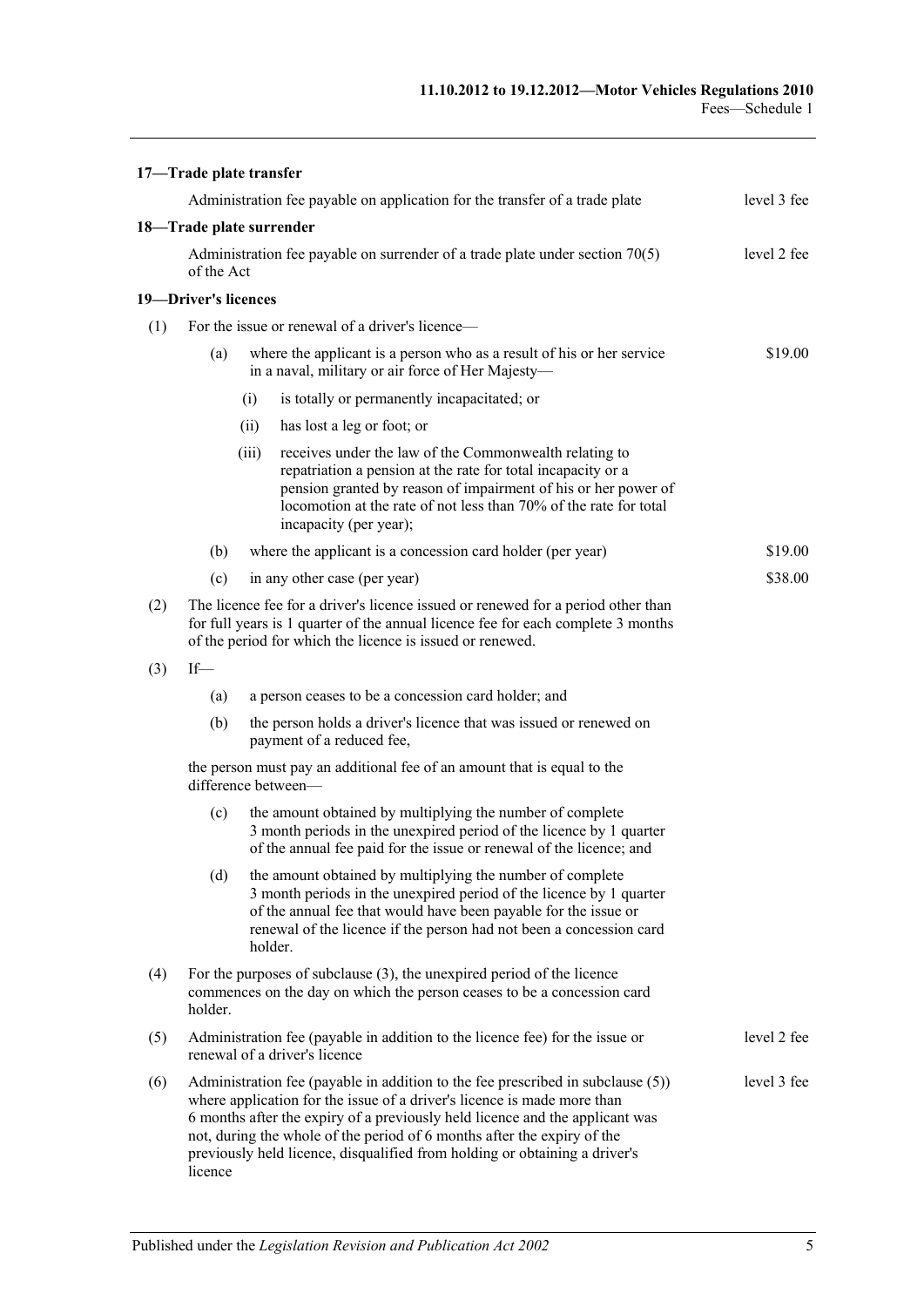| (7) | In this clause-                            |      |                                                                                                                                                                                      |             |  |  |  |  |
|-----|--------------------------------------------|------|--------------------------------------------------------------------------------------------------------------------------------------------------------------------------------------|-------------|--|--|--|--|
|     | concession card holder means a person who- |      |                                                                                                                                                                                      |             |  |  |  |  |
|     | (a)                                        |      | holds-                                                                                                                                                                               |             |  |  |  |  |
|     |                                            | (i)  | a State Concession Card issued by the Department for Families<br>and Communities; or                                                                                                 |             |  |  |  |  |
|     |                                            | (ii) | a pensioner entitlement card issued under a law of the<br>Commonwealth; and                                                                                                          |             |  |  |  |  |
|     | (b)                                        |      | is entitled, as the holder of such a card, to travel on public transport<br>in this State at reduced fares;                                                                          |             |  |  |  |  |
|     |                                            |      | <i>reduced fee</i> means the fee payable for the issue or renewal of a driver's<br>licence where the applicant is a concession card holder.                                          |             |  |  |  |  |
|     |                                            |      | 20-Duplicate driver's licence                                                                                                                                                        |             |  |  |  |  |
|     |                                            |      | Administration fee for the issue of a duplicate driver's licence that bears a<br>photograph of the holder                                                                            | level 2 fee |  |  |  |  |
|     | 21—Learner's permit                        |      |                                                                                                                                                                                      |             |  |  |  |  |
| (1) |                                            |      | For the issue or renewal of a learner's permit                                                                                                                                       | \$38.00     |  |  |  |  |
| (2) |                                            |      | Administration fee for the issue or renewal of a learner's permit (payable in<br>addition to the permit fee)                                                                         | level 2 fee |  |  |  |  |
|     |                                            |      | 22—Duplicate learner's permit                                                                                                                                                        |             |  |  |  |  |
|     |                                            |      | Administration fee for the issue of a duplicate learner's permit                                                                                                                     | level 2 fee |  |  |  |  |
|     |                                            |      | 23—Duplicate certificate of high powered vehicle exemption                                                                                                                           |             |  |  |  |  |
|     | vehicle exemption                          |      | Administration fee for the issue of a duplicate certificate of a high powered                                                                                                        | level 2 fee |  |  |  |  |
|     |                                            |      | 24-Theoretical examination                                                                                                                                                           |             |  |  |  |  |
|     | $Act$ —                                    |      | For a theoretical examination prescribed for the purposes of section 79 of the                                                                                                       |             |  |  |  |  |
|     | (a)                                        |      | examination fee                                                                                                                                                                      | \$17.00     |  |  |  |  |
|     | (b)                                        |      | administration fee (payable in addition to the examination fee)                                                                                                                      | level 2 fee |  |  |  |  |
|     |                                            |      | 25-Practical driving tests conducted by government authorised examiners                                                                                                              |             |  |  |  |  |
|     |                                            |      | For a practical driving test conducted by a government authorised examiner—                                                                                                          |             |  |  |  |  |
|     | (a)                                        |      | booking fee                                                                                                                                                                          | level 2 fee |  |  |  |  |
|     | (b)                                        |      | test fee-                                                                                                                                                                            |             |  |  |  |  |
|     |                                            | (i)  | for a test of up to, but not exceeding, 40 min duration                                                                                                                              | \$45.00     |  |  |  |  |
|     |                                            | (ii) | for a test exceeding 40 min duration                                                                                                                                                 | \$103.00    |  |  |  |  |
|     | (c)                                        |      | administration fee (payable in addition to the test fee)                                                                                                                             | level 2 fee |  |  |  |  |
|     |                                            |      | 26—Other practical driving tests; final assessments                                                                                                                                  |             |  |  |  |  |
|     |                                            |      | Booking fee, for notice to the Registrar of-                                                                                                                                         | \$30.00     |  |  |  |  |
|     |                                            | (a)  | a practical driving test; or                                                                                                                                                         |             |  |  |  |  |
|     |                                            | (b)  | a final assessment in a competence based training course for<br>drivers of motor vehicles (other than motor bikes) undertaken<br>in accordance with the directions of the Registrar, |             |  |  |  |  |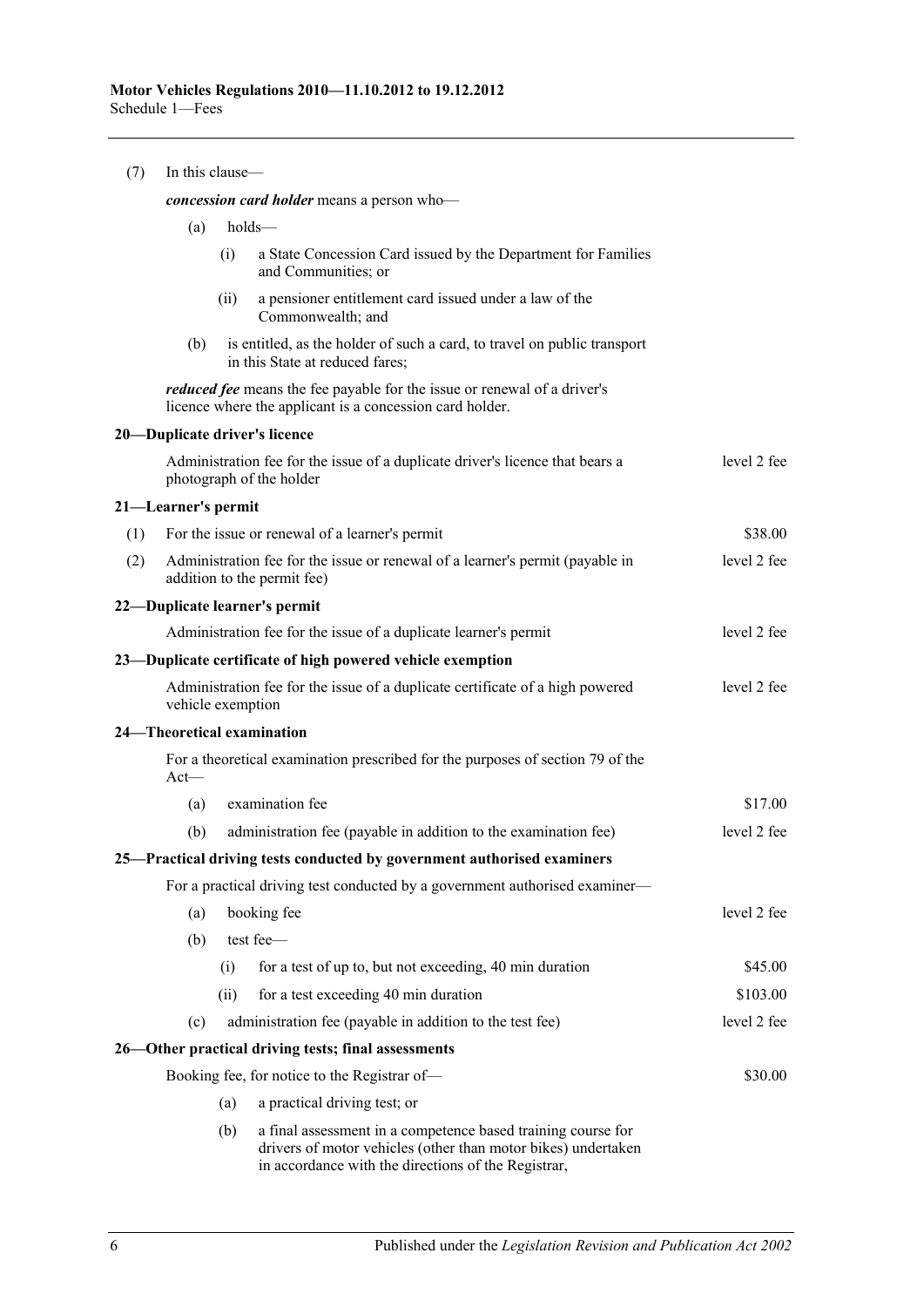|     |                   |      | to be conducted by an authorised examiner other than a government<br>authorised examiner                                                                                                                       |             |
|-----|-------------------|------|----------------------------------------------------------------------------------------------------------------------------------------------------------------------------------------------------------------|-------------|
|     |                   |      | 27-Hazard perception tests                                                                                                                                                                                     |             |
|     |                   |      | For a hazard perception test-                                                                                                                                                                                  |             |
|     | (a)               |      | test fee                                                                                                                                                                                                       | \$12.00     |
|     | (b)               |      | administration fee (payable in addition to the test fee)                                                                                                                                                       | level 2 fee |
|     |                   |      | 28-Motor bike training courses                                                                                                                                                                                 |             |
|     | of the Registrar- |      | For a motor bike training course undertaken in accordance with the directions                                                                                                                                  |             |
|     | (a)               |      | training course fee-                                                                                                                                                                                           |             |
|     |                   | (i)  | for basic motor bike training preparatory to obtaining a motor<br>bike learner's permit                                                                                                                        | \$358.00    |
|     |                   | (ii) | for advanced motor bike training preparatory to obtaining a<br>motor bike driver's licence                                                                                                                     | \$317.00    |
|     | (b)               |      | administration fee (payable in addition to the training course fee)                                                                                                                                            | \$17.00     |
|     |                   |      | 29-Proficiency test for motor driving instructor's licence                                                                                                                                                     |             |
|     |                   |      | For a proficiency test of an applicant for a driving instructor's licence—                                                                                                                                     |             |
|     | (a)               |      | for a theory test-                                                                                                                                                                                             |             |
|     |                   | (i)  | test fee                                                                                                                                                                                                       | \$63.00     |
|     |                   | (ii) | administration fee (payable in addition to the test fee)                                                                                                                                                       | level 2 fee |
|     | (b)               |      | for a practical training course test-                                                                                                                                                                          |             |
|     |                   | (i)  | test fee                                                                                                                                                                                                       | \$5 513.00  |
|     |                   | (ii) | administration fee (payable in addition to the test fee)                                                                                                                                                       | level 2 fee |
|     |                   |      | 30-Motor driving instructor's licence                                                                                                                                                                          |             |
|     |                   |      | For the issue of a motor driving instructor's licence (per year)                                                                                                                                               | \$88.00     |
|     |                   |      | 31-Duplicate motor driving instructor's licence                                                                                                                                                                |             |
|     | licence           |      | Administration fee for the issue of a duplicate motor driving instructor's                                                                                                                                     | level 2 fee |
|     |                   |      | 32—Appointment as authorised examiner                                                                                                                                                                          |             |
|     |                   |      | For appointment as an authorised examiner (other than a government<br>authorised examiner) (per year)                                                                                                          | \$129.00    |
|     |                   |      | 33—Proficiency tests for authorised examiners                                                                                                                                                                  |             |
| (1) |                   |      | For a proficiency test, required by the Registrar, of an applicant for<br>appointment as an authorised examiner in relation to the driving of motor<br>vehicles with a gross vehicle mass not exceeding 4.5 t- |             |
|     | (a)               |      | practical training course test (per day)                                                                                                                                                                       | \$225.00    |
|     | (b)               |      | administration fee (payable in addition to test fee)                                                                                                                                                           | \$19.00     |
| (2) |                   |      | For a proficiency test, required by the Registrar, of an applicant for<br>appointment as an authorised examiner in relation to the driving of motor<br>vehicles with a gross vehicle mass exceeding 4.5 t-     |             |

(a) practical training course test (per day) \$379.00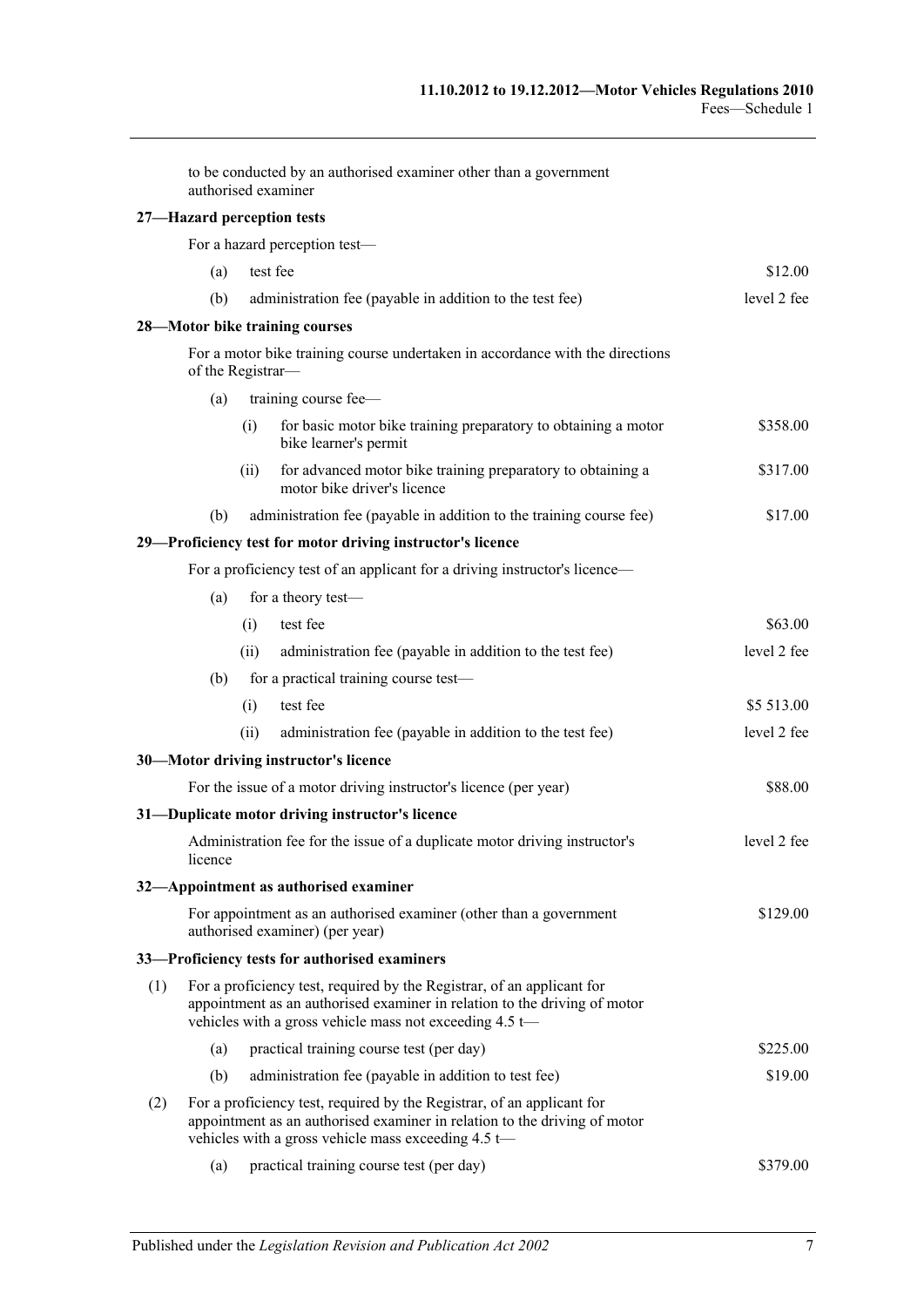|     | (b)    | administration fee (payable in addition to test fee)                                                                                                                                                                                                                                                            | \$19.00     |
|-----|--------|-----------------------------------------------------------------------------------------------------------------------------------------------------------------------------------------------------------------------------------------------------------------------------------------------------------------|-------------|
|     |        | 34—Lectures as to motor vehicle accidents and their causes                                                                                                                                                                                                                                                      |             |
|     |        | For attendance at a lecture conducted under regulation 56                                                                                                                                                                                                                                                       | \$37.00     |
|     |        | 35—Counselling sessions with DASSA                                                                                                                                                                                                                                                                              |             |
|     |        | For attendance at a counselling session conducted under regulation 63—                                                                                                                                                                                                                                          |             |
|     | (a)    | for the initial counselling session                                                                                                                                                                                                                                                                             | \$57.00     |
|     | (b)    | for the final counselling session                                                                                                                                                                                                                                                                               | \$57.00     |
|     |        | 36—Administration fee for issue of alcohol interlock scheme licence                                                                                                                                                                                                                                             |             |
|     | month) | Administration fee for the issue of a licence subject to mandatory alcohol<br>interlock scheme conditions or voluntary alcohol interlock scheme<br>conditions—for each month in the period for which the licence will be subject<br>to alcohol interlock provisions (a part of a month being treated as a whole | \$15.00     |
|     |        | 37-Disabled person's parking permit                                                                                                                                                                                                                                                                             |             |
|     |        | For the issue of a disabled person's parking permit—                                                                                                                                                                                                                                                            |             |
|     | (a)    | permit fee-                                                                                                                                                                                                                                                                                                     |             |
|     |        | for 1 year or less<br>(i)                                                                                                                                                                                                                                                                                       | \$3.00      |
|     |        | for 2 years<br>(ii)                                                                                                                                                                                                                                                                                             | \$5.00      |
|     |        | for 3 years<br>(iii)                                                                                                                                                                                                                                                                                            | \$7.00      |
|     |        | for 4 years<br>(iv)                                                                                                                                                                                                                                                                                             | \$9.00      |
|     |        | for 5 years<br>(v)                                                                                                                                                                                                                                                                                              | \$13.00     |
|     | (b)    | administration fee (payable in addition to the permit fee)                                                                                                                                                                                                                                                      | level 1 fee |
|     |        | 38—Register searches etc                                                                                                                                                                                                                                                                                        |             |
| (1) |        | Administration fee for searching the register and supplying information—                                                                                                                                                                                                                                        |             |
|     | (a)    | for manual search of archived information (per search)                                                                                                                                                                                                                                                          | level 3 fee |
|     | (b)    | for manual search of current information (per search)                                                                                                                                                                                                                                                           | level 3 fee |
|     | (c)    | for multiple searches where separate extracts of entries are not<br>required                                                                                                                                                                                                                                    | level 2 fee |
|     | (d)    | where the applicant prepares computer input data in a form<br>acceptable to the Registrar (per search)                                                                                                                                                                                                          | level 1 fee |
| (2) |        | Administration fee for an extract of an entry in the register                                                                                                                                                                                                                                                   | level 3 fee |
|     |        | 39-Motor vehicle examinations                                                                                                                                                                                                                                                                                   |             |
| (1) |        | For an examination of a motor vehicle for the purposes of completion of a<br>report under regulation 13                                                                                                                                                                                                         | \$14.00     |
| (2) |        | A fee for an examination referred to in subclause $(1)$ must be paid—                                                                                                                                                                                                                                           |             |
|     | (a)    | in the case of an examination to be carried out by an authorised<br>officer—on the registration of the vehicle; or                                                                                                                                                                                              |             |
|     | (b)    | in the case of an examination to be carried out by a police<br>officer—prior to the examination.                                                                                                                                                                                                                |             |
| (3) |        | For a basic examination of a motor vehicle for the purposes of<br>section $139(1)(ab)(iii)$ of the Act to be carried out by a person authorised by<br>the Registrar under section $139(1)$ of the Act                                                                                                           | \$33.00     |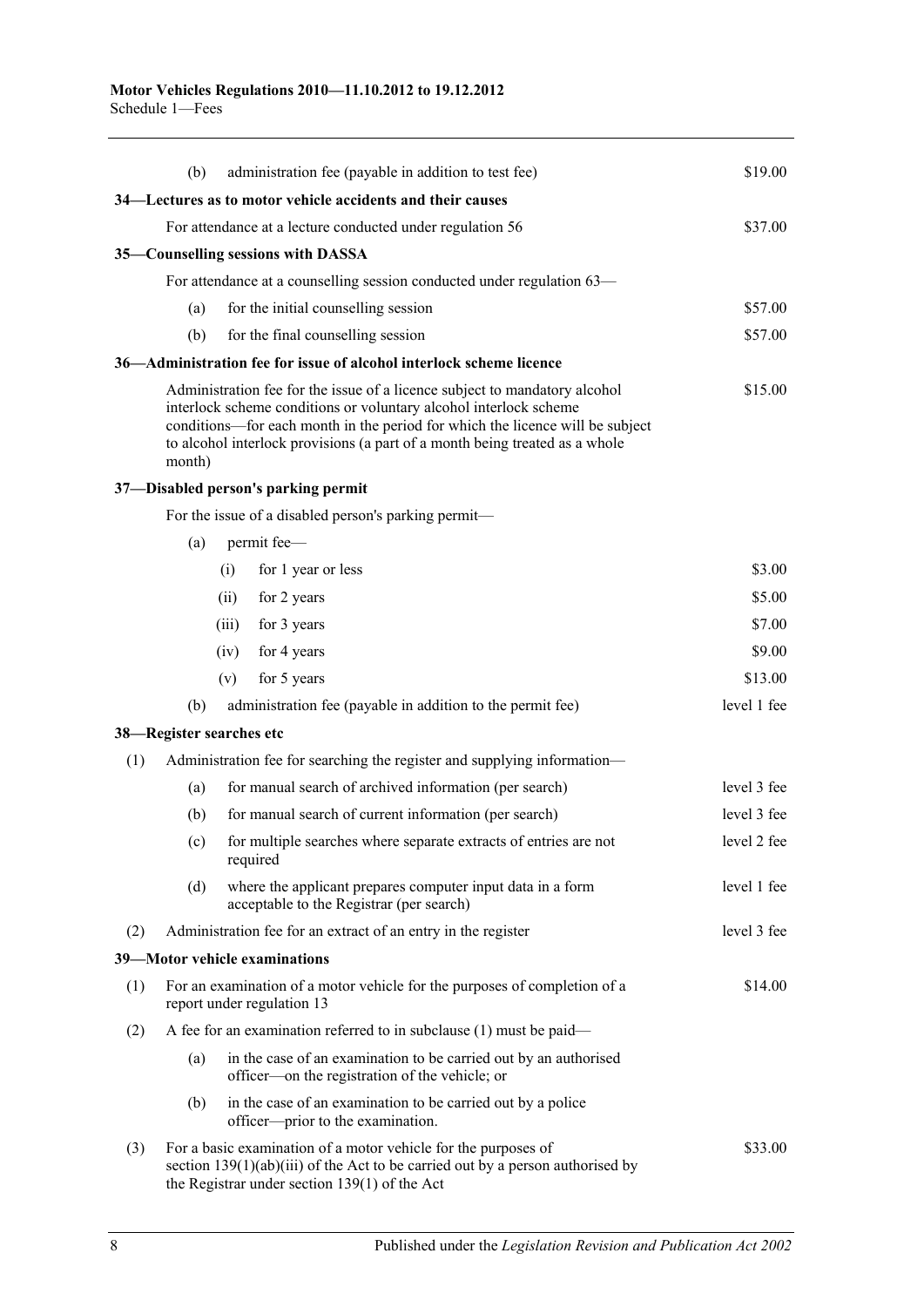| (4)  |                                                                                                                                                                                              | For a basic examination of a motor vehicle for the purposes of<br>section $139(1)(ab)(iii)$ of the Act to be carried out by a police officer                                                                               | \$58.00                                       |  |  |
|------|----------------------------------------------------------------------------------------------------------------------------------------------------------------------------------------------|----------------------------------------------------------------------------------------------------------------------------------------------------------------------------------------------------------------------------|-----------------------------------------------|--|--|
| (5)  | For a basic examination of a motor vehicle for the purposes of<br>section $139(1)(ab)(iii)$ of the Act to be carried out by an authorised officer at<br><b>Transport Department premises</b> | \$58.00                                                                                                                                                                                                                    |                                               |  |  |
| (6)  |                                                                                                                                                                                              | For a basic examination of a motor vehicle for the purposes of<br>section $139(1)(ab)(iii)$ of the Act to be carried out by an authorised officer at a<br>site other than Transport Department premises-                   |                                               |  |  |
|      | (a)                                                                                                                                                                                          | fee for call out (per site visit)—\$190.00; plus                                                                                                                                                                           |                                               |  |  |
|      | (b)                                                                                                                                                                                          | fee for examination (per vehicle)—\$58.00.                                                                                                                                                                                 |                                               |  |  |
| (7)  |                                                                                                                                                                                              | For a comprehensive examination of a motor vehicle for the purposes of<br>section $139(1)(ab)(iii)$ of the Act to be carried out by an authorised officer                                                                  | $$261.00$ plus a<br>booking fee of<br>\$22.00 |  |  |
| (8)  |                                                                                                                                                                                              | For a further examination of a motor vehicle for the purposes of<br>section $139(1)(ab)(iii)$ of the Act following a comprehensive examination<br>referred to in subclause (7), to be carried out by an authorised officer | \$33.00 plus a<br>booking fee of<br>\$22.00   |  |  |
| (9)  |                                                                                                                                                                                              | A fee for an examination of a motor vehicle for the purposes of<br>section $139(1)(ab)(iii)$ of the Act must be paid—                                                                                                      |                                               |  |  |
|      | (a)                                                                                                                                                                                          | in the case of a fee specified in subclause (3), (5) or (6)(b)—on the<br>registration of the vehicle; or                                                                                                                   |                                               |  |  |
|      | (b)                                                                                                                                                                                          | in the case of a fee specified in subclause $(4)$ , $(6)(a)$ ,<br>$(7)$ or $(8)$ —prior to the examination.                                                                                                                |                                               |  |  |
| (10) |                                                                                                                                                                                              | If more than 1 fee becomes payable under subclauses $(1)$ to $(7)$ (inclusive) in<br>respect of the examination of the same motor vehicle, only the higher or<br>highest fee (as the case may be) must be paid.            |                                               |  |  |
| (11) |                                                                                                                                                                                              | A fee for an examination referred to in this clause to be carried out by a police<br>officer must be paid to the South Australian Police Department.                                                                       |                                               |  |  |
|      |                                                                                                                                                                                              | 40—Application for review of decision of Registrar                                                                                                                                                                         |                                               |  |  |
|      | the Act                                                                                                                                                                                      | Administration fee payable on application for a review under section 98Z of                                                                                                                                                | level 3 fee                                   |  |  |
|      |                                                                                                                                                                                              | 41—Dishonoured cheque or debit card or credit card transactions                                                                                                                                                            |                                               |  |  |
|      |                                                                                                                                                                                              | Administration fee payable under section 138B of the Act                                                                                                                                                                   | level 3 fee                                   |  |  |
|      |                                                                                                                                                                                              | 42—Fees payable by insurer for emergency treatment                                                                                                                                                                         |                                               |  |  |
|      |                                                                                                                                                                                              | For the purposes of section $110(1)$ of the Act—                                                                                                                                                                           |                                               |  |  |
|      | (a)                                                                                                                                                                                          | the fee payable to a medical practitioner who renders emergency<br>treatment is a fee equal to a level 3 fee;                                                                                                              |                                               |  |  |
|      | (b)                                                                                                                                                                                          | the fee payable to a nurse who renders emergency treatment is a fee<br>equal to a level 2 fee;                                                                                                                             |                                               |  |  |
|      | (c)                                                                                                                                                                                          | the amount payable to a person who conveys an injured person is an<br>amount equal to one tenth of a level 1 fee for every kilometre that<br>the person is conveyed.                                                       |                                               |  |  |
|      |                                                                                                                                                                                              | 43—Fees payable in connection with service of notices of disqualification                                                                                                                                                  |                                               |  |  |
| (1)  |                                                                                                                                                                                              | Administration fee payable under section 139BD of the Act                                                                                                                                                                  | \$28.00                                       |  |  |
| (2)  | Service fee payable under section 139BD of the Act<br>\$103.00                                                                                                                               |                                                                                                                                                                                                                            |                                               |  |  |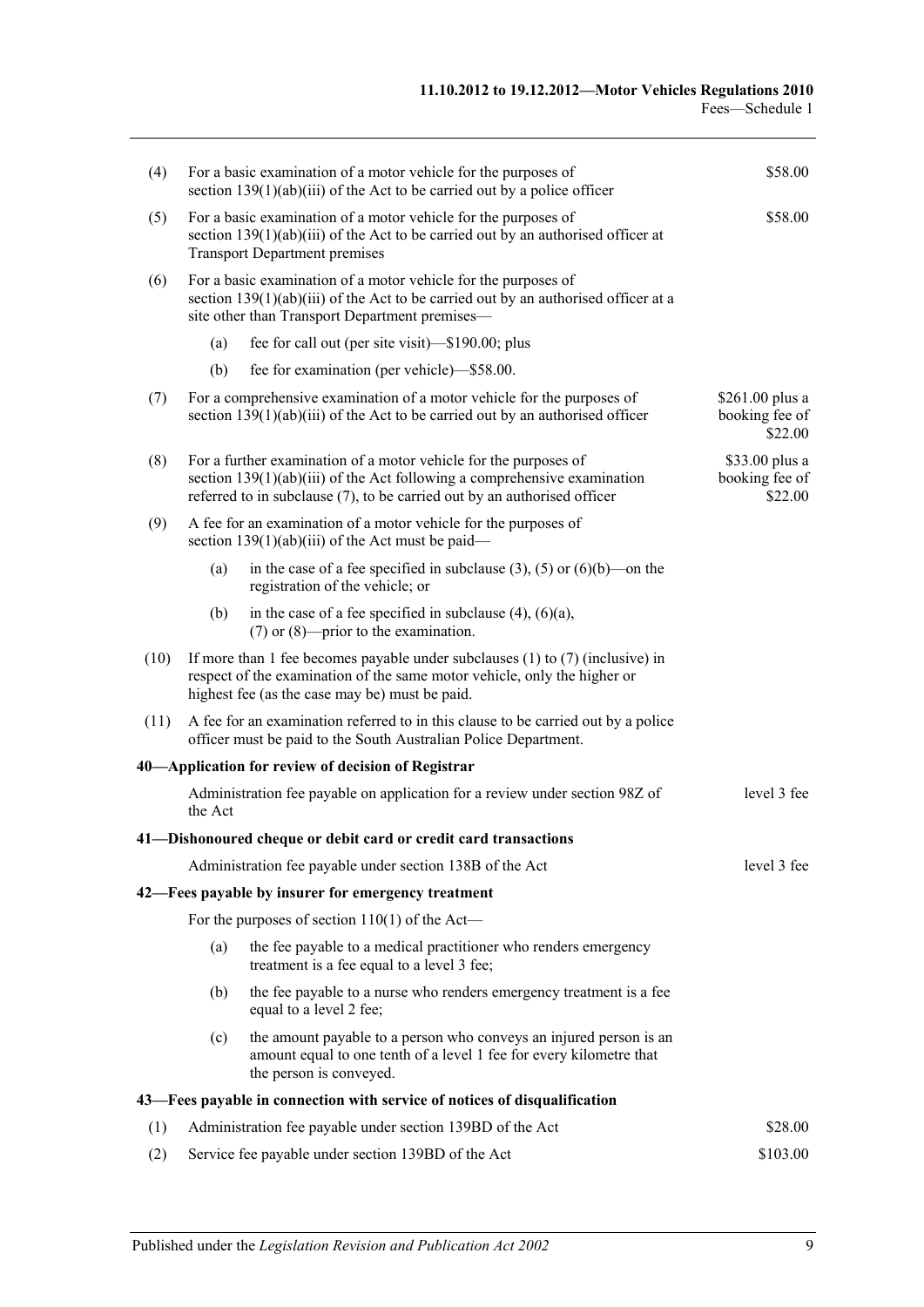# **Part 2—Fees under Commonwealth** *Interstate Road Transport Act 1985*

#### **44—Interpretation**

In this Part—

*level 1 fee* means an administration fee of \$7.00;

*level 2 fee* means an administration fee of \$17.00;

*level 3 fee* means an administration fee of \$22.00.

#### **45—Administration fees**

(1) Administration fee (payable in addition to the registration charge imposed by Commonwealth law) (section  $9(1)(a)$ )—

|     | (a)                | for registration                                                 | level 3 fee |
|-----|--------------------|------------------------------------------------------------------|-------------|
|     | (h)                | for renewal of registration                                      | level 1 fee |
| (2) | (section $12(2)$ ) | Administration fee to accompany notice surrendering registration | level 2 fee |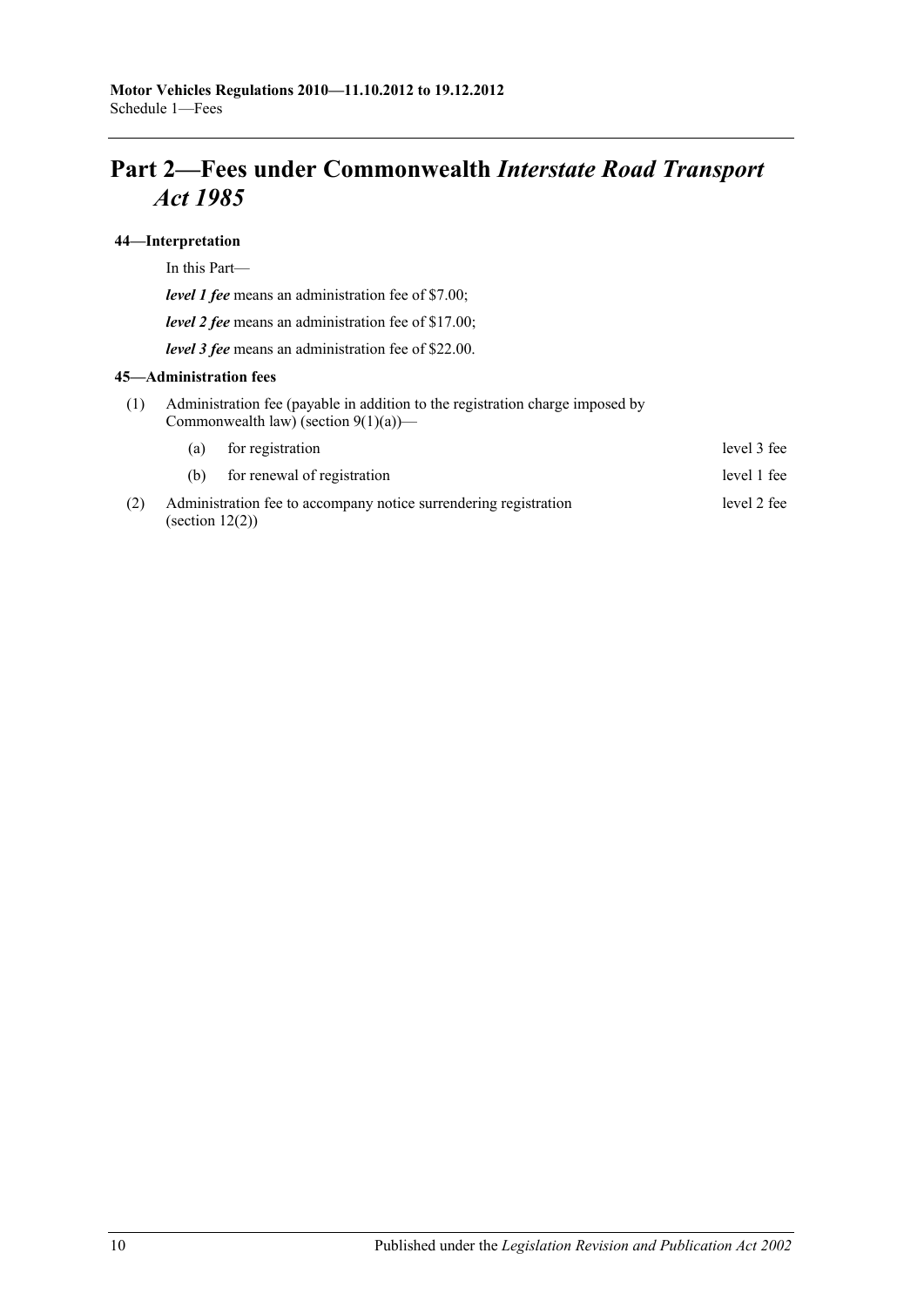# **Schedule 2—Classification of driver's licences**

#### **1—Classification of licences**

- (1) Subject to this clause, a licence that is endorsed with a classification appearing in column 1 of the table below authorises the holder of the licence to drive a motor vehicle of the description appearing opposite that classification in column 2.
- (2) A reference in column 3 of the table below to a *driver's licence* of a particular class includes a reference to an interstate licence of that class.
- (3) Subject to this clause, the Registrar may not endorse a licence with a particular classification unless the Registrar is satisfied that the applicant—
	- (a) fulfils the criteria specified in column 3 of the table below; and
	- (b) has passed a practical driving test approved by the Registrar,

in respect of that classification.

- (4) The Registrar may endorse a licence with a particular classification despite the fact that the applicant does not fulfil the criteria specified in column 3 of the table below in respect of that classification if—
	- (a) the applicant is of or over the age of 17 years and 6 months; and
	- (b) the Registrar is satisfied that—
		- (i) by reason of the applicant having undertaken the driver training course known as the "Training In Lieu of Experience" ("TILE") course or some other driver training course approved by the Registrar; or
		- (ii) for some other reason,

special circumstances exist for doing so.

| 1—Licence<br>class |   | 3-Minimum driving experience<br>2—Motor vehicles authorised to be driven                                                                      |
|--------------------|---|-----------------------------------------------------------------------------------------------------------------------------------------------|
| C                  | 1 | A motor vehicle with a GVM not greater Nil.<br>than 4.5 t but not including—                                                                  |
|                    |   | a bus; or<br>(a)                                                                                                                              |
|                    |   | a motor bike or motor trike.<br>(b)                                                                                                           |
|                    | 2 | A motor vehicle included in 1 towing a<br>single trailer, subject to the combination<br>mass limits fixed under the Road Traffic<br>Act 1961. |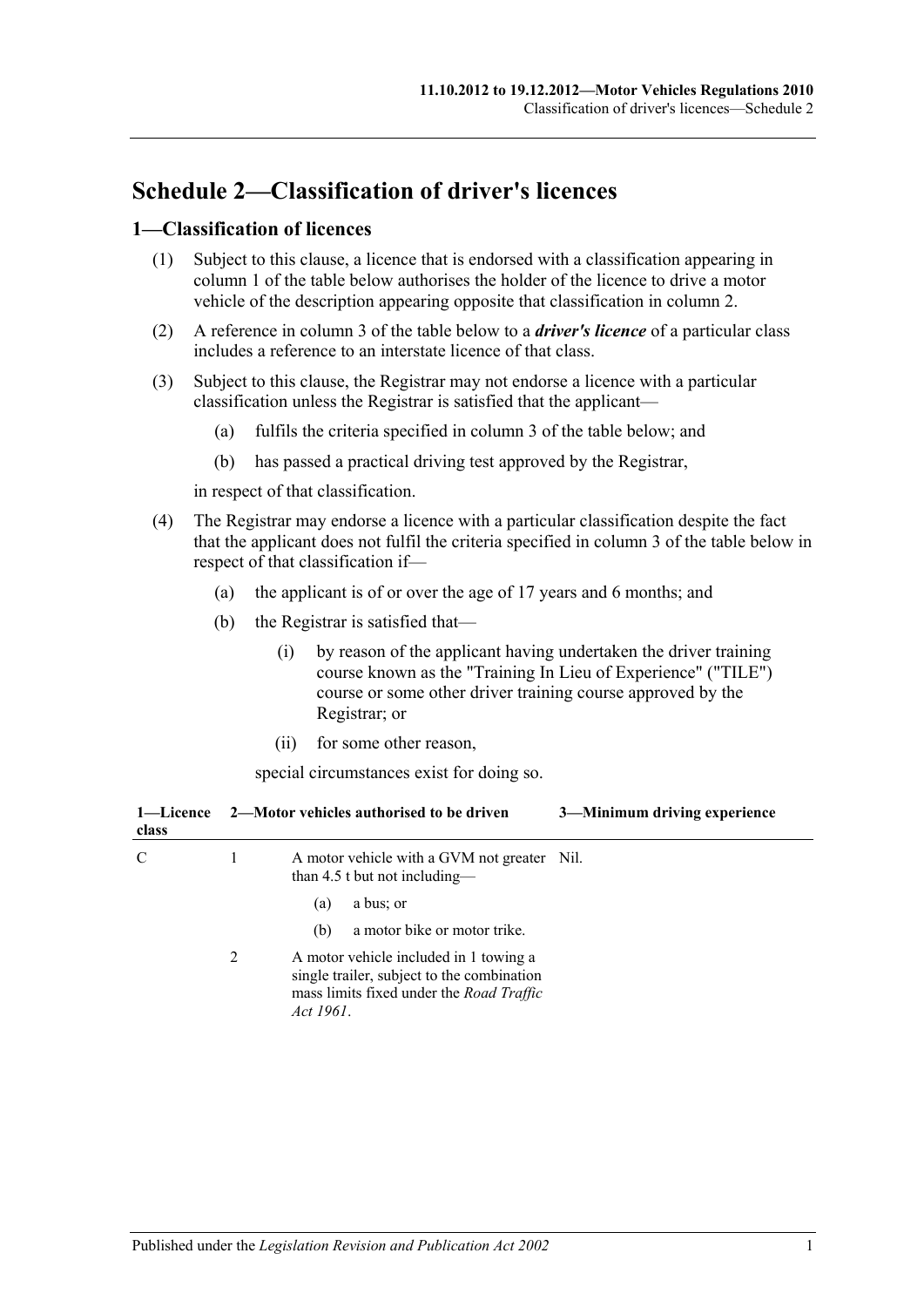#### **Motor Vehicles Regulations 2010—11.10.2012 to 19.12.2012**

Schedule 2—Classification of driver's licences

| 1-Licence<br>class |                | 2-Motor vehicles authorised to be driven                                                                                                                                                                     |                                                                                                               | 3-Minimum driving experience                                                                                         |
|--------------------|----------------|--------------------------------------------------------------------------------------------------------------------------------------------------------------------------------------------------------------|---------------------------------------------------------------------------------------------------------------|----------------------------------------------------------------------------------------------------------------------|
| LR                 | 1              | A motor vehicle authorised to be driven<br>by a licence of the preceding class.                                                                                                                              | The applicant must have held a driver's<br>licence endorsed with the classification                           |                                                                                                                      |
|                    | 2              | A motor vehicle with a GVM greater<br>than 4.5 t but not greater than 8 t.                                                                                                                                   |                                                                                                               | C for at least 1 year.                                                                                               |
|                    | 3              | A bus with a GVM not greater than 8 t.                                                                                                                                                                       |                                                                                                               |                                                                                                                      |
|                    | $\overline{4}$ | A motor vehicle included in 2 or 3<br>towing a single trailer, subject to the<br>combination mass limits fixed under the<br>Road Traffic Act 1961.                                                           |                                                                                                               |                                                                                                                      |
| MR                 | 1              | A motor vehicle authorised to be driven<br>by a licence of a preceding class.                                                                                                                                | The applicant must have held a driver's<br>licence endorsed with the classification<br>C for at least 1 year. |                                                                                                                      |
|                    | 2              | A motor vehicle with 2 axles and a GVM<br>greater than 8 t.                                                                                                                                                  |                                                                                                               |                                                                                                                      |
|                    | 3              | A motor vehicle included in 2 towing a<br>single trailer (other than a semi-trailer)<br>with a GVM not greater than 9 t, subject<br>to the combination mass limits fixed<br>under the Road Traffic Act 1961. |                                                                                                               |                                                                                                                      |
|                    | 4              | A special purpose vehicle with a GVM<br>not greater than 15 t.                                                                                                                                               |                                                                                                               |                                                                                                                      |
| HR                 | 1              | A motor vehicle authorised to be driven<br>by a licence of a preceding class.                                                                                                                                |                                                                                                               | The applicant must have held—                                                                                        |
|                    | $\overline{c}$ | A motor vehicle (including an articulated<br>bus but not including any other<br>articulated motor vehicle) with 3 or more                                                                                    | (a)                                                                                                           | a driver's licence endorsed<br>with the classification C for at<br>least 2 years; or                                 |
|                    |                | axles and a GVM greater than 8 t.                                                                                                                                                                            | (b)                                                                                                           | a driver's licence endorsed<br>with the classification LR or                                                         |
|                    | 3              | A motor vehicle included in 2 towing a<br>single trailer (other than a semi-trailer)<br>with a GVM not greater than 9 t, subject<br>to the combination mass limits fixed<br>under the Road Traffic Act 1961. |                                                                                                               | MR for at least 1 year.                                                                                              |
| HC                 | 1              | A motor vehicle authorised to be driven<br>by a licence of a preceding class.                                                                                                                                | The applicant must have held a driver's<br>licence endorsed with the classification                           |                                                                                                                      |
|                    | $\overline{2}$ | A prime mover to which is attached a<br>single semi-trailer (whether or not any<br>unladen converter dolly or low loader<br>dolly is also attached).                                                         |                                                                                                               | MR or HR for at least 1 year.                                                                                        |
|                    | 3              | A rigid motor vehicle to which is<br>attached a single trailer with a GVM<br>greater than 9 t (whether or not any<br>unladen converter dolly or low loader<br>dolly is also attached).                       |                                                                                                               |                                                                                                                      |
| МC                 | 1              | Any motor vehicle or combination of<br>motor vehicles except a motor bike or<br>motor trike.                                                                                                                 |                                                                                                               | The applicant must have held a driver's<br>licence endorsed with the classification<br>HC or HR for at least 1 year. |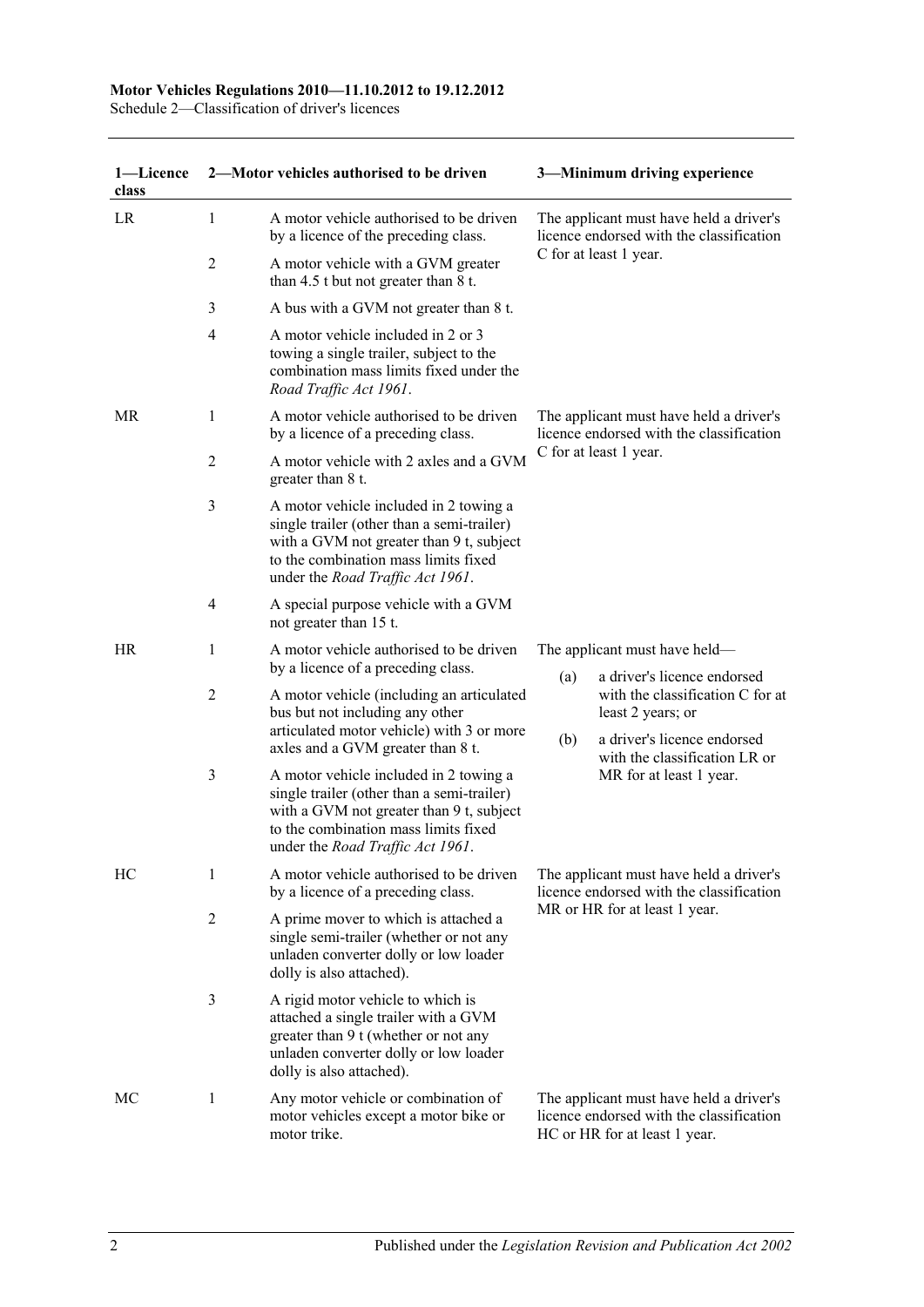#### **11.10.2012 to 19.12.2012—Motor Vehicles Regulations 2010**

Classification of driver's licences—Schedule 2

| 1—Licence<br>class |     | 2—Motor vehicles authorised to be driven                                                                             | 3—Minimum driving experience                                                                                       |
|--------------------|-----|----------------------------------------------------------------------------------------------------------------------|--------------------------------------------------------------------------------------------------------------------|
| R-DATE             |     | A motor bike or motor trike that—                                                                                    | Nil.                                                                                                               |
|                    | (a) | has an engine capacity not<br>exceeding 660 mL and a power<br>to weight ratio not exceeding<br>150 kW per tonne; and |                                                                                                                    |
|                    | (b) | is of a kind approved from time<br>to time by the Registrar by<br>notice in the Gazette.                             |                                                                                                                    |
| R                  |     | Any motor bike or motor trike.                                                                                       | The applicant must have held a driver's<br>licence endorsed with the classification<br>R-DATE for at least 1 year. |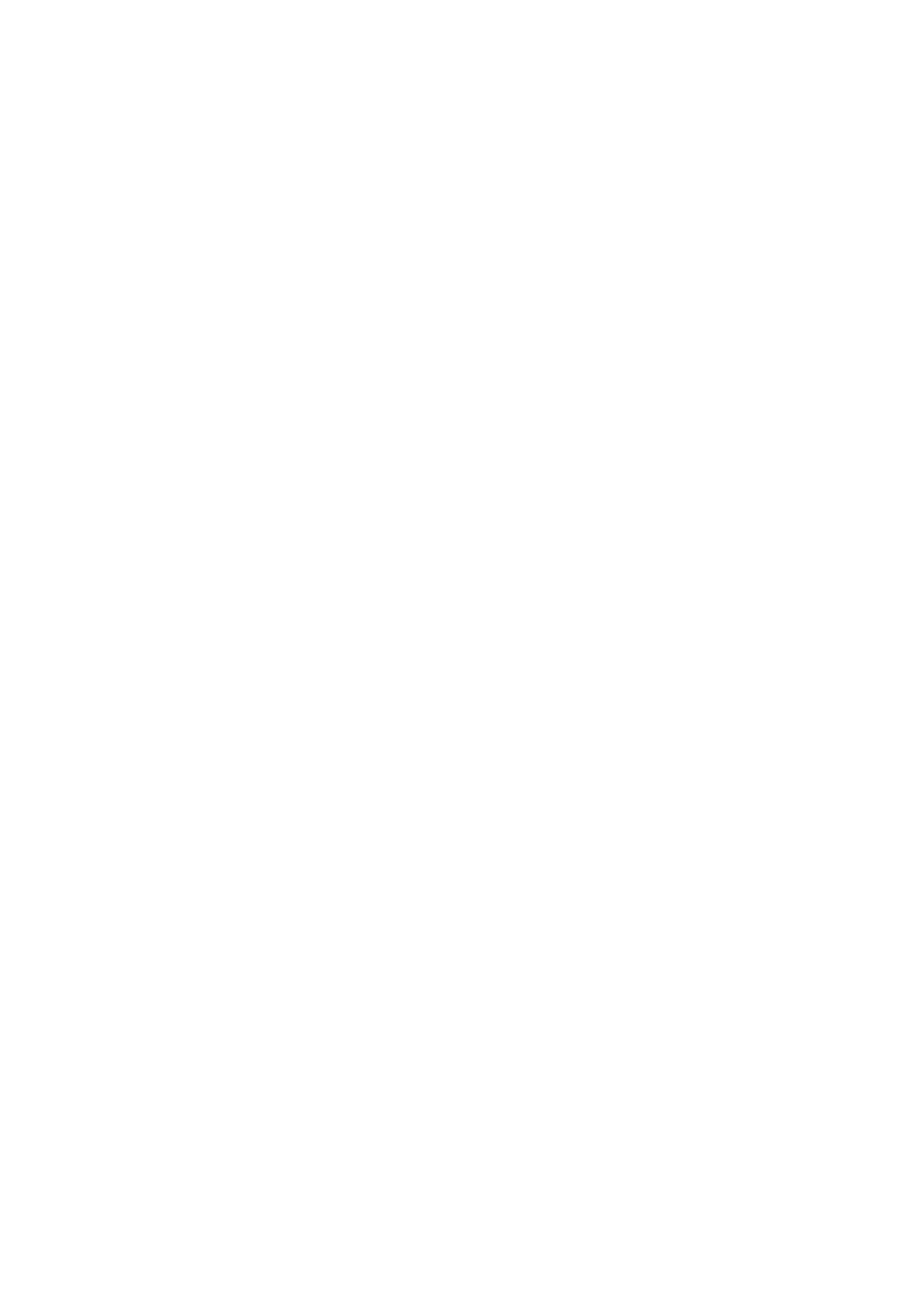# **Schedule 3—Conditions of driver's licences and learner's permits**

#### **1—Endorsement of conditions of licences and permits**

Where a provision of the Act requires a condition imposed on a licence or learner's permit to be endorsed on the licence or permit, the condition is sufficiently endorsed if—

- (a) full particulars of the condition are endorsed on the front of the licence or permit; or
- (b) in the case of a condition set out in column 1 of the table below—the front of the licence or permit is endorsed with the letter appearing opposite in column 2; or
- (c) in the case of a condition recorded on the register and advised in writing by the Registrar to the holder of the licence or permit—the front of the licence or permit is endorsed with the letter "X"; or
- (d) in the case of a condition imposed by a court—the front of the licence or permit is endorsed with the letter "Y".

| 1-Condition                                                                                                                                                     | 2—Letter                                                                                                                                                                                 |   |
|-----------------------------------------------------------------------------------------------------------------------------------------------------------------|------------------------------------------------------------------------------------------------------------------------------------------------------------------------------------------|---|
| The holder of the licence or permit is permitted to drive only a motor<br>vehicle that is fitted with automatic transmission.                                   | A                                                                                                                                                                                        |   |
|                                                                                                                                                                 | The holder of the licence or permit is permitted to drive only a motor<br>vehicle that is fitted with automatic or synchromesh transmission.                                             | B |
| trike that-                                                                                                                                                     | The holder of the licence is permitted to drive only a motor bike or motor                                                                                                               | E |
| (a)                                                                                                                                                             | has an engine capacity not exceeding 660 mL and a power to<br>weight ratio not exceeding 150 kW per tonne; and                                                                           |   |
| (b)                                                                                                                                                             | is of a kind approved from time to time by the Registrar by notice<br>in the Gazette.                                                                                                    |   |
| The holder of the permit is permitted to drive only a motor bike or motor<br>trike that-                                                                        | <b>R-DATE</b>                                                                                                                                                                            |   |
| (a)                                                                                                                                                             |                                                                                                                                                                                          |   |
| (b)                                                                                                                                                             | is of a kind approved from time to time by the Registrar by notice<br>in the Gazette.                                                                                                    |   |
| The holder of the licence or permit is permitted to drive only a motor<br>vehicle fitted with an alcohol interlock.                                             | I                                                                                                                                                                                        |   |
| The holder of the licence or permit must, at all times while driving, wear<br>glasses or contact lenses prescribed by a medical practitioner or<br>optometrist. | S                                                                                                                                                                                        |   |
| The holder of the licence or permit is permitted to drive only a bus or truck<br>that is fitted with automatic transmission.                                    | T                                                                                                                                                                                        |   |
|                                                                                                                                                                 | The holder of the licence or permit is permitted to drive only a motor<br>vehicle that is modified as recorded on the register and advised in writing<br>by the Registrar to the holder. | V |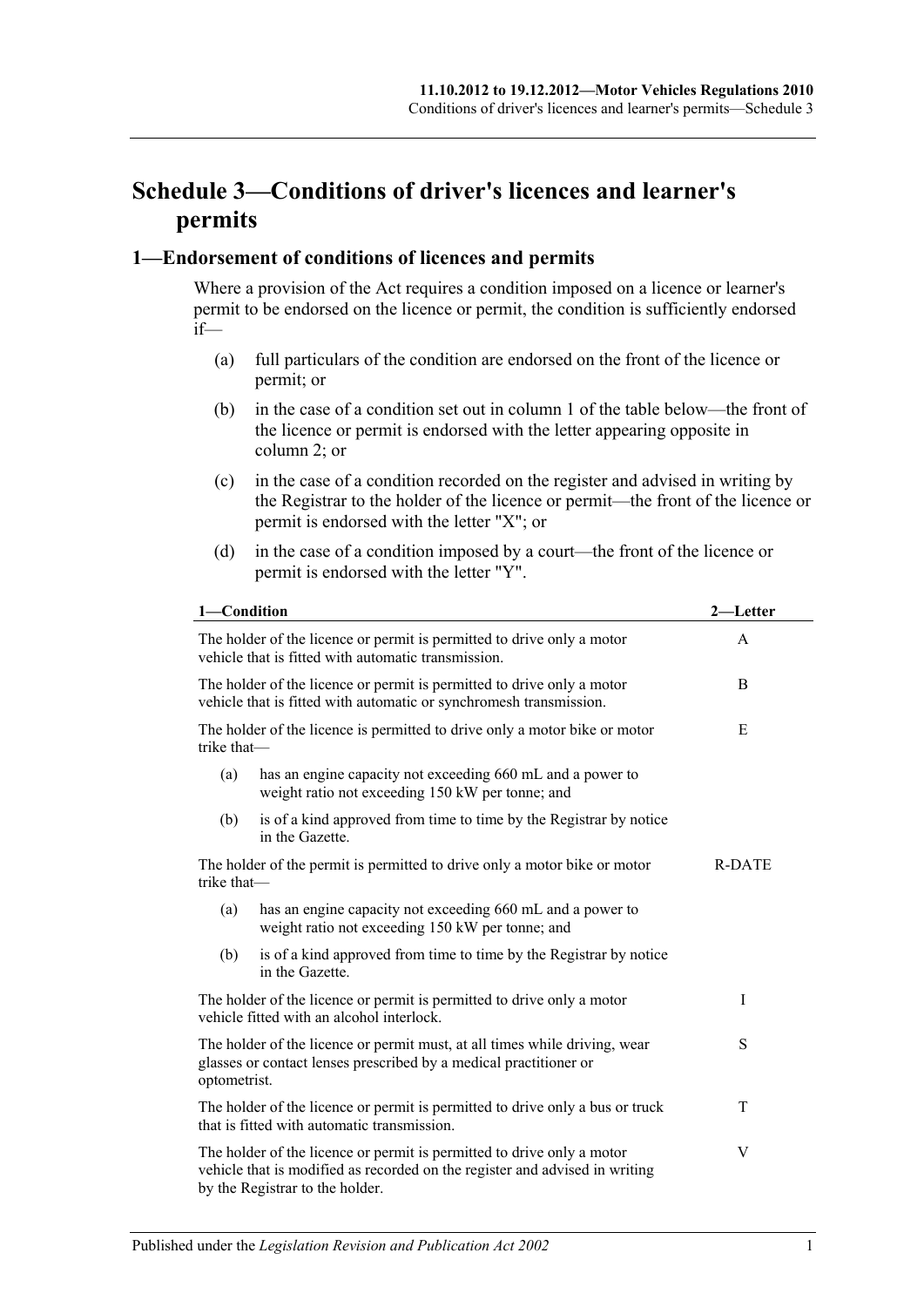Schedule 3—Conditions of driver's licences and learner's permits

| 1—Condition                                                               | 2—Letter |
|---------------------------------------------------------------------------|----------|
| The holder of the licence or permit is permitted to drive a motor vehicle |          |
| only if the concentration of alcohol present in the holder's blood is 0.  |          |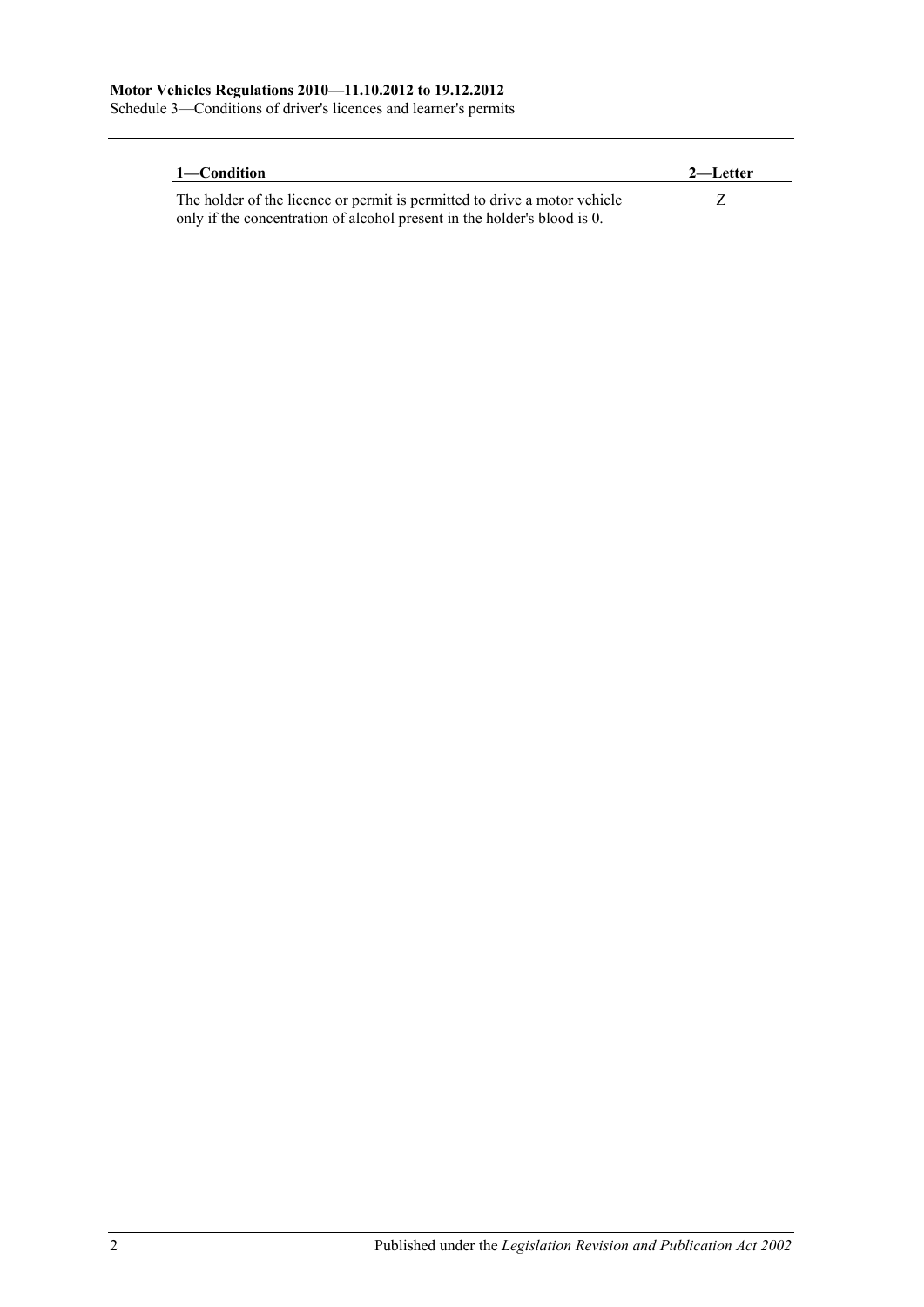# **Schedule 4—Demerit points Part 1—Demerit points within the national scheme**

## **1—Offences against** *Road Traffic Act 1961*

| <b>Section</b> | Description of offence against Road Traffic Act 1961                                                                                                                                                    | <b>Demerit</b><br>points |
|----------------|---------------------------------------------------------------------------------------------------------------------------------------------------------------------------------------------------------|--------------------------|
| 40I(2)         | Engaging in conduct in contravention of direction of authorised officer or<br>police officer to move vehicle to specified location                                                                      | 3                        |
| 40J(3)         | Engaging in conduct in contravention of direction of authorised officer or<br>police officer to move vehicle or do anything else reasonably required by<br>officer to avoid causing harm or obstruction | 3                        |
| 79B(2)         | Being the owner of a vehicle that appears from evidence obtained through the<br>operation of a photographic detection device to have been involved in the<br>commission of a prescribed offence         |                          |
|                | Contravention where the owner is a natural person and the prescribed offence<br>in which the vehicle appears to have been involved is an offence against 1 of<br>the following Australian Road Rules:   |                          |
|                | r 56(1)—Failing to stop for red traffic light                                                                                                                                                           | 3                        |
|                | $r 56(2)$ —Failing to stop for red traffic arrow                                                                                                                                                        | 3                        |
|                | $r 59(1)$ -Proceeding through red traffic light                                                                                                                                                         | 3                        |
|                | r 60—Proceeding through red traffic arrow                                                                                                                                                               | 3                        |
|                | $r 123(a)$ -Entering level crossing in certain circumstances                                                                                                                                            |                          |
|                | Entering level crossing while twin red lights are operating                                                                                                                                             | 3                        |
| 91(3)          | Failing to comply with direction of ferry operator                                                                                                                                                      | 3                        |
| 164A(1)        | Contravening or failing to comply with provision of Act                                                                                                                                                 |                          |
|                | Contravention of or failure to comply with-                                                                                                                                                             |                          |
|                | s 45-Driving without due care or attention etc                                                                                                                                                          | 3                        |
|                | s 145(6)—Driving contrary to terms of defect notice                                                                                                                                                     | 3                        |

#### **2—Offences against** *Australian Road Rules*

| Rule  | <b>Description of offence against Australian Road Rules</b>                    | <b>Demerit</b><br>points |
|-------|--------------------------------------------------------------------------------|--------------------------|
| 27(1) | Failing to keep left when starting left turn (from other than multi-lane road) | 2                        |
| 28(1) | Failing to keep within left lane when starting left turn on multi-lane road    | 2                        |
| 29(1) | Failing to make left turn as indicated by turn line                            | 2                        |
| 31(1) | Starting right turn incorrectly (from other than multi-lane road)              | 2                        |
| 32(1) | Failing to keep within right lane when starting right turn on multi-lane road  | 2                        |
| 33(1) | Making right turn at intersection incorrectly                                  | 2                        |
| 34(1) | Making hook turn at "hook turn only" sign incorrectly                          | 2                        |
| 37    | Starting U-turn without clear view etc                                         | 2                        |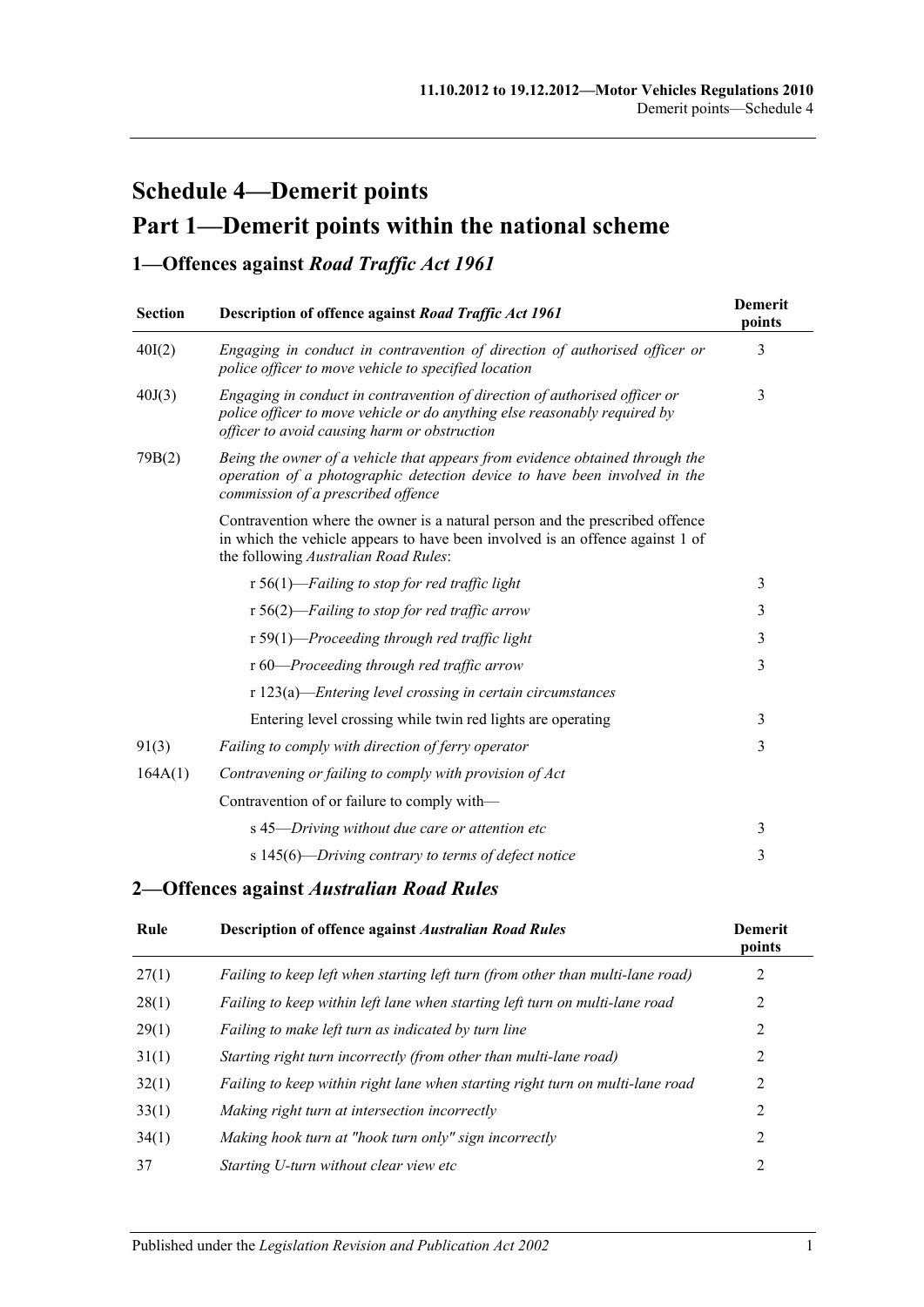Schedule 4—Demerit points

| Rule  | <b>Description of offence against Australian Road Rules</b>                                                                        | <b>Demerit</b><br>points |
|-------|------------------------------------------------------------------------------------------------------------------------------------|--------------------------|
| 38    | Failing to give way when making U-turn                                                                                             | 3                        |
| 39(1) | Making U-turn contrary to "no U-turn sign" at break in dividing strip                                                              | $\overline{2}$           |
| 39(2) | Making U-turn contrary to "no U-turn sign" on length of road                                                                       | $\overline{2}$           |
| 40    | Making U-turn at intersection with traffic lights and no "U-turn permitted"<br>sign                                                | $\overline{2}$           |
| 41    | Making U-turn at intersection without traffic lights where "no U-turn" sign                                                        | $\overline{2}$           |
| 42    | Starting U-turn at intersection from incorrect position                                                                            | 2                        |
| 46(1) | Failing to give left change of direction signal before turning left                                                                | $\overline{2}$           |
| 48(1) | Failing to give right change of direction signal before turning right                                                              | $\overline{2}$           |
| 53(1) | Failing to give stop signal before stopping or suddenly slowing                                                                    | $\overline{2}$           |
| 53(2) | Failing to give sufficient warning of stopping                                                                                     | $\overline{2}$           |
| 53(3) | Failing to give stop signal while slowing                                                                                          | $\overline{2}$           |
| 56(1) | Failing to stop for red traffic light                                                                                              | 3                        |
| 56(2) | Failing to stop for red traffic arrow                                                                                              | 3                        |
| 57(1) | Failing to stop for yellow traffic light                                                                                           | 3                        |
| 57(2) | Failing to stop for yellow traffic arrow                                                                                           | 3                        |
| 59(1) | Proceeding through red traffic light                                                                                               | 3                        |
| 60    | Proceeding through red traffic arrow                                                                                               | 3                        |
| 61(2) | Failing to stop at intersection when traffic lights or arrows change to yellow<br>or red                                           | 3                        |
| 62(1) | Failing to give way when turning at intersection with traffic lights                                                               | 3                        |
| 63(2) | Failing to give way at intersection with traffic lights not operating or only<br>partly operating—where traffic light-stop sign    | 3                        |
| 63(3) | Failing to give way at intersection with traffic lights not operating or only<br>partly operating—where no traffic light-stop sign | 3                        |
| 64    | Failing to give way at flashing yellow traffic arrow at intersection                                                               | 3                        |
| 65(2) | Failing to give way at marked foot crossing (except at intersection) with<br>flashing yellow traffic light                         | 3                        |
| 66(1) | Failing to stop for twin red lights (except at level crossing)                                                                     | 3                        |
| 66(4) | Proceeding after stopping for twin red lights (except at level crossing)                                                           | 3                        |
| 67(1) | Failing to stop and give way at stop sign or stop line at intersection without<br>traffic lights                                   | 3                        |
| 68(1) | Failing to stop and give way at stop sign or stop line at other place                                                              | 3                        |
| 69(1) | Failing to give way at give way sign or give way line at intersection (except<br>roundabout)                                       | 3                        |
| 70    | Failing to give way at give way sign at bridge or length of narrow road                                                            | 3                        |
| 71(1) | Failing to give way at give way sign or give way line at other place                                                               | 3                        |
| 72(1) | Failing to give way at intersection (except T-intersection or roundabout)                                                          | 3                        |
| 73(1) | Failing to give way at T-intersection                                                                                              | 3                        |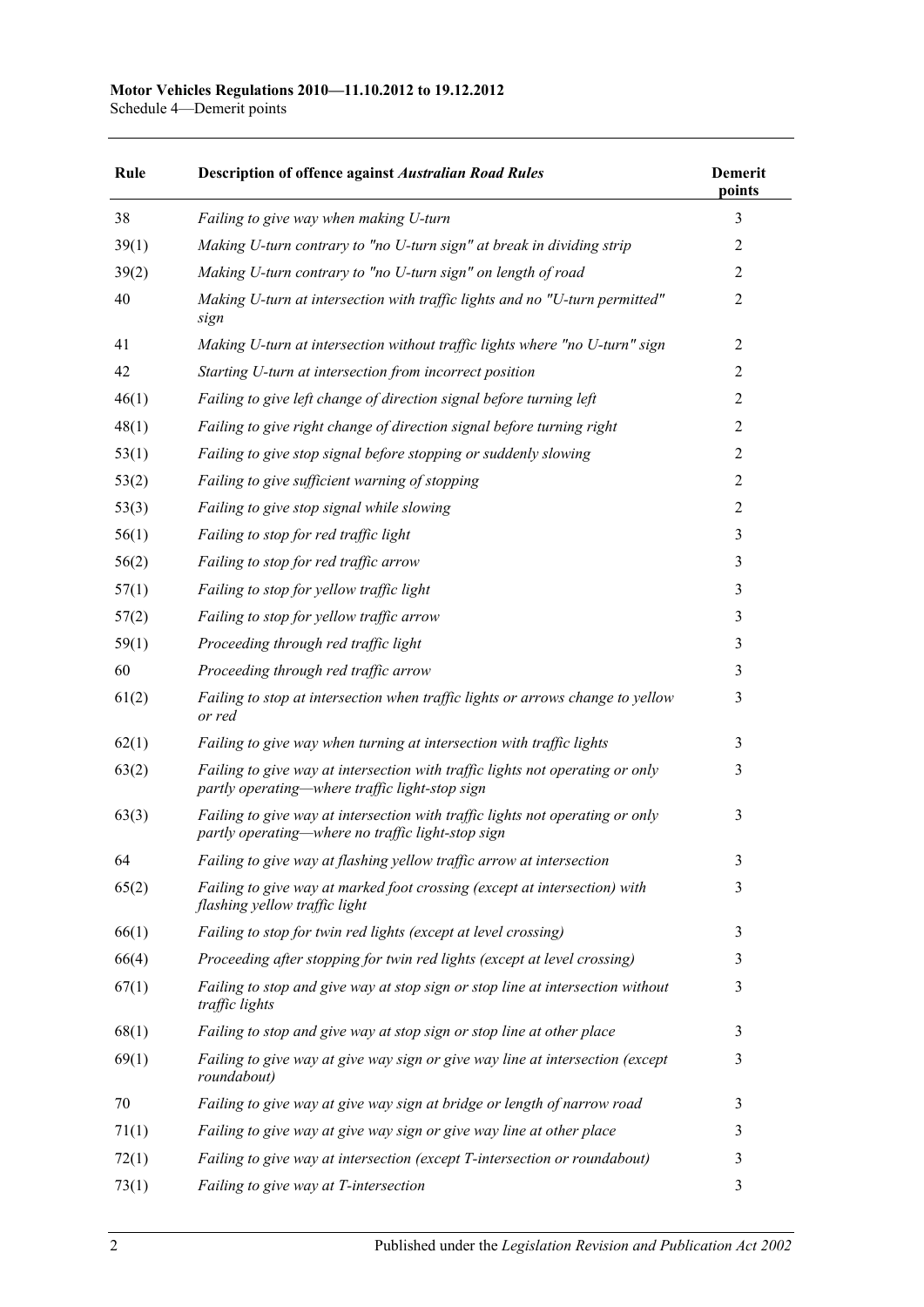#### **11.10.2012 to 19.12.2012—Motor Vehicles Regulations 2010** Demerit points—Schedule 4

| Rule   | <b>Description of offence against Australian Road Rules</b>                                         | <b>Demerit</b><br>points |
|--------|-----------------------------------------------------------------------------------------------------|--------------------------|
| 74(1)  | Failing to give way when entering road from road-related area or adjacent<br>land                   | 3                        |
| 75(1)  | Failing to give way when entering road-related area or adjacent land from<br>road                   | 3                        |
| 76(1)  | Moving into path of tram travelling in tram lane etc                                                | 3                        |
| 76(2)  | Failing to move out of path of tram travelling in tram lane etc                                     | 3                        |
| 77(1)  | Failing to give way to bus                                                                          | 3                        |
| 78(1)  | Moving into path of police or emergency vehicle                                                     | 3                        |
| 78(2)  | Failing to move out of path of police or emergency vehicle                                          | 3                        |
| 79(1)  | Failing to give way to police or emergency vehicle                                                  | 3                        |
| 80(1)  | Driving near children's crossing at speed at which driver cannot stop safely                        | 3                        |
| 80(2)  | Failing to stop at children's crossing                                                              | 3                        |
| 80(3)  | Failing to obey hand-held stop sign at children's crossing                                          | 3                        |
| 80(4)  | Proceeding while pedestrian on children's crossing                                                  | 3                        |
| 81(1)  | Driving near pedestrian crossing at speed at which driver cannot stop safely                        | 3                        |
| 81(2)  | Failing to give way at pedestrian crossing                                                          | 3                        |
| 82     | Overtaking or passing vehicle at children's crossing or pedestrian crossing                         | 3                        |
| 83     | Failing to give way to pedestrian in shared zone                                                    | 3                        |
| 84(1)  | Failing to give way when driving through break in dividing strip                                    | 3                        |
| 85     | Failing to give way on painted island                                                               | 3                        |
| 86(1)  | Failing to give way in median turning bays                                                          | 3                        |
| 87(1)  | Failing to give way when moving from side of road                                                   | 3                        |
| 87(3)  | Failing to give way when moving from median strip parking area                                      | 3                        |
| 88(1)  | Failing to turn left at intersection with "left turn only" sign                                     | 2                        |
| 88(2)  | Failing to turn left when in left lane at intersection with "left lane must turn<br>left" sign      | 2                        |
| 89(1)  | Failing to turn right at intersection with "right turn only" sign                                   | $\overline{2}$           |
| 89(2)  | Failing to turn right when in right lane at intersection with "right lane must"<br>turn right" sign | $\overline{2}$           |
| 90     | Turning at intersection with "no turn" sign                                                         | 2                        |
| 91(1)  | Turning left at intersection or other place with "no left turn" sign                                | 2                        |
| 91(2)  | Turning at intersection or other place with "no right turn" sign                                    | 2                        |
| 93(1)  | Driving or overtaking on bridge or length of road where "no overtaking or<br>passing" sign applies  | $\overline{2}$           |
| 94     | Overtaking on bridge with "no overtaking on bridge" sign                                            | $\overline{2}$           |
| 101(1) | Failing to stop before hand-held stop sign                                                          | 3                        |
| 101(2) | Proceeding after stopping for hand-held stop sign                                                   | 3                        |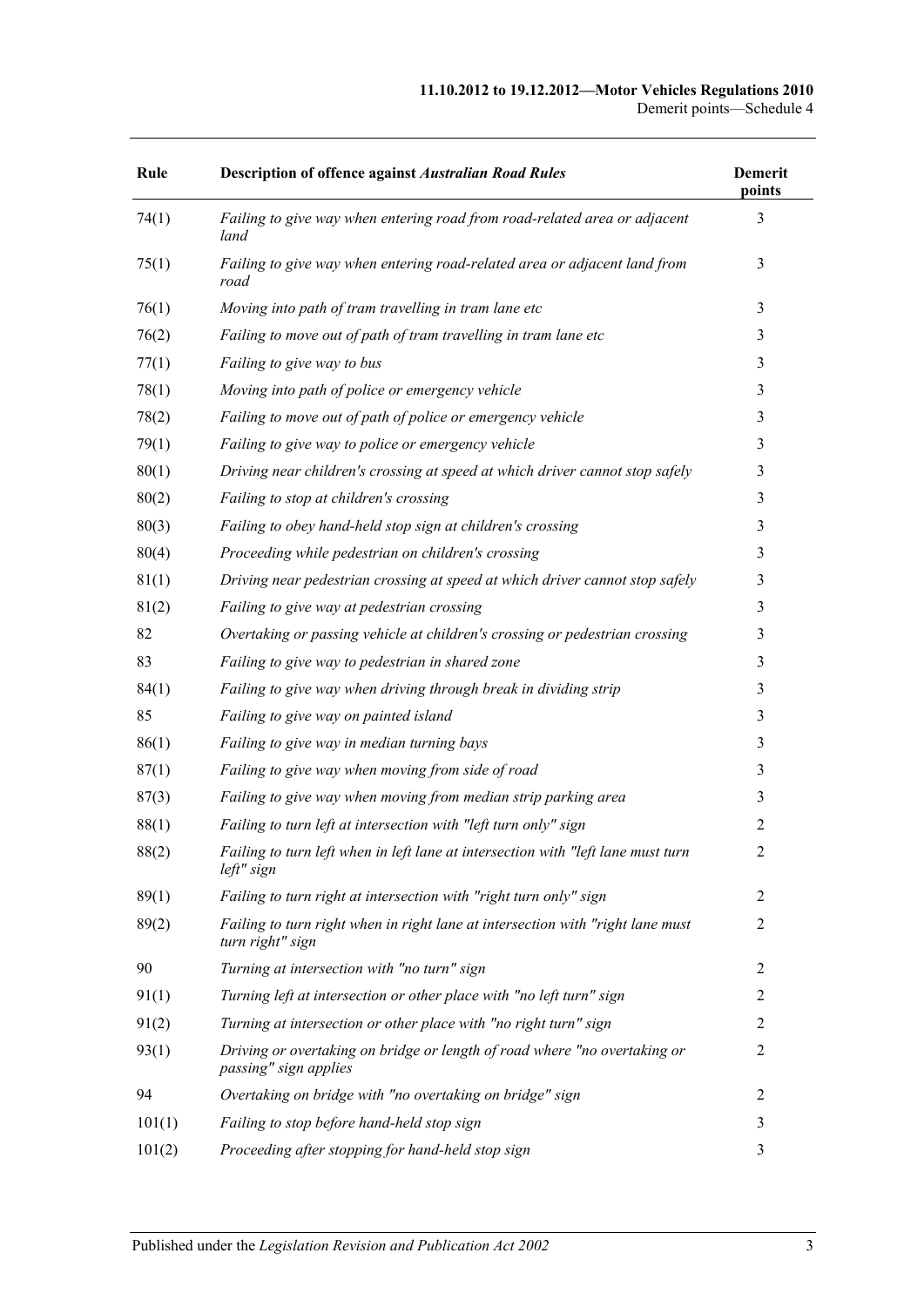| Rule    | <b>Description of offence against Australian Road Rules</b>                                                      | <b>Demerit</b><br>points |
|---------|------------------------------------------------------------------------------------------------------------------|--------------------------|
| 112(2)  | Failing to give required left change of direction signal before entering<br>roundabout                           | $\overline{2}$           |
| 112(3)  | Failing to continue left change of direction signal while on roundabout                                          | $\overline{2}$           |
| 113(2)  | Failing to give required right change of direction signal before entering<br>roundabout                          | $\overline{2}$           |
| 113(3)  | Failing to continue right change of direction signal while in roundabout                                         | $\overline{2}$           |
| 114(1)  | Failing to give way when entering roundabout                                                                     | 3                        |
| 114(2)  | Failing to give way to tram when driving in roundabout                                                           | 3                        |
| 115(1)  | Failing to drive in roundabout to left of central traffic island                                                 | $\overline{2}$           |
| 117(1)  | Failing to give left change of direction signal when changing marked lanes<br>or lines of traffic in roundabout  | $\overline{2}$           |
| 117(2)  | Failing to give right change of direction signal when changing marked lanes<br>or lines of traffic in roundabout | $\overline{2}$           |
| 118(1)  | Failing to give left change of direction signal when leaving roundabout                                          | $\overline{2}$           |
| 121     | Failing to stop and give way at stop sign at level crossing                                                      | 3                        |
| 122     | Failing to give way at give way sign or give way line at level crossing                                          | 3                        |
| 123     | Entering level crossing when train or tram approaching etc                                                       | 3                        |
| 126     | Failing to keep safe distance behind other vehicle                                                               | 1                        |
| 127(1)  | Failing to keep required minimum distance behind long vehicle                                                    | 1                        |
| 129(1)  | Failing to keep to far left side of road                                                                         | $\overline{2}$           |
| 130(2)  | Driving in right lane on certain multi-lane roads                                                                | $\overline{2}$           |
| 131     | Failing to keep to left of oncoming vehicle                                                                      | $\overline{2}$           |
| 132(1)  | Failing to keep to left of centre of road                                                                        | $\overline{2}$           |
| 132(2)  | Failing to keep to left of dividing line-                                                                        |                          |
|         | if dividing line is formed by 2 parallel continuous lines                                                        | 3                        |
|         | if dividing line is any other dividing line                                                                      | $\overline{c}$           |
| 135(1)  | Failing to keep to left of median strip                                                                          | 3                        |
| 140     | Overtaking when not safe to do so                                                                                | $\overline{2}$           |
| 141(1)  | Driver overtaking to left of other vehicle                                                                       | $\overline{2}$           |
| 142(1)  | Overtaking to right of vehicle turning right                                                                     | $\overline{2}$           |
| 143(1)  | Passing or overtaking to left of turning left vehicle displaying "do not<br>overtake turning vehicle" sign       | $\overline{2}$           |
| 143(1A) | Passing or overtaking to left of vehicle displaying "do not overtake turning<br>vehicle" sign                    | $\overline{2}$           |
| 143(2)  | Passing or overtaking to right of turning right vehicle displaying "do not<br>overtake turning vehicle" sign     | $\overline{2}$           |
| 144     | Failing to keep safe distance when overtaking                                                                    | 2                        |
| 148(1)  | Failing to give way when moving from one marked lane to another marked<br>lane                                   | 3                        |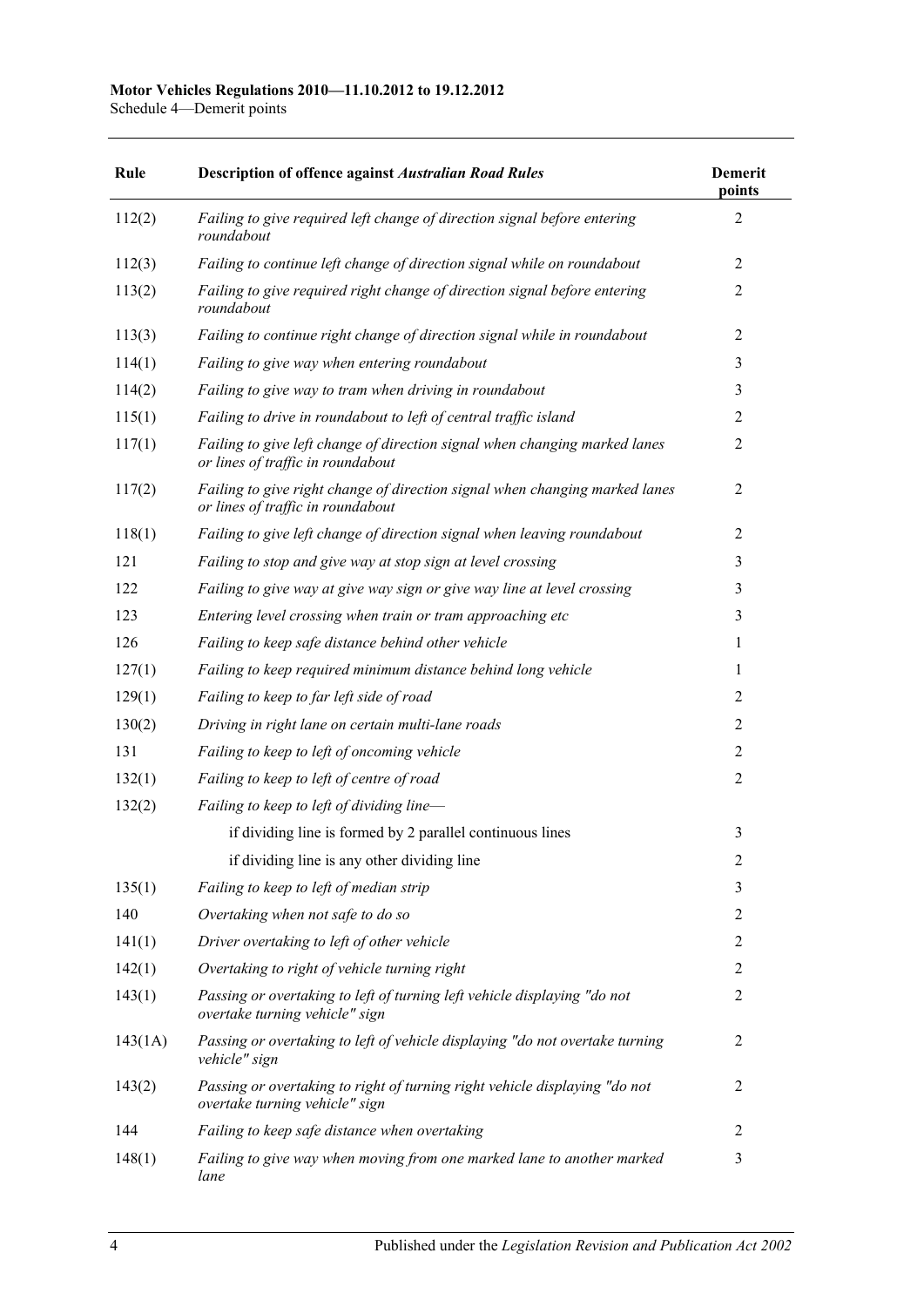#### **11.10.2012 to 19.12.2012—Motor Vehicles Regulations 2010** Demerit points—Schedule 4

| Rule   | <b>Description of offence against Australian Road Rules</b>                                                                  | <b>Demerit</b><br>points |
|--------|------------------------------------------------------------------------------------------------------------------------------|--------------------------|
| 148(2) | Failing to give way when moving from one line of traffic to another line of<br>traffic                                       | 3                        |
| 149    | Failing to give way when lines of traffic merge into single line of traffic                                                  | 3                        |
| 152(1) | Driving in marked lane to which overhead lane control device<br>applies-failing to comply with rule                          | 3                        |
| 155(1) | Driving in tram lane                                                                                                         | 3                        |
| 160(2) | Passing or overtaking to right of tram not at or near far left side of road                                                  | 2                        |
| 160(3) | Passing or overtaking left turning etc tram not at or near far left side of road                                             | 2                        |
| 161(2) | Passing or overtaking to left of tram at or near the left side of road                                                       | $\overline{2}$           |
| 161(3) | Passing or overtaking tram turning right or giving right change of direction<br>signal                                       | $\overline{2}$           |
| 162(1) | Driving past safety zone                                                                                                     | 3                        |
| 163(1) | Driving past rear of stopped tram                                                                                            | 3                        |
| 164(1) | Failing to give way to pedestrians crossing road near stopped tram                                                           | 3                        |
| 215(1) | Failing to use lights when driving at night or in hazardous weather<br>conditions                                            | 1                        |
| 216(1) | Failing to use lights when towing vehicle at night or in hazardous weather<br>conditions                                     | 1                        |
| 218(1) | Using headlights on high-beam                                                                                                | 1                        |
| 219    | Using lights to dazzle other road users                                                                                      | 1                        |
| 264(1) | Failing to wear seatbelt—driver                                                                                              | 3                        |
| 266(1) | Failing to ensure passengers under 16 years old are restrained and seated in<br>accordance with rule-                        |                          |
|        | driver who is a person referred to in section $98B(1)(a)(i)$ or (ii) of<br>(a)<br>the Motor Vehicles Act 1959                | 3                        |
|        | all other drivers<br>(b)                                                                                                     | see clause 5             |
| 270(1) | Riding motor bike without wearing helmet or with passenger not wearing<br>helmet                                             | 3                        |
| 281    | Failing to stop for red B light-bus driver                                                                                   | 3                        |
| 282    | Failing to stop for yellow B light-bus driver                                                                                | 3                        |
| 284    | Proceeding after stopping for red or yellow B light-bus driver                                                               | 3                        |
| 286(2) | Proceeding when white B light or white traffic arrow no longer<br>showing—bus driver proceeding before entering intersection | 3                        |
| 286(3) | Proceeding when white B light or white traffic arrow no longer<br>showing-bus driver failing to leave intersection           | 3                        |
| 288(4) | Driving on path-failing to give way                                                                                          | 3                        |
| 289(2) | Driving on nature strip-failing to give way                                                                                  | 3                        |
| 300(1) | Using mobile phone while driving vehicle                                                                                     | 3                        |
| 304(1) | Failing to obey direction of police officer or authorised person                                                             | 3                        |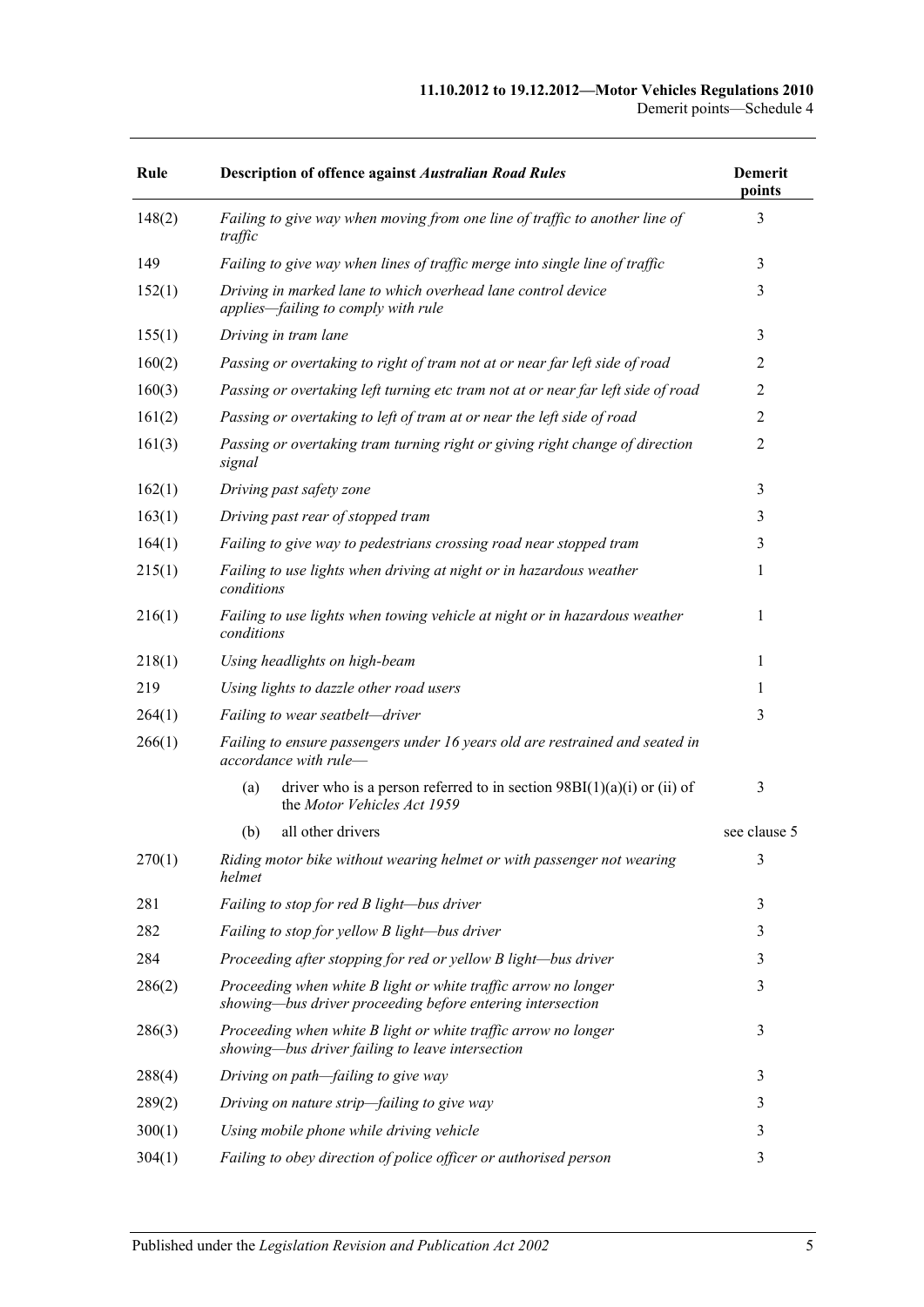|       | Regulation Description of offence against Road Traffic (Heavy Vehicle Driver<br><b>Fatigue) Regulations 2008</b>            | <b>Demerit</b><br>points |
|-------|-----------------------------------------------------------------------------------------------------------------------------|--------------------------|
| 6(1)  | Driving while fatigued                                                                                                      | 3                        |
| 16(3) | Failing to comply with regulation $16(3)$ —standard hours for solo drivers:                                                 |                          |
|       | severe risk offence                                                                                                         | 3                        |
|       | critical risk offence                                                                                                       | 4                        |
| 17(3) | Failing to comply with regulation $17(3)$ —standard hours for solo drivers<br>(buses):                                      |                          |
|       | severe risk offence                                                                                                         | 3                        |
|       | critical risk offence                                                                                                       | 4                        |
| 19(3) | Failing to comply with regulation $19(3)$ —standard hours for two-up drivers:                                               |                          |
|       | severe risk offence                                                                                                         | 3                        |
|       | critical risk offence                                                                                                       | 4                        |
| 21(3) | Failing to comply with regulation $21(3)$ —solo drivers under BFM<br><i>accreditation:</i>                                  |                          |
|       | severe risk offence                                                                                                         | 3                        |
|       | critical risk offence                                                                                                       | 4                        |
| 23(3) | Failing to comply with regulation 23(3)-two-up drivers under BFM<br>accreditation:                                          |                          |
|       | severe risk offence                                                                                                         | 3                        |
|       | critical risk offence                                                                                                       | 4                        |
| 24(3) | Failing to comply with regulation 24(3)—drivers under AFM accreditation:                                                    |                          |
|       | severe risk offence                                                                                                         | 3                        |
|       | critical risk offence                                                                                                       | 4                        |
| 25(3) | Failing to comply with regulation $25(3)$ —offences related to AFM outer<br>limits:                                         |                          |
|       | severe risk offence                                                                                                         | 3                        |
|       | critical risk offence                                                                                                       | 4                        |
| 62(2) | Failing to comply with regulation $62(2)$ —offences relating to work time and<br>rest time under work/rest hours exemption: |                          |
|       | severe risk offence                                                                                                         | 3                        |
|       | critical risk offence                                                                                                       | 4                        |

## **3—Offences against** *Road Traffic (Heavy Vehicle Driver Fatigue) Regulations 2008*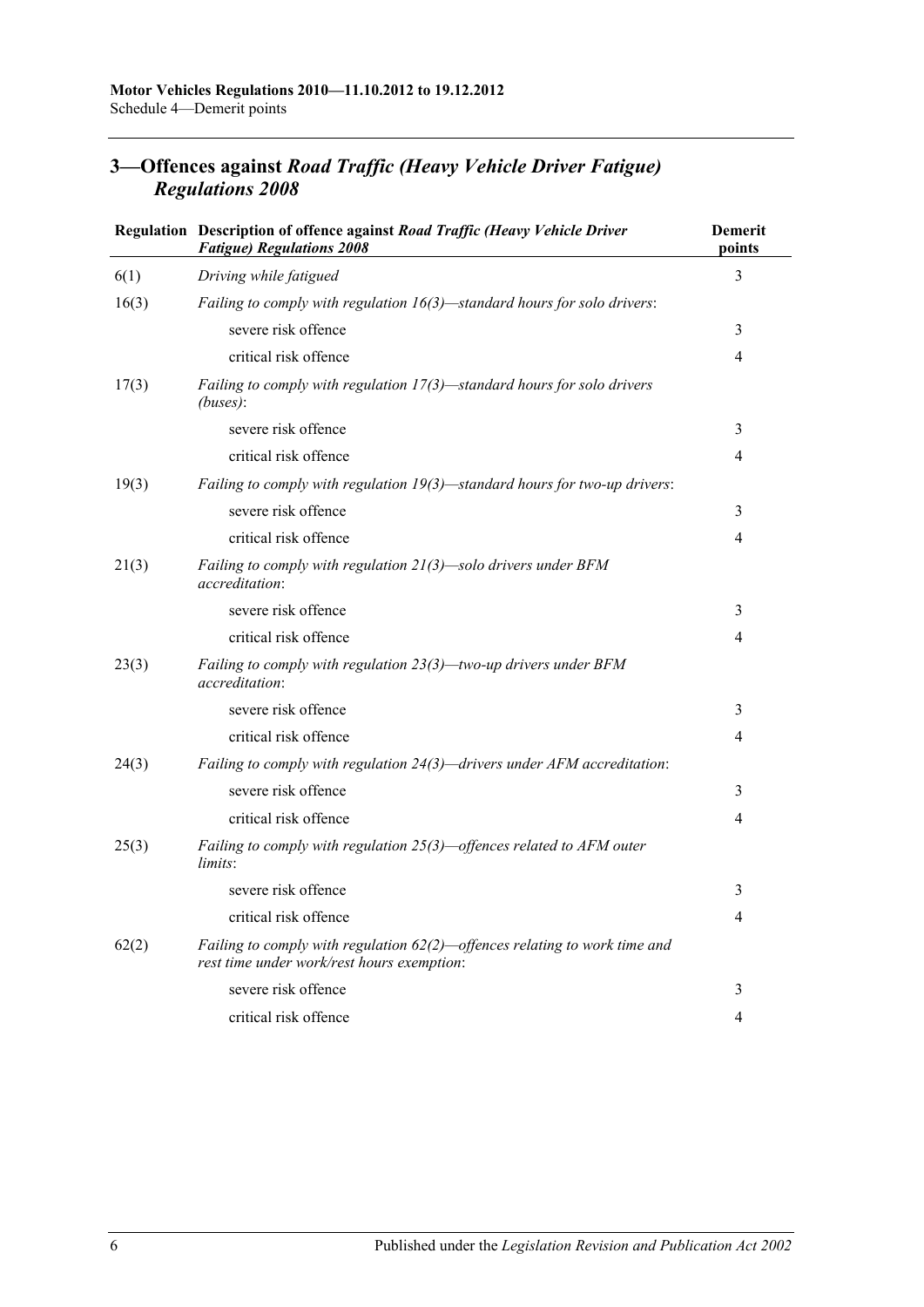# **Part 2—Demerit points peculiar to South Australia**

## **4—Offences against** *Road Traffic Act 1961*

| <b>Section</b> | Description of offence against Road Traffic Act 1961                                                                                                                                                                                                                                   | <b>Demerit</b><br>points |
|----------------|----------------------------------------------------------------------------------------------------------------------------------------------------------------------------------------------------------------------------------------------------------------------------------------|--------------------------|
| 40H(5)         | Engaging in conduct in contravention of direction of authorised officer or<br>police officer to stop vehicle, or not move it, or not interfere with vehicle or<br>its equipment or load                                                                                                | 3                        |
| 43(1)          | Failing to stop and give assistance immediately after accident involving<br>injury or death                                                                                                                                                                                            | 5                        |
| 44B(3)         | Misuse of motor vehicle                                                                                                                                                                                                                                                                | 4                        |
| 45A            | Excessive speed                                                                                                                                                                                                                                                                        | 9                        |
| 46(1)          | Driving recklessly or at speed or in manner dangerous to public                                                                                                                                                                                                                        | 6                        |
| 47(1)          | Driving or attempting to put vehicle in motion while under influence of<br>liquor or drug                                                                                                                                                                                              | 6                        |
| 47B(1)         | Driving whilst having prescribed concentration of alcohol in blood:                                                                                                                                                                                                                    |                          |
|                | Contravention involving less than 0.08 g of alcohol in 100 mL of blood                                                                                                                                                                                                                 | 4                        |
|                | Contravention involving 0.08 g or more but less than 0.15 g of alcohol<br>in 100 mL of blood                                                                                                                                                                                           | 5                        |
|                | Contravention involving 0.15 g or more of alcohol in 100 mL of blood                                                                                                                                                                                                                   | 6                        |
| 47BA(1)        | Driving while a prescribed drug is in oral fluid or blood                                                                                                                                                                                                                              | $\overline{4}$           |
| 47E(3)         | Refusing or failing to comply with direction of police officer in relation to<br>alcotest or breath analysis                                                                                                                                                                           | 6                        |
| 47EAA(9)       | Refusing or failing to comply with direction of police officer in relation to<br>drug screening test, oral fluid analysis or blood test                                                                                                                                                | 6                        |
| 47I(14)        | Refusing or failing to comply with request to submit to taking of sample of<br>blood                                                                                                                                                                                                   | 6                        |
| 79B(2)         | Being the owner of a vehicle that appears from evidence obtained through<br>the operation of a photographic detection device to have been involved in the<br>commission of a prescribed offence                                                                                        |                          |
|                | Contravention where the owner is a natural person and the prescribed offence<br>in which the vehicle appears to have been involved is an offence against the<br>following rule of the Australian Road Rules:                                                                           |                          |
|                | r 20-Speeding                                                                                                                                                                                                                                                                          |                          |
|                | Exceeding applicable speed limit on length of road-                                                                                                                                                                                                                                    |                          |
|                | by less than 10 kph                                                                                                                                                                                                                                                                    | 2                        |
|                | by 10 kph or more but less than 20 kph                                                                                                                                                                                                                                                 | 3                        |
|                | by 20 kph or more but less than 30 kph                                                                                                                                                                                                                                                 | 5                        |
|                | by 30 kph or more                                                                                                                                                                                                                                                                      | 7                        |
|                | Contravention where the owner is a natural person and the prescribed offence<br>in which the vehicle appears to have been involved is an offence against 1 of<br>the following provisions of the Road Traffic (Road Rules—Ancillary and<br>Miscellaneous Provisions) Regulations 1999: |                          |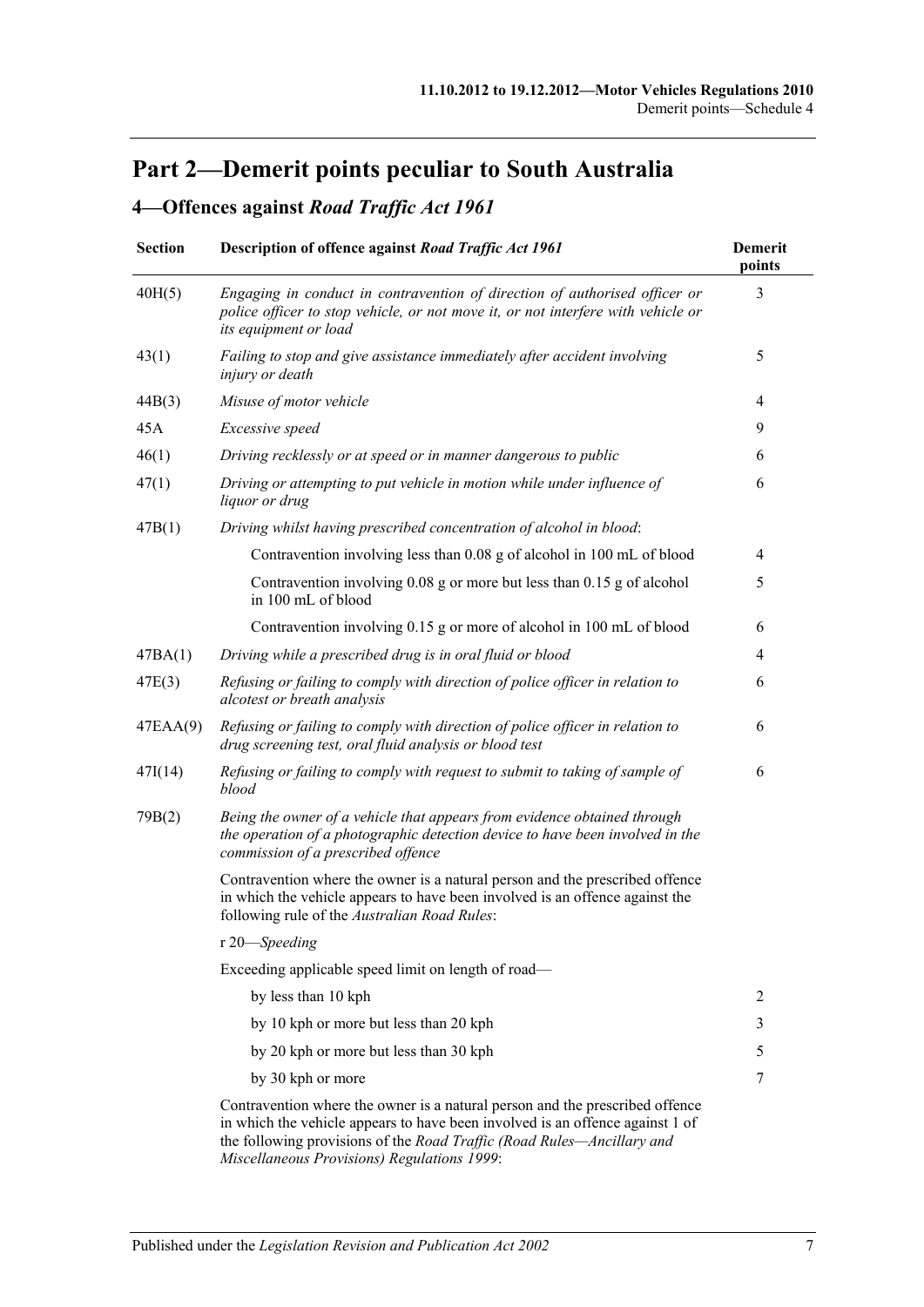Schedule 4—Demerit points

| <b>Section</b> | Description of offence against Road Traffic Act 1961                                              | <b>Demerit</b><br>points |
|----------------|---------------------------------------------------------------------------------------------------|--------------------------|
|                | r 9A(1)-Speeding while driving road train                                                         |                          |
|                | Exceeding prescribed speed limit (road trains)—                                                   |                          |
|                | by less than 10 kph                                                                               | 2                        |
|                | by 10 kph or more but less than 20 kph                                                            | 3                        |
|                | by 20 kph or more but less than 30 kph                                                            | 5                        |
|                | by 30 kph or more                                                                                 | 7                        |
|                | r 9A(2)-Speeding while driving road train                                                         |                          |
|                | Exceeding 40 kph speed limit-                                                                     |                          |
|                | by less than 10 kph                                                                               | $\overline{2}$           |
|                | by 10 kph or more but less than 20 kph                                                            | 3                        |
|                | by 20 kph or more but less than 30 kph                                                            | 5                        |
|                | by 30 kph or more                                                                                 | 7                        |
| 82(1)          | Speeding                                                                                          |                          |
|                | Exceeding speed limit while passing school bus—                                                   |                          |
|                | by less than 10 kph                                                                               | 2                        |
|                | by 10 kph or more but less than 20 kph                                                            | 3                        |
|                | by 20 kph or more but less than 30 kph                                                            | 5                        |
|                | by 30 kph or more                                                                                 | 7                        |
| 164A(1)        | Contravening or failing to comply with provision of Act                                           |                          |
|                | s 83(1)(a)—Speeding while passing emergency vehicle                                               |                          |
|                | Exceeding 40 kph while passing an emergency vehicle-                                              |                          |
|                | by less than 10 kph                                                                               | $\overline{2}$           |
|                | by 10 kph or more but less than 20 kph                                                            | 3                        |
|                | by 20 kph or more but less than 30 kph                                                            | 5                        |
|                | by 30 kph or more                                                                                 | 7                        |
|                | s $83(1)(b)$ —Speeding while passing emergency vehicle                                            |                          |
|                | Exceeding lesser speed required to avoid endangering person while passing<br>an emergency vehicle | 3                        |
|                | Contravention of or failure to comply with-                                                       |                          |
|                | s 110—Failing to keep whole of vehicle on sealed surface when driving<br>on sealed road           | 3                        |
|                | 5—Offences against Australian Road Rules                                                          |                          |
| Rule           | <b>Description of offence against Australian Road Rules</b>                                       | Demerit                  |

| nun | Description of onemed against <i>them about Kotta Takes</i> | решен  |  |
|-----|-------------------------------------------------------------|--------|--|
|     |                                                             | points |  |
| 20  | Speeding                                                    |        |  |

Exceeding applicable speed limit on length of road—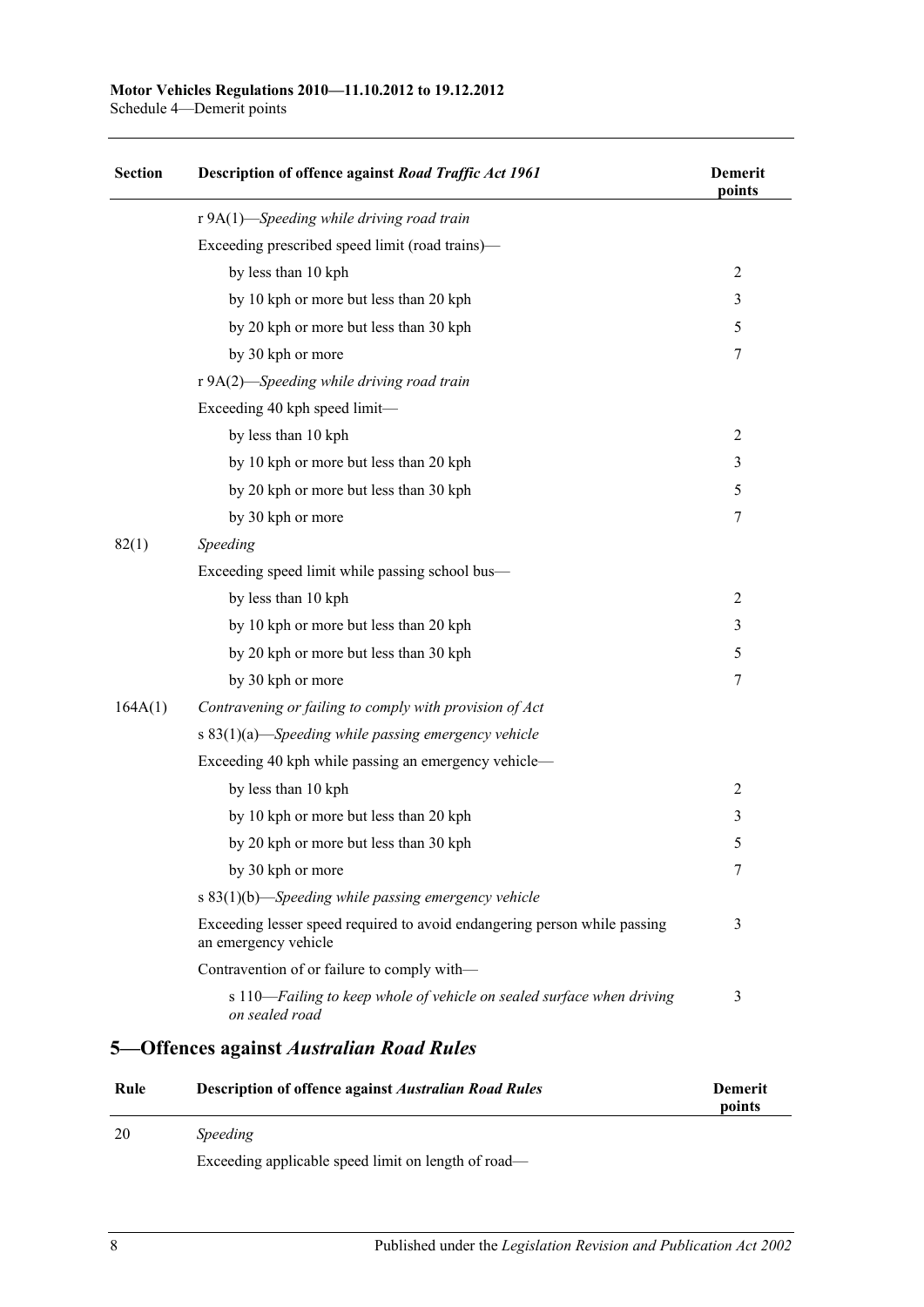| Rule    | Description of offence against Australian Road Rules                                                                             | <b>Demerit</b><br>points |
|---------|----------------------------------------------------------------------------------------------------------------------------------|--------------------------|
|         | by less than 10 kph                                                                                                              | $\overline{2}$           |
|         | by 10 kph or more but less than 20 kph                                                                                           | 3                        |
|         | by 20 kph or more but less than 30 kph                                                                                           | 5                        |
|         | by 30 kph or more                                                                                                                | 7                        |
| 28(1A)  | Failing to use slip lane when starting left turn on multi-lane road                                                              | 2                        |
| 28(2A)  | Bicycle rider starting left turn on multi-lane road from incorrect position in<br>bicycle storage area                           | $\overline{2}$           |
| 32(2A)  | Bicycle rider starting right turn on multi-lane road from incorrect position in<br>bicycle storage area                          | $\overline{2}$           |
| 46(4)   | Failing to stop giving left change of direction signal after turning left                                                        | 2                        |
| 48(4)   | Failing to stop giving right change of direction signal after turning right                                                      | $\overline{2}$           |
| 51      | Using direction indicator lights when not permitted                                                                              | $\overline{2}$           |
| 57(3)   | Failing to leave intersection showing yellow traffic light or arrow                                                              | 3                        |
| 60A(1)  | Proceeding through bicycle storage area before red traffic light                                                                 | 3                        |
| 60A(2)  | Proceeding through bicycle storage area before red traffic arrow                                                                 | 3                        |
| 61(5)   | Failing to leave intersection when traffic lights or arrows change to yellow or<br>red                                           | 3                        |
| 92(1)   | Failing to drive in direction indicated by traffic lane arrows                                                                   | 3                        |
| 95(1)   | Driving in emergency stopping lane                                                                                               | 3                        |
| 96(1)   | Stopping on area of road marked with keep clear marking                                                                          | 3                        |
| 97(1)   | Driving on length of road where "road access" sign applies                                                                       | 3                        |
| 98(1)   | Driving in wrong direction on length of road where "one-way" sign applies                                                        | 3                        |
| 99(1)   | Failing to drive to left of "keep left" sign                                                                                     | 3                        |
| 99(2)   | Failing to drive to right of "keep right" sign                                                                                   | 3                        |
| 100     | Driving past "no entry" sign                                                                                                     | 3                        |
| 101A(1) | Driving on safety ramp or arrester bed                                                                                           | 3                        |
| 102(1)  | Driving past "clearance" or "low clearance" sign                                                                                 | 3                        |
| 103(1)  | Driving past "bridge load limit (gross mass)" or "gross load limit"<br>sign—vehicle exceeding gross mass indicated by sign       | 3                        |
| 103(2)  | Driving past "bridge load limit (mass per axle group)" sign—vehicle axle<br>group carrying mass exceeding mass indicated by sign | 3                        |
| 104(1)  | Driving past "no trucks" sign—vehicle GVM exceeding permitted mass                                                               | 3                        |
| 104(2)  | Driving truck past "no trucks" sign—vehicle or combination exceeding<br>permitted length                                         | 3                        |
| 104(3)  | Driving truck past "no trucks" sign where no mass or length indicated                                                            | 3                        |
| 105     | Failing to enter area indicated by "trucks must enter" sign                                                                      | 3                        |
| 106(1)  | Driving bus past "no buses" sign—bus exceeding mass indicated by sign                                                            | 3                        |
| 106(2)  | Driving bus past "no buses" sign—bus exceeding length indicated by sign                                                          | 3                        |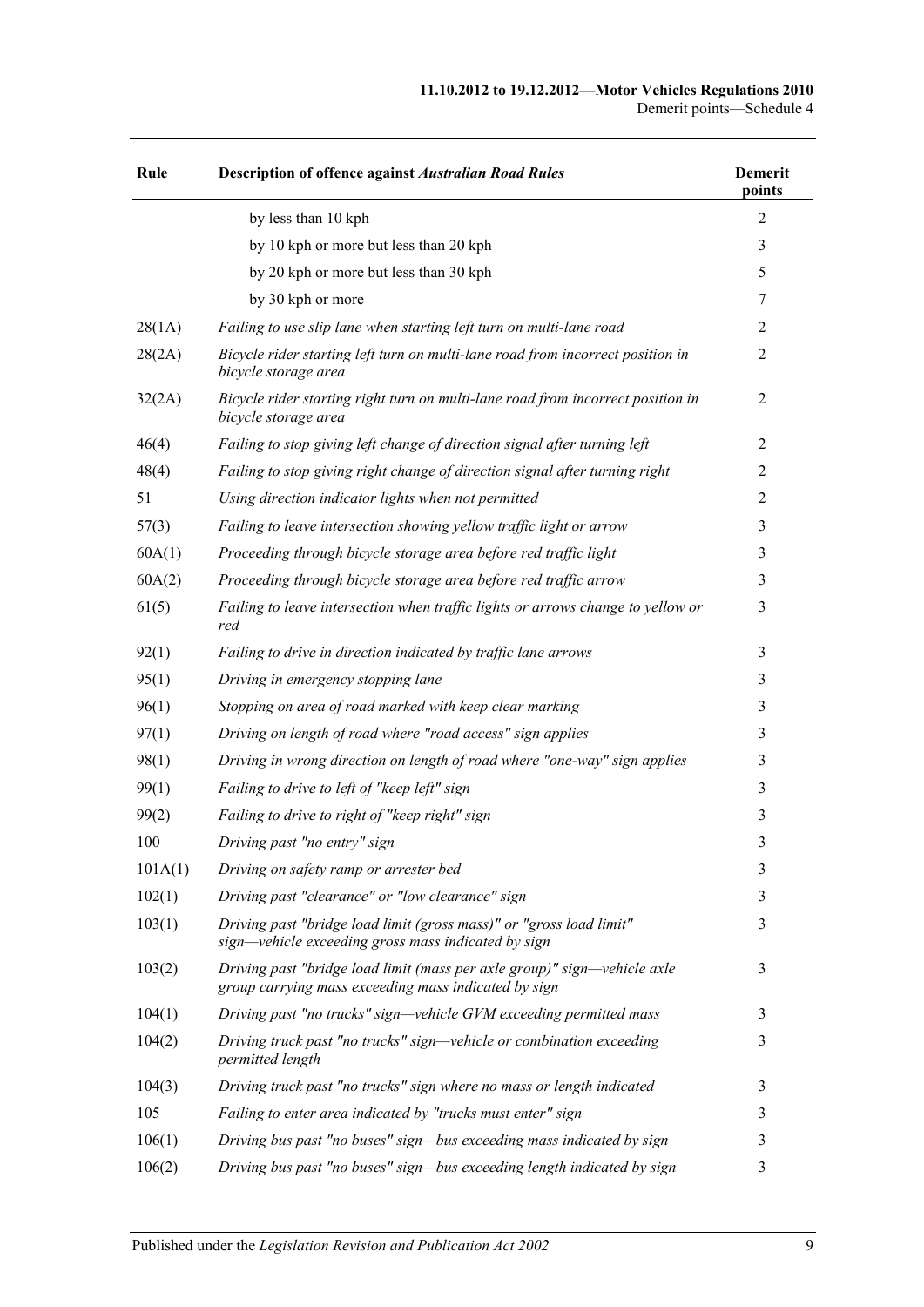Schedule 4—Demerit points

| Rule    | <b>Description of offence against Australian Road Rules</b>                                                                                                | <b>Demerit</b><br>points |
|---------|------------------------------------------------------------------------------------------------------------------------------------------------------------|--------------------------|
| 106(3)  | Driving bus past "no buses sign" where no mass or length indicated                                                                                         | 3                        |
| 107     | Failing to enter area indicated by "buses must enter" sign                                                                                                 | 3                        |
| 108(1)  | Failing to drive truck or bus in low gear on length of road where "trucks and<br>buses low gear" sign applies                                              | 3                        |
| 111(1)  | Failing to enter roundabout from multi-lane road or road with 2 or more lines<br>of traffic travelling in same direction correctly                         | 3                        |
| 116     | Failing to obey traffic lane arrows when driving in or leaving roundabout                                                                                  | 3                        |
| 118(2)  | Failing to stop left change of direction signal after leaving roundabout                                                                                   | $\overline{2}$           |
| 119     | Failing to give way by rider of bicycle or animal to vehicle leaving<br>roundabout                                                                         | 3                        |
| 124     | Failing to leave level crossing as soon as safe to do so                                                                                                   | 3                        |
| 128     | Entering blocked intersection                                                                                                                              | 3                        |
| 128A    | Entering blocked crossing                                                                                                                                  | 3                        |
| 132(2A) | Making U-turn across certain dividing lines                                                                                                                | 3                        |
| 136     | Driving in wrong direction on one-way service road                                                                                                         | $\overline{2}$           |
| 141(2)  | Bicycle rider overtaking to left of vehicle turning left                                                                                                   | 2                        |
| 145     | Increasing speed while being overtaken                                                                                                                     | $\overline{2}$           |
| 146(1)  | Failing to drive within single marked lane                                                                                                                 | 3                        |
| 146(2)  | Failing to drive within single line of traffic                                                                                                             | 3                        |
| 148A    | Failing to give way when diverging left or right within marked lane                                                                                        | 3                        |
| 151(1)  | Riding motor bike or bicycle alongside more than 1 other rider on non<br>multi-lane road                                                                   | 3                        |
| 151(2)  | Riding motor bike or bicycle alongside more than 1 other rider in marked<br>lane                                                                           | 3                        |
| 151(4)  | Riding motor bike or bicycle more than 1.5 m from another rider                                                                                            | 3                        |
| 155A(1) | Driving in tramway                                                                                                                                         | 3                        |
| 247A(1) | Bicycle rider failing to enter bicycle storage area correctly at intersection<br>with red traffic light or arrow                                           | $\overline{2}$           |
| 247B(1) | Bicycle rider failing to give way when entering bicycle storage area                                                                                       | 3                        |
| 247B(2) | Bicycle rider in bicycle storage area on multi-lane road failing to give way to<br>motor vehicles in certain lanes when traffic lights are green or yellow | 3                        |
| 260(1)  | Failing to stop bicycle for red bicycle crossing light                                                                                                     | 3                        |
| 260(2)  | Proceeding after stopping for red bicycle crossing light-proceeding before<br>light changes etc                                                            | 3                        |
| 261(1)  | Failing to stop bicycle for yellow bicycle crossing light                                                                                                  | 3                        |
| 262(1)  | Bicycle rider proceeding when bicycle crossing lights change-failing to<br>cross in accordance with rule                                                   | 3                        |
| 265(1)  | Failing to wear seatbelt, and be seated, in accordance with rule-passenger<br>16 years old, or older                                                       | 3                        |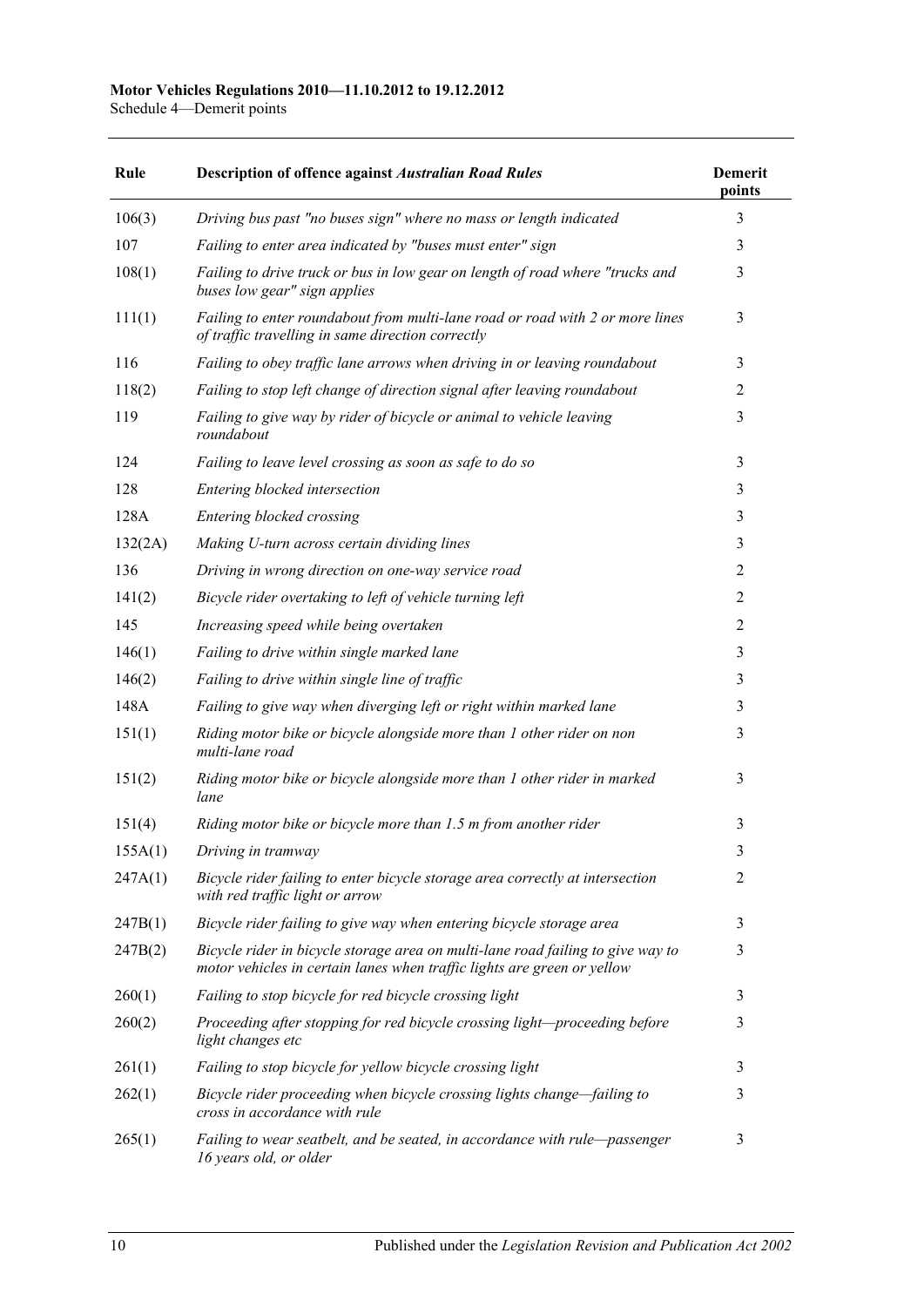| Rule    | <b>Description of offence against Australian Road Rules</b>                                                                                   | <b>Demerit</b><br>points |
|---------|-----------------------------------------------------------------------------------------------------------------------------------------------|--------------------------|
| 265(3)  | Failing to ensure passengers 16 years old or older are wearing seatbelts, and<br>are seated, in accordance with rule-                         |                          |
|         | failure in relation to 1 such passenger                                                                                                       | 3                        |
|         | failure in relation to more than 1 such passenger                                                                                             | 5                        |
| 266(1)  | Failing to ensure passengers under 16 years old are restrained and seated in<br>accordance with rule-                                         |                          |
|         | driver who is a person referred to in section $98BI(1)(a)(i)$ or (ii) of the<br>Motor Vehicles Act 1959                                       | see clause 2             |
|         | all other drivers-                                                                                                                            |                          |
|         | (a)<br>failure in relation to 1 such passenger                                                                                                | 3                        |
|         | (b)<br>failure in relation to more than 1 such passenger                                                                                      | 5                        |
| 268(1)  | Travelling in or on part of motor vehicle not designed primarily for carriage<br>of passengers or goods                                       | 3                        |
| 268(2)  | Travelling in or on part of motor vehicle designed primarily for carriage of<br>goods unless enclosed and seatbelt fitted                     | 3                        |
| 268(3)  | Travelling in or on motor vehicle with part of body outside window or door                                                                    | 3                        |
| 268(4)  | Driving motor vehicle with part of passenger's body outside window or door                                                                    | 3                        |
| 268(4A) | Driving motor vehicle with passenger in or on part of vehicle not designed<br>primarily for carriage of passengers or goods                   | 3                        |
| 268(4B) | Driving motor vehicle with passenger in or on part of vehicle designed<br>primarily for carriage of goods unless enclosed and seatbelt fitted | 3                        |
| 269(3)  | Creating hazard by opening door of vehicle, leaving door open etc                                                                             | 3                        |
| 270(2)  | Passenger on motor bike failing to wear helmet                                                                                                | 3                        |
| 274     | Failing to stop for red T light-tram driver                                                                                                   | 3                        |
| 275     | Failing to stop for yellow T light-tram driver                                                                                                | 3                        |
| 277     | Proceeding after stopping for red or yellow T light-tram driver                                                                               | 3                        |
| 279(2)  | Proceeding when white T light or white traffic arrow no longer<br>showing—tram driver proceeding before entering intersection                 | $\mathfrak{Z}$           |
| 279(3)  | Proceeding when white T light or white traffic arrow no longer<br>showing-tram driver failing to leave intersection                           | 3                        |
| 287(1)  | Driver involved in crash failing to give required particulars                                                                                 | 3                        |
| 288(1)  | Driving on path                                                                                                                               | 3                        |
| 289(1)  | Driving on nature strip                                                                                                                       | 3                        |
| 292     | Driving or towing vehicle carrying insecure or overhanging load                                                                               | 3                        |
| 298     | Driving motor vehicle towing trailer with person in trailer                                                                                   | 3                        |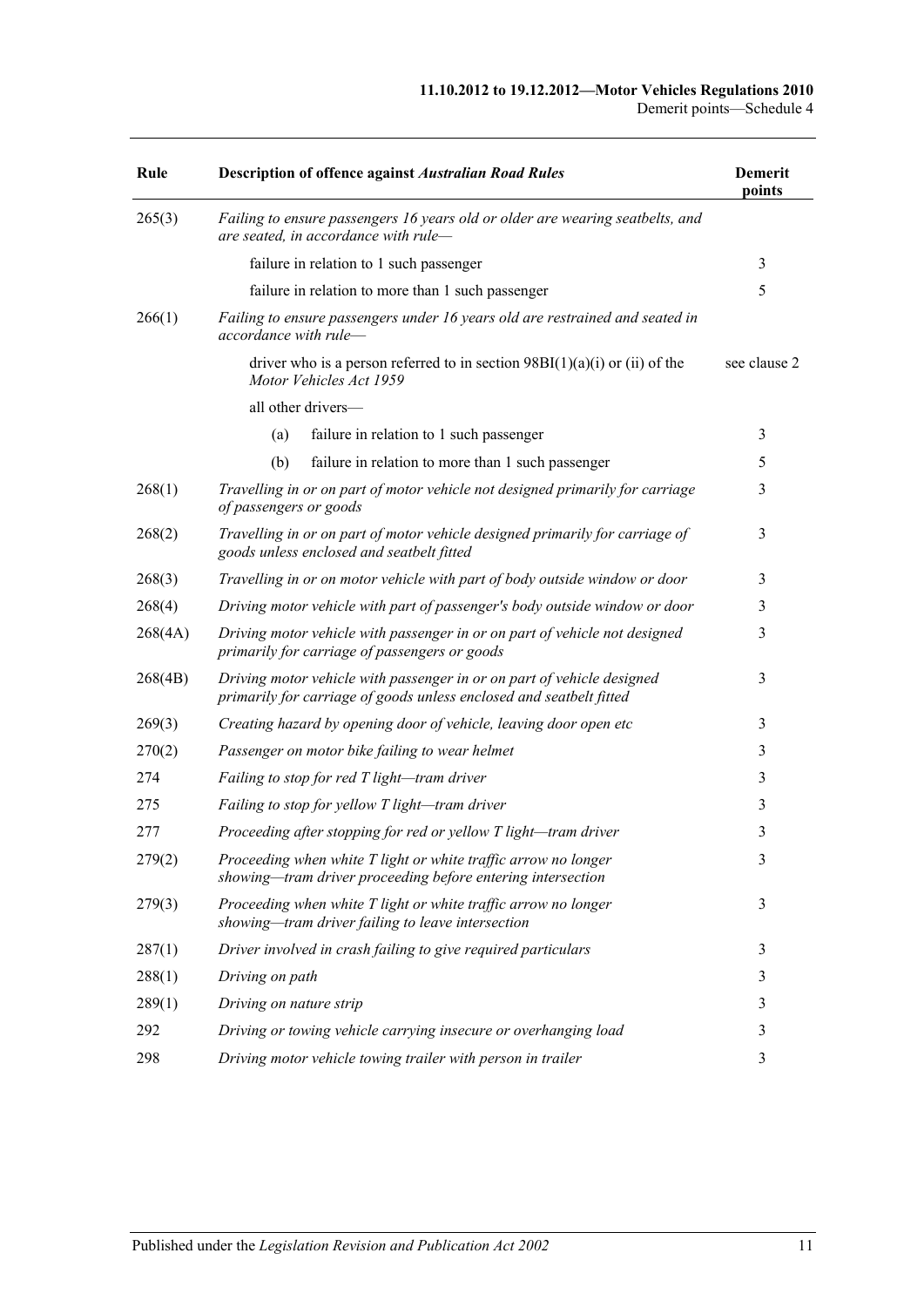## **6—Offences against** *Road Traffic (Road Rules—Ancillary and Miscellaneous Provisions) Regulations 1999*

|       | Regulation Description of offence against Road Traffic (Road Rules—Ancillary and<br><b>Miscellaneous Provisions) Regulations 1999</b> | <b>Demerit</b><br>points |
|-------|---------------------------------------------------------------------------------------------------------------------------------------|--------------------------|
| 9A(1) | Speeding while driving road train                                                                                                     |                          |
|       | Exceeding prescribed speed limit (road trains)—                                                                                       |                          |
|       | by less than 10 kph                                                                                                                   | $\overline{2}$           |
|       | by 10 kph or more but less than 20 kph                                                                                                | 3                        |
|       | by 20 kph or more but less than 30 kph                                                                                                | 5                        |
|       | by 30 kph or more                                                                                                                     | 7                        |
| 9A(2) | Speeding while driving road train                                                                                                     |                          |
|       | Exceeding 40 kph speed limit—                                                                                                         |                          |
|       | by less than 10 kph                                                                                                                   | 2                        |
|       | by 10 kph or more but less than 20 kph                                                                                                | 3                        |
|       | by 20 kph or more but less than 30 kph                                                                                                | 5                        |
|       | by 30 kph or more                                                                                                                     | 7                        |
| 33(1) | Learner or P1 driver using mobile phone while driving vehicle                                                                         | 3                        |

### **7—Offences against** *Motor Vehicles Act 1959*

| <b>Section</b> | Description of offence against Motor Vehicles Act 1959                                                                                                   | Demerit<br>points |
|----------------|----------------------------------------------------------------------------------------------------------------------------------------------------------|-------------------|
| 75A(15)(a)     | Holder of learner's permit driving motor bike on road while no L plate<br>affixed to bike in accordance with regulations                                 |                   |
| 75A(15)(b)     | Holder of learner's permit driving motor vehicle (other than motor bike) on<br>road while L plates not affixed to vehicle in accordance with regulations |                   |
|                | no L plates affixed to vehicle in accordance with regulations                                                                                            |                   |
| 81A(15)(a)     | Holder of P1 licence driving motor bike on road while no P plate affixed to<br>bike in accordance with regulations                                       | 2                 |
| 81A(15)(b)     | Holder of P1 licence driving motor vehicle (other than motor bike) on road<br>while P plates not affixed to vehicle in accordance with regulations       |                   |
|                | no P plates affixed to vehicle in accordance with regulations                                                                                            | 2                 |
| 81A(16)        | Holder of P1 or P2 licence under the age of 25 years driving high powered<br>vehicle                                                                     | 3                 |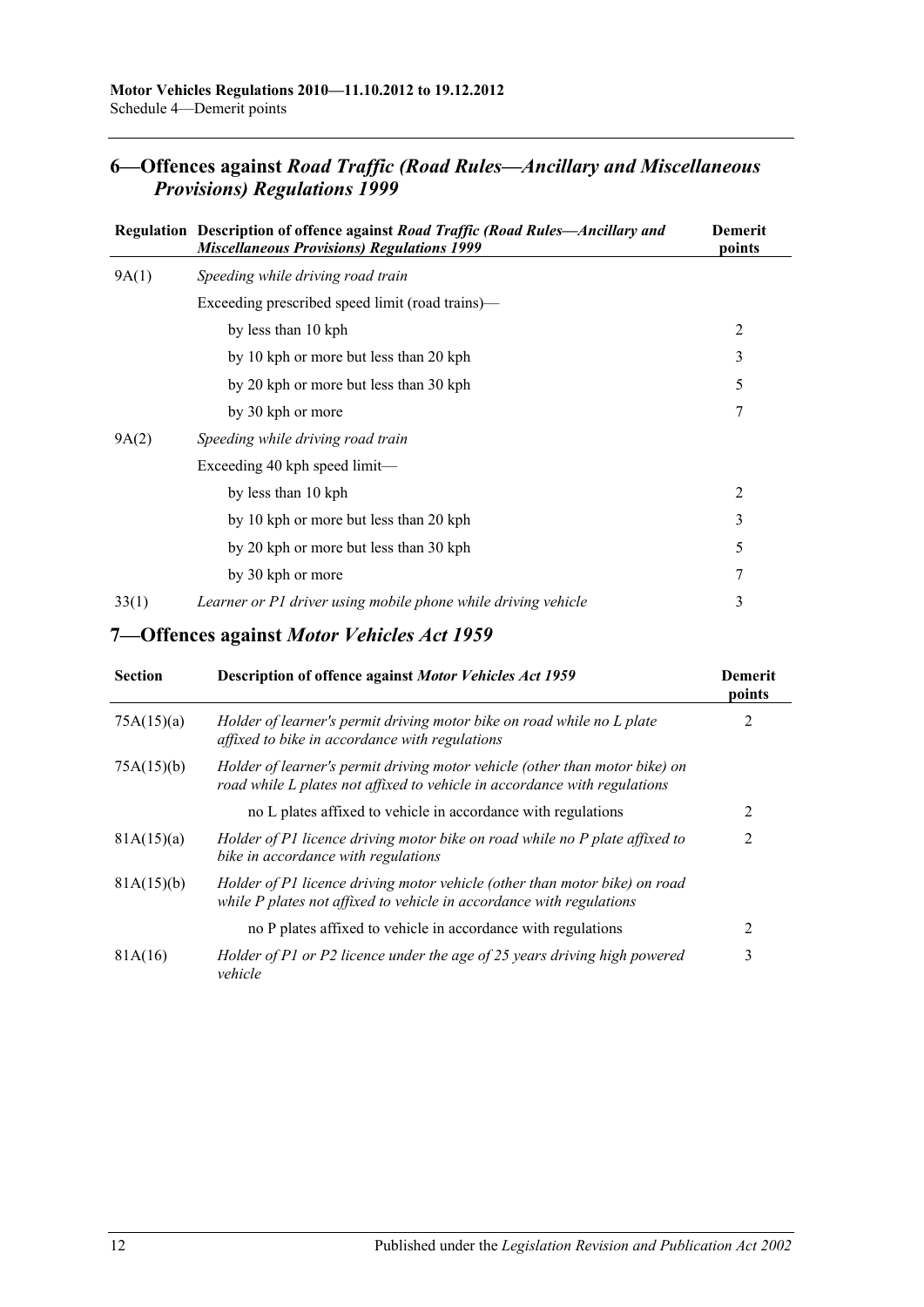# **Schedule 5—Expiation fees**

## **1—Offences against** *Motor Vehicles Act 1959*

| <b>Section</b> | Description of offence against Motor Vehicles Act 1959                                                                                                                                                                                          | Fee   |
|----------------|-------------------------------------------------------------------------------------------------------------------------------------------------------------------------------------------------------------------------------------------------|-------|
| 9(1)           | Driving unregistered motor vehicle on road or causing unregistered<br>motor vehicle to stand on road                                                                                                                                            | \$325 |
| 9(3)           | Being owner of unregistered motor vehicle driven or found standing on<br>road                                                                                                                                                                   | \$325 |
| 16(9)          | Driving motor vehicle without carrying permit under section 16 of Act                                                                                                                                                                           | \$119 |
| 16(11)         | Contravening condition of permit under section 16 of Act                                                                                                                                                                                        | \$99  |
| 43A(3)         | Causing or permitting unregistered heavy vehicle to be driven on road                                                                                                                                                                           | \$325 |
| 43A(7)         | Failing to carry temporary configuration certificate in vehicle or to<br>produce it for inspection by police officer or authorised officer                                                                                                      | \$49  |
| 47(1)          | Driving, or causing to stand, motor vehicle not bearing number plates                                                                                                                                                                           | \$601 |
| 47(1a)         | Being registered owner or registered operator of motor vehicle driven,<br>or caused to stand, in contravention of section $47(1)$ of Act                                                                                                        | \$601 |
| 47A(7)         | Driving motor vehicle to which is attached number plates in respect of<br>which a declaration under section $47A(2)$ of Act has been made without<br>relevant agreement under section $47A(4)$                                                  |       |
| 47B(2)         | Selling or supplying number plates without approval of Minister                                                                                                                                                                                 | \$601 |
| 47C(3)         | Failing to comply with direction of Registrar under section $47C(2)$ of<br>Act to return number plates                                                                                                                                          |       |
| 47D(1)(a)      | Driving, or causing to stand, motor vehicle to which is attached number<br>plate bearing number other than number allotted to vehicle                                                                                                           | \$601 |
| 47D(1)(b)      | Driving, or causing to stand, motor vehicle to which is attached number<br>plate altered, defaced, mutilated or added to                                                                                                                        | \$601 |
| 47D(1)(c)      | Driving, or causing to stand, motor vehicle to which is attached<br>colourable imitation of number plate                                                                                                                                        | \$601 |
| 47D(1)(d)      | Without lawful excuse, having in possession number plate or article<br>resembling number plate                                                                                                                                                  | \$601 |
| 47D(2)         | Being registered owner or registered operator of motor vehicle driven,<br>or caused to stand, in contravention of section $47D(1)(a)$ , (b) or (c) of<br>Act                                                                                    | \$601 |
| 48(3)          | Driving, or causing to stand, registered heavy vehicle not carrying<br>registration label (or amended registration label) issued for vehicle or<br>carrying registration label not in conformity with section 48 of Act or<br>these regulations | \$119 |
| 48(3a)         | Being registered owner or registered operator of heavy vehicle driven,<br>or caused to stand, in contravention of section $48(3)$ of Act                                                                                                        |       |
| 53(1)(a)       | Driving, or causing to stand, motor vehicle on which is affixed<br>registration label, or in which is carried permit, no longer in force or<br>issued in respect of another vehicle                                                             | \$116 |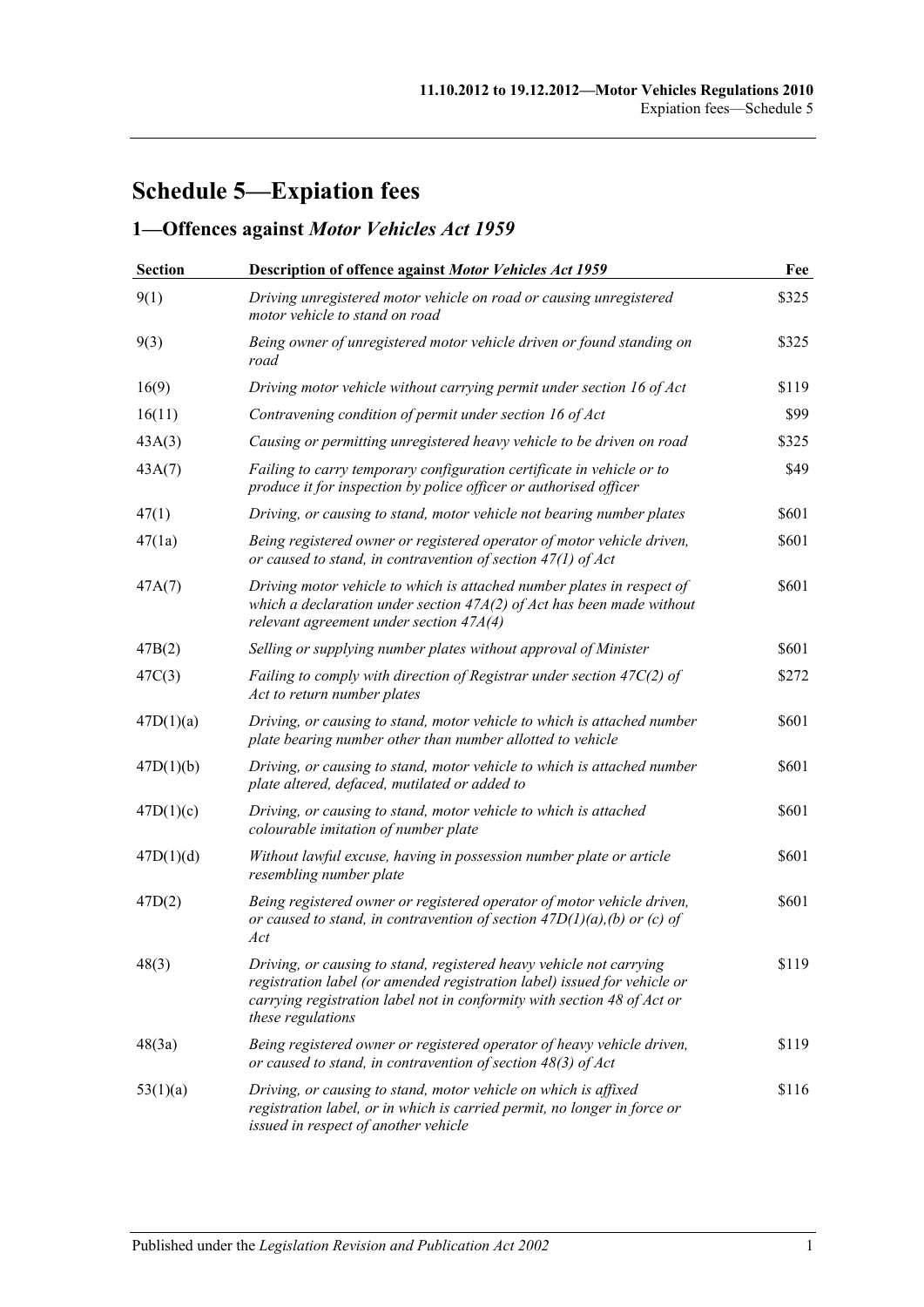Schedule 5—Expiation fees

| <b>Section</b> | Description of offence against Motor Vehicles Act 1959                                                                                                                                                                                                  | Fee   |
|----------------|---------------------------------------------------------------------------------------------------------------------------------------------------------------------------------------------------------------------------------------------------------|-------|
| 53(1)(b)       | Driving, or causing to stand, motor vehicle on which is affixed<br>registration label, or in which is carried permit, that has been altered,<br>defaced, mutilated or added to                                                                          | \$116 |
| 53(1)(c)       | Driving, or causing to stand, motor vehicle on which is affixed<br>colourable imitation of registration label or in which is carried<br>colourable imitation of permit                                                                                  | \$116 |
| 53(1)(d)       | Without lawful excuse, having in possession registration label, permit or<br>article resembling registration label or permit                                                                                                                            | \$116 |
| 53(1a)         | Being registered owner or registered operator of motor vehicle driven,<br>or caused to stand, in contravention of section $53(1)(a)$ , (b) or (c) of Act                                                                                                | \$116 |
| 56             | Failing to comply with requirements of section on transfer of ownership<br>of motor vehicle-                                                                                                                                                            |       |
|                | failing to lodge notice of transfer of ownership of motor vehicle<br>within 14 days after transfer in accordance with section $56(b)(ii)$<br>where application for cancellation of registration has not been made<br>in accordance with section $56(a)$ | \$227 |
| 66(2)          | If motor vehicle to which trade plates are affixed is driven other than for<br>a prescribed purpose stated in application for issue of the plates, being<br>driver or person to whom plates were issued                                                 | \$116 |
| 71B(2)         | Failure by person to whom replacement number plate, trade plate or<br>prescribed document or duplicate registration label issued to return<br>found or recovered original plate, document or label to Registrar                                         | \$116 |
| 72A(2)         | Acting as qualified supervising driver while having prescribed<br>concentration of alcohol in blood or prescribed drug in oral fluid or<br>blood                                                                                                        | \$236 |
| 74(1)          | Driving motor vehicle without currently holding appropriate licence or<br>learner's permit                                                                                                                                                              | \$413 |
| 75A(14)        | Contravening condition of learner's permit                                                                                                                                                                                                              | \$317 |
| 75A(15)(a)     | Holder of learner's permit driving motor bike on road while no L plate<br>affixed to bike in accordance with regulations                                                                                                                                | \$317 |
| 75A(15)(b)     | Holder of learner's permit driving motor vehicle (other than motor bike)<br>on road while L plates not affixed to vehicle in accordance with<br>regulations—                                                                                            |       |
|                | only 1 L plate affixed to vehicle in accordance with regulations                                                                                                                                                                                        | \$185 |
|                | no L plates affixed to vehicle in accordance with regulations                                                                                                                                                                                           | \$317 |
| 81(4)          | Contravening condition endorsed on licence or permit under section 81<br>of Act                                                                                                                                                                         | \$317 |
| 81A(13)        | Contravening condition of provisional licence                                                                                                                                                                                                           | \$317 |
| 81A(15)(a)     | Holder of P1 licence driving motor bike on road while no P plate affixed<br>to bike in accordance with regulations                                                                                                                                      | \$317 |
| 81A(15)(b)     | Holder of P1 licence driving motor vehicle (other than motor bike) on<br>road while P plates not affixed to vehicle in accordance with<br>regulations-                                                                                                  |       |
|                | only 1 P plate affixed to vehicle in accordance with regulations                                                                                                                                                                                        | \$185 |
|                | no P plates affixed to vehicle in accordance with regulations                                                                                                                                                                                           | \$317 |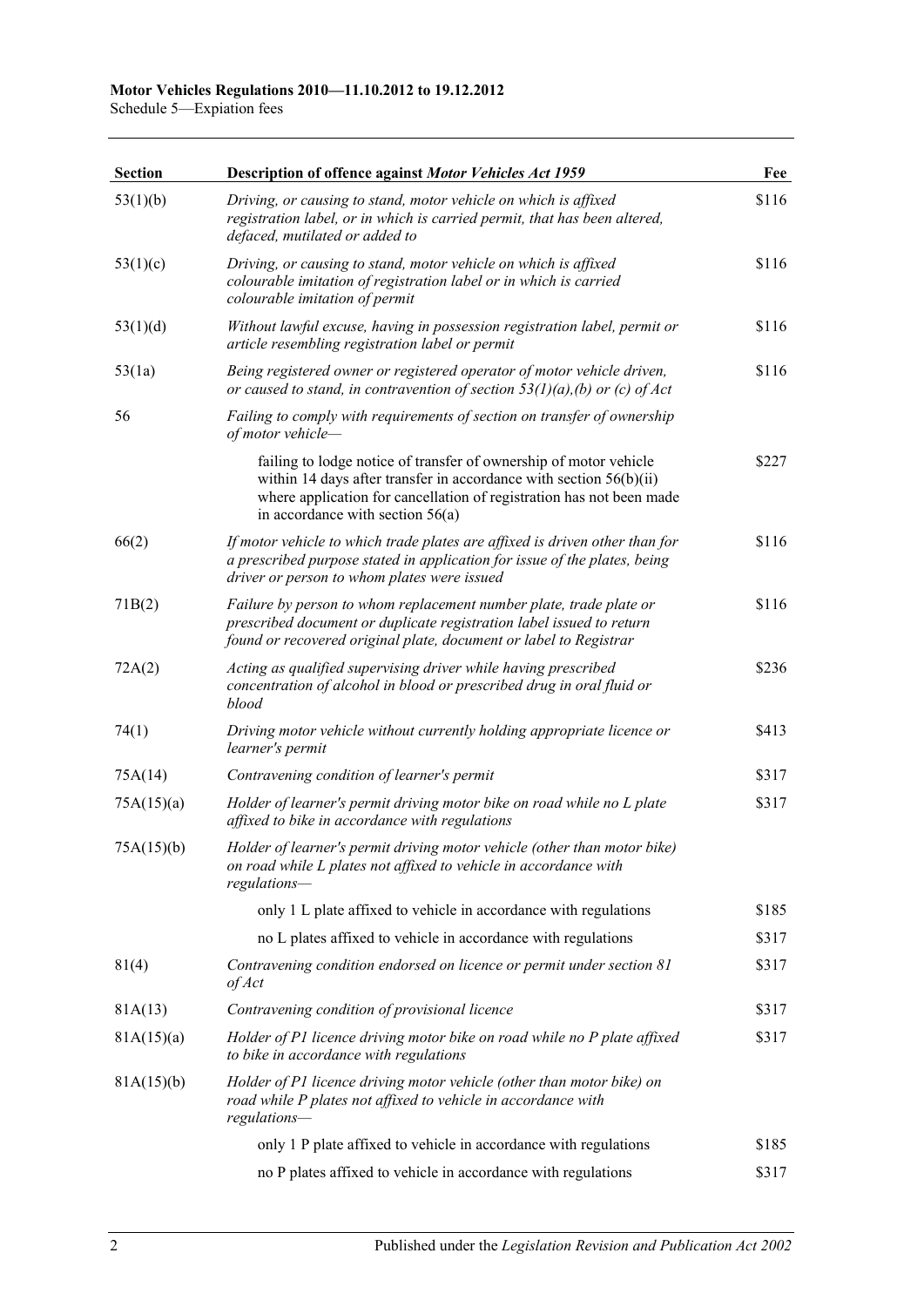#### **11.10.2012 to 19.12.2012—Motor Vehicles Regulations 2010** Expiation fees—Schedule 5

| Section  | Description of offence against Motor Vehicles Act 1959                                                                                                                                  | Fee                             |
|----------|-----------------------------------------------------------------------------------------------------------------------------------------------------------------------------------------|---------------------------------|
| 81A(16)  | Holder of P1 or P2 licence under the age of 25 years driving a high<br>powered vehicle                                                                                                  | \$317                           |
| 81AB(5)  | Contravening condition of probationary licence                                                                                                                                          | \$317                           |
| 81B(3)   | Failing to comply with requirement made by Registrar                                                                                                                                    |                                 |
|          | failure to attend lecture                                                                                                                                                               | \$101                           |
| 96(1)    | Failing to produce licence or learner's permit on request of police<br>officer                                                                                                          | \$170                           |
| 97A(3)   | Failing to carry or produce licence while driving under section 97A of<br>Act                                                                                                           | \$170                           |
| 98AAA(1) | Failing to carry or produce licence while driving heavy vehicle                                                                                                                         | \$170                           |
| 98AAB    | Failing to carry or produce probationary licence, provisional licence or<br>learner's permit while driving                                                                              | \$170                           |
| 102(1)   | Driving uninsured motor vehicle on road or causing uninsured motor<br>vehicle to stand on road                                                                                          | \$601                           |
| 102(2)   | Being owner of uninsured motor vehicle driven or found standing on<br>road                                                                                                              | \$601                           |
| 136(1)   | Failing to notify Registrar of change of name or residence of natural<br>person who is registered owner or registered operator of motor vehicle<br>or holds licence or learner's permit | \$167                           |
| 136(2)   | Failing to notify Registrar of change of name or principal place of<br>business of natural person who holds trade plates                                                                | \$167                           |
| 136(2a)  | Failing to notify Registrar of change of principal place of business of<br>body corporate that is registered owner or registered operator of motor<br>vehicle or holds trade plates     | \$167                           |
| 136(2b)  | Failing to notify Registrar of change of garage address of motor vehicle                                                                                                                | \$167                           |
| 136(2c)  | Failing to notify Registrar of change of registered operator of motor<br>vehicle                                                                                                        | \$167                           |
| 136(2d)  | Failing to notify Registrar of change of postal address                                                                                                                                 | \$167                           |
| 143(1)   | Causing or permitting another person to do or omit to do anything in<br>contravention of Act or regulations                                                                             |                                 |
|          | causing or permitting commission of expiable offence                                                                                                                                    | the expiation<br>fee prescribed |

## **2—Offences against these regulations**

| Regulation | Description of offence against these regulations                                                                | Fee   |
|------------|-----------------------------------------------------------------------------------------------------------------|-------|
| 36(1)      | Driving motor vehicle on road while number plate or trade plate<br>obscured or distorted by device or substance | \$413 |
| 36(4)      | Driving motor vehicle on road while number plate on bike rack<br>obscured or distorted by device or substance   | \$413 |
| 55E        | Failing to carry or produce certificate of exemption while driving a high<br>powered vehicle                    | \$185 |

for the expiable offence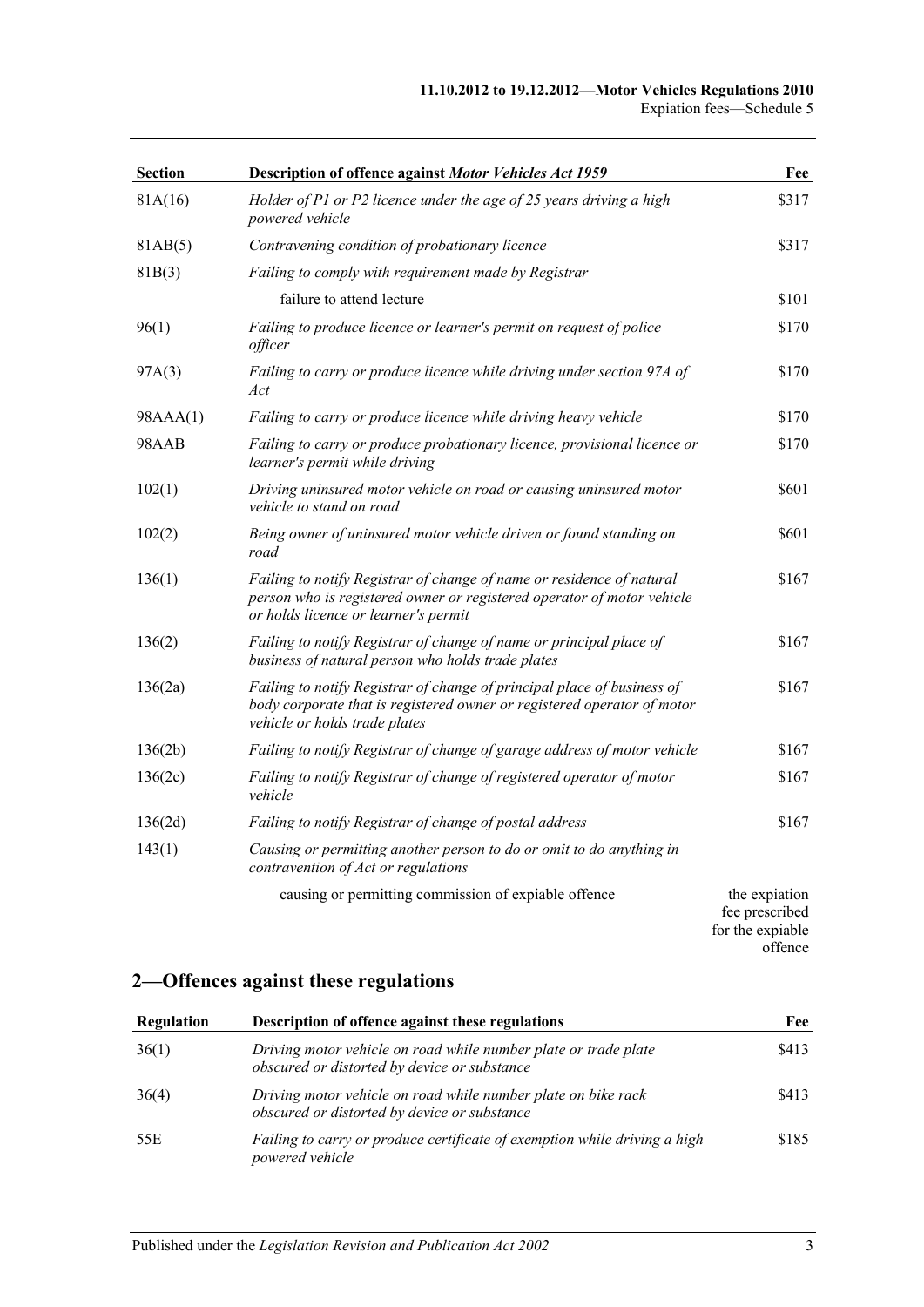Schedule 5—Expiation fees

| <b>Regulation</b> | Description of offence against these regulations                                                                            | Fee   |
|-------------------|-----------------------------------------------------------------------------------------------------------------------------|-------|
| 74(7)             | Contravening or failing to comply with requirements of regulation<br>concerning written-off vehicle notices or notification |       |
|                   | alleged offence not committed in the course of a trade or business                                                          | \$275 |
| 75(1)             | Driving written-off vehicle to or from place other than place specified in<br>regulation                                    |       |
|                   | alleged offence not committed in the course of a trade or business                                                          | 8275  |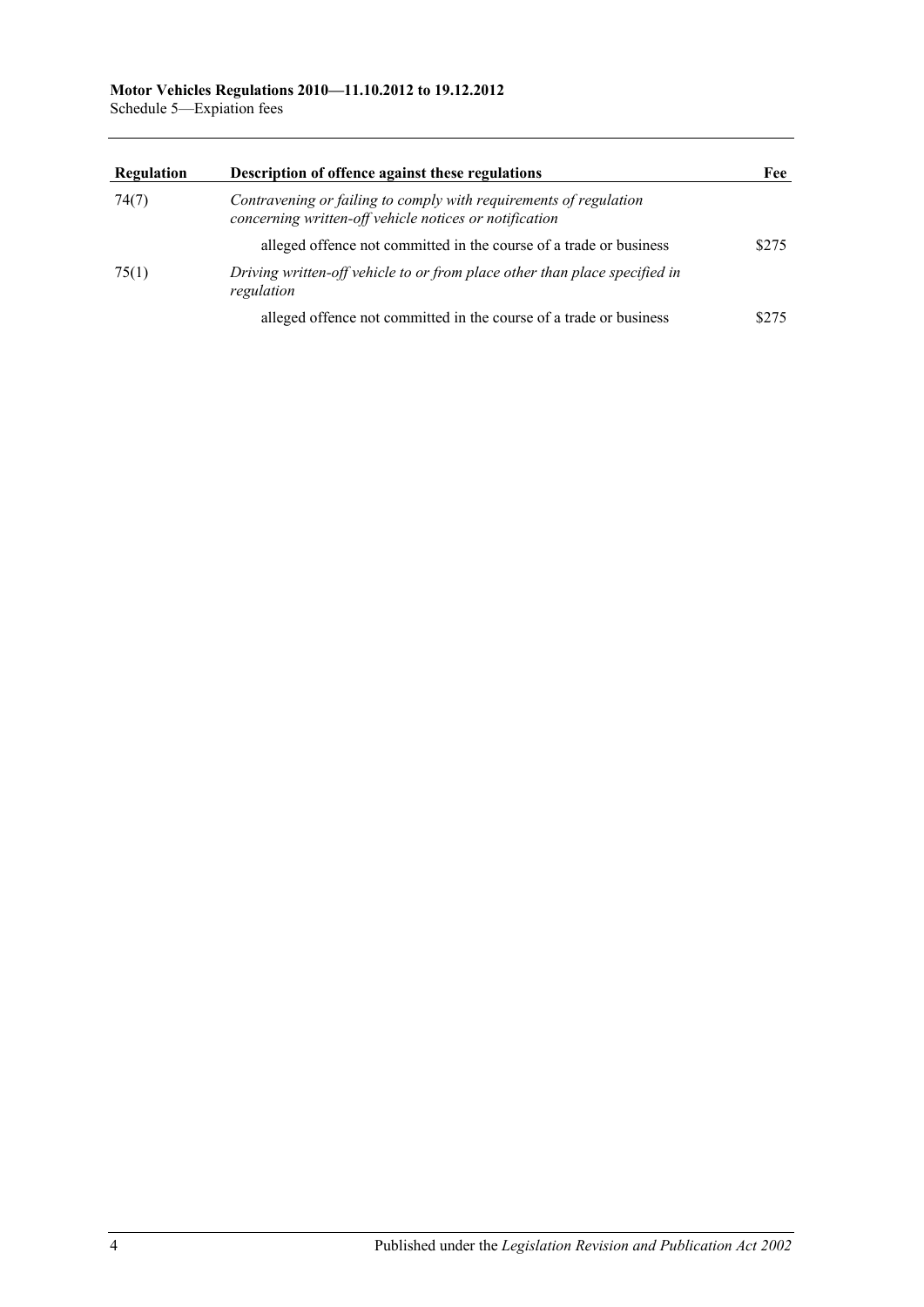# **Schedule 6—Transitional provisions Part 2—Transitional provisions**

### **2—Transitional provision relating to licence classifications**

(1) A licence in force immediately before 1 November 1998 that is endorsed with 1 or more of the classifications set out in column 1 of the table below will be taken for all purposes to be a licence endorsed with the corresponding classification or classifications appearing opposite in column 2.

| 1-Old classification       | 2-Corresponding new classification |
|----------------------------|------------------------------------|
| CAR                        | $\mathbf C$                        |
| $\mathop{\rm LT}\nolimits$ | MR                                 |
| HT                         | HR                                 |
| $\rm LA$                   | HC                                 |
| ${\rm HA}$                 | $\rm HC$                           |
| $\mathbf{DA}$              | $\rm MC$                           |
| RT                         | $\rm MC$                           |
| <b>BIKE-DATE</b>           | <b>R-DATE</b>                      |
| <b>BIKE</b>                | $\mathbf R$                        |
| ${\bf SB}$                 | LR                                 |
| $\rm LB$                   | MR                                 |
| $\rm HB$                   | HR                                 |
| $\mathbf{A}\mathbf{B}$     | HR                                 |

- <span id="page-102-0"></span>(2) The Registrar is required to remove each endorsement on a licence in force immediately before 1 November 1998 relating to any of the classifications set out in column 1 of the table above and to substitute, in each case, the appropriate endorsement relating to the corresponding new classification as set out in column 2 of that table.
- (3) The Registrar may comply with the obligation imposed by [subclause](#page-102-0) (2) over such period of time as the Registrar considers practicable.

### **3—Transitional provision relating to licence conditions**

(1) A licence or learner's permit in force immediately before 1 November 1998 that is endorsed with 1 or more of the conditions set out in column 1 of the table below will be taken for all purposes to be a licence or learner's permit endorsed with the corresponding condition or conditions appearing opposite in column 2.

| 1—Old condition | 2—Corresponding new condition |
|-----------------|-------------------------------|
| -B              | A                             |
| C               |                               |
| $\mathbf{F}$    |                               |
| G               |                               |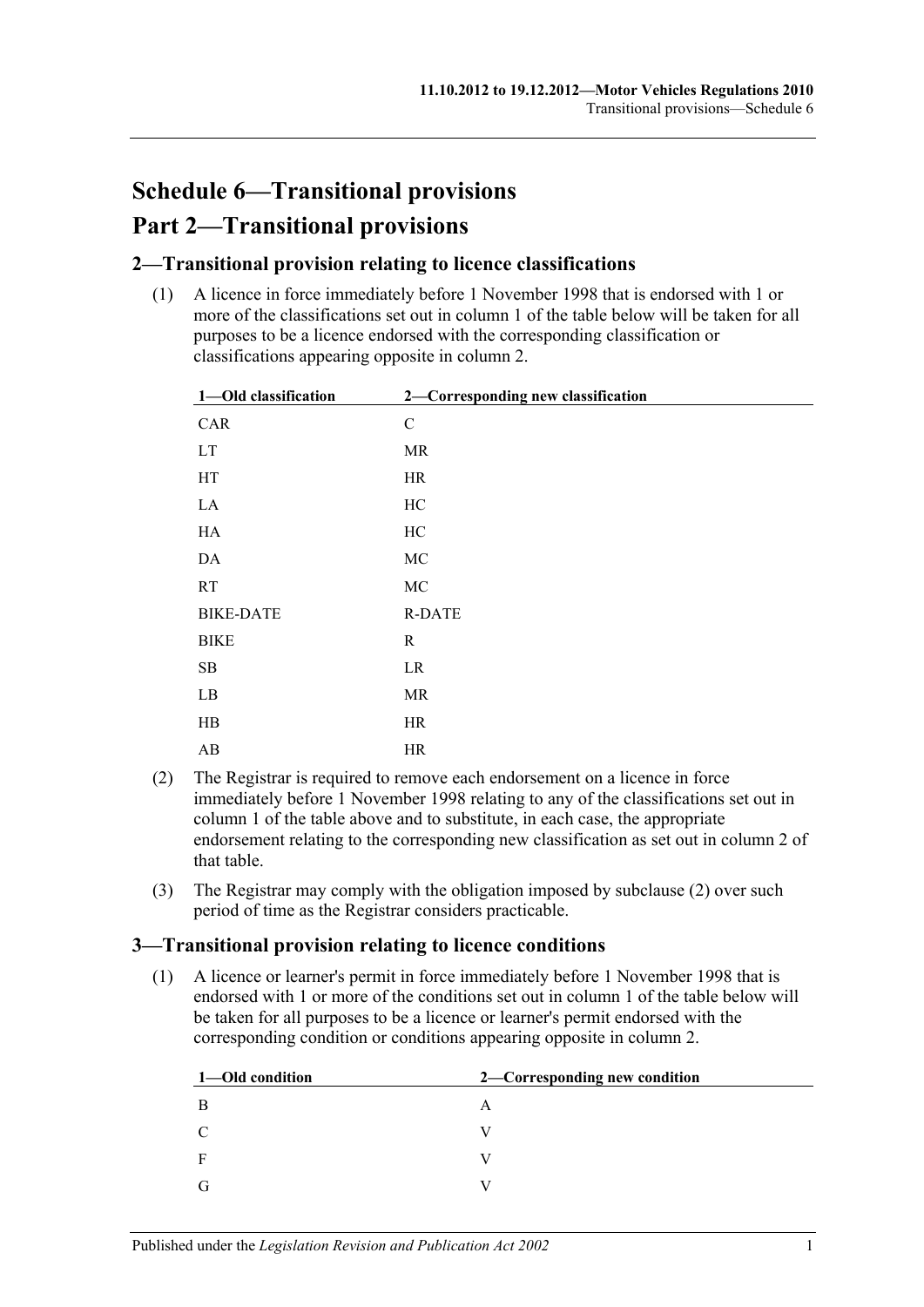| 1-Old condition | 2-Corresponding new condition |
|-----------------|-------------------------------|
| K               | V                             |
| M               | X                             |
| P               | No new condition              |
| Q               | X                             |
| S               | S                             |
| T               | T                             |
| V               | T                             |
| W               | B                             |
| Z               | Y                             |

- <span id="page-103-0"></span>(2) The Registrar is required to remove each endorsement on a licence or learner's permit in force immediately before 1 November 1998 relating to any of the conditions set out in column 1 of the table above and to substitute, in each case, the appropriate endorsement relating to the corresponding new condition as set out in column 2 of that table.
- (3) The Registrar may comply with the obligation imposed by [subclause](#page-103-0) (2) over such period of time as the Registrar considers practicable.

### <span id="page-103-1"></span>**4—Transitional provisions relating to certain licences**

- (1) A person who, immediately before 14 November 2005, was the holder of a driver's licence endorsed with the classification R-DATE is authorised, while the holder of that licence, to drive—
	- (a) a motor bike or motor trike that has an engine capacity not exceeding 250 millilitres; or
	- (b) a motor bike or motor trike that—
		- (i) has an engine capacity not exceeding 660 millilitres and a power to weight ratio not exceeding 150 kilowatts per tonne; and
		- (ii) is of a kind approved from time to time by the Registrar by notice in the Gazette.
- (2) A person who, immediately before 14 November 2005, was the holder of a learner's permit endorsed with the letters "R-DATE" is authorised, while the holder of a driver's licence endorsed with the classification R-DATE, to drive a motor bike or motor trike of a kind referred to in [subclause](#page-103-1) (1).
- (3) A person who, immediately before 14 November 2005, was the holder of a driver's licence subject to a condition endorsed on the licence with the letter "E", is authorised, while the holder of that licence, to drive a motor bike or motor trike of a kind referred to in [subclause](#page-103-1) (1).
- (4) A person who, immediately before 14 November 2005, was the holder of a learner's permit endorsed with the letters "R-DATE", is authorised, while the holder of that permit, to drive a motor bike or motor trike of a kind referred to in [subclause](#page-103-1) (1).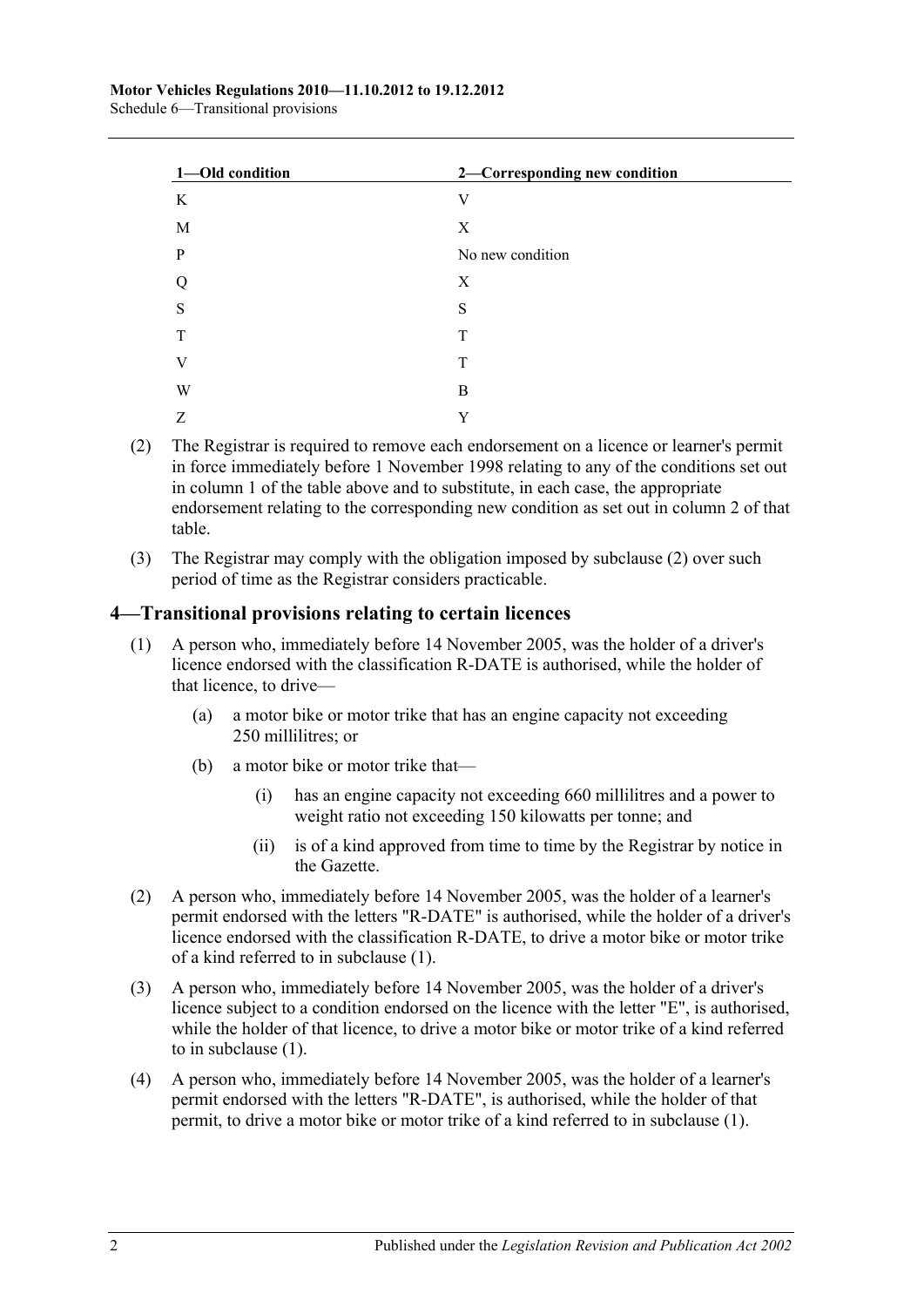## **Legislative history**

### **Notes**

• This version is comprised of the following:

| 1.7.2011   |
|------------|
| 1.7.2012   |
| 1.8.2011   |
| 11.10.2012 |
| 10.6.2010  |
| 14.7.2011  |
| 1.9.2012   |
| 31.5.2012  |
| 30.1.2012  |
| 31.5.2012  |
| 10.6.2010  |
| 10.6.2010  |
| 1.9.2012   |
| 1.7.2012   |
| 14.7.2011  |
|            |

- Please note—References in the legislation to other legislation or instruments or to titles of bodies or offices are not automatically updated as part of the program for the revision and publication of legislation and therefore may be obsolete.
- Earlier versions of these regulations (historical versions) are listed at the end of the legislative history.
- For further information relating to the Act and subordinate legislation made under the Act see the Index of South Australian Statutes or www.legislation.sa.gov.au.

## **Legislation revoked by principal regulations**

The *Motor Vehicles Regulations 2010* revoked the following:

*Motor Vehicles Regulations 1996*

## **Principal regulations and variations**

| Reference                                            | Commencement                                                                                                  |
|------------------------------------------------------|---------------------------------------------------------------------------------------------------------------|
| Gazette 6.5.2010 p1727                               | 15.5.2010 except Sch 4 cl 5 item relating to<br>r 265(3) of Australian Road Rules-1.7.2010:<br>r <sub>2</sub> |
| Gazette 10.6.2010 p2786                              | $1.7.2010:$ r 2                                                                                               |
| Gazette 10.6.2010 p2823                              | $10.6.2010$ : r 2                                                                                             |
| Gazette 17.6.2010 p3098                              | $1.7.2010$ : r 2                                                                                              |
| Year No<br>2010 30<br>2010 92<br>2010 94<br>2010 151 |                                                                                                               |

New entries appear in bold.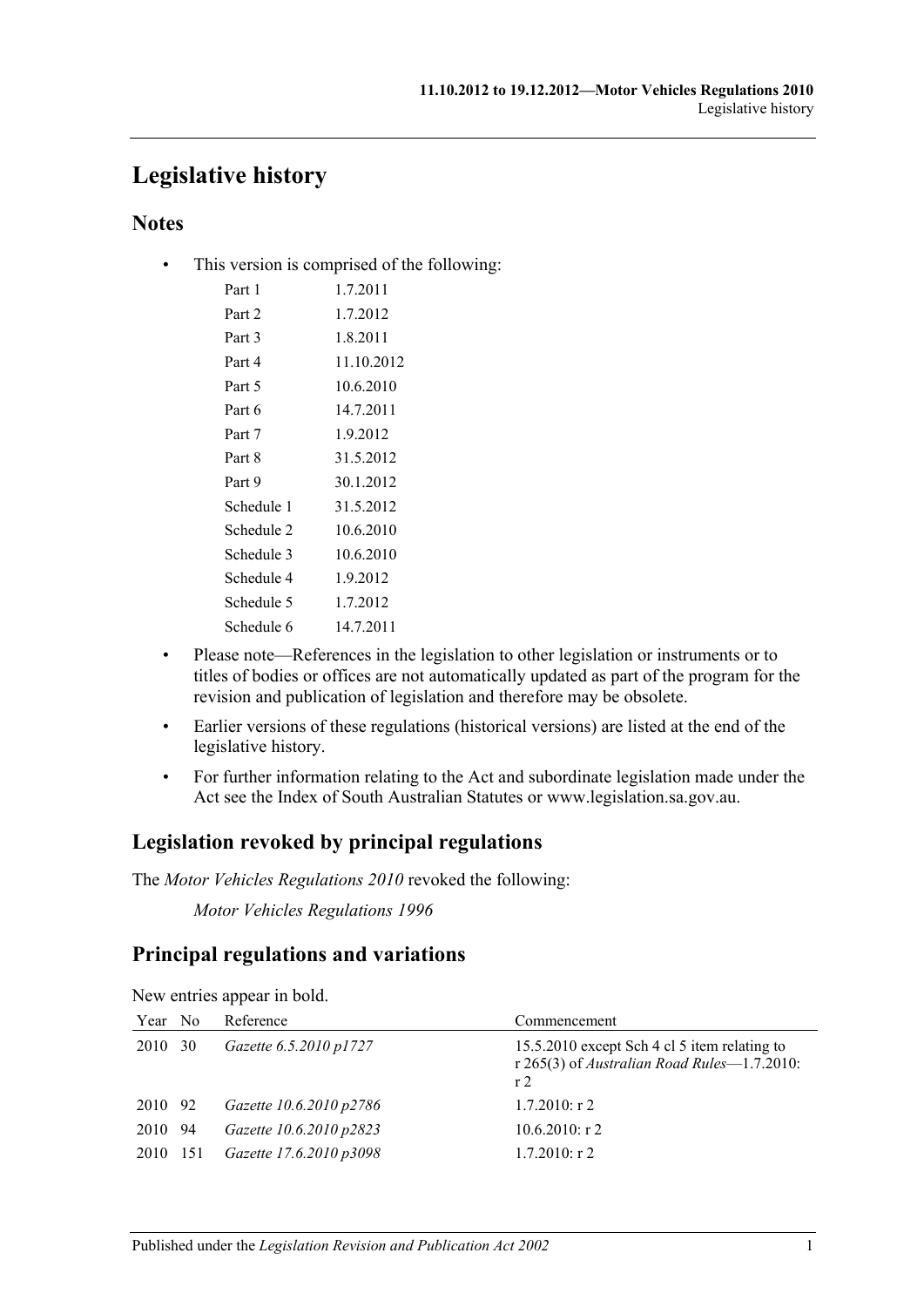| 2010 159 |     | Gazette 24.6.2010 p3224  | 1.7.2010 (r 21(1) comes into operation 1.7.2010<br>immediately after Sch 4 cl 5 item relating to<br>rule 265(3) of Australian Road Rules); rr<br>4-20, 21(2) & 22-4.9.2010: r 2 |
|----------|-----|--------------------------|---------------------------------------------------------------------------------------------------------------------------------------------------------------------------------|
| 2010     | 202 | Gazette 26.8.2010 p4605  | $1.9.2010:$ r 2                                                                                                                                                                 |
| 2010     | 230 | Gazette 25.11.2010 p5406 | 25.11.2010: r 2                                                                                                                                                                 |
| 2010     | 233 | Gazette 25.11.2010 p5412 | 25.11.2010: r 2                                                                                                                                                                 |
| 2010     | 254 | Gazette 9.12.2010 p5588  | $9.12.2010:$ r2                                                                                                                                                                 |
| 2011     | 5   | Gazette 27.1.2011 p303   | 27.5.2011: r 2                                                                                                                                                                  |
| 2011     | 10  | Gazette 27.1.2011 p314   | 27.1.2011: r 2                                                                                                                                                                  |
| 2011     | 31  | Gazette 29.4.2011 p1292  | $1.7.2011:$ r 2                                                                                                                                                                 |
| 2011     | 102 | Gazette 9.6.2011 p2164   | 1.7.2011 immediately after 31/2011: r 2                                                                                                                                         |
| 2011     | 121 | Gazette 9.6.2011 p2273   | $9.6.2011:$ r2                                                                                                                                                                  |
| 2011     | 185 | Gazette 14.7.2011 p3079  | $1.8.2011:$ r2                                                                                                                                                                  |
| 2011     | 186 | Gazette 14.7.2011 p3081  | $14.7.2011:$ r 2                                                                                                                                                                |
| 2011     | 244 | Gazette 1.12.2011 p4763  | $1.12.2011:$ r 2                                                                                                                                                                |
| 2011     | 277 | Gazette 15.12.2011 p5054 | 30.1.2012: r 2                                                                                                                                                                  |
| 2012     | 18  | Gazette 22.3.2012 p1047  | 22.3.2012: r 2                                                                                                                                                                  |
| 2012     | 24  | Gazette 12.4.2012 p1395  | $12.4.2012:$ r 2                                                                                                                                                                |
| 2012     | 26  | Gazette 12.4.2012 p1399  | 12.4.2012: r 2                                                                                                                                                                  |
| 2012     | 30  | Gazette 26.4.2012 p1503  | $1.7.2012$ : r 2                                                                                                                                                                |
| 2012     | 60  | Gazette 31.5.2012 p2256  | $1.7.2012:$ r 2                                                                                                                                                                 |
| 2012     | 78  | Gazette 31.5.2012 p2344  | 31.5.2012: r 2                                                                                                                                                                  |
| 2012     | 153 | Gazette 31.5.2012 p2671  | 31.5.2012: r 2                                                                                                                                                                  |
| 2012     | 155 | Gazette 7.6.2012 p2714   | $1.9.2012:$ r 2                                                                                                                                                                 |
| 2012     | 182 | Gazette 2.8.2012 p3303   | $1.9.2012:$ r2                                                                                                                                                                  |
| 2012     | 216 | Gazette 11.10.2012 p4645 | $11.10.2012$ : r 2                                                                                                                                                              |

## **Provisions varied**

New entries appear in bold.

Entries that relate to provisions that have been deleted appear in italics.

| Provision                                      | How varied                                                     | Commencement |
|------------------------------------------------|----------------------------------------------------------------|--------------|
| Pt1                                            |                                                                |              |
| r2                                             | omitted under Legislation Revision and<br>Publication Act 2002 | 25.11.2010   |
| r <sub>3</sub>                                 |                                                                |              |
| r3(1)                                          |                                                                |              |
| current<br>registration details<br>certificate | inserted by $31/2011$ r 4(1)                                   | 1.7.2011     |
| high powered<br>vehicle exemption              | inserted by 159/2010 r 4(1)                                    | 4.9.2010     |
| L plate                                        | inserted by $159/2010 \text{ r } 4(2)$                         | 4.9.2010     |
| prescribed event                               | inserted by $233/2010$ r 4                                     | 25.11.2010   |

2 Published under the *Legislation Revision and Publication Act 2002*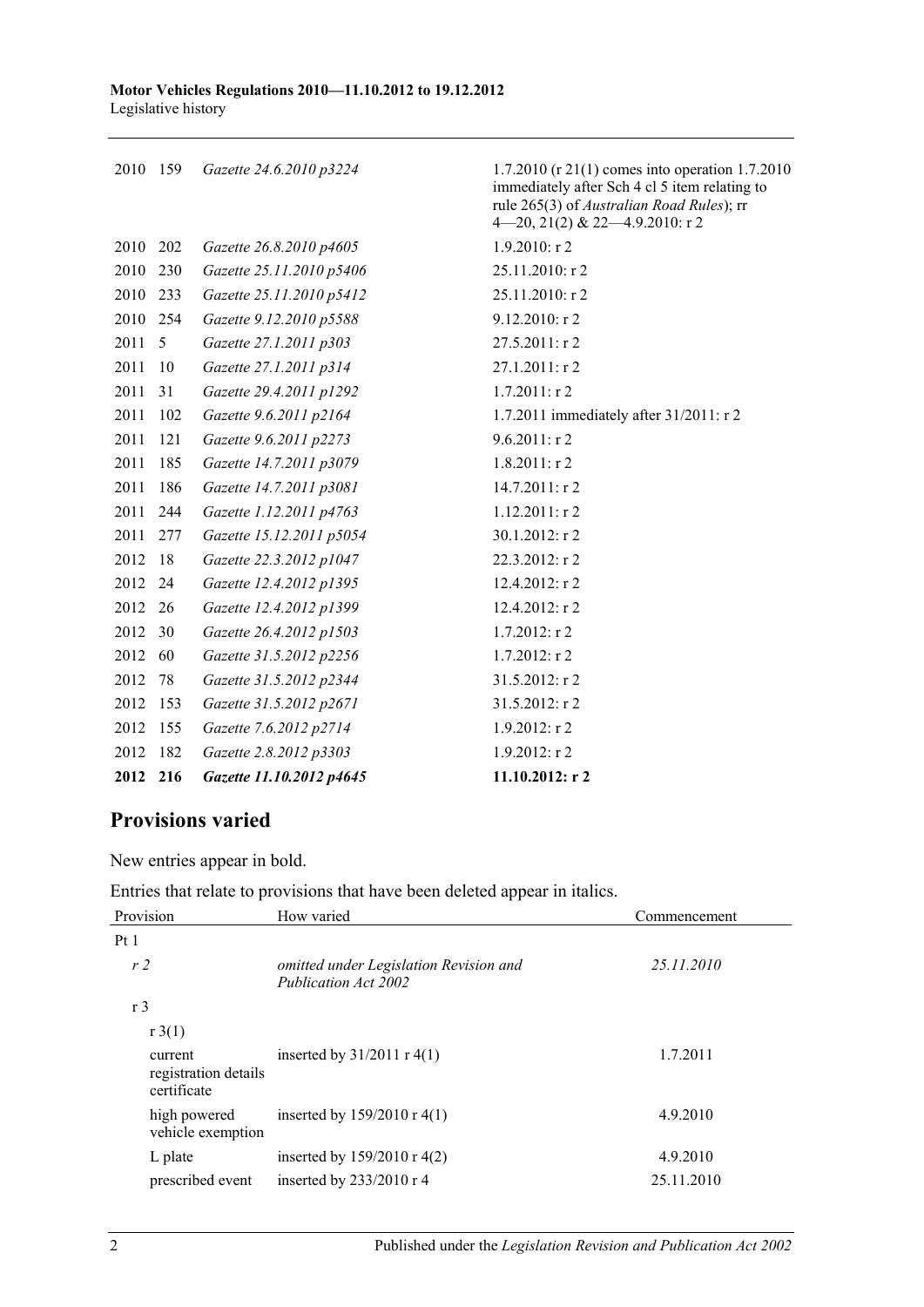| P plate                    | inserted by 159/2010 r 4(3)                       | 4.9.2010   |
|----------------------------|---------------------------------------------------|------------|
| certificate                | registration details inserted by $31/2011$ r 4(2) | 1.7.2011   |
| r 3A                       | inserted by 159/2010 r 5                          | 4.9.2010   |
| Pt 2                       |                                                   |            |
| r <sub>7</sub>             | substituted by 233/2010 r 5                       | 25.11.2010 |
| r <sub>9</sub>             |                                                   |            |
| r9(2)                      | varied by 24/2012 r 4                             | 12.4.2012  |
| r 11A                      | inserted by 31/2011 r 5                           | 1.7.2011   |
| r 12A                      | inserted by 244/2011 r 4                          | 1.12.2011  |
| r15                        |                                                   |            |
| historic vehicle           | substituted by $30/2012$ r 4(1)                   | 1.7.2012   |
| left hand drive<br>vehicle | substituted by $30/2012$ r 4(1)                   | 1.7.2012   |
| street rod vehicle         | inserted by $30/2012$ r 4(2)                      | 1.7.2012   |
| r16                        |                                                   |            |
| r 16(1)                    | varied by $30/2012$ r $5(1)$ , (2)                | 1.7.2012   |
| r 16(2)                    | varied by 30/2012 r 5(3), (4)                     | 1.7.2012   |
| r 16(3)                    | varied by 30/2012 r 5(5)                          | 1.7.2012   |
| r24                        | varied by 26/2012 r 4                             | 12.4.2012  |
| r 25                       |                                                   |            |
| $r 25(3)$ - (5)            | inserted by 244/2011 r 5                          | 1.12.2011  |
| r27                        |                                                   |            |
| r 27(3)                    | inserted by 244/2011 r 6                          | 1.12.2011  |
| r 29                       |                                                   |            |
| r 29(1)                    | r 29 redesignated as r 29(1) by 233/2010 r 6      | 25.11.2010 |
| $r 29(2)$ and (3)          | inserted by 233/2010 r 6                          | 25.11.2010 |
| r 34                       | substituted by 31/2011 r 6                        | 1.7.2011   |
| r 35                       |                                                   |            |
| $r 35(2)$ and (3)          | varied by 31/2011 r 7                             | 1.7.2011   |
| r 35(4)                    | inserted by 159/2010 r 6                          | 4.9.2010   |
| rr 35A and 35B             | inserted by 31/2011 r 8                           | 1.7.2011   |
| r 36                       |                                                   |            |
| $r \, 36(1)$               | varied by 92/2010 r 4(1)                          | 1.7.2010   |
|                            | varied by 24/2012 r 5(1)                          | 12.4.2012  |
| $r \, 36(4)$               | varied by 92/2010 r 4(2)                          | 1.7.2010   |
|                            | varied by 24/2012 r 5(2)                          | 12.4.2012  |
| Pt <sub>3</sub>            |                                                   |            |
| r 40                       | varied by 185/2011 r 4                            | 1.8.2011   |
| Pt 4                       |                                                   |            |
| r 44A                      | inserted 216/2012 r 4                             | 11.10.2012 |
| r 47                       |                                                   |            |
| r 47(1)                    | varied by 159/2010 r 7                            | 4.9.2010   |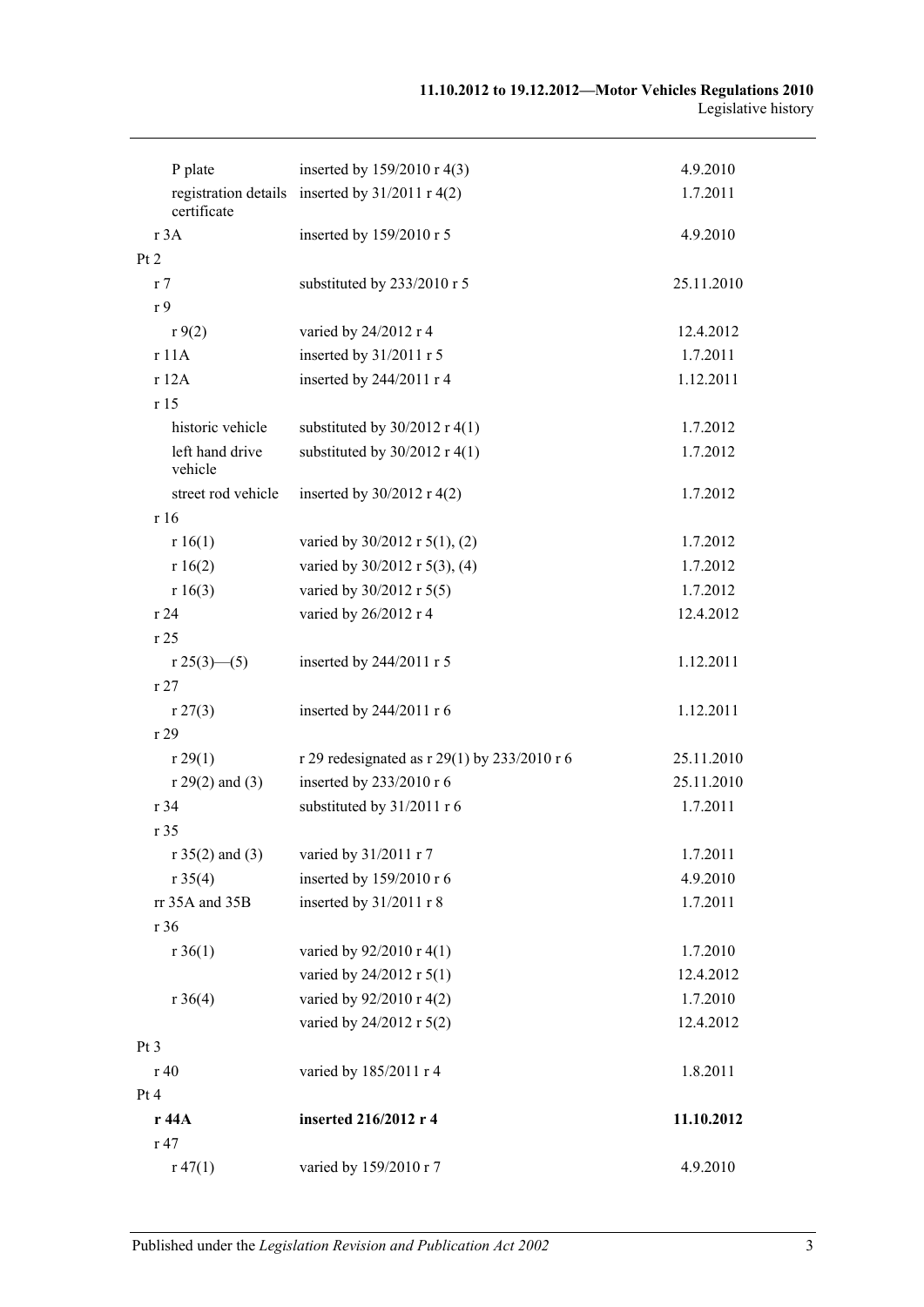#### **Motor Vehicles Regulations 2010—11.10.2012 to 19.12.2012** Legislative history

| r 47A                  | inserted by 254/2010 r 4                           | 9.12.2010 |
|------------------------|----------------------------------------------------|-----------|
| r50                    |                                                    |           |
| r 50(1)                | varied by 159/2010 r 8                             | 4.9.2010  |
| r 51                   |                                                    |           |
| r 51(1)                | varied by 159/2010 r 9                             | 4.9.2010  |
| r 52                   | substituted by 159/2010 r 10                       | 4.9.2010  |
| r 53                   | deleted by 159/2010 r 10                           | 4.9.2010  |
| r 54                   | varied by 159/2010 r 11                            | 4.9.2010  |
| r 55                   |                                                    |           |
| r 55(1)                | varied by 159/2010 r 12                            | 4.9.2010  |
| r 55A                  | inserted by 159/2010 r 13                          | 4.9.2010  |
| r 55AB                 | inserted by 254/2010 r 5                           | 9.12.2010 |
| rr 55B-55D             | inserted by 159/2010 r 13                          | 4.9.2010  |
| rr 55E-55H             | inserted by 254/2010 r 6                           | 9.12.2010 |
| r 56                   |                                                    |           |
| r 56(1)                | varied by 159/2010 r 14(1)                         | 4.9.2010  |
| r 56(2)                | substituted by 159/2010 r 14(2)                    | 4.9.2010  |
| r 56A                  | inserted by 159/2010 r 15                          | 4.9.2010  |
|                        | substituted by 186/2011 r 4                        | 14.7.2011 |
| r 57                   |                                                    |           |
| r 57(1)                | varied by 159/2010 r 16(1), (2)                    | 4.9.2010  |
| r 59                   | varied by 159/2010 r 17                            | 4.9.2010  |
| Pt $6$                 |                                                    |           |
| r 69                   | substituted by 186/2011 r 5                        | 14.7.2011 |
| Pt 7                   |                                                    |           |
| r 71                   |                                                    |           |
| r71(1)                 |                                                    |           |
| notifiable vehicle     | varied by 182/2012 r 4(1)                          | 1.9.2012  |
|                        | statutory write-off substituted by 182/2012 r 4(2) | 1.9.2012  |
| <b>Technical Guide</b> | inserted by 182/2012 r 4(2)                        | 1.9.2012  |
| r 73                   | substituted by 182/2012 r 5                        | 1.9.2012  |
| r 74                   |                                                    |           |
| r74(7)                 | varied by 92/2010 r 5                              | 1.7.2010  |
|                        | varied by 24/2012 r 6                              | 12.4.2012 |
| r 75                   |                                                    |           |
| r 75(1)                | varied by 92/2010 r 6                              | 1.7.2010  |
|                        | varied by 24/2012 r 7                              | 12.4.2012 |
| Pt 8                   |                                                    |           |
| r 76                   |                                                    |           |
| r76(2)                 | varied by 159/2010 r 18                            | 4.9.2010  |
| r76(2a)                | inserted by $10/2011$ r 4(1)                       | 27.1.2011 |
|                        | substituted by 31/2011 r 9                         | 1.7.2011  |
| r76(4)                 | substituted by $10/2011$ r 4(2)                    | 27.1.2011 |
|                        |                                                    |           |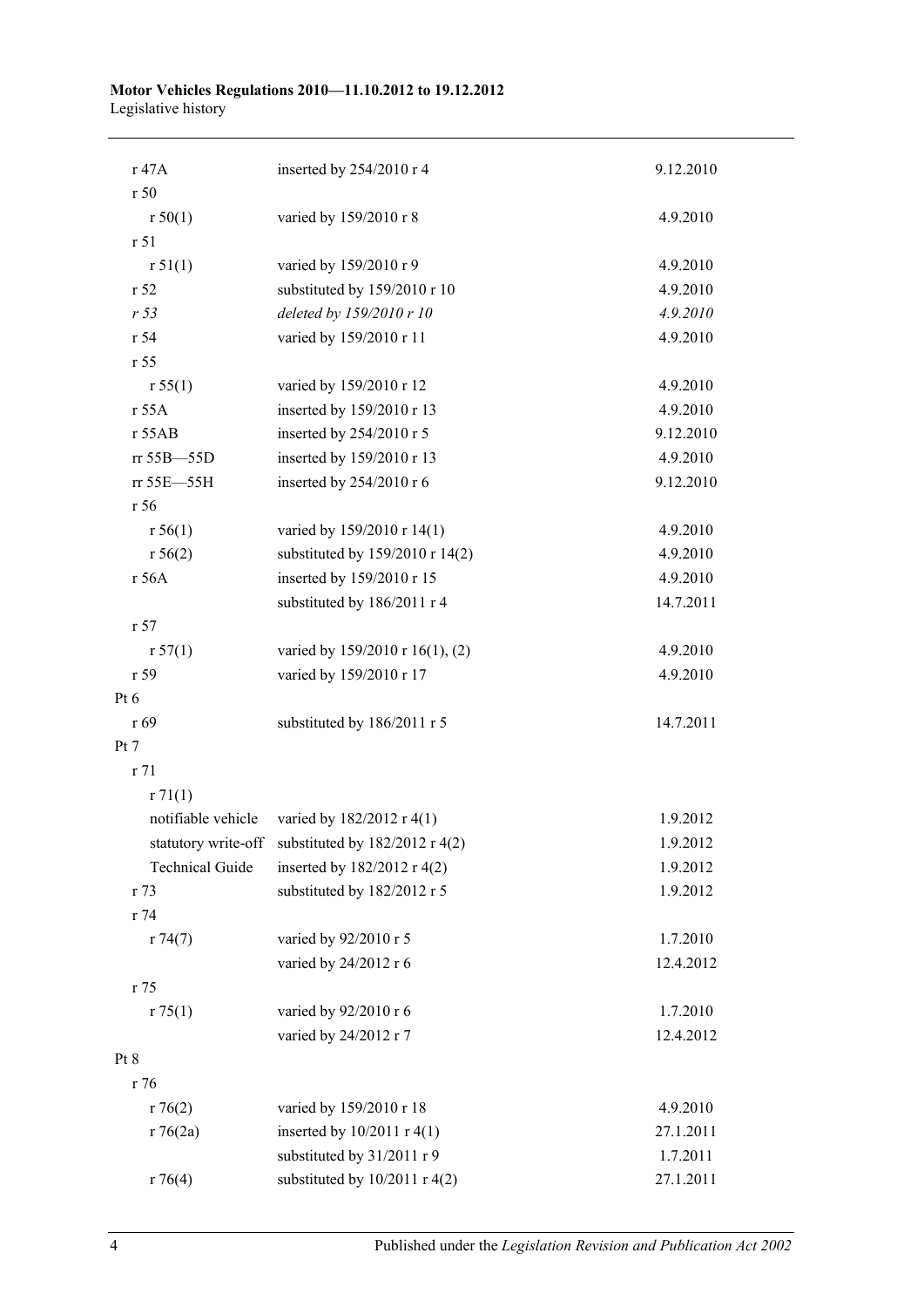| r 79A                                     | inserted by 151/2010 r 4                           | 1.7.2010   |
|-------------------------------------------|----------------------------------------------------|------------|
| r 83                                      | varied by 159/2010 r 19                            | 4.9.2010   |
| r 90                                      |                                                    |            |
| r90(3)                                    | inserted by 153/2012 r 4                           | 31.5.2012  |
| Pt9                                       |                                                    |            |
| r 90A                                     | inserted by 31/2011 r 10                           | 1.7.2011   |
| r 93A                                     | inserted by 230/2010 r 4                           | 25.11.2010 |
| r 94A                                     | inserted by 31/2011 r 11                           | 1.7.2011   |
| r 98                                      |                                                    |            |
| r98(1)                                    |                                                    |            |
| interest                                  | registered security deleted by $277/2011$ r $4(1)$ | 30.1.2012  |
| r98(6)                                    | varied by 10/2011 r 5(1), (2)                      | 27.1.2011  |
| r98(7)                                    | varied by 277/2011 r 4(2)                          | 30.1.2012  |
| $r 98(8)$ and (9)                         | inserted by $10/2011$ r $5(3)$                     | 27.1.2011  |
| r 99A                                     | inserted by 31/2011 r 12                           | 1.7.2011   |
| r 100                                     |                                                    |            |
| r 100(1)                                  | varied by 92/2010 r 7                              | 1.7.2010   |
| Sch 1 before<br>substitution by 121/2011  | substituted by 94/2010 r 4                         | 10.6.2010  |
| $cl$ 22 $A$                               | inserted by 159/2010 r 20                          | 4.9.2010   |
| $cl$ 42                                   |                                                    |            |
| cl 42(2)                                  | varied by 202/2010 r 4                             | 1.9.2010   |
| Sch 1                                     | substituted by 121/2011 r 4                        | 9.6.2011   |
| Pt 1 before<br>substitution by<br>78/2012 |                                                    |            |
| cl 6A                                     | inserted by $31/2011$ r 13                         | 1.7.2011   |
| Pt1                                       | substituted by 78/2012 r 4                         | 31.5.2012  |
| Sch 4                                     |                                                    |            |
| Pt <sub>1</sub>                           |                                                    |            |
| cl 1                                      | varied by 18/2012 r 4                              | 22.3.2012  |
|                                           | varied by 155/2012 r 4(1)-(3)                      | 1.9.2012   |
| cl 2                                      | varied by $5/2011$ r $4(1)$ - (5)                  | 27.5.2011  |
|                                           | varied by 155/2012 r 4(4)                          | 1.9.2012   |
| Pt 2                                      |                                                    |            |
| cl 4                                      | varied by 185/2011 r 5(1)                          | 1.8.2011   |
|                                           | varied by 155/2012 r 4(5)–(7)                      | 1.9.2012   |
| cl 5                                      | varied by 159/2010 r 21(1)                         | 1.7.2010   |
|                                           | varied by 5/2011 r 4(6), (7)                       | 27.5.2011  |
|                                           | varied by 155/2012 r 4(8)                          | 1.9.2012   |
| cl 6                                      | varied by 5/2011 r 4(8)                            | 27.5.2011  |
|                                           | varied by 185/2011 r 5(2)                          | 1.8.2011   |
|                                           | varied by 155/2012 r 4(9)                          | 1.9.2012   |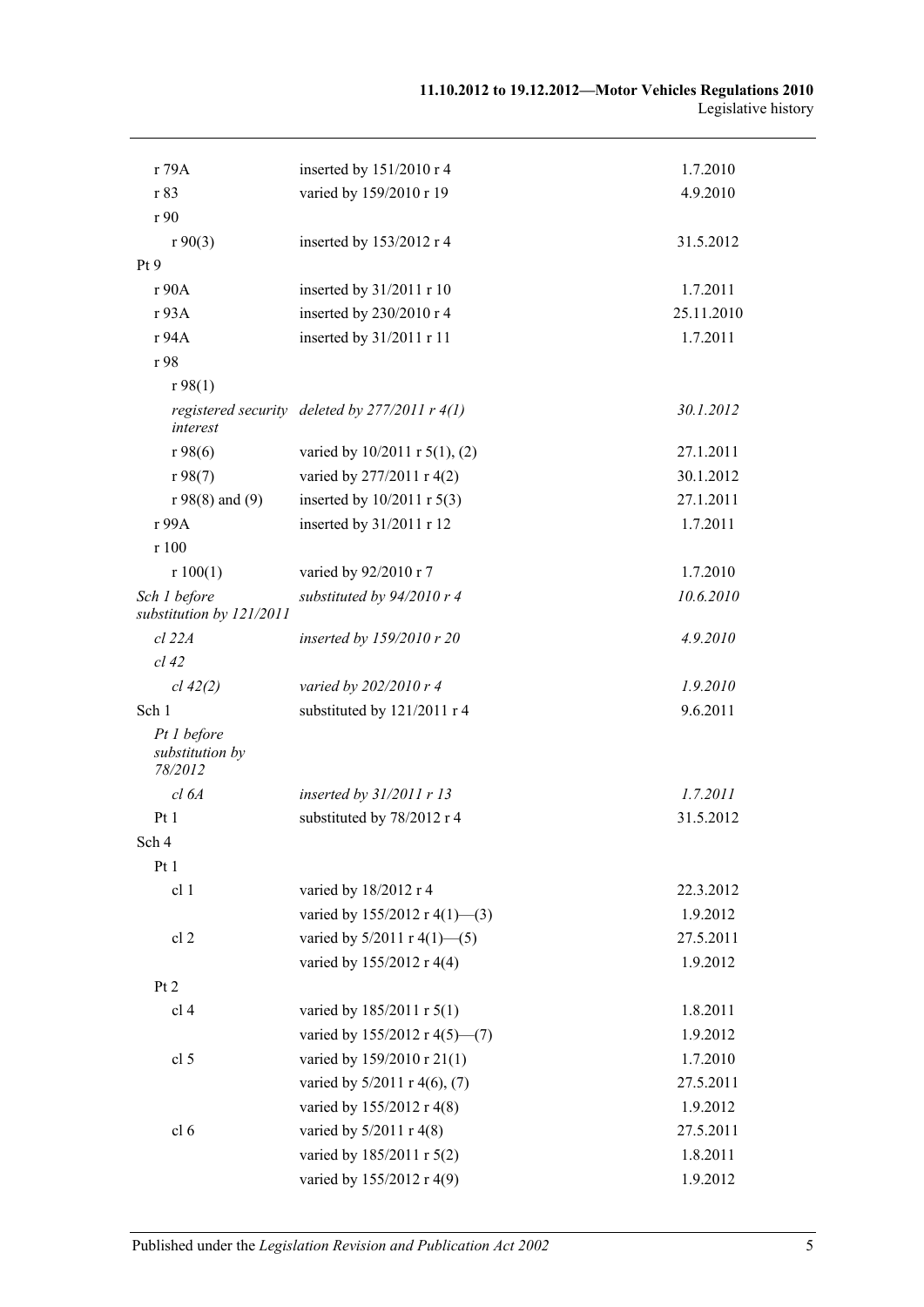#### **Motor Vehicles Regulations 2010—11.10.2012 to 19.12.2012** Legislative history

| cl 7                                     | inserted by $159/2010$ r $21(2)$                               | 4.9.2010  |
|------------------------------------------|----------------------------------------------------------------|-----------|
| Sch 5 before<br>substitution by 102/2011 | substituted by $92/2010$ r 8                                   | 1.7.2010  |
| cl1                                      | varied by $159/2010$ r $22(1)$ , (2)                           | 4.9.2010  |
|                                          | varied by $254/2010 r 7(1)$                                    | 9.12.2010 |
|                                          | varied by $31/2011$ r $14(1)$ —(5)                             | 1.7.2011  |
| $cl$ 2                                   | varied by 254/2010 r 7(2)                                      | 9.12.2010 |
| Sch 5                                    | substituted by $102/2011$ r 4                                  | 1.7.2011  |
|                                          | substituted by 60/2012 r 4                                     | 1.7.2012  |
| Sch 6                                    |                                                                |           |
| PtI                                      | omitted under Legislation Revision and<br>Publication Act 2002 | 14.7.2011 |
| Pt 2                                     |                                                                |           |
| cl 4                                     | inserted by $186/2011$ r 6                                     | 14.7.2011 |

# **Transitional etc provisions associated with regulations or variations**

#### *Motor Vehicles (Fees) Variation Regulations 2010 (No 94 of 2010)*

#### **5—Transitional provision**

- (1) The fees prescribed in respect of the issue or renewal of a driver's licence or registration of a motor vehicle by Schedule 1 of the *[Motor Vehicles Regulations](http://www.legislation.sa.gov.au/index.aspx?action=legref&type=subordleg&legtitle=Motor%20Vehicles%20Regulations%202010) 2010*, as substituted by these regulations, apply where the issue or renewal is to take effect on or after 1 July 2010.
- (2) All other fees prescribed in Schedule 1 of the *[Motor Vehicles Regulations](http://www.legislation.sa.gov.au/index.aspx?action=legref&type=subordleg&legtitle=Motor%20Vehicles%20Regulations%202010) 2010*, as substituted by these regulations, apply from 1 July 2010.
- (3) Despite regulation 4—
	- (a) the fees prescribed in respect of the issue or renewal of a driver's licence or registration of a motor vehicle by Schedule 1 of the *[Motor Vehicles](http://www.legislation.sa.gov.au/index.aspx?action=legref&type=subordleg&legtitle=Motor%20Vehicles%20Regulations%202010)  [Regulations](http://www.legislation.sa.gov.au/index.aspx?action=legref&type=subordleg&legtitle=Motor%20Vehicles%20Regulations%202010) 2010*, as in force immediately before the commencement of these regulations, continue to apply where the issue or renewal is to take effect before 1 July 2010; and
	- (b) all other fees prescribed by Schedule 1 of the *[Motor Vehicles](http://www.legislation.sa.gov.au/index.aspx?action=legref&type=subordleg&legtitle=Motor%20Vehicles%20Regulations%202010)  [Regulations](http://www.legislation.sa.gov.au/index.aspx?action=legref&type=subordleg&legtitle=Motor%20Vehicles%20Regulations%202010) 2010*, as in force immediately before the commencement of these regulations, continue to apply until 1 July 2010.

#### *Motor Vehicles (Fees) Variation Regulations 2011 (No 121 of 2011)*

#### **5—Transitional provision**

- (1) The fees prescribed in respect of the issue or renewal of a driver's licence or registration of a motor vehicle by Schedule 1 of the *[Motor Vehicles Regulations](http://www.legislation.sa.gov.au/index.aspx?action=legref&type=subordleg&legtitle=Motor%20Vehicles%20Regulations%202010) 2010*, as substituted by these regulations, apply where the issue or renewal is to take effect on or after 1 July 2011.
- (2) All other fees prescribed in Schedule 1 of the *[Motor Vehicles Regulations](http://www.legislation.sa.gov.au/index.aspx?action=legref&type=subordleg&legtitle=Motor%20Vehicles%20Regulations%202010) 2010*, as substituted by these regulations, apply from 1 July 2011.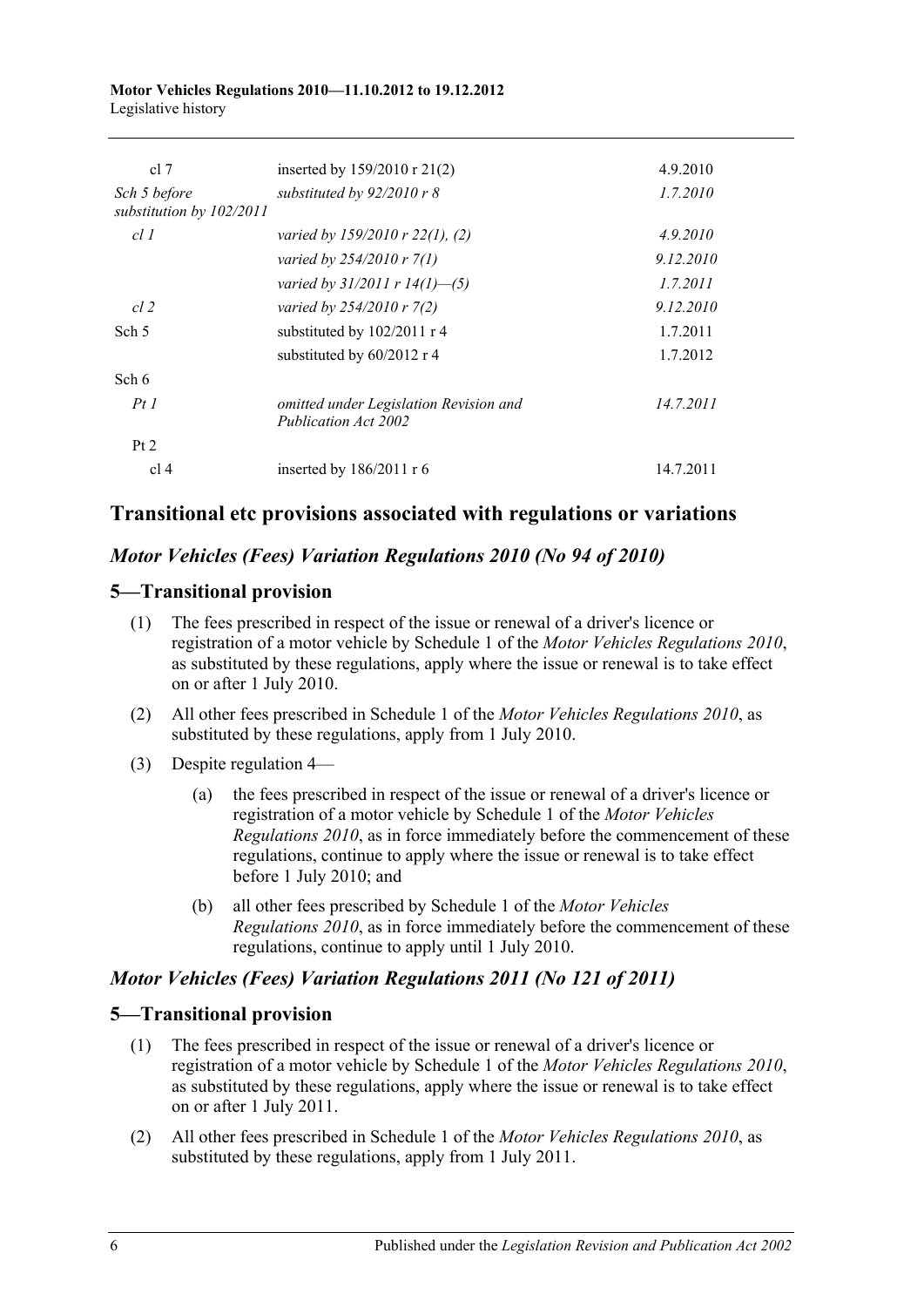- (3) Despite regulation 4—
	- (a) the fees prescribed in respect of the issue or renewal of a driver's licence or registration of a motor vehicle by Schedule 1 of the *[Motor Vehicles](http://www.legislation.sa.gov.au/index.aspx?action=legref&type=subordleg&legtitle=Motor%20Vehicles%20Regulations%202010)  [Regulations](http://www.legislation.sa.gov.au/index.aspx?action=legref&type=subordleg&legtitle=Motor%20Vehicles%20Regulations%202010) 2010*, as in force immediately before the commencement of these regulations, continue to apply where the issue or renewal is to take effect before 1 July 2011; and
	- (b) all other fees prescribed by Schedule 1 of the *[Motor Vehicles](http://www.legislation.sa.gov.au/index.aspx?action=legref&type=subordleg&legtitle=Motor%20Vehicles%20Regulations%202010)  [Regulations](http://www.legislation.sa.gov.au/index.aspx?action=legref&type=subordleg&legtitle=Motor%20Vehicles%20Regulations%202010) 2010*, as in force immediately before the commencement of these regulations, continue to apply until 1 July 2011.

### *Motor Vehicles Variation Regulations 2011 (No 31 of 2011), Sch 1—Transitional provision*

Despite regulation 35B(1)(b) of the *[Motor Vehicles Regulations](http://www.legislation.sa.gov.au/index.aspx?action=legref&type=subordleg&legtitle=Motor%20Vehicles%20Regulations%202010) 2010* as inserted by these regulations, during the period of 12 months immediately following the commencement of these regulations, the prescribed documents for the purposes of sections 56, 57(2) and 58(1) of the Act for a motor vehicle other than a heavy vehicle are:

- (a) a current certificate of registration or current duplicate certificate of registration issued to the transferor; or
- (b) a current registration details certificate issued to the transferor.

#### *Motor Vehicles (Fees) Variation Regulations 2012 (No 78 of 2012), Pt 3*

#### **5—Transitional provision**

- (1) The fees prescribed in respect of the issue or renewal of a driver's licence or registration of a motor vehicle by Schedule 1 of the *[Motor Vehicles Regulations](http://www.legislation.sa.gov.au/index.aspx?action=legref&type=subordleg&legtitle=Motor%20Vehicles%20Regulations%202010) 2010*, as varied by these regulations, apply where the issue or renewal is to take effect on or after 1 July 2012.
- (2) All other fees prescribed by Schedule 1 of the *[Motor Vehicles Regulations](http://www.legislation.sa.gov.au/index.aspx?action=legref&type=subordleg&legtitle=Motor%20Vehicles%20Regulations%202010) 2010*, as varied by these regulations, apply from 1 July 2012.
- (3) Despite regulation 4—
	- (a) the fees prescribed in respect of the issue or renewal of a driver's licence or registration of a motor vehicle by Schedule 1 of the *[Motor Vehicles](http://www.legislation.sa.gov.au/index.aspx?action=legref&type=subordleg&legtitle=Motor%20Vehicles%20Regulations%202010)  [Regulations](http://www.legislation.sa.gov.au/index.aspx?action=legref&type=subordleg&legtitle=Motor%20Vehicles%20Regulations%202010) 2010*, as in force immediately before the commencement of these regulations, continue to apply where the issue or renewal is to take effect before 1 July 2012; and
	- (b) all other fees prescribed by Schedule 1 of the *[Motor Vehicles](http://www.legislation.sa.gov.au/index.aspx?action=legref&type=subordleg&legtitle=Motor%20Vehicles%20Regulations%202010)  [Regulations](http://www.legislation.sa.gov.au/index.aspx?action=legref&type=subordleg&legtitle=Motor%20Vehicles%20Regulations%202010) 2010*, as in force immediately before the commencement of these regulations, continue to apply until 1 July 2012.